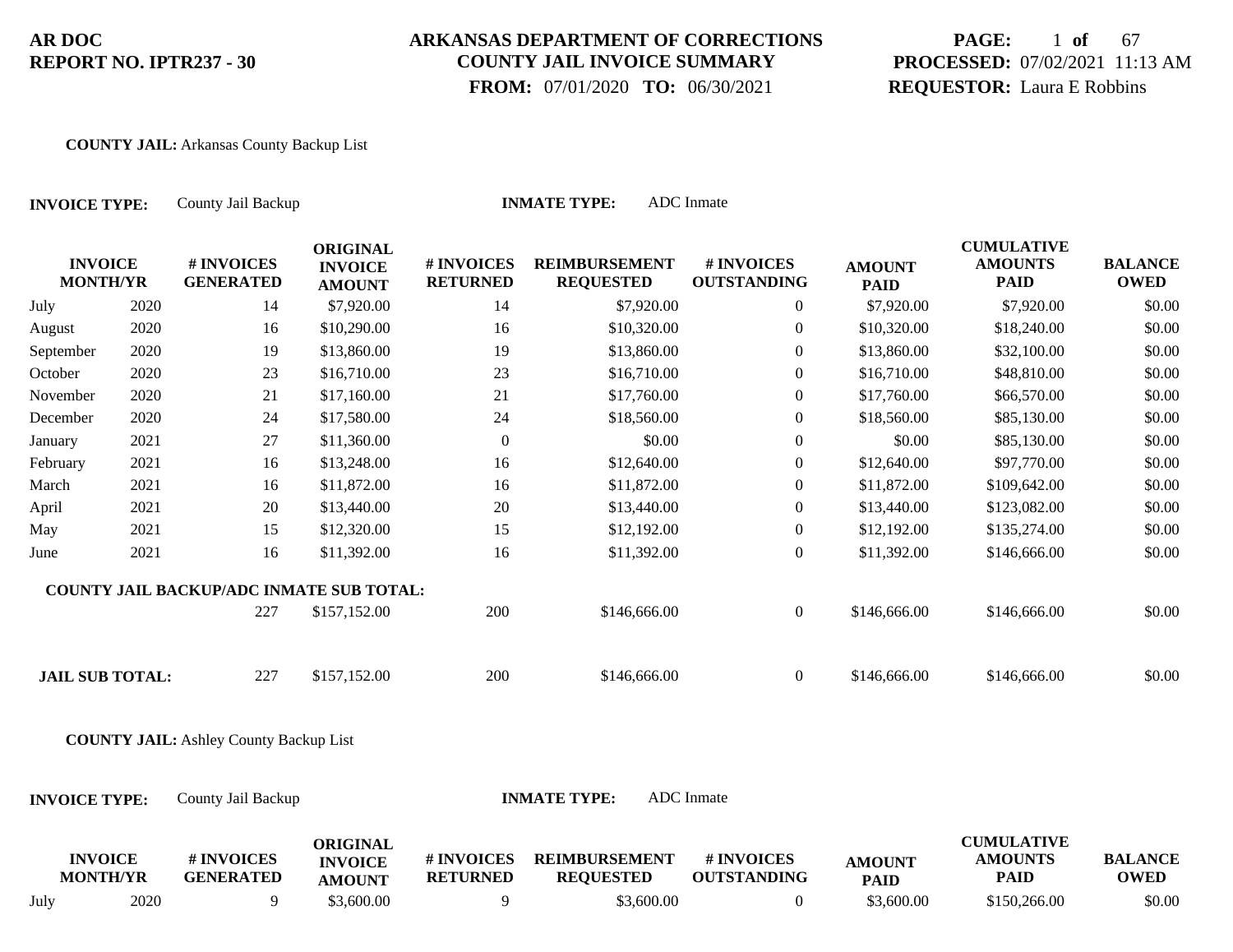### **ARKANSAS DEPARTMENT OF CORRECTIONS COUNTY JAIL INVOICE SUMMARY**

 **FROM:** 07/01/2020 **TO:** 06/30/2021

# **PAGE:** 2 **of** 67 **PROCESSED:** 07/02/2021 11:13 AM **REQUESTOR:** Laura E Robbins

|                        | <b>COUNTY JAIL:</b> Ashley County Backup List |     |                                                 |                |              |                |              |              |        |
|------------------------|-----------------------------------------------|-----|-------------------------------------------------|----------------|--------------|----------------|--------------|--------------|--------|
| August                 | 2020                                          | 16  | \$8,280.00                                      | 16             | \$8,280.00   | $\overline{0}$ | \$8,280.00   | \$158,546.00 | \$0.00 |
| September              | 2020                                          | 25  | \$16,290.00                                     | 25             | \$16,290.00  | $\overline{0}$ | \$16,290.00  | \$174,836.00 | \$0.00 |
| October                | 2020                                          | 34  | \$22,350.00                                     | 34             | \$22,350.00  | $\overline{0}$ | \$22,350.00  | \$197,186.00 | \$0.00 |
| November               | 2020                                          | 37  | \$26,220.00                                     | $\overline{0}$ | \$0.00       | $\overline{0}$ | \$0.00       | \$197,186.00 | \$0.00 |
| December               | 2020                                          | 27  | \$15,780.00                                     | 27             | \$16,832.00  | $\overline{0}$ | \$16,832.00  | \$214,018.00 | \$0.00 |
| January                | 2021                                          | 15  | \$11,520.00                                     | $\Omega$       | \$0.00       | $\overline{0}$ | \$0.00       | \$214,018.00 | \$0.00 |
| February               | 2021                                          | 26  | \$14,944.00                                     | 26             | \$14,944.00  | $\overline{0}$ | \$14,944.00  | \$228,962.00 | \$0.00 |
| March                  | 2021                                          | 25  | \$14,144.00                                     | 25             | \$14,144.00  | $\overline{0}$ | \$14,144.00  | \$243,106.00 | \$0.00 |
| April                  | 2021                                          | 22  | \$9,792.00                                      | 22             | \$9,056.00   | $\overline{0}$ | \$9,056.00   | \$252,162.00 | \$0.00 |
| May                    | 2021                                          | 14  | \$8,512.00                                      | 14             | \$8,512.00   | $\overline{0}$ | \$8,512.00   | \$260,674.00 | \$0.00 |
| June                   | 2021                                          | 20  | \$9,216.00                                      | 20             | \$9,216.00   | $\overline{0}$ | \$9,216.00   | \$269,890.00 | \$0.00 |
|                        |                                               |     | <b>COUNTY JAIL BACKUP/ADC INMATE SUB TOTAL:</b> |                |              |                |              |              |        |
|                        |                                               | 497 | \$317,800.00                                    | 418            | \$269,890.00 | $\overline{0}$ | \$269,890.00 | \$269,890.00 | \$0.00 |
|                        |                                               |     |                                                 |                |              |                |              |              |        |
| <b>JAIL SUB TOTAL:</b> |                                               | 270 | \$160,648.00                                    | 218            | \$123,224.00 | $\overline{0}$ | \$123,224.00 | \$123,224.00 | \$0.00 |

**COUNTY JAIL:** Baxter County Backup List

| <b>INVOICE</b><br><b>MONTH/YR</b> |      | <b># INVOICES</b><br><b>GENERATED</b> | <b>ORIGINAL</b><br><b>INVOICE</b><br><b>AMOUNT</b> | # INVOICES<br><b>RETURNED</b> | <b>REIMBURSEMENT</b><br><b>REQUESTED</b> | # INVOICES<br><b>OUTSTANDING</b> | <b>AMOUNT</b><br><b>PAID</b> | <b>CUMULATIVE</b><br><b>AMOUNTS</b><br><b>PAID</b> | <b>BALANCE</b><br>OWED |
|-----------------------------------|------|---------------------------------------|----------------------------------------------------|-------------------------------|------------------------------------------|----------------------------------|------------------------------|----------------------------------------------------|------------------------|
| July                              | 2020 | 9                                     | \$3,450.00                                         |                               | \$3,450.00                               | 0                                | \$3,450.00                   | \$273,340.00                                       | \$0.00                 |
| August                            | 2020 | 14                                    | \$8,130.00                                         | 14                            | \$8,130.00                               | 0                                | \$8,130.00                   | \$281,470.00                                       | \$0.00                 |
| September                         | 2020 | 23                                    | \$14,400.00                                        | 23                            | \$14,400.00                              | 0                                | \$14,400.00                  | \$295,870.00                                       | \$0.00                 |
| October                           | 2020 | 33                                    | \$19,200.00                                        | 33                            | \$19,200.00                              | 0                                | \$19,200.00                  | \$315,070.00                                       | \$0.00                 |
| November                          | 2020 | 33                                    | \$26,310.00                                        | 33                            | \$26,310.00                              | $\boldsymbol{0}$                 | \$26,310.00                  | \$341,380.00                                       | \$0.00                 |
| December                          | 2020 | 38                                    | \$24,750.00                                        | 38                            | \$24,450.00                              | $\boldsymbol{0}$                 | \$24,450.00                  | \$365,830.00                                       | \$0.00                 |
| January                           | 2021 | 35                                    | \$19,648.00                                        | 35                            | \$19,648.00                              | 0                                | \$19,648.00                  | \$385,478.00                                       | \$0.00                 |
| February                          | 2021 | 27                                    | \$18,720.00                                        | 27                            | \$17,760.00                              | 0                                | \$17,760.00                  | \$403,238.00                                       | \$0.00                 |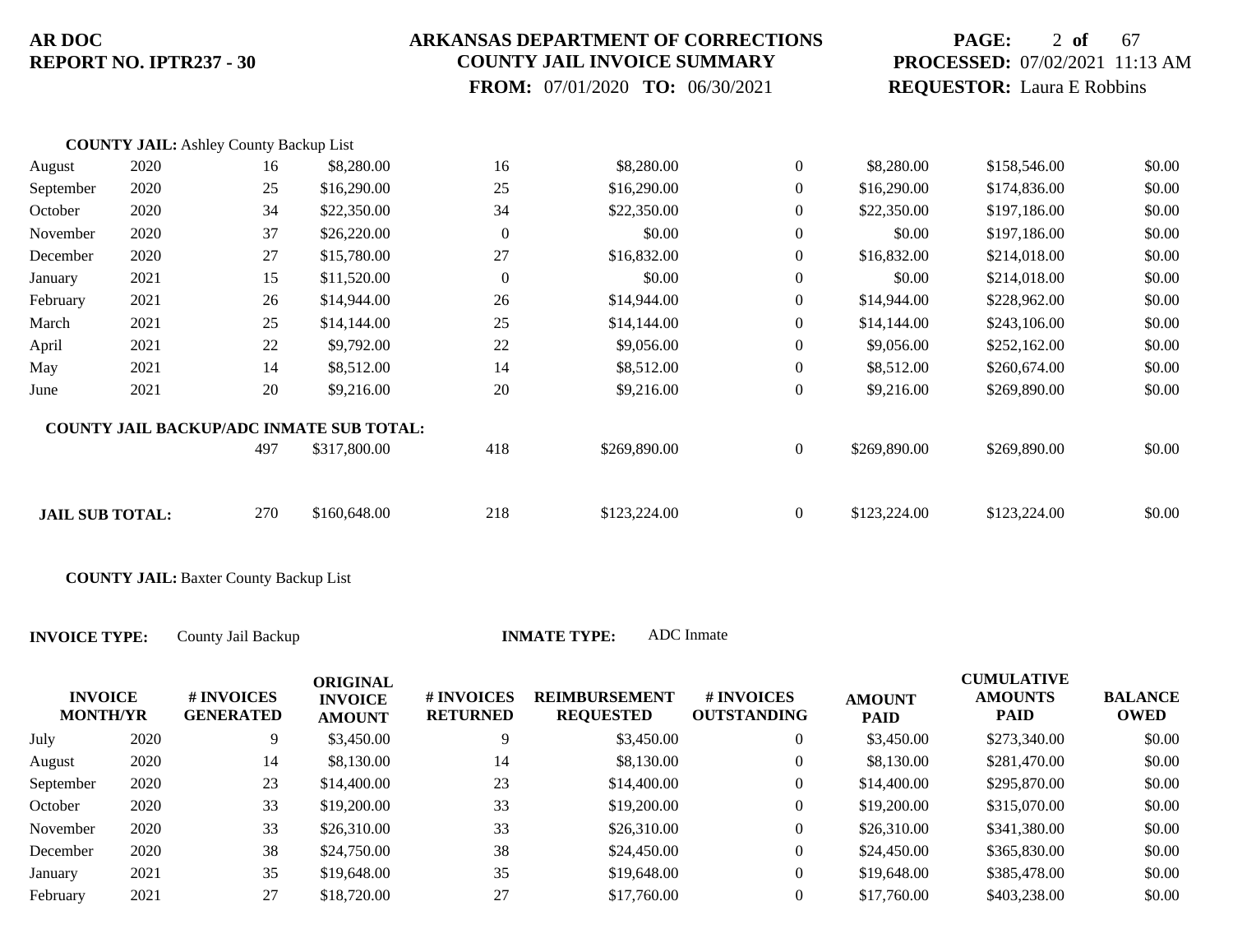### **ARKANSAS DEPARTMENT OF CORRECTIONS COUNTY JAIL INVOICE SUMMARY**

 **FROM:** 07/01/2020 **TO:** 06/30/2021

## **PAGE:** 3 **of** 67 **PROCESSED:** 07/02/2021 11:13 AM **REQUESTOR:** Laura E Robbins

|       | <b>COUNTY JAIL: Baxter County Backup List</b> |     |                                                 |     |              |                |              |              |        |
|-------|-----------------------------------------------|-----|-------------------------------------------------|-----|--------------|----------------|--------------|--------------|--------|
| March | 2021                                          | 34  | \$24,928.00                                     | 34  | \$24,928.00  | $\mathbf{0}$   | \$24,928.00  | \$428,166.00 | \$0.00 |
| April | 2021                                          | 38  | \$29,760.00                                     | 38  | \$29,760.00  | $\overline{0}$ | \$29,760.00  | \$457,926.00 | \$0.00 |
| May   | 2021                                          | 44  | \$22,016.00                                     | 44  | \$22,016.00  | $\mathbf{0}$   | \$22,016.00  | \$479,942.00 | \$0.00 |
| June  | 2021                                          | 40  | \$22,944.00                                     | 40  | \$22,944.00  | $\mathbf{0}$   | \$22,944.00  | \$502,886.00 | \$0.00 |
|       |                                               |     | <b>COUNTY JAIL BACKUP/ADC INMATE SUB TOTAL:</b> |     |              |                |              |              |        |
|       |                                               | 865 | \$552,056.00                                    | 786 | \$502,886.00 | $\mathbf{0}$   | \$502,886.00 | \$502,886.00 | \$0.00 |
|       |                                               |     |                                                 |     |              |                |              |              |        |
|       | <b>JAIL SUB TOTAL:</b>                        | 368 | \$234,256.00                                    | 368 | \$232,996.00 | $\mathbf{0}$   | \$232,996.00 | \$232,996.00 | \$0.00 |

**COUNTY JAIL:** Benton County Backup List

|           | <b>INVOICE</b><br><b>MONTH/YR</b> | # INVOICES<br><b>GENERATED</b> | <b>ORIGINAL</b><br><b>INVOICE</b><br><b>AMOUNT</b> | # INVOICES<br><b>RETURNED</b> | <b>REIMBURSEMENT</b><br><b>REQUESTED</b> | # INVOICES<br><b>OUTSTANDING</b> | <b>AMOUNT</b><br><b>PAID</b> | <b>CUMULATIVE</b><br><b>AMOUNTS</b><br><b>PAID</b> | <b>BALANCE</b><br><b>OWED</b> |
|-----------|-----------------------------------|--------------------------------|----------------------------------------------------|-------------------------------|------------------------------------------|----------------------------------|------------------------------|----------------------------------------------------|-------------------------------|
| July      | 2020                              | 55                             | \$29,940.00                                        | 55                            | \$29,940.00                              | $\mathbf{0}$                     | \$29,940.00                  | \$532,826.00                                       | \$0.00                        |
| August    | 2020                              | 85                             | \$53,070.00                                        | 85                            | \$53,070.00                              | $\overline{0}$                   | \$53,070.00                  | \$585,896.00                                       | \$0.00                        |
| September | 2020                              | 107                            | \$77,520.00                                        | 107                           | \$77,100.00                              | $\overline{0}$                   | \$77,100.00                  | \$662,996.00                                       | \$0.00                        |
| October   | 2020                              | 113                            | \$75,780.00                                        | 113                           | \$75,780.00                              | $\overline{0}$                   | \$75,780.00                  | \$738,776.00                                       | \$0.00                        |
| November  | 2020                              | 123                            | \$89,070.00                                        | 123                           | \$87,600.00                              | $\overline{0}$                   | \$87,600.00                  | \$826,376.00                                       | \$0.00                        |
| December  | 2020                              | 126                            | \$83,760.00                                        | 126                           | \$82,800.00                              | $\overline{0}$                   | \$82,800.00                  | \$909,176.00                                       | \$0.00                        |
| January   | 2021                              | 129                            | \$100,736.00                                       | 129                           | \$100,736.00                             | $\overline{0}$                   | \$100,736.00                 | \$1,009,912.00                                     | \$0.00                        |
| February  | 2021                              | 142                            | \$114,752.00                                       | 142                           | \$114,560.00                             | $\overline{0}$                   | \$114,560.00                 | \$1,124,472.00                                     | \$0.00                        |
| March     | 2021                              | 145                            | \$114,496.00                                       | 145                           | \$113,600.00                             | $\overline{0}$                   | \$113,600.00                 | \$1,238,072.00                                     | \$0.00                        |
| April     | 2021                              | 173                            | \$115,008.00                                       | 173                           | \$113,952.00                             | $\overline{0}$                   | \$113,952.00                 | \$1,352,024.00                                     | \$0.00                        |
| May       | 2021                              | 160                            | \$84,736.00                                        | 160                           | \$84,736.00                              | $\overline{0}$                   | \$84,736.00                  | \$1,436,760.00                                     | \$0.00                        |
| June      | 2021                              | 108                            | \$68,672.00                                        | 108                           | \$68,672.00                              | $\overline{0}$                   | \$68,672.00                  | \$1,505,432.00                                     | \$0.00                        |
|           |                                   |                                | <b>COUNTY JAIL BACKUP/ADC INMATE SUB TOTAL:</b>    |                               |                                          |                                  |                              |                                                    |                               |
|           |                                   | 2331                           | \$1,559,596.00                                     | 2252                          | \$1,505,432.00                           | $\overline{0}$                   | \$1,505,432.00               | \$1,505,432.00                                     | \$0.00                        |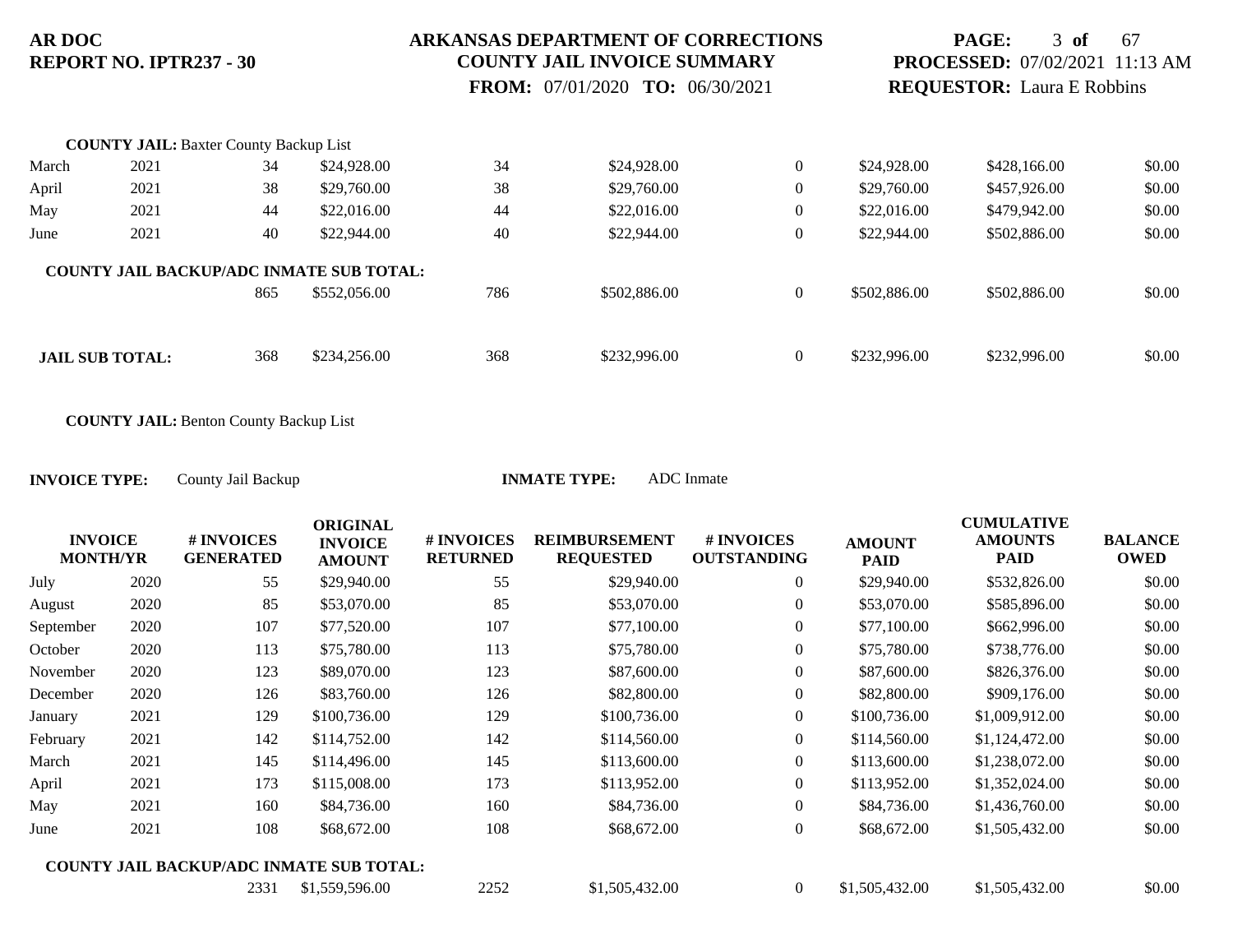**COUNTY JAIL:** Benton County Backup List

### **ARKANSAS DEPARTMENT OF CORRECTIONS COUNTY JAIL INVOICE SUMMARY**

 **FROM:** 07/01/2020 **TO:** 06/30/2021

# **PAGE:** 4 **of** 67 **PROCESSED:** 07/02/2021 11:13 AM **REQUESTOR:** Laura E Robbins

| <b>JAIL SUB TOTAL:</b>            |      | 1466                                            | \$1,007,540.00                                     | 1466                          | \$1,002,546.00                           | $\boldsymbol{0}$                 | \$1,002,546.00               | \$1,002,546.00                                     | \$0.00                        |
|-----------------------------------|------|-------------------------------------------------|----------------------------------------------------|-------------------------------|------------------------------------------|----------------------------------|------------------------------|----------------------------------------------------|-------------------------------|
|                                   |      | <b>COUNTY JAIL: Boone County Backup List</b>    |                                                    |                               |                                          |                                  |                              |                                                    |                               |
| <b>INVOICE TYPE:</b>              |      | County Jail Backup                              |                                                    |                               | <b>INMATE TYPE:</b>                      | <b>ADC</b> Inmate                |                              |                                                    |                               |
| <b>INVOICE</b><br><b>MONTH/YR</b> |      | # INVOICES<br><b>GENERATED</b>                  | <b>ORIGINAL</b><br><b>INVOICE</b><br><b>AMOUNT</b> | # INVOICES<br><b>RETURNED</b> | <b>REIMBURSEMENT</b><br><b>REQUESTED</b> | # INVOICES<br><b>OUTSTANDING</b> | <b>AMOUNT</b><br><b>PAID</b> | <b>CUMULATIVE</b><br><b>AMOUNTS</b><br><b>PAID</b> | <b>BALANCE</b><br><b>OWED</b> |
| July                              | 2020 | 2                                               | \$180.00                                           | $\overline{2}$                | \$180.00                                 | $\Omega$                         | \$180.00                     | \$1,505,612.00                                     | \$0.00                        |
| August                            | 2020 | 10                                              | \$6,630.00                                         | 10                            | \$6,080.00                               | 0                                | \$6,080.00                   | \$1,511,692.00                                     | \$0.00                        |
| September                         | 2020 | 12                                              | \$9,450.00                                         | 12                            | \$9,450.00                               | $\theta$                         | \$9,450.00                   | \$1,521,142.00                                     | \$0.00                        |
| October                           | 2020 | 15                                              | \$7,890.00                                         | 15                            | \$7,140.00                               | $\Omega$                         | \$7,140.00                   | \$1,528,282.00                                     | \$0.00                        |
| November                          | 2020 | 9                                               | \$1,170.00                                         | 9                             | \$1,140.00                               | $\theta$                         | \$1,140.00                   | \$1,529,422.00                                     | \$0.00                        |
| December                          | 2020 | 12                                              | \$3,870.00                                         | 12                            | \$3,870.00                               | $\theta$                         | \$3,870.00                   | \$1,533,292.00                                     | \$0.00                        |
| January                           | 2021 | 7                                               | \$5,568.00                                         | $\theta$                      | \$0.00                                   | $\theta$                         | \$0.00                       | \$1,533,292.00                                     | \$0.00                        |
| February                          | 2021 | 7                                               | \$4,992.00                                         | 7                             | \$4,992.00                               | $\theta$                         | \$4,992.00                   | \$1,538,284.00                                     | \$0.00                        |
| March                             | 2021 | 17                                              | \$10,208.00                                        | 17                            | \$10,208.00                              | $\theta$                         | \$10,208.00                  | \$1,548,492.00                                     | \$0.00                        |
| April                             | 2021 | 9                                               | \$3,072.00                                         | 9                             | \$2,816.00                               | $\theta$                         | \$2,816.00                   | \$1,551,308.00                                     | \$0.00                        |
| May                               | 2021 | 3                                               | \$2,848.00                                         | 3                             | \$2,848.00                               | $\boldsymbol{0}$                 | \$2,848.00                   | \$1,554,156.00                                     | \$0.00                        |
| June                              | 2021 | 8                                               | \$7,168.00                                         | 8                             | \$7,168.00                               | $\theta$                         | \$7,168.00                   | \$1,561,324.00                                     | \$0.00                        |
|                                   |      | <b>COUNTY JAIL BACKUP/ADC INMATE SUB TOTAL:</b> |                                                    |                               |                                          |                                  |                              |                                                    |                               |
|                                   |      | 2442                                            | \$1,622,642.00                                     | 2356                          | \$1,561,324.00                           | $\boldsymbol{0}$                 | \$1,561,324.00               | \$1,561,324.00                                     | \$0.00                        |
| <b>JAIL SUB TOTAL:</b>            |      | 111                                             | \$63,046.00                                        | 104                           | \$55,892.00                              | $\boldsymbol{0}$                 | \$55,892.00                  | \$55,892.00                                        | \$0.00                        |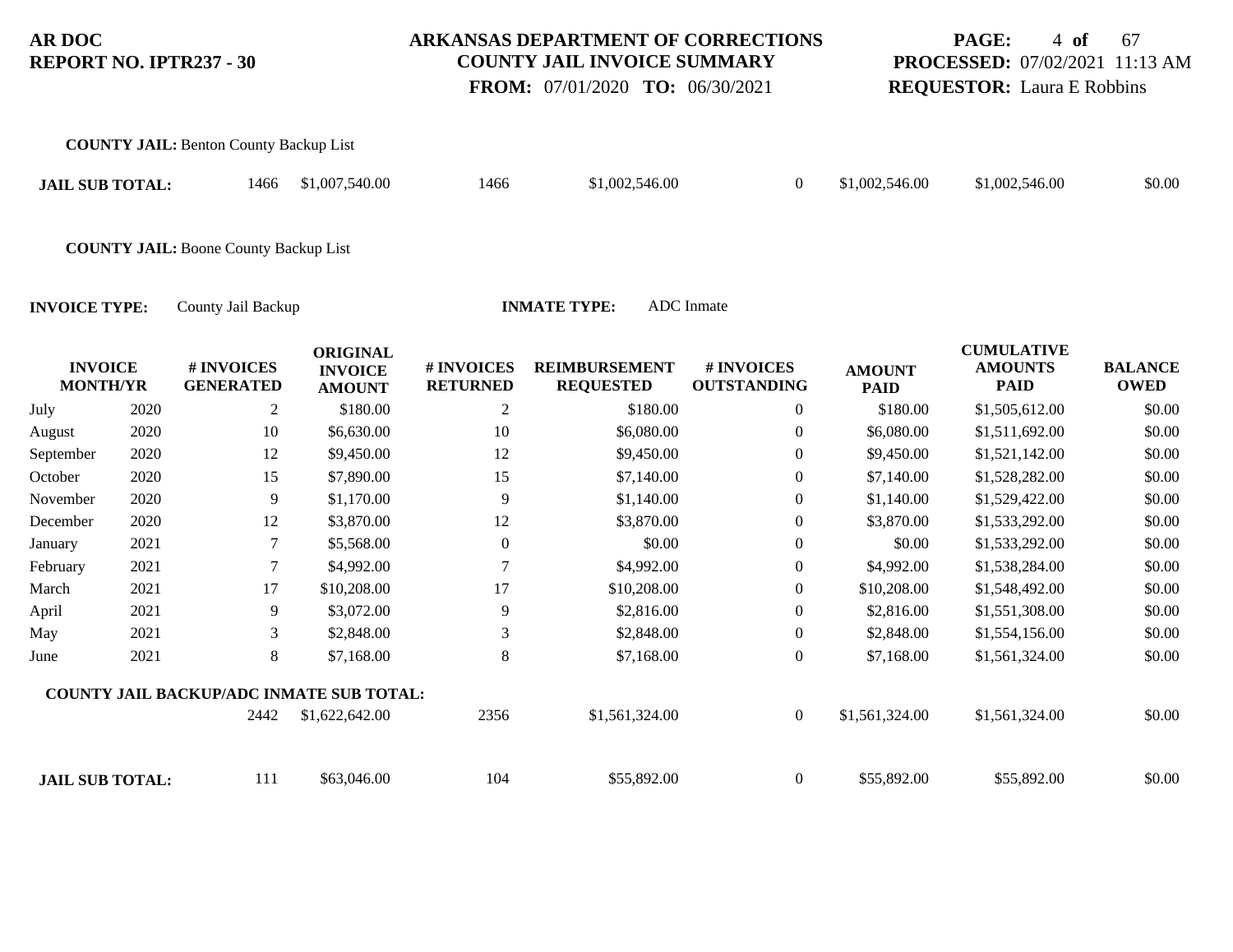### **ARKANSAS DEPARTMENT OF CORRECTIONS COUNTY JAIL INVOICE SUMMARY**

 **FROM:** 07/01/2020 **TO:** 06/30/2021

# **PAGE:** 5 **of** 67 **PROCESSED:** 07/02/2021 11:13 AM **REQUESTOR:** Laura E Robbins

#### **COUNTY JAIL:** Bradley County Backup List

| <b>INVOICE TYPE:</b>              |      | County Jail Backup                                    |                                                    |                               | <b>INMATE TYPE:</b>                      | <b>ADC</b> Inmate                |                              |                                                    |                               |
|-----------------------------------|------|-------------------------------------------------------|----------------------------------------------------|-------------------------------|------------------------------------------|----------------------------------|------------------------------|----------------------------------------------------|-------------------------------|
| <b>INVOICE</b><br><b>MONTH/YR</b> |      | # INVOICES<br><b>GENERATED</b>                        | <b>ORIGINAL</b><br><b>INVOICE</b><br><b>AMOUNT</b> | # INVOICES<br><b>RETURNED</b> | <b>REIMBURSEMENT</b><br><b>REQUESTED</b> | # INVOICES<br><b>OUTSTANDING</b> | <b>AMOUNT</b><br><b>PAID</b> | <b>CUMULATIVE</b><br><b>AMOUNTS</b><br><b>PAID</b> | <b>BALANCE</b><br><b>OWED</b> |
| September                         | 2020 | 1                                                     | \$450.00                                           |                               | \$450.00                                 | $\overline{0}$                   | \$450.00                     | \$1,561,774.00                                     | \$0.00                        |
| October                           | 2020 | 1                                                     | \$900.00                                           | 0                             | \$0.00                                   | $\boldsymbol{0}$                 | \$0.00                       | \$1,561,774.00                                     | \$0.00                        |
| November                          | 2020 | $\overline{2}$                                        | \$1,710.00                                         | $\overline{c}$                | \$1,710.00                               | $\boldsymbol{0}$                 | \$1,710.00                   | \$1,563,484.00                                     | \$0.00                        |
| December                          | 2020 | 3                                                     | \$2,250.00                                         | 3                             | \$2,250.00                               | $\boldsymbol{0}$                 | \$2,250.00                   | \$1,565,734.00                                     | \$0.00                        |
| January                           | 2021 | $\tau$                                                | \$6,816.00                                         | 0                             | \$0.00                                   | $\mathbf{0}$                     | \$0.00                       | \$1,565,734.00                                     | \$0.00                        |
| February                          | 2021 | 7                                                     | \$6,592.00                                         | 7                             | \$6,080.00                               | $\mathbf{0}$                     | \$6,080.00                   | \$1,571,814.00                                     | \$0.00                        |
| March                             | 2021 | 6                                                     | \$5,376.00                                         | 6                             | \$5,376.00                               | $\mathbf{0}$                     | \$5,376.00                   | \$1,577,190.00                                     | \$0.00                        |
| April                             | 2021 | 7                                                     | \$5,120.00                                         | 7                             | \$5,120.00                               | $\boldsymbol{0}$                 | \$5,120.00                   | \$1,582,310.00                                     | \$0.00                        |
| May                               | 2021 | $\tau$                                                | \$1,696.00                                         | $\overline{7}$                | \$1,504.00                               | $\boldsymbol{0}$                 | \$1,504.00                   | \$1,583,814.00                                     | \$0.00                        |
| June                              | 2021 | 1                                                     | \$992.00                                           |                               | \$992.00                                 | $\boldsymbol{0}$                 | \$992.00                     | \$1,584,806.00                                     | \$0.00                        |
|                                   |      | COUNTY JAIL BACKUP/ADC INMATE SUB TOTAL:              |                                                    |                               |                                          |                                  |                              |                                                    |                               |
|                                   |      | 2484                                                  | \$1,654,544.00                                     | 2390                          | \$1,584,806.00                           | $\boldsymbol{0}$                 | \$1,584,806.00               | \$1,584,806.00                                     | \$0.00                        |
| <b>JAIL SUB TOTAL:</b>            |      | 42                                                    | \$31,902.00                                        | 34                            | \$23,482.00                              | $\boldsymbol{0}$                 | \$23,482.00                  | \$23,482.00                                        | \$0.00                        |
|                                   |      | <b>COUNTY JAIL:</b> Brinkley Police Department Backup |                                                    |                               |                                          |                                  |                              |                                                    |                               |
| <b>INVOICE TYPE:</b>              |      | County Jail Backup                                    |                                                    |                               | <b>INMATE TYPE:</b>                      | <b>ADC</b> Inmate                |                              |                                                    |                               |
| <b>INVOICE</b><br><b>MONTH/YR</b> |      | # INVOICES<br><b>GENERATED</b>                        | <b>ORIGINAL</b><br><b>INVOICE</b><br><b>AMOUNT</b> | # INVOICES<br><b>RETURNED</b> | <b>REIMBURSEMENT</b><br><b>REQUESTED</b> | # INVOICES<br><b>OUTSTANDING</b> | <b>AMOUNT</b><br><b>PAID</b> | <b>CUMULATIVE</b><br><b>AMOUNTS</b><br><b>PAID</b> | <b>BALANCE</b><br><b>OWED</b> |
| August                            | 2020 | $\overline{2}$                                        | \$1,020.00                                         | $\overline{2}$                | \$1,020.00                               | $\overline{0}$                   | \$1,020.00                   | \$1,585,826.00                                     | \$0.00                        |

September 2020 2 \$1,350.00 2 \$1,350.00 \$1,350.00 \$1,350.00 \$1,350.00 \$1,587,176.00 October 2020 2 \$270.00 2 \$270.00 0 \$270.00 \$1,587,446.00 \$0.00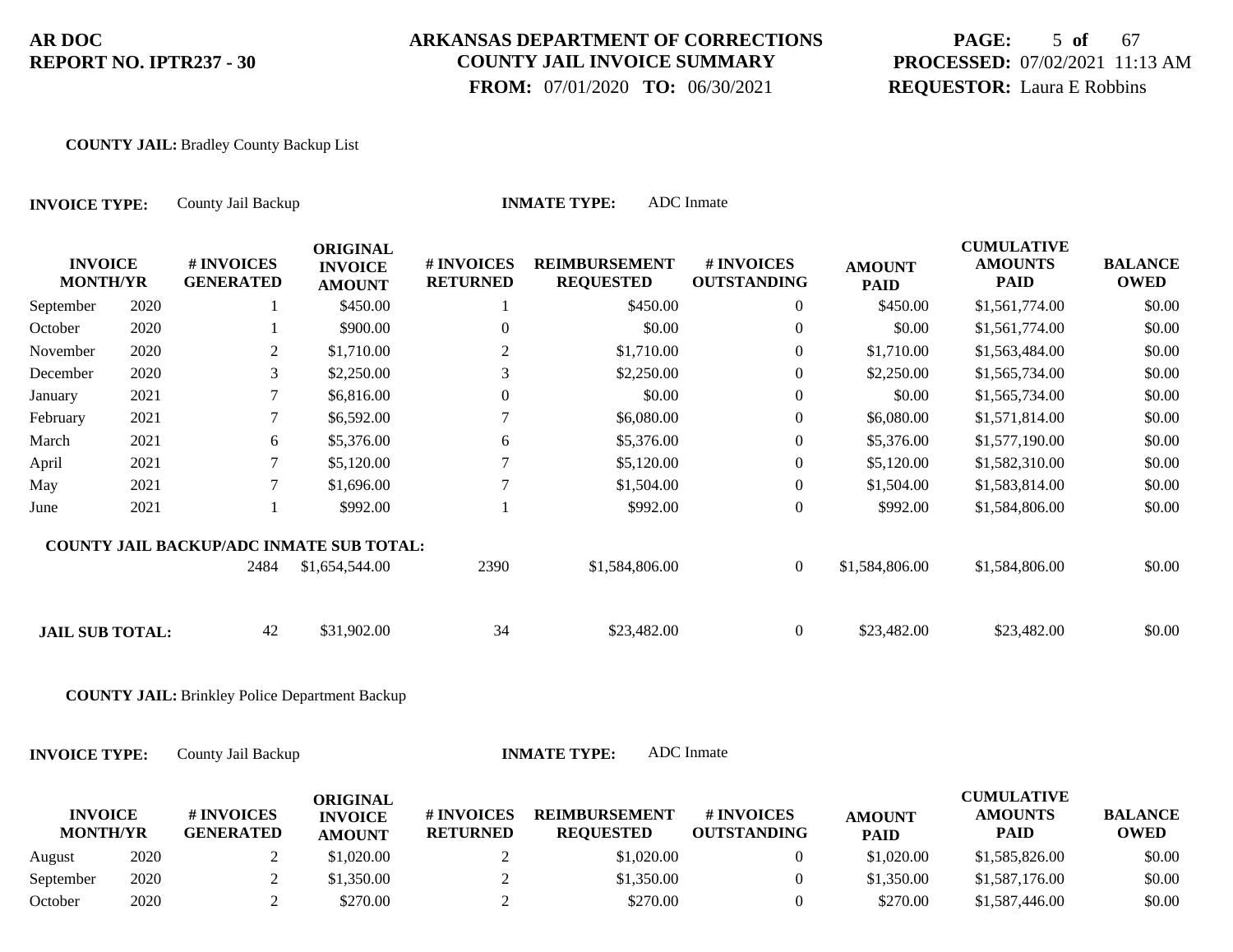### **ARKANSAS DEPARTMENT OF CORRECTIONS COUNTY JAIL INVOICE SUMMARY**

 **FROM:** 07/01/2020 **TO:** 06/30/2021

## **PAGE:** 6 **of** 67 **PROCESSED:** 07/02/2021 11:13 AM **REQUESTOR:** Laura E Robbins

|                        |      |      | <b>COUNTY JAIL:</b> Brinkley Police Department Backup |                |                |                  |                |                |        |
|------------------------|------|------|-------------------------------------------------------|----------------|----------------|------------------|----------------|----------------|--------|
| November               | 2020 |      | \$1,860.00                                            | 2              | \$1,860.00     | $\overline{0}$   | \$1,860.00     | \$1,589,306.00 | \$0.00 |
| December               | 2020 | 4    | \$2,460.00                                            | $\overline{4}$ | \$2,460.00     | $\mathbf{0}$     | \$2,460.00     | \$1,591,766.00 | \$0.00 |
| January                | 2021 | 5.   | \$4,000.00                                            | 5              | \$4,000.00     | $\theta$         | \$4,000.00     | \$1,595,766.00 | \$0.00 |
| February               | 2021 | 3    | \$2,976.00                                            | 3              | \$2,976.00     | $\overline{0}$   | \$2,976.00     | \$1,598,742.00 | \$0.00 |
| March                  | 2021 | 6    | \$2,848.00                                            | 6              | \$2,848.00     | $\overline{0}$   | \$2,848.00     | \$1,601,590.00 | \$0.00 |
| April                  | 2021 | 14   | \$8,032.00                                            | 14             | \$8,032.00     | $\overline{0}$   | \$8,032.00     | \$1,609,622.00 | \$0.00 |
| May                    | 2021 | 13   | \$7,168.00                                            | 13             | \$7,168.00     | $\overline{0}$   | \$7,168.00     | \$1,616,790.00 | \$0.00 |
| June                   | 2021 | 6    | \$4,320.00                                            | 6              | \$4,320.00     | $\boldsymbol{0}$ | \$4,320.00     | \$1,621,110.00 | \$0.00 |
|                        |      |      | <b>COUNTY JAIL BACKUP/ADC INMATE SUB TOTAL:</b>       |                |                |                  |                |                |        |
|                        |      | 2543 | \$1,690,848.00                                        | 2449           | \$1,621,110.00 | $\mathbf{0}$     | \$1,621,110.00 | \$1,621,110.00 | \$0.00 |
|                        |      |      |                                                       |                |                |                  |                |                |        |
| <b>JAIL SUB TOTAL:</b> |      | 59   | \$36,304.00                                           | 59             | \$36,304.00    | $\mathbf{0}$     | \$36,304.00    | \$36,304.00    | \$0.00 |

**COUNTY JAIL:** Calhoun County Backup List

| <b>INVOICE</b><br><b>MONTH/YR</b> | # INVOICES<br><b>GENERATED</b> | <b>ORIGINAL</b><br><b>INVOICE</b><br><b>AMOUNT</b> | # INVOICES<br><b>RETURNED</b> | <b>REIMBURSEMENT</b><br><b>REQUESTED</b> | # INVOICES<br><b>OUTSTANDING</b> | <b>AMOUNT</b><br><b>PAID</b> | <b>CUMULATIVE</b><br><b>AMOUNTS</b><br><b>PAID</b> | <b>BALANCE</b><br><b>OWED</b> |
|-----------------------------------|--------------------------------|----------------------------------------------------|-------------------------------|------------------------------------------|----------------------------------|------------------------------|----------------------------------------------------|-------------------------------|
| 2020                              |                                | \$900.00                                           |                               | \$900.00                                 | $\theta$                         | \$900.00                     | \$1,622,010.00                                     | \$0.00                        |
| 2020                              |                                | \$1,350.00                                         |                               | \$1,350.00                               | $\theta$                         | \$1,350.00                   | \$1,623,360.00                                     | \$0.00                        |
| 2020                              | 2                              | \$1,500.00                                         |                               | \$1,500.00                               | $\mathbf{0}$                     | \$1,500.00                   | \$1,624,860.00                                     | \$0.00                        |
| 2020                              | 3                              | \$2,040.00                                         | 3                             | \$2,040.00                               | $\mathbf{0}$                     | \$2,040.00                   | \$1,626,900.00                                     | \$0.00                        |
| 2020                              | 3                              | \$2,460.00                                         |                               | \$2,220.00                               | $\mathbf{0}$                     | \$2,220.00                   | \$1,629,120.00                                     | \$0.00                        |
| 2020                              | 2                              | \$450.00                                           |                               | \$450.00                                 | $\Omega$                         | \$450.00                     | \$1,629,570.00                                     | \$0.00                        |
| 2021                              |                                | \$992.00                                           |                               | \$992.00                                 | $\mathbf{0}$                     | \$992.00                     | \$1,630,562.00                                     | \$0.00                        |
| 2021                              | 3                              | \$1,568.00                                         |                               | \$1,568.00                               | $\overline{0}$                   | \$1,568.00                   | \$1,632,130.00                                     | \$0.00                        |
| 2021                              | 4                              | \$2,752.00                                         | 4                             | \$2,752.00                               | $\overline{0}$                   | \$2,752.00                   | \$1,634,882.00                                     | \$0.00                        |
| 2021                              |                                | \$3,680.00                                         |                               | \$3,680.00                               | $\overline{0}$                   | \$3,680.00                   | \$1,638,562.00                                     | \$0.00                        |
| 2021                              |                                | \$1,344.00                                         |                               | \$1,344.00                               | $\Omega$                         | \$1,344.00                   | \$1,639,906.00                                     | \$0.00                        |
|                                   |                                |                                                    |                               |                                          |                                  |                              |                                                    |                               |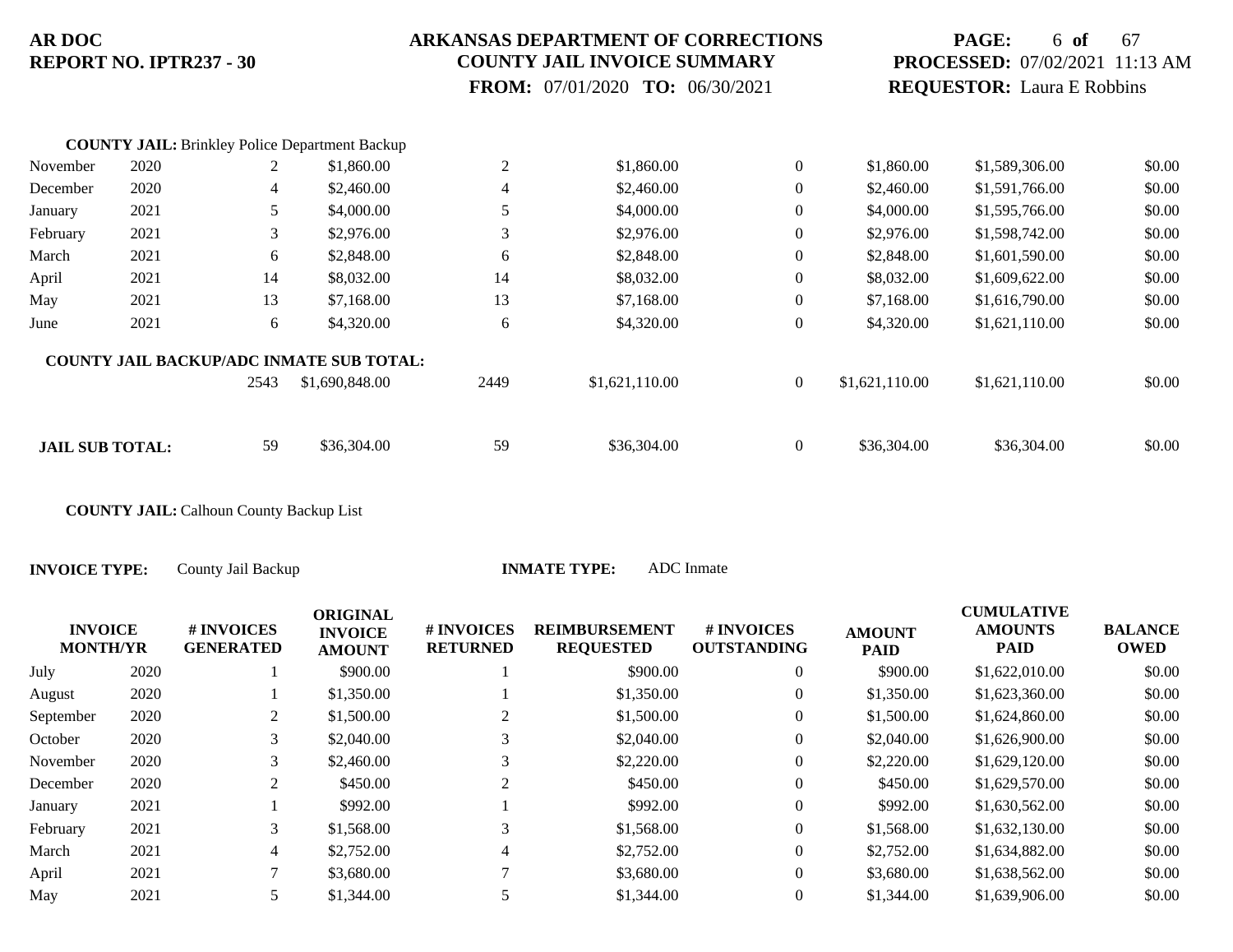### **ARKANSAS DEPARTMENT OF CORRECTIONS COUNTY JAIL INVOICE SUMMARY**

 **FROM:** 07/01/2020 **TO:** 06/30/2021

**PAGE:** 7 **of** 67 **PROCESSED:** 07/02/2021 11:13 AM **REQUESTOR:** Laura E Robbins

|      | <b>COUNTY JAIL: Calhoun County Backup List</b> |      |                                                 |      |                |                |                |                |        |
|------|------------------------------------------------|------|-------------------------------------------------|------|----------------|----------------|----------------|----------------|--------|
| June | 2021                                           |      | \$1,056.00                                      |      | \$1,056.00     | $\overline{0}$ | \$1,056.00     | \$1,640,962.00 | \$0.00 |
|      |                                                |      | <b>COUNTY JAIL BACKUP/ADC INMATE SUB TOTAL:</b> |      |                |                |                |                |        |
|      |                                                | 2577 | \$1,710,940.00                                  | 2483 | \$1,640,962.00 | $\overline{0}$ | \$1,640,962,00 | \$1,640,962.00 | \$0.00 |
|      |                                                |      |                                                 |      |                |                |                |                |        |
|      | <b>JAIL SUB TOTAL:</b>                         | 34   | \$20,092.00                                     | 34   | \$19,852.00    | $\overline{0}$ | \$19,852.00    | \$19,852.00    | \$0.00 |

**COUNTY JAIL:** Carlisle City Jail

|                                   |      |                                                 | <b>ORIGINAL</b>                 |                               |                                          |                                  |                              | <b>CUMULATIVE</b>      |                               |
|-----------------------------------|------|-------------------------------------------------|---------------------------------|-------------------------------|------------------------------------------|----------------------------------|------------------------------|------------------------|-------------------------------|
| <b>INVOICE</b><br><b>MONTH/YR</b> |      | # INVOICES<br><b>GENERATED</b>                  | <b>INVOICE</b><br><b>AMOUNT</b> | # INVOICES<br><b>RETURNED</b> | <b>REIMBURSEMENT</b><br><b>REQUESTED</b> | # INVOICES<br><b>OUTSTANDING</b> | <b>AMOUNT</b><br><b>PAID</b> | <b>AMOUNTS</b><br>PAID | <b>BALANCE</b><br><b>OWED</b> |
| November                          | 2020 |                                                 | \$180.00                        |                               | \$180.00                                 | $\overline{0}$                   | \$180.00                     | \$1,641,142.00         | \$0.00                        |
| December                          | 2020 | 2                                               | \$1,260.00                      | 2                             | \$1,260.00                               | $\overline{0}$                   | \$1,260.00                   | \$1,642,402.00         | \$0.00                        |
| January                           | 2021 | 2                                               | \$1,984.00                      | $\overline{c}$                | \$1,984.00                               | $\overline{0}$                   | \$1,984.00                   | \$1,644,386.00         | \$0.00                        |
| February                          | 2021 | 2                                               | \$1,664.00                      | $\overline{2}$                | \$1,664.00                               | $\overline{0}$                   | \$1,664.00                   | \$1,646,050.00         | \$0.00                        |
| March                             | 2021 |                                                 | \$896.00                        |                               | \$896.00                                 | $\overline{0}$                   | \$896.00                     | \$1,646,946.00         | \$0.00                        |
| April                             | 2021 |                                                 | \$992.00                        |                               | \$992.00                                 | $\overline{0}$                   | \$992.00                     | \$1,647,938.00         | \$0.00                        |
| May                               | 2021 |                                                 | \$960.00                        |                               | \$960.00                                 | $\overline{0}$                   | \$960.00                     | \$1,648,898.00         | \$0.00                        |
| June                              | 2021 |                                                 | \$160.00                        |                               | \$160.00                                 | $\overline{0}$                   | \$160.00                     | \$1,649,058.00         | \$0.00                        |
|                                   |      | <b>COUNTY JAIL BACKUP/ADC INMATE SUB TOTAL:</b> |                                 |                               |                                          |                                  |                              |                        |                               |
|                                   |      | 2588                                            | \$1,719,036.00                  | 2494                          | \$1,649,058.00                           | $\overline{0}$                   | \$1,649,058.00               | \$1,649,058.00         | \$0.00                        |
|                                   |      |                                                 |                                 |                               |                                          |                                  |                              |                        |                               |
| <b>JAIL SUB TOTAL:</b>            |      | 11                                              | \$8,096.00                      | 11                            | \$8,096.00                               | $\overline{0}$                   | \$8,096.00                   | \$8,096.00             | \$0.00                        |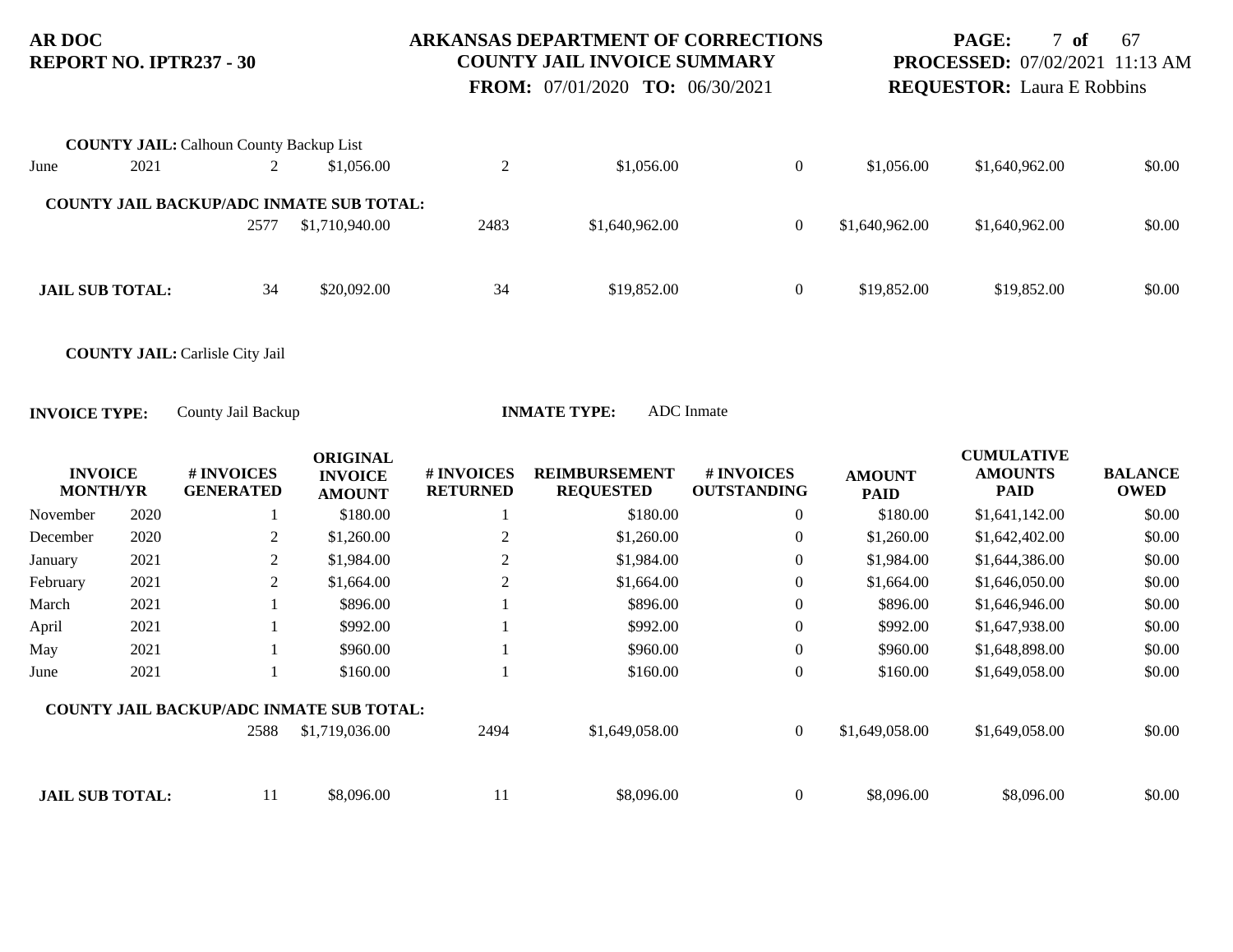### **ARKANSAS DEPARTMENT OF CORRECTIONS COUNTY JAIL INVOICE SUMMARY**

 **FROM:** 07/01/2020 **TO:** 06/30/2021

# **PAGE:** 8 **of** 67 **PROCESSED:** 07/02/2021 11:13 AM **REQUESTOR:** Laura E Robbins

#### **COUNTY JAIL:** Carroll County Backup List

| County Jail Backup<br><b>INVOICE TYPE:</b> |      |                                                 |                                                    |                               | <b>INMATE TYPE:</b>                      | <b>ADC</b> Inmate                |                              |                                                    |                               |
|--------------------------------------------|------|-------------------------------------------------|----------------------------------------------------|-------------------------------|------------------------------------------|----------------------------------|------------------------------|----------------------------------------------------|-------------------------------|
| <b>INVOICE</b><br><b>MONTH/YR</b>          |      | # INVOICES<br><b>GENERATED</b>                  | <b>ORIGINAL</b><br><b>INVOICE</b><br><b>AMOUNT</b> | # INVOICES<br><b>RETURNED</b> | <b>REIMBURSEMENT</b><br><b>REQUESTED</b> | # INVOICES<br><b>OUTSTANDING</b> | <b>AMOUNT</b><br><b>PAID</b> | <b>CUMULATIVE</b><br><b>AMOUNTS</b><br><b>PAID</b> | <b>BALANCE</b><br><b>OWED</b> |
| July                                       | 2020 | 11                                              | \$5,340.00                                         | 11                            | \$5,340.00                               | $\mathbf{0}$                     | \$5,340.00                   | \$1,654,398.00                                     | \$0.00                        |
| August                                     | 2020 | 14                                              | \$7,320.00                                         | 14                            | \$7,320.00                               | $\overline{0}$                   | \$7,320.00                   | \$1,661,718.00                                     | \$0.00                        |
| September                                  | 2020 | $20\,$                                          | \$14,580.00                                        | 20                            | \$14,580.00                              | $\overline{0}$                   | \$14,580.00                  | \$1,676,298.00                                     | \$0.00                        |
| October                                    | 2020 | 25                                              | \$19,410.00                                        | 25                            | \$19,410.00                              | $\overline{0}$                   | \$19,410.00                  | \$1,695,708.00                                     | \$0.00                        |
| November                                   | 2020 | 25                                              | \$21,870.00                                        | 25                            | \$21,870.00                              | $\overline{0}$                   | \$21,870.00                  | \$1,717,578.00                                     | \$0.00                        |
| December                                   | 2020 | 25                                              | \$17,550.00                                        | 25                            | \$17,550.00                              | $\overline{0}$                   | \$17,550.00                  | \$1,735,128.00                                     | \$0.00                        |
| January                                    | 2021 | 24                                              | \$10,528.00                                        | 24                            | \$10,528.00                              | $\overline{0}$                   | \$10,528.00                  | \$1,745,656.00                                     | \$0.00                        |
| February                                   | 2021 | 19                                              | \$17,120.00                                        | 19                            | \$17,120.00                              | $\boldsymbol{0}$                 | \$17,120.00                  | \$1,762,776.00                                     | \$0.00                        |
| March                                      | 2021 | 28                                              | \$23,648.00                                        | 28                            | \$23,648.00                              | $\overline{0}$                   | \$23,648.00                  | \$1,786,424.00                                     | \$0.00                        |
| April                                      | 2021 | 27                                              | \$20,992.00                                        | 27                            | \$20,992.00                              | $\boldsymbol{0}$                 | \$20,992.00                  | \$1,807,416.00                                     | \$0.00                        |
| May                                        | 2021 | $\overline{9}$                                  | \$7,072.00                                         | 9                             | \$7,072.00                               | $\boldsymbol{0}$                 | \$7,072.00                   | \$1,814,488.00                                     | \$0.00                        |
| June                                       | 2021 | 9                                               | \$4,096.00                                         | 9                             | \$4,096.00                               | $\overline{0}$                   | \$4,096.00                   | \$1,818,584.00                                     | \$0.00                        |
|                                            |      | <b>COUNTY JAIL BACKUP/ADC INMATE SUB TOTAL:</b> |                                                    |                               |                                          |                                  |                              |                                                    |                               |
|                                            |      | 2824                                            | \$1,888,562.00                                     | 2730                          | \$1,818,584.00                           | $\overline{0}$                   | \$1,818,584.00               | \$1,818,584.00                                     | \$0.00                        |
| <b>JAIL SUB TOTAL:</b>                     |      | 236                                             | \$169,526.00                                       | 236                           | \$169,526.00                             | $\overline{0}$                   | \$169,526.00                 | \$169,526.00                                       | \$0.00                        |
|                                            |      | <b>COUNTY JAIL: Chicot County Backup List</b>   |                                                    |                               |                                          |                                  |                              |                                                    |                               |
| <b>INVOICE TYPE:</b>                       |      | County Jail Backup                              |                                                    |                               | <b>INMATE TYPE:</b>                      | <b>ADC</b> Inmate                |                              |                                                    |                               |
| <b>INVOICE</b><br><b>MONTH/YR</b>          |      | # INVOICES<br><b>GENERATED</b>                  | <b>ORIGINAL</b><br><b>INVOICE</b><br><b>AMOUNT</b> | # INVOICES<br><b>RETURNED</b> | <b>REIMBURSEMENT</b><br><b>REQUESTED</b> | # INVOICES<br><b>OUTSTANDING</b> | <b>AMOUNT</b><br><b>PAID</b> | <b>CUMULATIVE</b><br><b>AMOUNTS</b><br><b>PAID</b> | <b>BALANCE</b><br><b>OWED</b> |

August 2020 2 \$960.00 0 \$0.00 0 \$0.00 \$1,818,584.00 \$0.00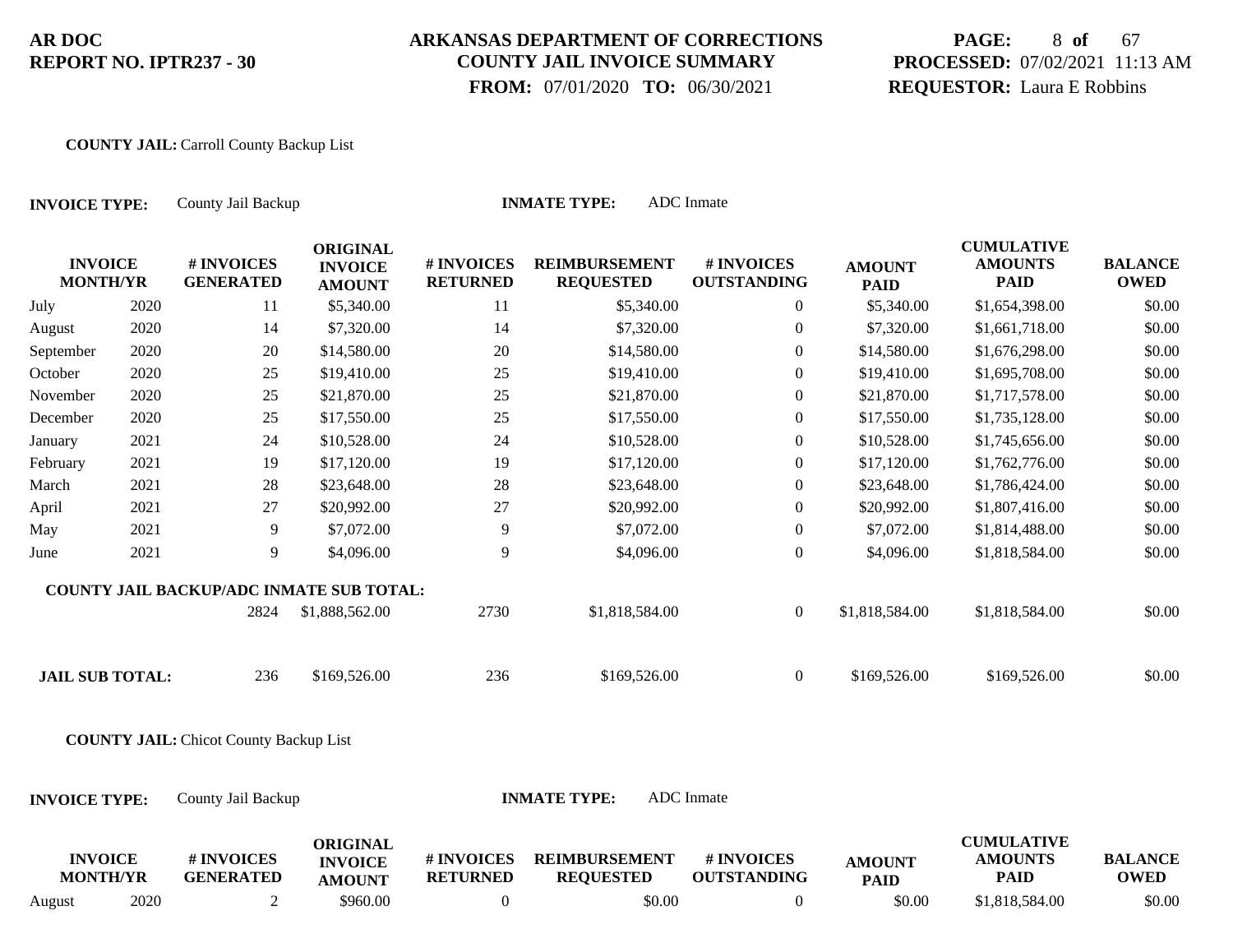### **ARKANSAS DEPARTMENT OF CORRECTIONS COUNTY JAIL INVOICE SUMMARY**

 **FROM:** 07/01/2020 **TO:** 06/30/2021

## **PAGE:** 9 **of** 67 **PROCESSED:** 07/02/2021 11:13 AM **REQUESTOR:** Laura E Robbins

|                        | <b>COUNTY JAIL: Chicot County Backup List</b> |                |                                                 |                  |                |                  |                |                |        |
|------------------------|-----------------------------------------------|----------------|-------------------------------------------------|------------------|----------------|------------------|----------------|----------------|--------|
| September              | 2020                                          | 2              | \$1,050.00                                      | $\boldsymbol{0}$ | \$0.00         | $\boldsymbol{0}$ | \$0.00         | \$1,818,584.00 | \$0.00 |
| October                | 2020                                          | 3              | \$2,040.00                                      | $\overline{0}$   | \$0.00         | $\theta$         | \$0.00         | \$1,818,584.00 | \$0.00 |
| November               | 2020                                          | 5              | \$3,330.00                                      | $\overline{0}$   | \$0.00         | $\overline{0}$   | \$0.00         | \$1,818,584.00 | \$0.00 |
| December               | 2020                                          | $\overline{4}$ | \$2,610.00                                      | $\boldsymbol{0}$ | \$0.00         | $\theta$         | \$0.00         | \$1,818,584.00 | \$0.00 |
| January                | 2021                                          | 5              | \$3,584.00                                      | $\overline{0}$   | \$0.00         | $\overline{0}$   | \$0.00         | \$1,818,584.00 | \$0.00 |
| February               | 2021                                          | $\overline{4}$ | \$3,968.00                                      | $\boldsymbol{0}$ | \$0.00         | $\theta$         | \$0.00         | \$1,818,584.00 | \$0.00 |
| March                  | 2021                                          | $\overline{4}$ | \$2,016.00                                      | $\overline{4}$   | \$2,016.00     | $\overline{0}$   | \$2,016.00     | \$1,820,600.00 | \$0.00 |
| April                  | 2021                                          | 5              | \$3,232.00                                      | $\overline{0}$   | \$0.00         | $\theta$         | \$0.00         | \$1,820,600.00 | \$0.00 |
| May                    | 2021                                          | 3              | \$2,080.00                                      | 3                | \$2,080.00     | $\theta$         | \$2,080.00     | \$1,822,680.00 | \$0.00 |
| June                   | 2021                                          | 7              | \$1,664.00                                      | $\boldsymbol{0}$ | \$0.00         | $\theta$         | \$0.00         | \$1,822,680.00 | \$0.00 |
|                        |                                               |                | <b>COUNTY JAIL BACKUP/ADC INMATE SUB TOTAL:</b> |                  |                |                  |                |                |        |
|                        |                                               | 2868           | \$1,915,096.00                                  | 2737             | \$1,822,680.00 | $\boldsymbol{0}$ | \$1,822,680.00 | \$1,822,680.00 | \$0.00 |
|                        |                                               |                |                                                 | $\mathcal{L}$    |                |                  |                |                |        |
| <b>JAIL SUB TOTAL:</b> |                                               | 44             | \$26,534.00                                     |                  | \$4,096.00     | $\overline{0}$   | \$4,096.00     | \$4,096.00     | \$0.00 |

**COUNTY JAIL:** Clark County Backup List

| <b>INVOICE</b><br><b>MONTH/YR</b> | # INVOICES<br><b>GENERATED</b> | ORIGINAL<br><b>INVOICE</b><br><b>AMOUNT</b> | <b># INVOICES</b><br><b>RETURNED</b> | <b>REIMBURSEMENT</b><br><b>REQUESTED</b> | # INVOICES<br><b>OUTSTANDING</b> | <b>AMOUNT</b><br><b>PAID</b> | <b>CUMULATIVE</b><br><b>AMOUNTS</b><br><b>PAID</b> | <b>BALANCE</b><br><b>OWED</b> |
|-----------------------------------|--------------------------------|---------------------------------------------|--------------------------------------|------------------------------------------|----------------------------------|------------------------------|----------------------------------------------------|-------------------------------|
| 2020                              | 14                             | \$6,360.00                                  | 14                                   | \$6,784.00                               | 0                                | \$6,784.00                   | \$1,829,464.00                                     | \$0.00                        |
| 2020                              | 10                             | \$7,680.00                                  | 10                                   | \$8,192.00                               | $\overline{0}$                   | \$8,192,00                   | \$1,837,656.00                                     | \$0.00                        |
| 2020                              | 11                             | \$8,190.00                                  | 11                                   | \$8,736.00                               | $\overline{0}$                   | \$8,736.00                   | \$1,846,392.00                                     | \$0.00                        |
| 2020                              | 18                             | \$12,240.00                                 | 18                                   | \$12,240.00                              | $\overline{0}$                   | \$12,240.00                  | \$1,858,632.00                                     | \$0.00                        |
| 2020                              | 22                             | \$11,970.00                                 | 22                                   | \$11,970.00                              | $\overline{0}$                   | \$11,970.00                  | \$1,870,602.00                                     | \$0.00                        |
| 2020                              | 19                             | \$14,610.00                                 | 19                                   | \$14,610.00                              | $\overline{0}$                   | \$14,610.00                  | \$1,885,212.00                                     | \$0.00                        |
| 2021                              | 21                             | \$11,424.00                                 | 21                                   | \$11,424.00                              | $\overline{0}$                   | \$11,424.00                  | \$1,896,636,00                                     | \$0.00                        |
| 2021                              | 14                             | \$9,920.00                                  | 14                                   | \$9,920.00                               | $\overline{0}$                   | \$9,920.00                   | \$1,906,556.00                                     | \$0.00                        |
| 2021                              | 12                             | \$10,400.00                                 | 12                                   | \$10,400.00                              | $\Omega$                         | \$10,400.00                  | \$1,916,956.00                                     | \$0.00                        |
|                                   |                                |                                             |                                      |                                          |                                  |                              |                                                    |                               |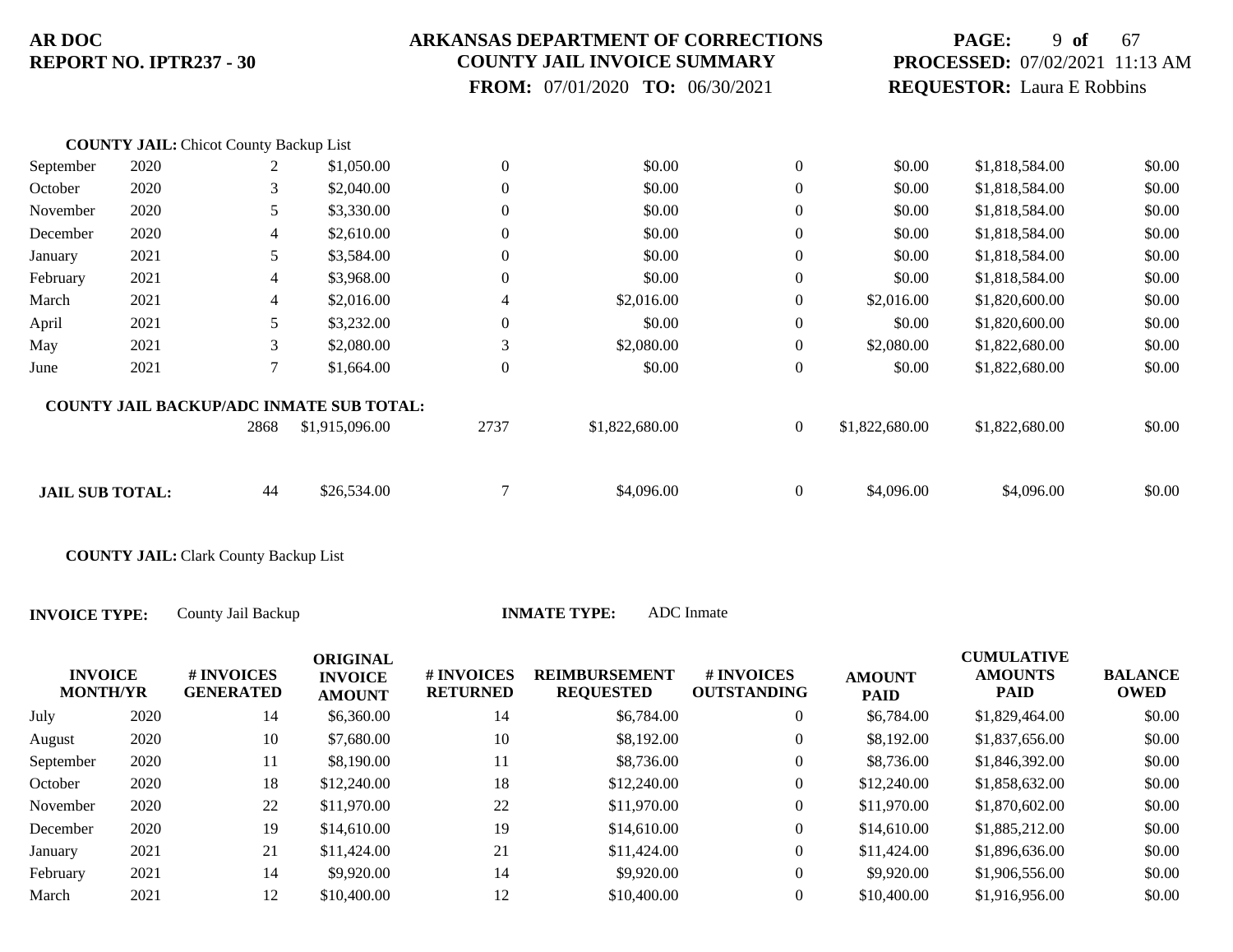### **ARKANSAS DEPARTMENT OF CORRECTIONS COUNTY JAIL INVOICE SUMMARY**

 **FROM:** 07/01/2020 **TO:** 06/30/2021

## **PAGE:** 10 **of** 67 **PROCESSED:** 07/02/2021 11:13 AM **REQUESTOR:** Laura E Robbins

|       | <b>COUNTY JAIL: Clark County Backup List</b> |      |                                                                   |      |                |              |                |                |        |
|-------|----------------------------------------------|------|-------------------------------------------------------------------|------|----------------|--------------|----------------|----------------|--------|
| April | 2021                                         | 20   | \$13,344.00                                                       | 20   | \$10,656.00    | $\theta$     | \$10,656.00    | \$1,927,612.00 | \$0.00 |
| May   | 2021                                         | 11   | \$6,016.00                                                        | 11   | \$6,016.00     | 0            | \$6,016.00     | \$1,933,628.00 | \$0.00 |
| June  | 2021                                         | 11   | \$6,688.00                                                        | 11   | \$6,688.00     |              | \$6,688.00     | \$1,940,316.00 | \$0.00 |
|       |                                              | 3051 | <b>COUNTY JAIL BACKUP/ADC INMATE SUB TOTAL:</b><br>\$2,033,938.00 | 2920 | \$1,940,316.00 | $\mathbf{0}$ | \$1,940,316.00 | \$1,940,316.00 | \$0.00 |
|       | <b>JAIL SUB TOTAL:</b>                       | 183  | \$118,842.00                                                      | 183  | \$117,636.00   | $\mathbf{0}$ | \$117,636.00   | \$117,636.00   | \$0.00 |

**COUNTY JAIL:** Clay County Backup List

| <b>INVOICE</b><br><b>MONTH/YR</b> |      | # INVOICES<br><b>GENERATED</b> | <b>ORIGINAL</b><br><b>INVOICE</b><br><b>AMOUNT</b> | # INVOICES<br><b>RETURNED</b> | <b>REIMBURSEMENT</b><br><b>REQUESTED</b> | # INVOICES<br><b>OUTSTANDING</b> | <b>AMOUNT</b><br><b>PAID</b> | <b>CUMULATIVE</b><br><b>AMOUNTS</b><br><b>PAID</b> | <b>BALANCE</b><br><b>OWED</b> |
|-----------------------------------|------|--------------------------------|----------------------------------------------------|-------------------------------|------------------------------------------|----------------------------------|------------------------------|----------------------------------------------------|-------------------------------|
| July                              | 2020 | 6                              | \$300.00                                           | 6                             | \$300.00                                 | $\overline{0}$                   | \$300.00                     | \$1,940,616.00                                     | \$0.00                        |
| August                            | 2020 | 12                             | \$9,900.00                                         | 12                            | \$9,900.00                               | $\overline{0}$                   | \$9,900.00                   | \$1,950,516.00                                     | \$0.00                        |
| September                         | 2020 | 14                             | \$12,600.00                                        | 14                            | \$12,600.00                              | $\boldsymbol{0}$                 | \$12,600.00                  | \$1,963,116.00                                     | \$0.00                        |
| October                           | 2020 | 14                             | \$11,640.00                                        | 14                            | \$11,640.00                              | $\overline{0}$                   | \$11,640.00                  | \$1,974,756.00                                     | \$0.00                        |
| November                          | 2020 | 15                             | \$12,540.00                                        | 15                            | \$12,540.00                              | $\overline{0}$                   | \$12,540.00                  | \$1,987,296.00                                     | \$0.00                        |
| December                          | 2020 | 17                             | \$11,160.00                                        | 17                            | \$11,160.00                              | $\boldsymbol{0}$                 | \$11,160.00                  | \$1,998,456.00                                     | \$0.00                        |
| January                           | 2021 | 15                             | \$6,144.00                                         | 15                            | \$6,144.00                               | $\overline{0}$                   | \$6,144.00                   | \$2,004,600.00                                     | \$0.00                        |
| February                          | 2021 | 9                              | \$6,304.00                                         | 9                             | \$6,304.00                               | $\overline{0}$                   | \$6,304.00                   | \$2,010,904.00                                     | \$0.00                        |
| March                             | 2021 | 8                              | \$4,704.00                                         | 8                             | \$4,704.00                               | $\overline{0}$                   | \$4,704.00                   | \$2,015,608.00                                     | \$0.00                        |
| April                             | 2021 | $\overline{4}$                 | \$2,400.00                                         | 4                             | \$2,400.00                               | $\overline{0}$                   | \$2,400.00                   | \$2,018,008.00                                     | \$0.00                        |
| May                               | 2021 | 13                             | \$4,128.00                                         | 13                            | \$4,128.00                               | $\overline{0}$                   | \$4,128.00                   | \$2,022,136.00                                     | \$0.00                        |
| June                              | 2021 | 15                             | \$5,344.00                                         | 15                            | \$5,344.00                               | $\overline{0}$                   | \$5,344.00                   | \$2,027,480.00                                     | \$0.00                        |
|                                   |      |                                | <b>COUNTY JAIL BACKUP/ADC INMATE SUB TOTAL:</b>    |                               |                                          |                                  |                              |                                                    |                               |
|                                   |      | 3193                           | \$2,121,102.00                                     | 3062                          | \$2,027,480.00                           | $\overline{0}$                   | \$2,027,480.00               | \$2,027,480.00                                     | \$0.00                        |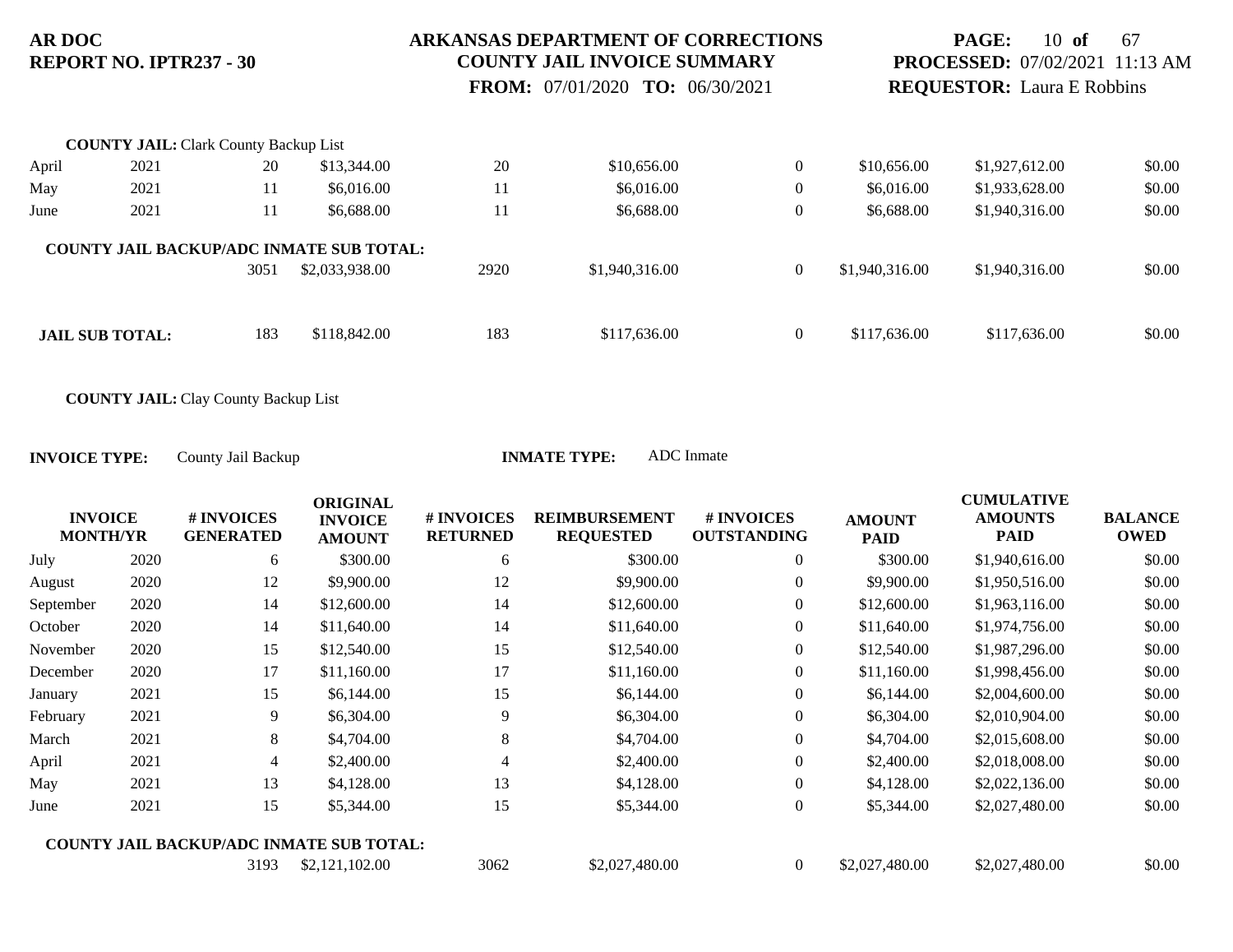#### **ARKANSAS DEPARTMENT OF CORRECTIONS COUNTY JAIL INVOICE SUMMARY**

 **FROM:** 07/01/2020 **TO:** 06/30/2021

## **PAGE:** 11 **of** 67 **PROCESSED:** 07/02/2021 11:13 AM **REQUESTOR:** Laura E Robbins

| <b>COUNTY JAIL:</b> Clay County Backup List |     |             |     |             |             |             |        |
|---------------------------------------------|-----|-------------|-----|-------------|-------------|-------------|--------|
| <b>JAIL SUB TOTAL:</b>                      | 142 | \$87,164.00 | 142 | \$87,164.00 | \$87,164.00 | \$87,164.00 | \$0.00 |

**COUNTY JAIL:** Cleburne County Backup List

| <b>INVOICE</b>         |      | # INVOICES                                      | <b>ORIGINAL</b><br><b>INVOICE</b> | # INVOICES      | <b>REIMBURSEMENT</b> | # INVOICES         | <b>AMOUNT</b>  | <b>CUMULATIVE</b><br><b>AMOUNTS</b> | <b>BALANCE</b> |
|------------------------|------|-------------------------------------------------|-----------------------------------|-----------------|----------------------|--------------------|----------------|-------------------------------------|----------------|
| <b>MONTH/YR</b>        |      | <b>GENERATED</b>                                | <b>AMOUNT</b>                     | <b>RETURNED</b> | <b>REQUESTED</b>     | <b>OUTSTANDING</b> | <b>PAID</b>    | <b>PAID</b>                         | <b>OWED</b>    |
| July                   | 2020 | 4                                               | \$2,280.00                        | 4               | \$2,280.00           | $\overline{0}$     | \$2,280.00     | \$2,029,760.00                      | \$0.00         |
| August                 | 2020 | 3                                               | \$1,950.00                        | 3               | \$1,950.00           | $\overline{0}$     | \$1,950.00     | \$2,031,710.00                      | \$0.00         |
| September              | 2020 | 11                                              | \$5,430.00                        | 11              | \$5,430.00           | $\overline{0}$     | \$5,430.00     | \$2,037,140.00                      | \$0.00         |
| October                | 2020 | 12                                              | \$8,580.00                        | 12              | \$8,580.00           | $\boldsymbol{0}$   | \$8,580.00     | \$2,045,720.00                      | \$0.00         |
| November               | 2020 | 17                                              | \$10,950.00                       | 17              | \$10,950.00          | $\boldsymbol{0}$   | \$10,950.00    | \$2,056,670.00                      | \$0.00         |
| December               | 2020 | 17                                              | \$11,160.00                       | 17              | \$11,160.00          | $\boldsymbol{0}$   | \$11,160.00    | \$2,067,830.00                      | \$0.00         |
| January                | 2021 | 10                                              | \$6,752.00                        | 10              | \$6,752.00           | $\boldsymbol{0}$   | \$6,752.00     | \$2,074,582.00                      | \$0.00         |
| February               | 2021 | 10                                              | \$7,520.00                        | 10              | \$7,520.00           | $\boldsymbol{0}$   | \$7,520.00     | \$2,082,102.00                      | \$0.00         |
| March                  | 2021 | 12                                              | \$10,400.00                       | 12              | \$10,400.00          | $\boldsymbol{0}$   | \$10,400.00    | \$2,092,502.00                      | \$0.00         |
| April                  | 2021 | 16                                              | \$9,184.00                        | 16              | \$9,312.00           | $\boldsymbol{0}$   | \$9,312.00     | \$2,101,814.00                      | \$0.00         |
| May                    | 2021 | 8                                               | \$5,632.00                        | 8               | \$5,856.00           | $\overline{0}$     | \$5,856.00     | \$2,107,670.00                      | \$0.00         |
| June                   | 2021 | 10                                              | \$5,472.00                        | 10              | \$5,632.00           | $\boldsymbol{0}$   | \$5,632.00     | \$2,113,302.00                      | \$0.00         |
|                        |      | <b>COUNTY JAIL BACKUP/ADC INMATE SUB TOTAL:</b> |                                   |                 |                      |                    |                |                                     |                |
|                        |      | 3323                                            | \$2,206,412.00                    | 3192            | \$2,113,302.00       | $\mathbf{0}$       | \$2,113,302.00 | \$2,113,302.00                      | \$0.00         |
| <b>JAIL SUB TOTAL:</b> |      | 130                                             | \$85,310.00                       | 130             | \$85,822.00          | $\overline{0}$     | \$85,822.00    | \$85,822.00                         | \$0.00         |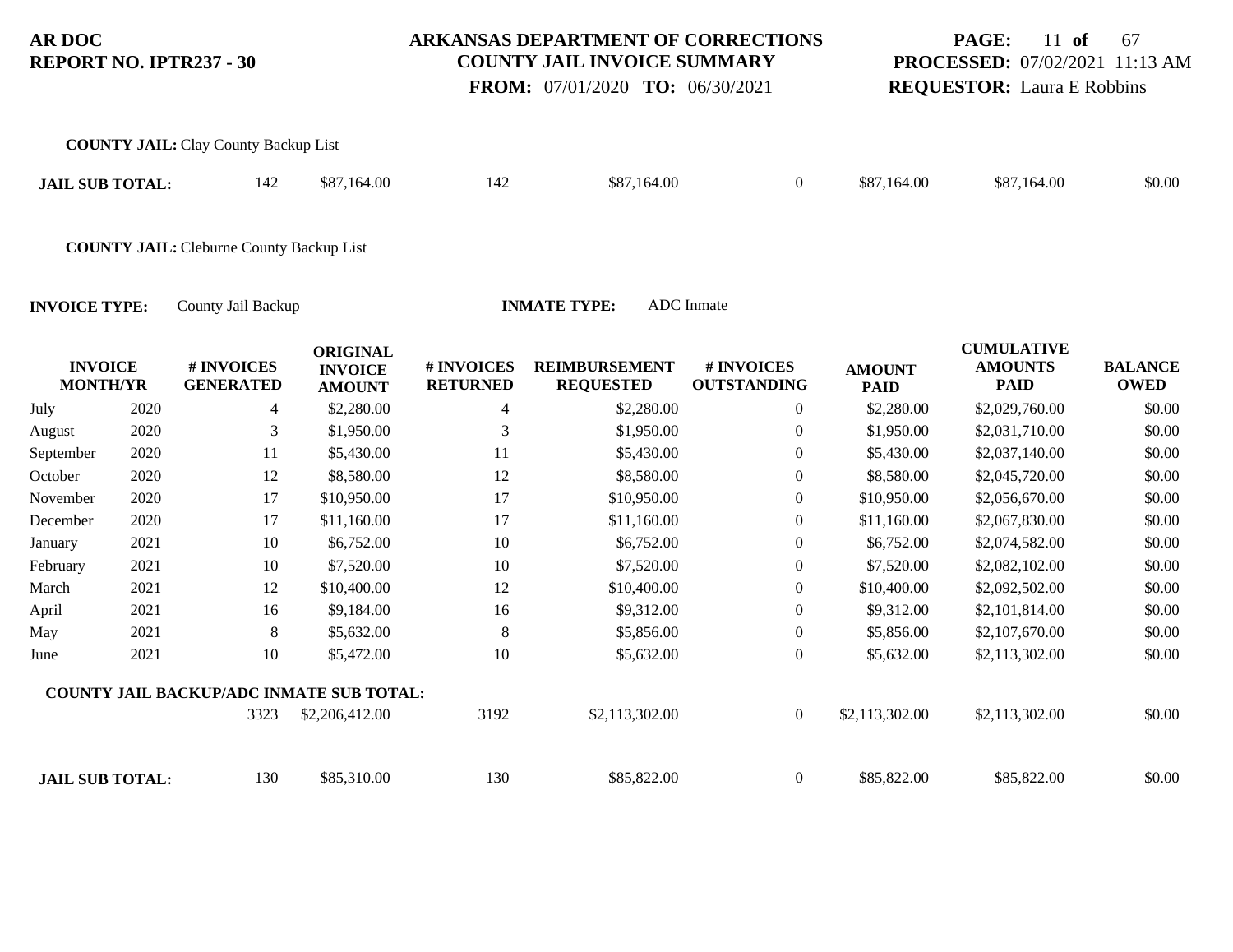### **ARKANSAS DEPARTMENT OF CORRECTIONS COUNTY JAIL INVOICE SUMMARY**

 **FROM:** 07/01/2020 **TO:** 06/30/2021

# **PAGE:** 12 **of** 67 **PROCESSED:** 07/02/2021 11:13 AM **REQUESTOR:** Laura E Robbins

#### **COUNTY JAIL:** Cleveland Cnty Backup List

| <b>INVOICE TYPE:</b>              |      | County Jail Backup                              |                                                    |                               | <b>INMATE TYPE:</b>                      | <b>ADC</b> Inmate                |                              |                                                    |                               |
|-----------------------------------|------|-------------------------------------------------|----------------------------------------------------|-------------------------------|------------------------------------------|----------------------------------|------------------------------|----------------------------------------------------|-------------------------------|
| <b>INVOICE</b><br><b>MONTH/YR</b> |      | # INVOICES<br><b>GENERATED</b>                  | <b>ORIGINAL</b><br><b>INVOICE</b><br><b>AMOUNT</b> | # INVOICES<br><b>RETURNED</b> | <b>REIMBURSEMENT</b><br><b>REQUESTED</b> | # INVOICES<br><b>OUTSTANDING</b> | <b>AMOUNT</b><br><b>PAID</b> | <b>CUMULATIVE</b><br><b>AMOUNTS</b><br><b>PAID</b> | <b>BALANCE</b><br><b>OWED</b> |
| July                              | 2020 | $\mathbf{1}$                                    | \$630.00                                           | 1                             | \$630.00                                 | 0                                | \$630.00                     | \$2,113,932.00                                     | \$0.00                        |
| August                            | 2020 | $\overline{2}$                                  | \$1,470.00                                         | $\overline{2}$                | \$1,470.00                               | $\boldsymbol{0}$                 | \$1,470.00                   | \$2,115,402.00                                     | \$0.00                        |
| September                         | 2020 | $\overline{2}$                                  | \$1,860.00                                         | $\boldsymbol{0}$              | \$0.00                                   | $\boldsymbol{0}$                 | \$0.00                       | \$2,115,402.00                                     | \$0.00                        |
| October                           | 2020 | $\overline{c}$                                  | \$1,110.00                                         | $\boldsymbol{0}$              | \$0.00                                   | $\boldsymbol{0}$                 | \$0.00                       | \$2,115,402.00                                     | \$0.00                        |
| November                          | 2020 | 1                                               | \$240.00                                           |                               | \$240.00                                 | $\boldsymbol{0}$                 | \$240.00                     | \$2,115,642.00                                     | \$0.00                        |
| January                           | 2021 | 4                                               | \$2,912.00                                         | $\overline{4}$                | \$2,912.00                               | $\overline{0}$                   | \$2,912.00                   | \$2,118,554.00                                     | \$0.00                        |
| February                          | 2021 | 6                                               | \$4,704.00                                         | 6                             | \$4,704.00                               | $\mathbf{0}$                     | \$4,704.00                   | \$2,123,258.00                                     | \$0.00                        |
| March                             | 2021 | 6                                               | \$4,704.00                                         | 6                             | \$4,704.00                               | $\overline{0}$                   | \$4,704.00                   | \$2,127,962.00                                     | \$0.00                        |
| April                             | 2021 | 6                                               | \$4,672.00                                         | 6                             | \$4,416.00                               | $\boldsymbol{0}$                 | \$4,416.00                   | \$2,132,378.00                                     | \$0.00                        |
| May                               | 2021 | 6                                               | \$4,416.00                                         | 6                             | \$4,416.00                               | 6                                | \$0.00                       | \$2,132,378.00                                     | \$4,416.00                    |
| June                              | 2021 | 5                                               | \$2,784.00                                         | $\boldsymbol{0}$              | \$0.00                                   | $\boldsymbol{0}$                 | \$0.00                       | \$2,132,378.00                                     | \$4,416.00                    |
|                                   |      | <b>COUNTY JAIL BACKUP/ADC INMATE SUB TOTAL:</b> |                                                    |                               |                                          |                                  |                              |                                                    |                               |
|                                   |      | 3364                                            | \$2,235,914.00                                     | 3224                          | \$2,136,794.00                           | 6                                | \$2,132,378.00               | \$2,132,378.00                                     | \$4,416.00                    |
| <b>JAIL SUB TOTAL:</b>            |      | 41                                              | \$29,502.00                                        | 32                            | \$23,492.00                              | 6                                | \$19,076.00                  | \$19,076.00                                        | \$4,416.00                    |
|                                   |      | <b>COUNTY JAIL:</b> Columbia County Backup List |                                                    |                               |                                          |                                  |                              |                                                    |                               |
| <b>INVOICE TYPE:</b>              |      | County Jail Backup                              |                                                    |                               | <b>INMATE TYPE:</b>                      | <b>ADC</b> Inmate                |                              |                                                    |                               |
| <b>INVOICE</b><br><b>MONTH/YR</b> |      | # INVOICES<br><b>GENERATED</b>                  | <b>ORIGINAL</b><br><b>INVOICE</b><br><b>AMOUNT</b> | # INVOICES<br><b>RETURNED</b> | <b>REIMBURSEMENT</b><br><b>REQUESTED</b> | # INVOICES<br><b>OUTSTANDING</b> | <b>AMOUNT</b><br><b>PAID</b> | <b>CUMULATIVE</b><br><b>AMOUNTS</b><br><b>PAID</b> | <b>BALANCE</b><br><b>OWED</b> |
| July                              | 2020 | 3                                               | \$720.00                                           | 3                             | \$720.00                                 | $\boldsymbol{0}$                 | \$720.00                     | \$2,133,098.00                                     | \$4,416.00                    |

August 2020 2 \$1,170.00 2 \$1,170.00 \$2,134,268.00 \$4,416.00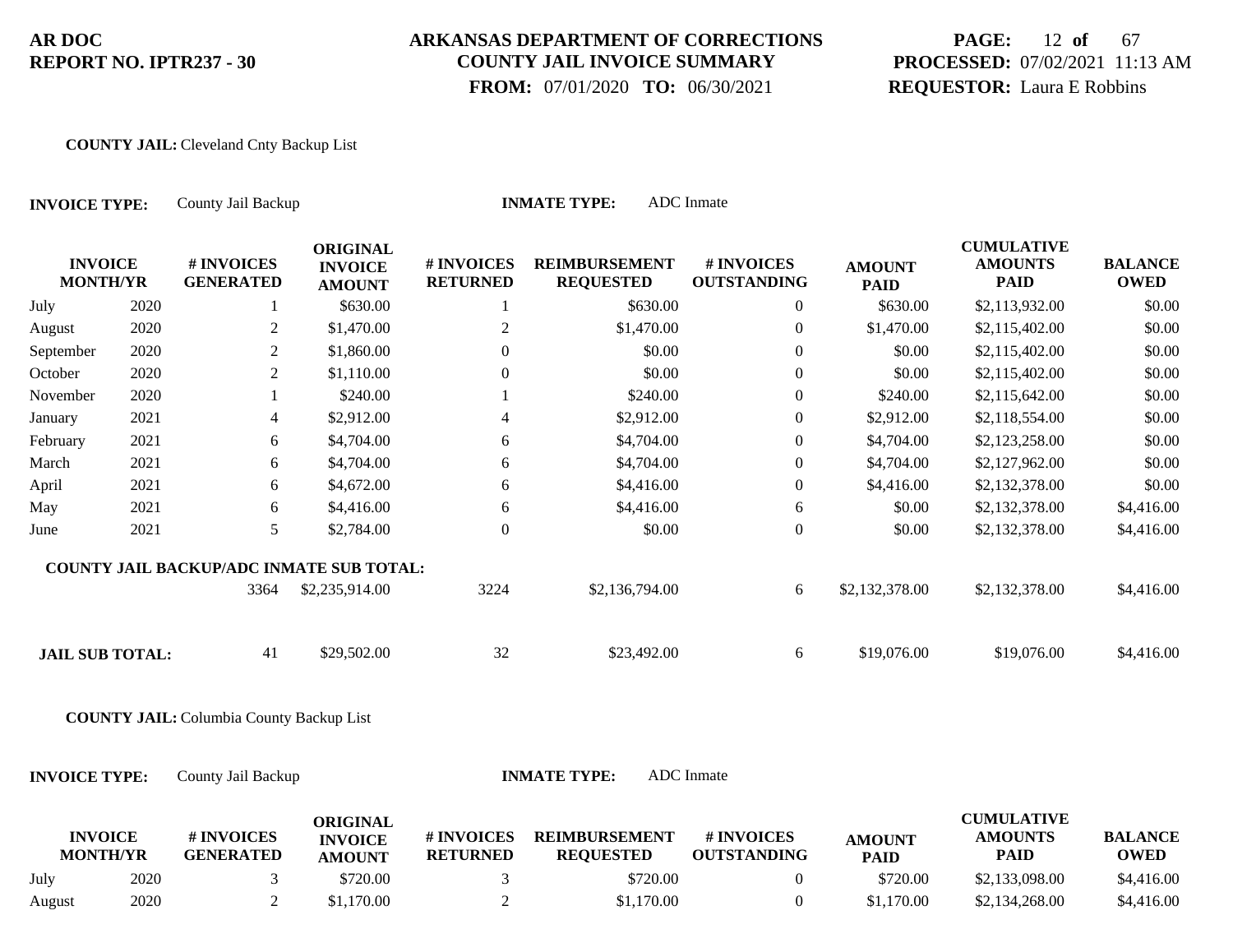### **ARKANSAS DEPARTMENT OF CORRECTIONS COUNTY JAIL INVOICE SUMMARY**

 **FROM:** 07/01/2020 **TO:** 06/30/2021

# **PAGE:** 13 **of** 67 **PROCESSED:** 07/02/2021 11:13 AM **REQUESTOR:** Laura E Robbins

|                        | <b>COUNTY JAIL:</b> Columbia County Backup List |      |                                                 |                  |                |                  |                |                |            |
|------------------------|-------------------------------------------------|------|-------------------------------------------------|------------------|----------------|------------------|----------------|----------------|------------|
| September              | 2020                                            | 4    | \$2,880.00                                      | $\overline{4}$   | \$2,880.00     | $\boldsymbol{0}$ | \$2,880.00     | \$2,137,148.00 | \$4,416.00 |
| October                | 2020                                            | 5    | \$4,410.00                                      | 5                | \$4,410.00     | $\theta$         | \$4,410.00     | \$2,141,558.00 | \$4,416.00 |
| November               | 2020                                            | 8    | \$6,870.00                                      | 8                | \$6,870.00     | $\mathbf{0}$     | \$6,870.00     | \$2,148,428.00 | \$4,416.00 |
| December               | 2020                                            | 9    | \$5,880.00                                      | 9                | \$5,880.00     | $\mathbf{0}$     | \$5,880.00     | \$2,154,308.00 | \$4,416.00 |
| January                | 2021                                            | 10   | \$7,104.00                                      | 10               | \$7,104.00     | $\mathbf{0}$     | \$7,104.00     | \$2,161,412.00 | \$4,416.00 |
| February               | 2021                                            | 9    | \$7,936.00                                      | $\boldsymbol{0}$ | \$0.00         | $\mathbf{0}$     | \$0.00         | \$2,161,412.00 | \$4,416.00 |
| March                  | 2021                                            | 14   | \$10,432.00                                     | 14               | \$10,432.00    | $\mathbf{0}$     | \$10,432.00    | \$2,171,844.00 | \$4,416.00 |
| April                  | 2021                                            | 15   | \$7,104.00                                      | 15               | \$7,104.00     | $\boldsymbol{0}$ | \$7,104.00     | \$2,178,948.00 | \$4,416.00 |
| May                    | 2021                                            | 19   | \$9,696.00                                      | 19               | \$9,696.00     | $\theta$         | \$9,696.00     | \$2,188,644.00 | \$4,416.00 |
| June                   | 2021                                            | 10   | \$6,912.00                                      | 10               | \$6,912.00     | $\overline{0}$   | \$6,912.00     | \$2,195,556.00 | \$4,416.00 |
|                        |                                                 |      | <b>COUNTY JAIL BACKUP/ADC INMATE SUB TOTAL:</b> |                  |                |                  |                |                |            |
|                        |                                                 | 3472 | \$2,307,028.00                                  | 3323             | \$2,199,972.00 | 6                | \$2,195,556.00 | \$2,195,556.00 | \$4,416.00 |
|                        |                                                 |      |                                                 |                  |                |                  |                |                |            |
| <b>JAIL SUB TOTAL:</b> |                                                 | 108  | \$71,114.00                                     | 99               | \$63,178.00    | $\mathbf{0}$     | \$63,178.00    | \$63,178.00    | \$0.00     |

**COUNTY JAIL:** Conway County Backup List

| <b>INVOICE</b><br><b>MONTH/YR</b> |      | # INVOICES<br><b>GENERATED</b> | <b>ORIGINAL</b><br><b>INVOICE</b><br><b>AMOUNT</b> | # INVOICES<br><b>RETURNED</b> | <b>REIMBURSEMENT</b><br><b>REQUESTED</b> | # INVOICES<br><b>OUTSTANDING</b> | <b>AMOUNT</b><br><b>PAID</b> | <b>CUMULATIVE</b><br><b>AMOUNTS</b><br><b>PAID</b> | <b>BALANCE</b><br><b>OWED</b> |
|-----------------------------------|------|--------------------------------|----------------------------------------------------|-------------------------------|------------------------------------------|----------------------------------|------------------------------|----------------------------------------------------|-------------------------------|
| July                              | 2020 | 13                             | \$6,180.00                                         | 13                            | \$6,000.00                               | $\theta$                         | \$6,000.00                   | \$2,201,556.00                                     | \$4,416.00                    |
| August                            | 2020 | 16                             | \$9,660.00                                         | 16                            | \$9,660.00                               | $\boldsymbol{0}$                 | \$9,660.00                   | \$2,211,216.00                                     | \$4,416.00                    |
| September                         | 2020 | 18                             | \$11,340.00                                        | 18                            | \$11,340.00                              | $\theta$                         | \$11,340.00                  | \$2,222,556.00                                     | \$4,416.00                    |
| October                           | 2020 | 17                             | \$11,340.00                                        | 17                            | \$10,530.00                              | $\overline{0}$                   | \$10,530.00                  | \$2,233,086.00                                     | \$4,416.00                    |
| November                          | 2020 | 19                             | \$11,640.00                                        |                               | \$0.00                                   | $\overline{0}$                   | \$0.00                       | \$2,233,086.00                                     | \$4,416.00                    |
| December                          | 2020 | 18                             | \$9,090.00                                         |                               | \$0.00                                   | $\theta$                         | \$0.00                       | \$2,233,086.00                                     | \$4,416.00                    |
| January                           | 2021 | 13                             | \$10,080.00                                        | 13                            | \$10,080.00                              | $\overline{0}$                   | \$10,080.00                  | \$2,243,166.00                                     | \$4,416.00                    |
| February                          | 2021 | 20                             | \$14,752.00                                        | $\Omega$                      | \$0.00                                   | $\theta$                         | \$0.00                       | \$2,243,166.00                                     | \$4,416.00                    |
| March                             | 2021 | 23                             | \$16,736.00                                        | 23                            | \$16,736.00                              | $\Omega$                         | \$16,736.00                  | \$2,259,902.00                                     | \$4,416.00                    |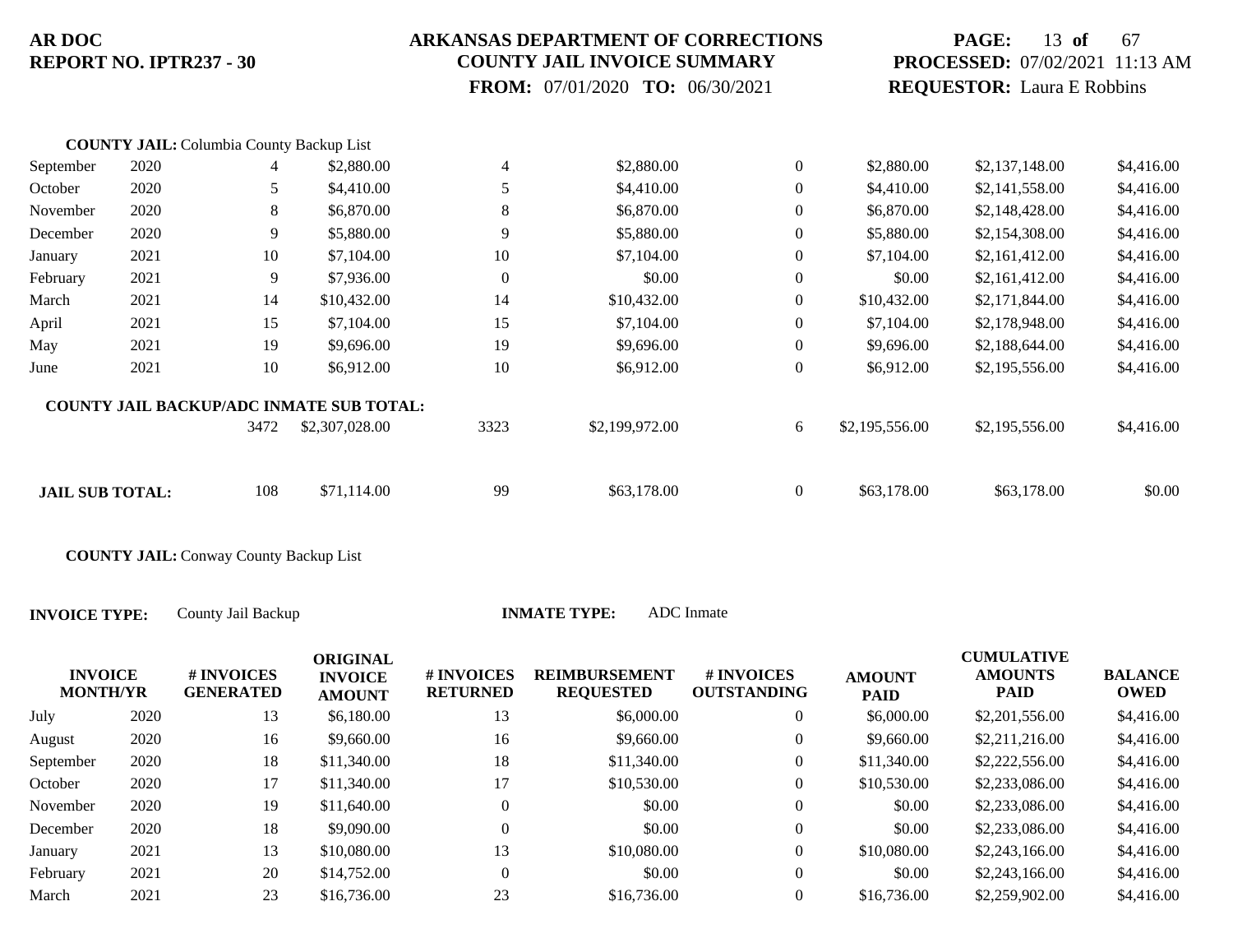#### **ARKANSAS DEPARTMENT OF CORRECTIONS COUNTY JAIL INVOICE SUMMARY**

 **FROM:** 07/01/2020 **TO:** 06/30/2021

**PAGE:** 14 **of** 67 **PROCESSED:** 07/02/2021 11:13 AM **REQUESTOR:** Laura E Robbins

|       | <b>COUNTY JAIL:</b> Conway County Backup List |      |                                                                   |      |                |                |                |                |            |
|-------|-----------------------------------------------|------|-------------------------------------------------------------------|------|----------------|----------------|----------------|----------------|------------|
| April | 2021                                          | 19   | \$13,632.00                                                       | 19   | \$13,632.00    | $\overline{0}$ | \$13,632.00    | \$2,273,534.00 | \$4,416.00 |
| May   | 2021                                          | 14   | \$10,976.00                                                       | 14   | \$11,232.00    | $\overline{0}$ | \$11,232.00    | \$2,284,766.00 | \$4,416.00 |
| June  | 2021                                          | 15   | \$9,376.00                                                        | 15   | \$8,832.00     | $\mathbf{0}$   | \$8,832.00     | \$2,293,598.00 | \$4,416.00 |
|       |                                               | 3677 | <b>COUNTY JAIL BACKUP/ADC INMATE SUB TOTAL:</b><br>\$2,441,830.00 | 3471 | \$2,298,014.00 | 6              | \$2,293,598.00 | \$2,293,598.00 | \$4,416.00 |
|       | <b>JAIL SUB TOTAL:</b>                        | 205  | \$134,802.00                                                      | 148  | \$98,042.00    | $\overline{0}$ | \$98,042.00    | \$98,042.00    | \$0.00     |

**COUNTY JAIL:** Craighead Cnty Backup List

| <b>INVOICE</b><br><b>MONTH/YR</b> |      | # INVOICES<br><b>GENERATED</b> | <b>ORIGINAL</b><br><b>INVOICE</b><br><b>AMOUNT</b> | # INVOICES<br><b>RETURNED</b> | <b>REIMBURSEMENT</b><br><b>REQUESTED</b> | # INVOICES<br><b>OUTSTANDING</b> | <b>AMOUNT</b><br><b>PAID</b> | <b>CUMULATIVE</b><br><b>AMOUNTS</b><br><b>PAID</b> | <b>BALANCE</b><br><b>OWED</b> |
|-----------------------------------|------|--------------------------------|----------------------------------------------------|-------------------------------|------------------------------------------|----------------------------------|------------------------------|----------------------------------------------------|-------------------------------|
| July                              | 2020 | 32                             | \$12,060.00                                        | 32                            | \$12,060.00                              | 0                                | \$12,060.00                  | \$2,305,658.00                                     | \$4,416.00                    |
| August                            | 2020 | 63                             | \$44,550.00                                        | 63                            | \$43,740.00                              | $\overline{0}$                   | \$43,740.00                  | \$2,349,398.00                                     | \$4,416.00                    |
| September                         | 2020 | 86                             | \$68,880.00                                        | 86                            | \$68,880.00                              | $\overline{0}$                   | \$68,880.00                  | \$2,418,278.00                                     | \$4,416.00                    |
| October                           | 2020 | 99                             | \$75,360.00                                        | 99                            | \$75,360.00                              | $\overline{0}$                   | \$75,360.00                  | \$2,493,638.00                                     | \$4,416.00                    |
| November                          | 2020 | 96                             | \$72,120.00                                        | 96                            | \$72,120.00                              | $\boldsymbol{0}$                 | \$72,120.00                  | \$2,565,758.00                                     | \$4,416.00                    |
| December                          | 2020 | 102                            | \$78,420.00                                        | 102                           | \$83,648.00                              | $\overline{0}$                   | \$83,648.00                  | \$2,649,406.00                                     | \$4,416.00                    |
| January                           | 2021 | 116                            | \$95,392.00                                        | 116                           | \$95,392.00                              | $\overline{0}$                   | \$95,392.00                  | \$2,744,798.00                                     | \$4,416.00                    |
| February                          | 2021 | 134                            | \$118,144.00                                       | 134                           | \$118,144.00                             | $\Omega$                         | \$118,144.00                 | \$2,862,942.00                                     | \$4,416.00                    |
| March                             | 2021 | 146                            | \$106,016.00                                       | 146                           | \$106,016.00                             | $\overline{0}$                   | \$106,016.00                 | \$2,968,958.00                                     | \$4,416.00                    |
| April                             | 2021 | 125                            | \$98,272.00                                        | 125                           | \$98,272.00                              | $\overline{0}$                   | \$98,272.00                  | \$3,067,230.00                                     | \$4,416.00                    |
| May                               | 2021 | 126                            | \$67,360.00                                        | 126                           | \$67,360.00                              | $\theta$                         | \$67,360.00                  | \$3,134,590.00                                     | \$4,416.00                    |
| June                              | 2021 | 79                             | \$45,216.00                                        | 79                            | \$45,216.00                              | 79                               | \$0.00                       | \$3,134,590.00                                     | \$49,632.00                   |
|                                   |      |                                | <b>COUNTY JAIL BACKUP/ADC INMATE SUB TOTAL:</b>    |                               |                                          |                                  |                              |                                                    |                               |
|                                   |      | 4881                           | \$3,323,620.00                                     | 4675                          | \$3,184,222.00                           | 85                               | \$3,134,590.00               | \$3,134,590.00                                     | \$49,632.00                   |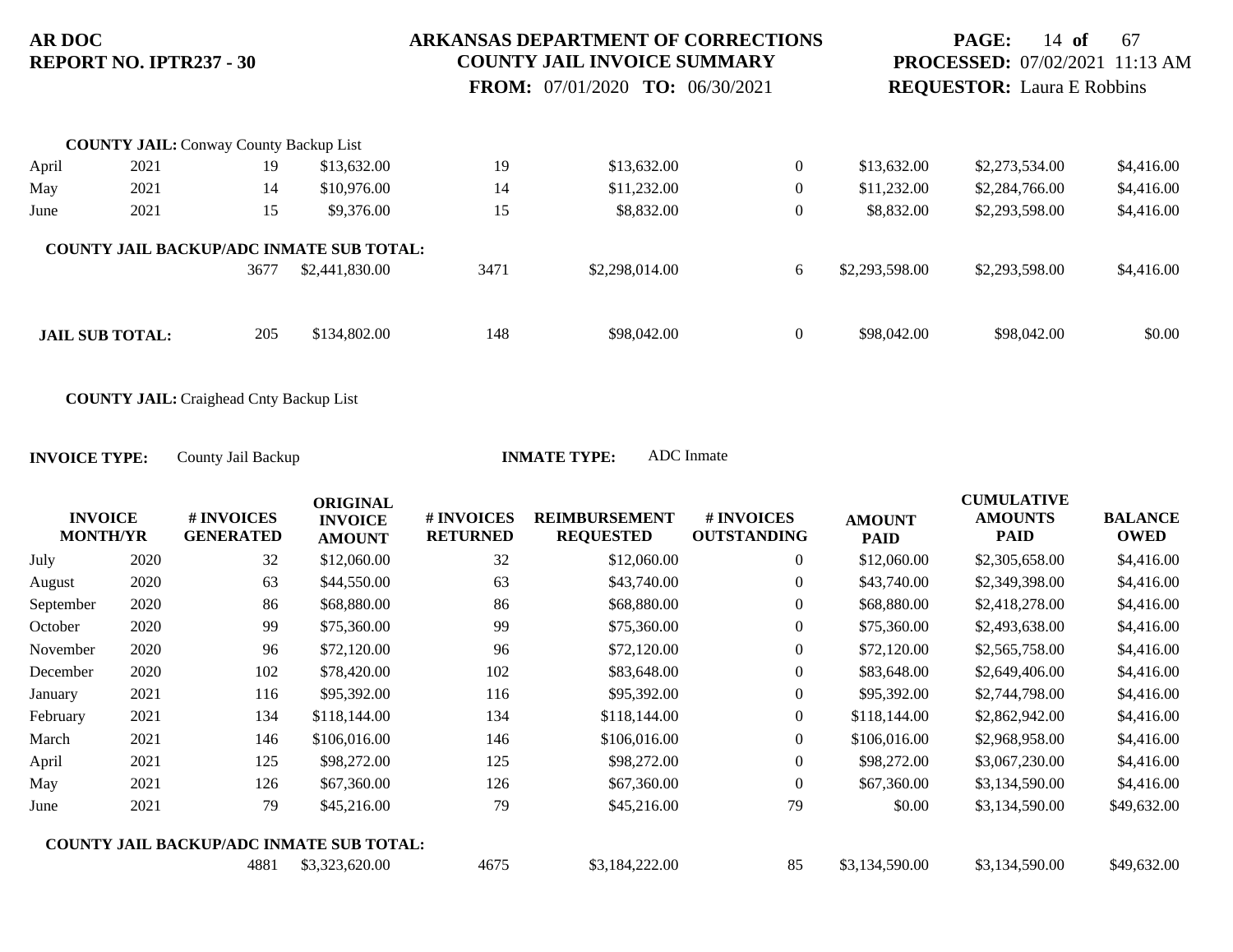**COUNTY JAIL:** Craighead Cnty Backup List

### **ARKANSAS DEPARTMENT OF CORRECTIONS COUNTY JAIL INVOICE SUMMARY**

 **FROM:** 07/01/2020 **TO:** 06/30/2021

# **PAGE:** 15 **of** 67 **PROCESSED:** 07/02/2021 11:13 AM **REQUESTOR:** Laura E Robbins

| <b>JAIL SUB TOTAL:</b>            |      | 1204                                            | \$881,790.00                                       | 1204                          | \$886,208.00                             | 79                               | \$840,992.00                 | \$840,992.00                                       | \$45,216.00                   |
|-----------------------------------|------|-------------------------------------------------|----------------------------------------------------|-------------------------------|------------------------------------------|----------------------------------|------------------------------|----------------------------------------------------|-------------------------------|
|                                   |      | <b>COUNTY JAIL: Crawford County Backup List</b> |                                                    |                               |                                          |                                  |                              |                                                    |                               |
| <b>INVOICE TYPE:</b>              |      | County Jail Backup                              |                                                    |                               | <b>INMATE TYPE:</b>                      | <b>ADC</b> Inmate                |                              |                                                    |                               |
| <b>INVOICE</b><br><b>MONTH/YR</b> |      | # INVOICES<br><b>GENERATED</b>                  | <b>ORIGINAL</b><br><b>INVOICE</b><br><b>AMOUNT</b> | # INVOICES<br><b>RETURNED</b> | <b>REIMBURSEMENT</b><br><b>REQUESTED</b> | # INVOICES<br><b>OUTSTANDING</b> | <b>AMOUNT</b><br><b>PAID</b> | <b>CUMULATIVE</b><br><b>AMOUNTS</b><br><b>PAID</b> | <b>BALANCE</b><br><b>OWED</b> |
| July                              | 2020 | 22                                              | \$10,860.00                                        | 22                            | \$10,860.00                              | $\overline{0}$                   | \$10,860.00                  | \$3,145,450.00                                     | \$49,632.00                   |
| August                            | 2020 | 27                                              | \$17,820.00                                        | 27                            | \$17,820.00                              | $\theta$                         | \$17,820.00                  | \$3,163,270.00                                     | \$49,632.00                   |
| September                         | 2020 | 48                                              | \$29,700.00                                        | 48                            | \$29,700.00                              | $\boldsymbol{0}$                 | \$29,700.00                  | \$3,192,970.00                                     | \$49,632.00                   |
| October                           | 2020 | 78                                              | \$52,590.00                                        | $\mathbf{0}$                  | \$0.00                                   | $\boldsymbol{0}$                 | \$0.00                       | \$3,192,970.00                                     | \$49,632.00                   |
| November                          | 2020 | 106                                             | \$72,270.00                                        | 106                           | \$72,270.00                              | $\boldsymbol{0}$                 | \$72,270.00                  | \$3,265,240.00                                     | \$49,632.00                   |
| December                          | 2020 | 113                                             | \$86,460.00                                        | 113                           | \$86,460.00                              | $\boldsymbol{0}$                 | \$86,460.00                  | \$3,351,700.00                                     | \$49,632.00                   |
| January                           | 2021 | 116                                             | \$101,600.00                                       | 116                           | \$101,600.00                             | $\overline{0}$                   | \$101,600.00                 | \$3,453,300.00                                     | \$49,632.00                   |
| February                          | 2021 | 115                                             | \$100,416.00                                       | 115                           | \$100,416.00                             | $\boldsymbol{0}$                 | \$100,416.00                 | \$3,553,716.00                                     | \$49,632.00                   |
| March                             | 2021 | 124                                             | \$75,648.00                                        | 124                           | \$75,456.00                              | 0                                | \$75,456.00                  | \$3,629,172.00                                     | \$49,632.00                   |
| April                             | 2021 | 101                                             | \$60,640.00                                        | 101                           | \$60,640.00                              | $\boldsymbol{0}$                 | \$60,640.00                  | \$3,689,812.00                                     | \$49,632.00                   |
| May                               | 2021 | 56                                              | \$32,448.00                                        | 56                            | \$32,448.00                              | $\boldsymbol{0}$                 | \$32,448.00                  | \$3,722,260.00                                     | \$49,632.00                   |
| June                              | 2021 | 55                                              | \$39,744.00                                        | 55                            | \$39,072.00                              | $\overline{0}$                   | \$39,072.00                  | \$3,761,332.00                                     | \$49,632.00                   |
|                                   |      | COUNTY JAIL BACKUP/ADC INMATE SUB TOTAL:        |                                                    |                               |                                          |                                  |                              |                                                    |                               |
|                                   |      | 5842                                            | \$4,003,816.00                                     | 5558                          | \$3,810,964.00                           | 85                               | \$3,761,332.00               | \$3,761,332.00                                     | \$49,632.00                   |
| <b>JAIL SUB TOTAL:</b>            |      | 961                                             | \$680,196.00                                       | 883                           | \$626,742.00                             | $\boldsymbol{0}$                 | \$626,742.00                 | \$626,742.00                                       | \$0.00                        |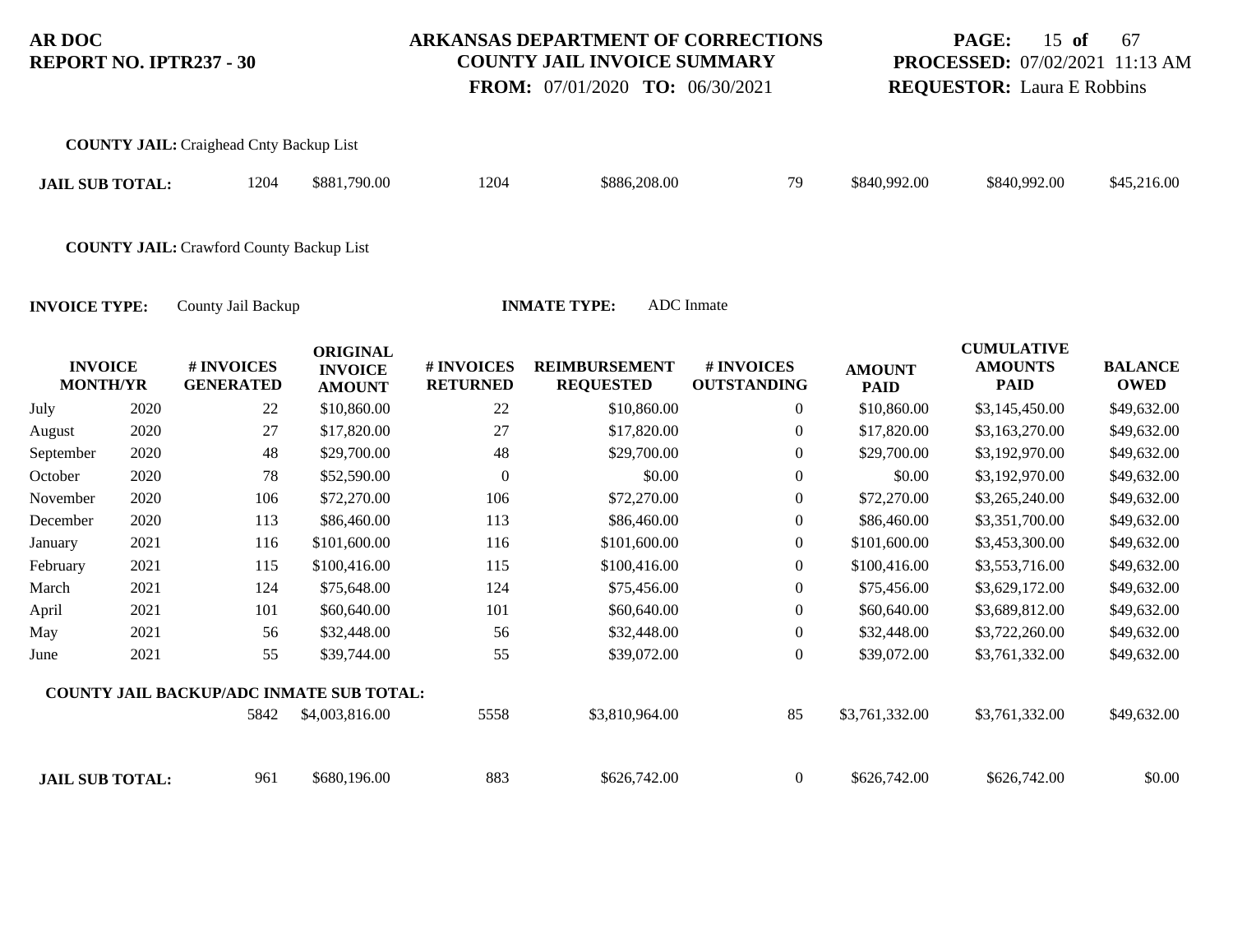### **ARKANSAS DEPARTMENT OF CORRECTIONS COUNTY JAIL INVOICE SUMMARY**

 **FROM:** 07/01/2020 **TO:** 06/30/2021

# **PAGE:** 16 **of** 67 **PROCESSED:** 07/02/2021 11:13 AM **REQUESTOR:** Laura E Robbins

#### **COUNTY JAIL:** Crittenden Cnty Backup List

| <b>INVOICE TYPE:</b>              |      | County Jail Backup                           |                                                    |                               | <b>INMATE TYPE:</b>                      | <b>ADC</b> Inmate                |                              |                                                    |                               |
|-----------------------------------|------|----------------------------------------------|----------------------------------------------------|-------------------------------|------------------------------------------|----------------------------------|------------------------------|----------------------------------------------------|-------------------------------|
| <b>INVOICE</b><br><b>MONTH/YR</b> |      | # INVOICES<br><b>GENERATED</b>               | <b>ORIGINAL</b><br><b>INVOICE</b><br><b>AMOUNT</b> | # INVOICES<br><b>RETURNED</b> | <b>REIMBURSEMENT</b><br><b>REQUESTED</b> | # INVOICES<br><b>OUTSTANDING</b> | <b>AMOUNT</b><br><b>PAID</b> | <b>CUMULATIVE</b><br><b>AMOUNTS</b><br><b>PAID</b> | <b>BALANCE</b><br><b>OWED</b> |
| July                              | 2020 | 22                                           | \$11,100.00                                        | 22                            | \$10,740.00                              | $\overline{0}$                   | \$10,740.00                  | \$3,772,072.00                                     | \$49,632.00                   |
| August                            | 2020 | 29                                           | \$20,490.00                                        | 29                            | \$20,490.00                              | $\boldsymbol{0}$                 | \$20,490.00                  | \$3,792,562.00                                     | \$49,632.00                   |
| September                         | 2020 | 29                                           | \$22,200.00                                        | 29                            | \$22,200.00                              | $\boldsymbol{0}$                 | \$22,200.00                  | \$3,814,762.00                                     | \$49,632.00                   |
| October                           | 2020 | 32                                           | \$25,050.00                                        | 32                            | \$25,050.00                              | $\boldsymbol{0}$                 | \$25,050.00                  | \$3,839,812.00                                     | \$49,632.00                   |
| November                          | 2020 | 35                                           | \$26,910.00                                        | 35                            | \$26,910.00                              | $\boldsymbol{0}$                 | \$26,910.00                  | \$3,866,722.00                                     | \$49,632.00                   |
| December                          | 2020 | 33                                           | \$19,620.00                                        | 33                            | \$19,620.00                              | $\boldsymbol{0}$                 | \$19,620.00                  | \$3,886,342.00                                     | \$49,632.00                   |
| January                           | 2021 | $20\,$                                       | \$15,072.00                                        | $20\,$                        | \$15,072.00                              | $\overline{0}$                   | \$15,072.00                  | \$3,901,414.00                                     | \$49,632.00                   |
| February                          | 2021 | 24                                           | \$19,328.00                                        | 24                            | \$19,328.00                              | $\boldsymbol{0}$                 | \$19,328.00                  | \$3,920,742.00                                     | \$49,632.00                   |
| March                             | 2021 | 24                                           | \$21,376.00                                        | 24                            | \$21,376.00                              | $\boldsymbol{0}$                 | \$21,376.00                  | \$3,942,118.00                                     | \$49,632.00                   |
| April                             | 2021 | 35                                           | \$13,952.00                                        | 35                            | \$13,952.00                              | $\boldsymbol{0}$                 | \$13,952.00                  | \$3,956,070.00                                     | \$49,632.00                   |
| May                               | 2021 | 23                                           | \$13,408.00                                        | 23                            | \$13,408.00                              | $\boldsymbol{0}$                 | \$13,408.00                  | \$3,969,478.00                                     | \$49,632.00                   |
| June                              | 2021 | 26                                           | \$17,664.00                                        | 26                            | \$17,472.00                              | 26                               | \$0.00                       | \$3,969,478.00                                     | \$67,104.00                   |
|                                   |      | COUNTY JAIL BACKUP/ADC INMATE SUB TOTAL:     |                                                    |                               |                                          |                                  |                              |                                                    |                               |
|                                   |      | 6174                                         | \$4,229,986.00                                     | 5890                          | \$4,036,582.00                           | 111                              | \$3,969,478.00               | \$3,969,478.00                                     | \$67,104.00                   |
| <b>JAIL SUB TOTAL:</b>            |      | 332                                          | \$226,170.00                                       | 332                           | \$225,618.00                             | 26                               | \$208,146.00                 | \$208,146.00                                       | \$17,472.00                   |
|                                   |      | <b>COUNTY JAIL: Cross County Backup List</b> |                                                    |                               |                                          |                                  |                              |                                                    |                               |
| <b>INVOICE TYPE:</b>              |      | County Jail Backup                           |                                                    |                               | <b>INMATE TYPE:</b>                      | <b>ADC</b> Inmate                |                              |                                                    |                               |
| <b>INVOICE</b><br><b>MONTH/YR</b> |      | # INVOICES<br><b>GENERATED</b>               | <b>ORIGINAL</b><br><b>INVOICE</b><br><b>AMOUNT</b> | # INVOICES<br><b>RETURNED</b> | <b>REIMBURSEMENT</b><br><b>REQUESTED</b> | # INVOICES<br><b>OUTSTANDING</b> | <b>AMOUNT</b><br><b>PAID</b> | <b>CUMULATIVE</b><br><b>AMOUNTS</b><br><b>PAID</b> | <b>BALANCE</b><br><b>OWED</b> |

July 2020 10 \$3,810.00 10 \$3,810.00 0 \$3,810.00 \$3,973,288.00 \$67,104.00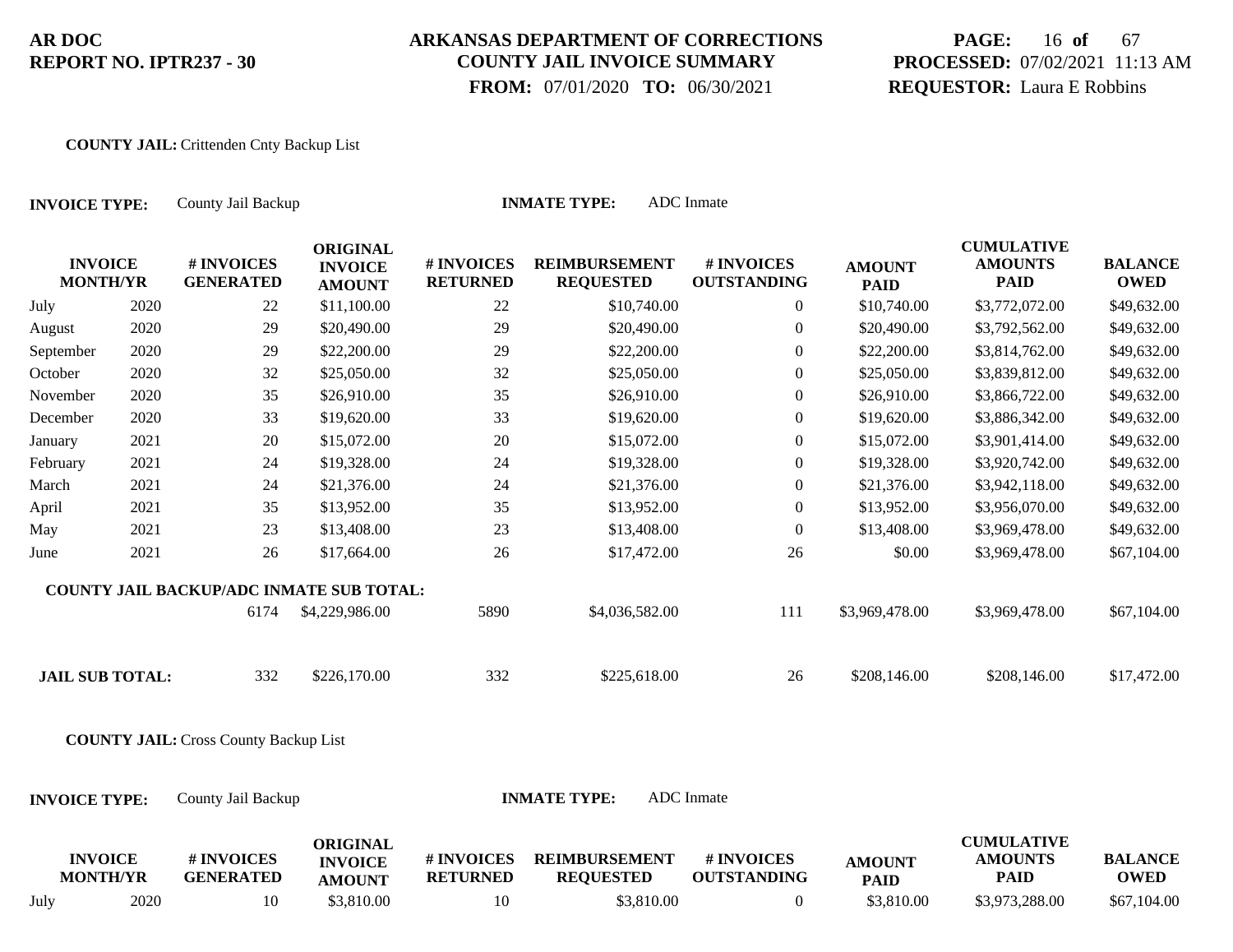### **ARKANSAS DEPARTMENT OF CORRECTIONS COUNTY JAIL INVOICE SUMMARY**

 **FROM:** 07/01/2020 **TO:** 06/30/2021

# **PAGE:** 17 **of** 67 **PROCESSED:** 07/02/2021 11:13 AM **REQUESTOR:** Laura E Robbins

|                        | <b>COUNTY JAIL: Cross County Backup List</b> |      |                                                 |                  |                |                  |                |                |             |
|------------------------|----------------------------------------------|------|-------------------------------------------------|------------------|----------------|------------------|----------------|----------------|-------------|
| August                 | 2020                                         | 16   | \$11,610.00                                     | 16               | \$11,610.00    | $\overline{0}$   | \$11,610.00    | \$3,984,898.00 | \$67,104.00 |
| September              | 2020                                         | 19   | \$13,590.00                                     | 19               | \$13,590.00    | $\overline{0}$   | \$13,590.00    | \$3,998,488.00 | \$67,104.00 |
| October                | 2020                                         | 18   | \$14,250.00                                     | 18               | \$14,250.00    | $\boldsymbol{0}$ | \$14,250.00    | \$4,012,738.00 | \$67,104.00 |
| November               | 2020                                         | 22   | \$15,030.00                                     | 22               | \$15,030.00    | $\overline{0}$   | \$15,030.00    | \$4,027,768.00 | \$67,104.00 |
| December               | 2020                                         | 18   | \$15,840.00                                     | 18               | \$15,840.00    | $\mathbf{0}$     | \$15,840.00    | \$4,043,608.00 | \$67,104.00 |
| January                | 2021                                         | 25   | \$10,144.00                                     | 25               | \$10,144.00    | $\mathbf{0}$     | \$10,144.00    | \$4,053,752.00 | \$67,104.00 |
| February               | 2021                                         | 16   | \$12,800.00                                     | 16               | \$12,800.00    | $\overline{0}$   | \$12,800.00    | \$4,066,552.00 | \$67,104.00 |
| March                  | 2021                                         | 16   | \$11,872.00                                     | 16               | \$11,872.00    | $\mathbf{0}$     | \$11,872.00    | \$4,078,424.00 | \$67,104.00 |
| April                  | 2021                                         | 19   | \$14,400.00                                     | 19               | \$14,400.00    | $\mathbf{0}$     | \$14,400.00    | \$4,092,824.00 | \$67,104.00 |
| May                    | 2021                                         | 6    | \$3,616.00                                      | $\boldsymbol{0}$ | \$0.00         | $\mathbf{0}$     | \$0.00         | \$4,092,824.00 | \$67,104.00 |
| June                   | 2021                                         | 6    | \$4,544.00                                      | $\mathbf{0}$     | \$0.00         | $\boldsymbol{0}$ | \$0.00         | \$4,092,824.00 | \$67,104.00 |
|                        |                                              |      | <b>COUNTY JAIL BACKUP/ADC INMATE SUB TOTAL:</b> |                  |                |                  |                |                |             |
|                        |                                              | 6365 | \$4,361,492.00                                  | 6069             | \$4,159,928.00 | 111              | \$4,092,824.00 | \$4,092,824.00 | \$67,104.00 |
| <b>JAIL SUB TOTAL:</b> |                                              | 191  | \$131,506.00                                    | 179              | \$123,346.00   | $\overline{0}$   | \$123,346.00   | \$123,346.00   | \$0.00      |
|                        |                                              |      |                                                 |                  |                |                  |                |                |             |

**COUNTY JAIL:** Dallas County Backup List

| <b>INVOICE</b><br><b>MONTH/YR</b> |      | # INVOICES<br><b>GENERATED</b> | <b>ORIGINAL</b><br><b>INVOICE</b><br><b>AMOUNT</b> | # INVOICES<br><b>RETURNED</b> | <b>REIMBURSEMENT</b><br><b>REQUESTED</b> | # INVOICES<br><b>OUTSTANDING</b> | <b>AMOUNT</b><br><b>PAID</b> | <b>CUMULATIVE</b><br><b>AMOUNTS</b><br><b>PAID</b> | <b>BALANCE</b><br><b>OWED</b> |
|-----------------------------------|------|--------------------------------|----------------------------------------------------|-------------------------------|------------------------------------------|----------------------------------|------------------------------|----------------------------------------------------|-------------------------------|
| July                              | 2020 | 6                              | \$3,030.00                                         | 6                             | \$3,030.00                               | $\theta$                         | \$3,030.00                   | \$4,095,854.00                                     | \$67,104.00                   |
| August                            | 2020 |                                | \$6,090.00                                         |                               | \$6,090.00                               | $\boldsymbol{0}$                 | \$6,090.00                   | \$4,101,944.00                                     | \$67,104.00                   |
| September                         | 2020 | 10                             | \$5,730.00                                         | 10                            | \$5,730.00                               | $\mathbf{0}$                     | \$5,730.00                   | \$4,107,674.00                                     | \$67,104.00                   |
| October                           | 2020 | 11                             | \$8,820.00                                         | 11                            | \$8,820.00                               | $\overline{0}$                   | \$8,820.00                   | \$4,116,494.00                                     | \$67,104.00                   |
| November                          | 2020 | 17                             | \$12,240.00                                        | 17                            | \$11,550.00                              | $\mathbf{0}$                     | \$11,550.00                  | \$4,128,044.00                                     | \$67,104.00                   |
| December                          | 2020 | 18                             | \$11,850.00                                        | 18                            | \$11,850.00                              | $\boldsymbol{0}$                 | \$11,850.00                  | \$4,139,894.00                                     | \$67,104.00                   |
| January                           | 2021 | 15                             | \$13,376.00                                        | 15                            | \$12,864.00                              | $\overline{0}$                   | \$12,864.00                  | \$4,152,758.00                                     | \$67,104.00                   |
| February                          | 2021 | 16                             | \$12,384.00                                        | 16                            | \$12,384.00                              | $\mathbf{0}$                     | \$12,384.00                  | \$4,165,142.00                                     | \$67,104.00                   |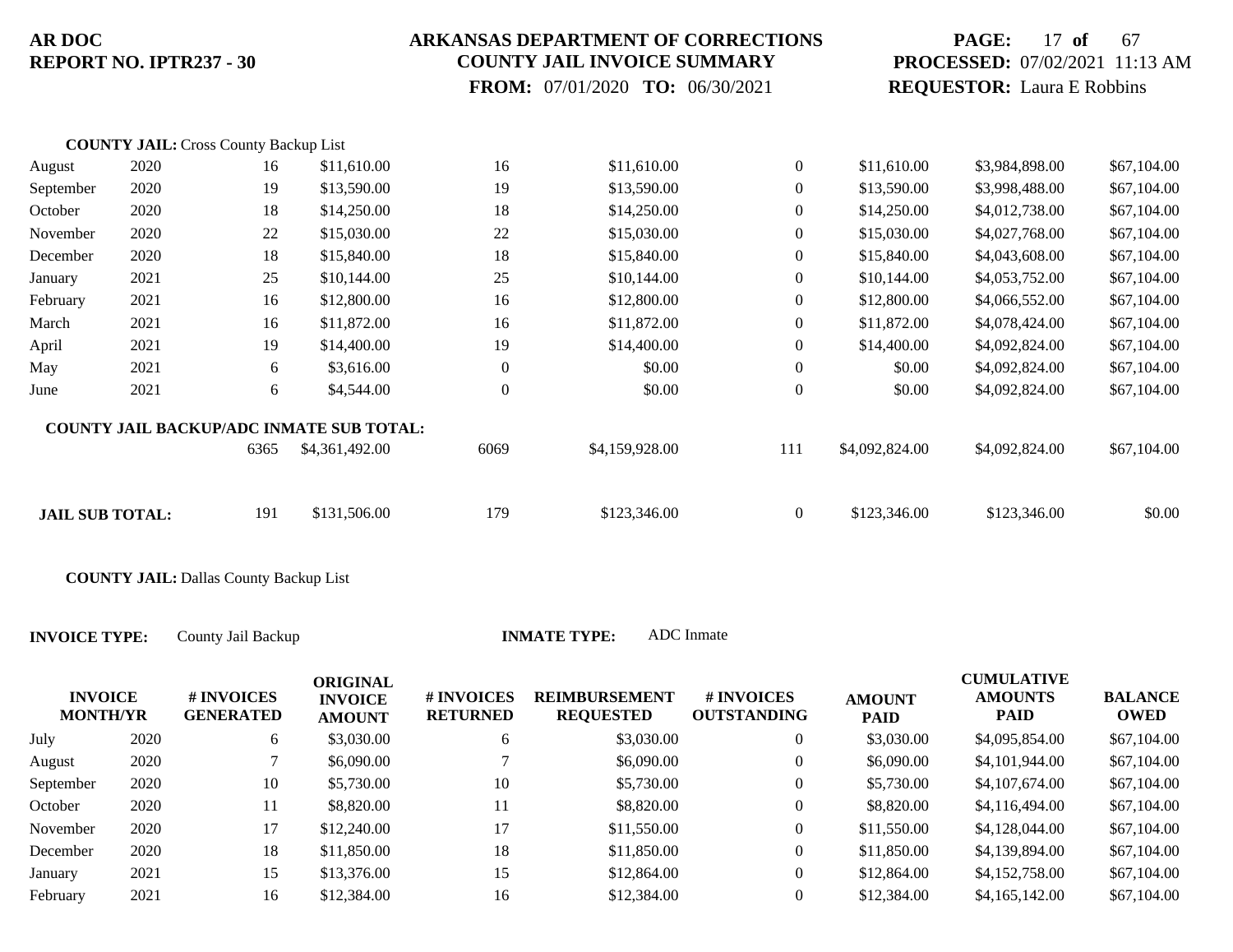#### **ARKANSAS DEPARTMENT OF CORRECTIONS COUNTY JAIL INVOICE SUMMARY**

 **FROM:** 07/01/2020 **TO:** 06/30/2021

## **PAGE:** 18 **of** 67 **PROCESSED:** 07/02/2021 11:13 AM **REQUESTOR:** Laura E Robbins

|       | <b>COUNTY JAIL: Dallas County Backup List</b> |      |                                                 |      |                |                |                |                |             |
|-------|-----------------------------------------------|------|-------------------------------------------------|------|----------------|----------------|----------------|----------------|-------------|
| March | 2021                                          | 15   | \$12,480.00                                     | 15   | \$12,480.00    | $\overline{0}$ | \$12,480.00    | \$4,177,622.00 | \$67,104.00 |
| April | 2021                                          | 15   | \$13,600.00                                     | 15   | \$13,600.00    | $\overline{0}$ | \$13,600.00    | \$4,191,222.00 | \$67,104.00 |
| May   | 2021                                          | 25   | \$18,912.00                                     | 25   | \$20,352.00    | $\theta$       | \$20,352.00    | \$4,211,574.00 | \$67,104.00 |
| June  | 2021                                          | 23   | \$12,288.00                                     | 23   | \$12,288.00    | $\mathbf{0}$   | \$12,288.00    | \$4,223,862.00 | \$67,104.00 |
|       |                                               |      | <b>COUNTY JAIL BACKUP/ADC INMATE SUB TOTAL:</b> |      |                |                |                |                |             |
|       |                                               | 6543 | \$4,492,292.00                                  | 6247 | \$4,290,966.00 | 111            | \$4,223,862.00 | \$4,223,862.00 | \$67,104.00 |
|       |                                               |      |                                                 |      |                |                |                |                |             |
|       | <b>JAIL SUB TOTAL:</b>                        | 178  | \$130,800.00                                    | 178  | \$131,038.00   | $\theta$       | \$131,038.00   | \$131,038.00   | \$0.00      |

**COUNTY JAIL:** Delta Regional Jail

**INVOICE TYPE:** County Jail Backup **INMATE TYPE:** ADC Inmate

| <b>INVOICE</b><br><b>MONTH/YR</b> |      | # INVOICES<br><b>GENERATED</b>                  | <b>ORIGINAL</b><br><b>INVOICE</b><br><b>AMOUNT</b> | # INVOICES<br><b>RETURNED</b> | <b>REIMBURSEMENT</b><br><b>REQUESTED</b> | # INVOICES<br><b>OUTSTANDING</b> | <b>AMOUNT</b><br><b>PAID</b> | <b>CUMULATIVE</b><br><b>AMOUNTS</b><br>PAID | <b>BALANCE</b><br><b>OWED</b> |
|-----------------------------------|------|-------------------------------------------------|----------------------------------------------------|-------------------------------|------------------------------------------|----------------------------------|------------------------------|---------------------------------------------|-------------------------------|
| August                            | 2020 |                                                 | \$900.00                                           | $\theta$                      | \$0.00                                   | $\theta$                         | \$0.00                       | \$4,223,862.00                              | \$67,104.00                   |
| September                         | 2020 |                                                 | \$930.00                                           | $\overline{0}$                | \$0.00                                   | $\overline{0}$                   | \$0.00                       | \$4,223,862.00                              | \$67,104.00                   |
| October                           | 2020 |                                                 | \$900.00                                           | $\theta$                      | \$0.00                                   | $\overline{0}$                   | \$0.00                       | \$4,223,862.00                              | \$67,104.00                   |
| November                          | 2020 | 2                                               | \$990.00                                           | $\Omega$                      | \$0.00                                   | $\overline{0}$                   | \$0.00                       | \$4,223,862.00                              | \$67,104.00                   |
| February                          | 2021 |                                                 | \$224.00                                           | $\overline{0}$                | \$0.00                                   | $\overline{0}$                   | \$0.00                       | \$4,223,862.00                              | \$67,104.00                   |
| March                             | 2021 |                                                 | \$64.00                                            | $\theta$                      | \$0.00                                   | $\overline{0}$                   | \$0.00                       | \$4,223,862.00                              | \$67,104.00                   |
| May                               | 2021 |                                                 | \$960.00                                           | $\theta$                      | \$0.00                                   | $\overline{0}$                   | \$0.00                       | \$4,223,862.00                              | \$67,104.00                   |
| June                              | 2021 |                                                 | \$992.00                                           | $\theta$                      | \$0.00                                   | $\overline{0}$                   | \$0.00                       | \$4,223,862.00                              | \$67,104.00                   |
|                                   |      | <b>COUNTY JAIL BACKUP/ADC INMATE SUB TOTAL:</b> |                                                    |                               |                                          |                                  |                              |                                             |                               |
|                                   |      | 6552                                            | \$4,498,252.00                                     | 6247                          | \$4,290,966.00                           | 111                              | \$4,223,862.00               | \$4,223,862.00                              | \$67,104.00                   |
|                                   |      |                                                 |                                                    |                               |                                          |                                  |                              |                                             |                               |
|                                   |      |                                                 |                                                    |                               |                                          |                                  |                              |                                             |                               |

**JAIL SUB TOTAL:** 9 \$5,960.00 0 \$0.00 \$0.00 \$0.00 \$0.00 \$0.00 \$0.00 \$0.00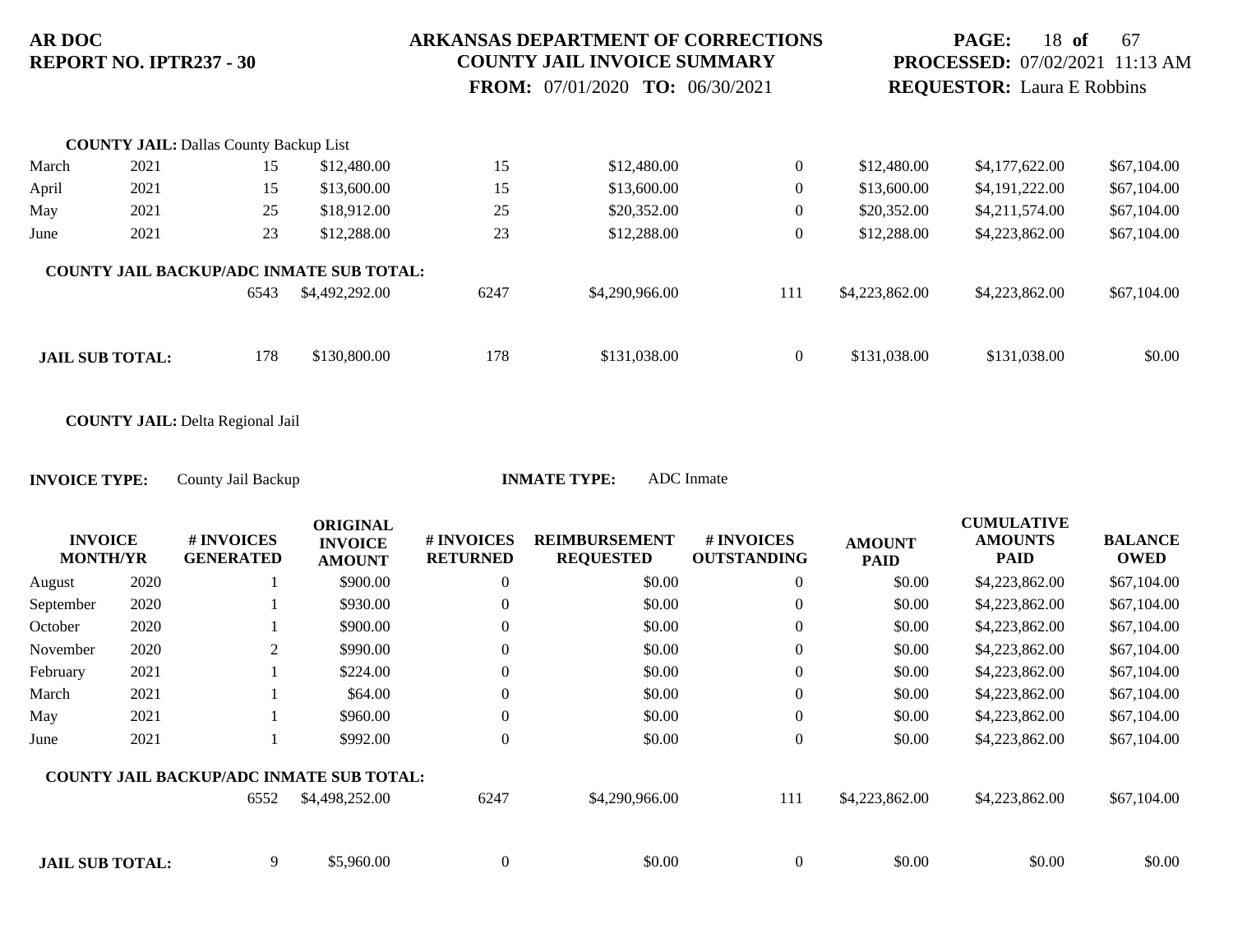### **ARKANSAS DEPARTMENT OF CORRECTIONS COUNTY JAIL INVOICE SUMMARY**

 **FROM:** 07/01/2020 **TO:** 06/30/2021

# **PAGE:** 19 **of** 67 **PROCESSED:** 07/02/2021 11:13 AM **REQUESTOR:** Laura E Robbins

#### **COUNTY JAIL:** Desha County Backup List

| <b>INVOICE TYPE:</b>              |      | County Jail Backup                          |                                                    |                               | <b>INMATE TYPE:</b>                      | <b>ADC</b> Inmate                |                              |                                                    |                               |
|-----------------------------------|------|---------------------------------------------|----------------------------------------------------|-------------------------------|------------------------------------------|----------------------------------|------------------------------|----------------------------------------------------|-------------------------------|
| <b>INVOICE</b><br><b>MONTH/YR</b> |      | # INVOICES<br><b>GENERATED</b>              | <b>ORIGINAL</b><br><b>INVOICE</b><br><b>AMOUNT</b> | # INVOICES<br><b>RETURNED</b> | <b>REIMBURSEMENT</b><br><b>REQUESTED</b> | # INVOICES<br><b>OUTSTANDING</b> | <b>AMOUNT</b><br><b>PAID</b> | <b>CUMULATIVE</b><br><b>AMOUNTS</b><br><b>PAID</b> | <b>BALANCE</b><br><b>OWED</b> |
| July                              | 2020 | 5                                           | \$1,890.00                                         | $\overline{4}$                | \$1,860.00                               | $\overline{0}$                   | \$1,860.00                   | \$4,225,722.00                                     | \$67,104.00                   |
| August                            | 2020 | 5                                           | \$4,290.00                                         | 3                             | \$2,550.00                               | $\boldsymbol{0}$                 | \$2,550.00                   | \$4,228,272.00                                     | \$67,104.00                   |
| September                         | 2020 | $\tau$                                      | \$5,220.00                                         | 4                             | \$3,000.00                               | $\boldsymbol{0}$                 | \$3,000.00                   | \$4,231,272.00                                     | \$67,104.00                   |
| October                           | 2020 | 3                                           | \$2,700.00                                         | $\Omega$                      | \$0.00                                   | $\overline{0}$                   | \$0.00                       | \$4,231,272.00                                     | \$67,104.00                   |
| November                          | 2020 | 9                                           | \$6,480.00                                         | 3                             | \$2,790.00                               | $\boldsymbol{0}$                 | \$2,790.00                   | \$4,234,062.00                                     | \$67,104.00                   |
| December                          | 2020 | $\overline{9}$                              | \$7,710.00                                         | 3                             | \$2,310.00                               | $\boldsymbol{0}$                 | \$2,310.00                   | \$4,236,372.00                                     | \$67,104.00                   |
| January                           | 2021 | 10                                          | \$6,912.00                                         | $\overline{2}$                | \$1,536.00                               | $\boldsymbol{0}$                 | \$1,536.00                   | \$4,237,908.00                                     | \$67,104.00                   |
| February                          | 2021 | $\tau$                                      | \$6,944.00                                         |                               | \$992.00                                 | $\boldsymbol{0}$                 | \$992.00                     | \$4,238,900.00                                     | \$67,104.00                   |
| March                             | 2021 | 7                                           | \$6,272.00                                         | $\overline{0}$                | \$0.00                                   | $\boldsymbol{0}$                 | \$0.00                       | \$4,238,900.00                                     | \$67,104.00                   |
| April                             | 2021 | $\,8\,$                                     | \$5,824.00                                         | $\overline{0}$                | \$0.00                                   | $\boldsymbol{0}$                 | \$0.00                       | \$4,238,900.00                                     | \$67,104.00                   |
| May                               | 2021 | $\tau$                                      | \$3,296.00                                         | $\boldsymbol{0}$              | \$0.00                                   | $\boldsymbol{0}$                 | \$0.00                       | \$4,238,900.00                                     | \$67,104.00                   |
| June                              | 2021 | $\mathfrak{Z}$                              | \$1,568.00                                         | $\Omega$                      | \$0.00                                   | $\mathbf{0}$                     | \$0.00                       | \$4,238,900.00                                     | \$67,104.00                   |
|                                   |      | COUNTY JAIL BACKUP/ADC INMATE SUB TOTAL:    |                                                    |                               |                                          |                                  |                              |                                                    |                               |
|                                   |      | 6632                                        | \$4,557,358.00                                     | 6267                          | \$4,306,004.00                           | 111                              | \$4,238,900.00               | \$4,238,900.00                                     | \$67,104.00                   |
| <b>JAIL SUB TOTAL:</b>            |      | 80                                          | \$59,106.00                                        | $20\,$                        | \$15,038.00                              | $\overline{0}$                   | \$15,038.00                  | \$15,038.00                                        | \$0.00                        |
|                                   |      | <b>COUNTY JAIL: Drew County Backup List</b> |                                                    |                               |                                          |                                  |                              |                                                    |                               |
| <b>INVOICE TYPE:</b>              |      | County Jail Backup                          |                                                    |                               | <b>INMATE TYPE:</b>                      | <b>ADC</b> Inmate                |                              |                                                    |                               |
| <b>INVOICE</b><br><b>MONTH/YR</b> |      | # INVOICES<br><b>GENERATED</b>              | <b>ORIGINAL</b><br><b>INVOICE</b><br><b>AMOUNT</b> | # INVOICES<br><b>RETURNED</b> | <b>REIMBURSEMENT</b><br><b>REQUESTED</b> | # INVOICES<br><b>OUTSTANDING</b> | <b>AMOUNT</b><br><b>PAID</b> | <b>CUMULATIVE</b><br><b>AMOUNTS</b><br><b>PAID</b> | <b>BALANCE</b><br><b>OWED</b> |

July 2020 7 \$3,690.00 7 \$3,690.00 0 \$3,690.00 \$4,242,590.00 \$67,104.00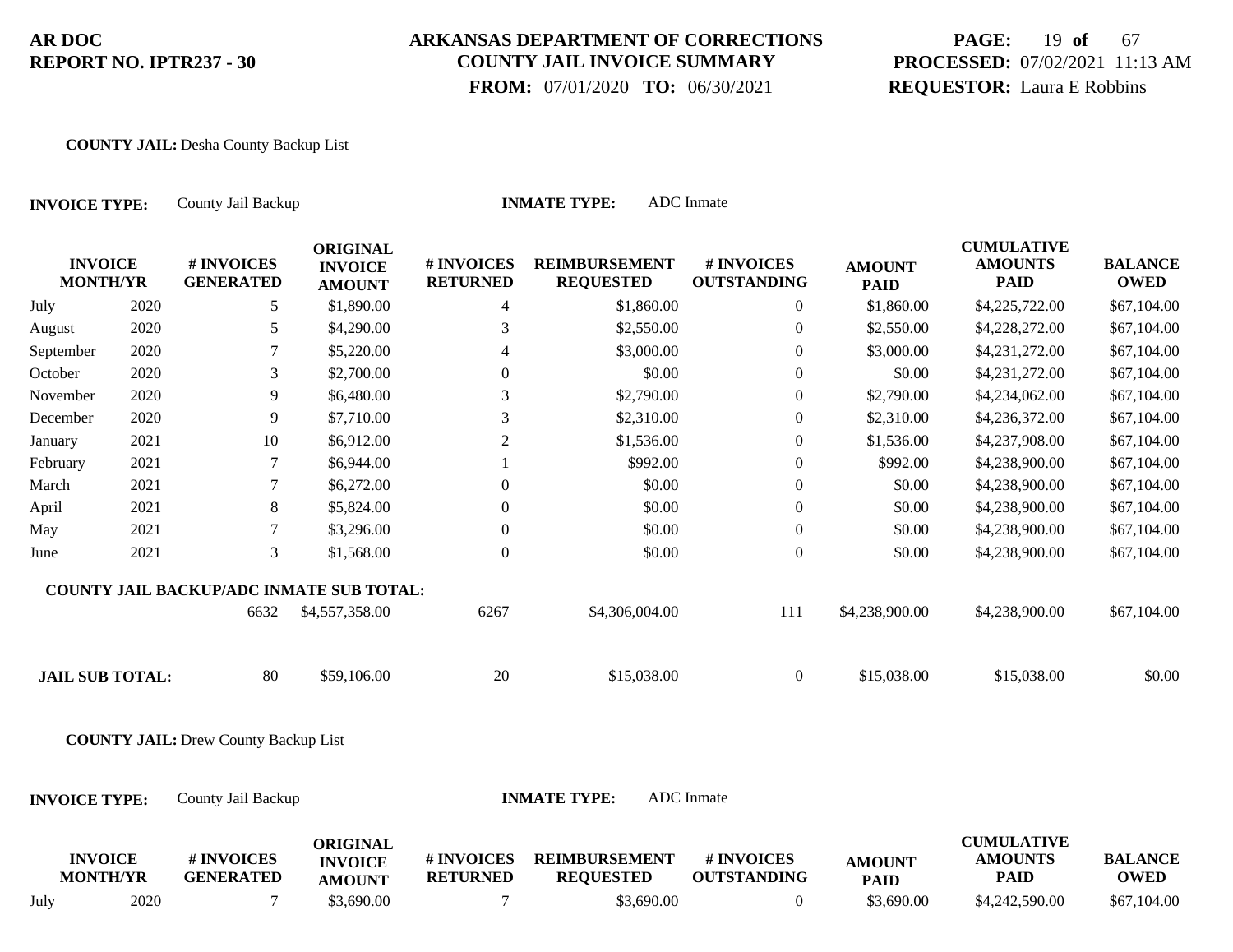### **ARKANSAS DEPARTMENT OF CORRECTIONS COUNTY JAIL INVOICE SUMMARY**

 **FROM:** 07/01/2020 **TO:** 06/30/2021

# **PAGE:** 20 **of** 67 **PROCESSED:** 07/02/2021 11:13 AM **REQUESTOR:** Laura E Robbins

|                        | <b>COUNTY JAIL: Drew County Backup List</b> |      |                                          |                  |                |                  |                |                |             |
|------------------------|---------------------------------------------|------|------------------------------------------|------------------|----------------|------------------|----------------|----------------|-------------|
| August                 | 2020                                        | 8    | \$3,090.00                               | $\boldsymbol{0}$ | \$0.00         | $\mathbf{0}$     | \$0.00         | \$4,242,590.00 | \$67,104.00 |
| September              | 2020                                        | 9    | \$7,320.00                               | 9                | \$5,430.00     | $\mathbf{0}$     | \$5,430.00     | \$4,248,020.00 | \$67,104.00 |
| October                | 2020                                        | 11   | \$8,580.00                               | 11               | \$7,710.00     | $\boldsymbol{0}$ | \$7,710.00     | \$4,255,730.00 | \$67,104.00 |
| November               | 2020                                        | 18   | \$8,430.00                               | $\theta$         | \$0.00         | $\mathbf{0}$     | \$0.00         | \$4,255,730.00 | \$67,104.00 |
| December               | 2020                                        | 17   | \$6,750.00                               | $\mathbf{0}$     | \$0.00         | $\theta$         | \$0.00         | \$4,255,730.00 | \$67,104.00 |
| January                | 2021                                        | 21   | \$11,200.00                              | 21               | \$10,784.00    | $\boldsymbol{0}$ | \$10,784.00    | \$4,266,514.00 | \$67,104.00 |
| February               | 2021                                        | 15   | \$12,704.00                              | 15               | \$12,448.00    | 15               | \$0.00         | \$4,266,514.00 | \$79,552.00 |
| March                  | 2021                                        | 17   | \$13,248.00                              | $\boldsymbol{0}$ | \$0.00         | $\theta$         | \$0.00         | \$4,266,514.00 | \$79,552.00 |
| April                  | 2021                                        | 13   | \$6,816.00                               | 13               | \$5,856.00     | 13               | \$0.00         | \$4,266,514.00 | \$85,408.00 |
| May                    | 2021                                        | 16   | \$9,536.00                               | 16               | \$8,864.00     | 16               | \$0.00         | \$4,266,514.00 | \$94,272.00 |
| June                   | 2021                                        | 9    | \$5,952.00                               | $\boldsymbol{0}$ | \$0.00         | $\boldsymbol{0}$ | \$0.00         | \$4,266,514.00 | \$94,272.00 |
|                        |                                             |      | COUNTY JAIL BACKUP/ADC INMATE SUB TOTAL: |                  |                |                  |                |                |             |
|                        |                                             | 6793 | \$4,654,674.00                           | 6359             | \$4,360,786.00 | 155              | \$4,266,514.00 | \$4,266,514.00 | \$94,272.00 |
|                        |                                             | 161  |                                          | 92               |                | 44               |                |                |             |
| <b>JAIL SUB TOTAL:</b> |                                             |      | \$97,316.00                              |                  | \$54,782.00    |                  | \$27,614.00    | \$27,614.00    | \$27,168.00 |

**COUNTY JAIL:** Dumas City Jail

| <b>INVOICE</b><br><b>MONTH/YR</b> |      | # INVOICES<br><b>GENERATED</b> | <b>ORIGINAL</b><br><b>INVOICE</b><br><b>AMOUNT</b> | # INVOICES<br><b>RETURNED</b> | <b>REIMBURSEMENT</b><br><b>REQUESTED</b> | # INVOICES<br><b>OUTSTANDING</b> | <b>AMOUNT</b><br><b>PAID</b> | <b>CUMULATIVE</b><br><b>AMOUNTS</b><br><b>PAID</b> | <b>BALANCE</b><br>OWED |
|-----------------------------------|------|--------------------------------|----------------------------------------------------|-------------------------------|------------------------------------------|----------------------------------|------------------------------|----------------------------------------------------|------------------------|
| July                              | 2020 |                                | \$990.00                                           |                               | \$990.00                                 | 0                                | \$990.00                     | \$4,267,504.00                                     | \$94,272.00            |
| August                            | 2020 |                                | \$1,950.00                                         |                               | \$1,950.00                               | 0                                | \$1,950.00                   | \$4,269,454.00                                     | \$94,272.00            |
| September                         | 2020 | 6                              | \$3,540.00                                         | <sub>b</sub>                  | \$3,540.00                               | 0                                | \$3,540.00                   | \$4,272,994.00                                     | \$94,272.00            |
| October                           | 2020 | 9                              | \$6,600.00                                         | Q                             | \$6,600.00                               | 0                                | \$6,600.00                   | \$4,279,594.00                                     | \$94,272.00            |
| November                          | 2020 | 9                              | \$5,640.00                                         | Q                             | \$5,640.00                               | 0                                | \$5,640.00                   | \$4,285,234.00                                     | \$94,272.00            |
| December                          | 2020 | 10                             | \$5,640.00                                         | 10                            | \$5,640.00                               | 0                                | \$5,640.00                   | \$4,290,874.00                                     | \$94,272.00            |
| January                           | 2021 | 11                             | \$7,904.00                                         | 11                            | \$7,904.00                               | 0                                | \$7,904.00                   | \$4,298,778.00                                     | \$94,272.00            |
| February                          | 2021 | 10                             | \$8,416.00                                         | 10                            | \$8,416.00                               | 0                                | \$8,416.00                   | \$4,307,194,00                                     | \$94,272.00            |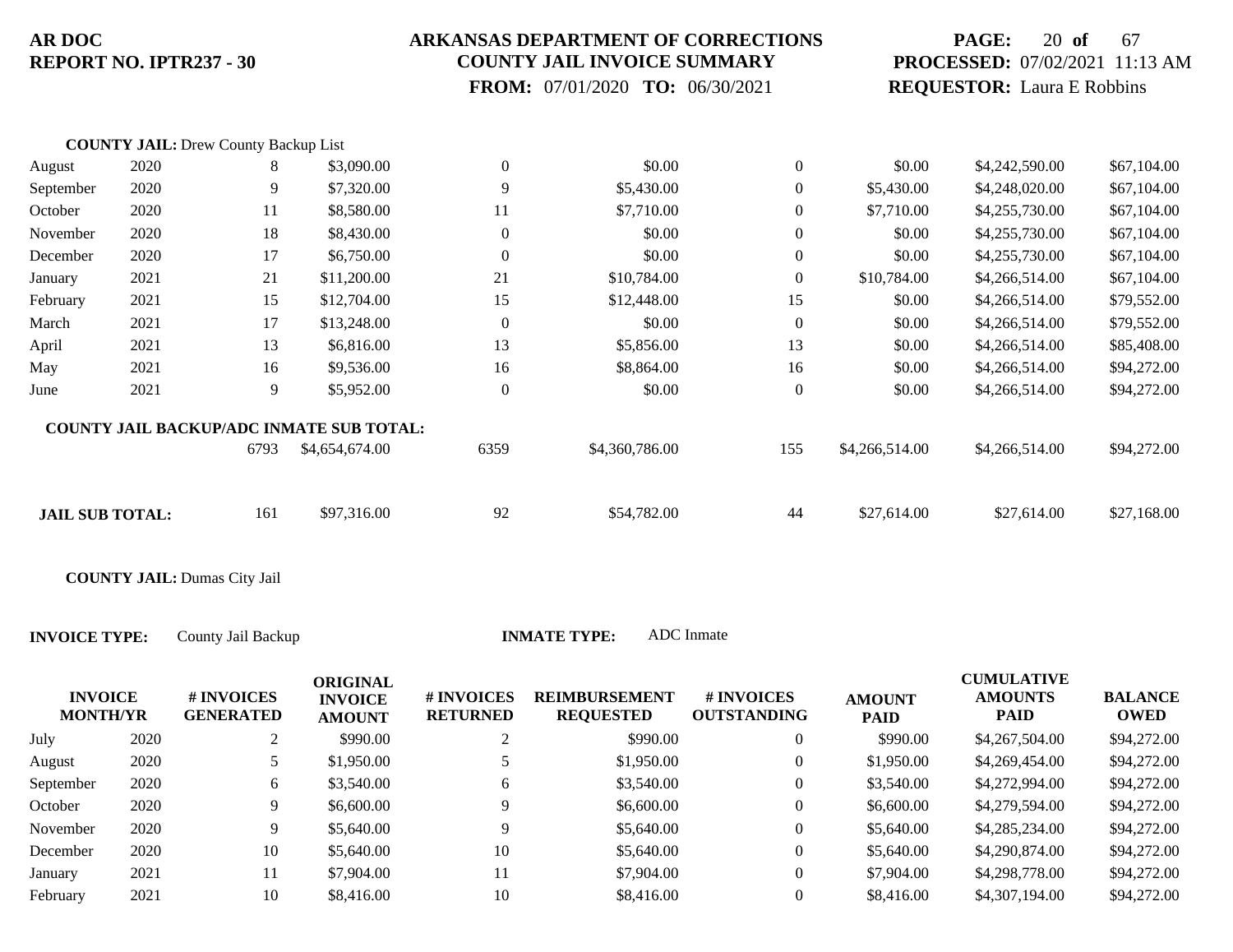### **ARKANSAS DEPARTMENT OF CORRECTIONS COUNTY JAIL INVOICE SUMMARY**

 **FROM:** 07/01/2020 **TO:** 06/30/2021

# **PAGE:** 21 **of** 67 **PROCESSED:** 07/02/2021 11:13 AM **REQUESTOR:** Laura E Robbins

|       |                                   | <b>COUNTY JAIL: Dumas City Jail</b>              |                                                    |                               |                                          |                                  |                              |                                                    |                               |
|-------|-----------------------------------|--------------------------------------------------|----------------------------------------------------|-------------------------------|------------------------------------------|----------------------------------|------------------------------|----------------------------------------------------|-------------------------------|
| March | 2021                              | 9                                                | \$7,520.00                                         | $\overline{9}$                | \$7,520.00                               | $\boldsymbol{0}$                 | \$7,520.00                   | \$4,314,714.00                                     | \$94,272.00                   |
| April | 2021                              | $\tau$                                           | \$6,944.00                                         | $\overline{7}$                | \$6,944.00                               | $\boldsymbol{0}$                 | \$6,944.00                   | \$4,321,658.00                                     | \$94,272.00                   |
| May   | 2021                              | 6                                                | \$4,800.00                                         | 6                             | \$4,800.00                               | $\mathbf{0}$                     | \$4,800.00                   | \$4,326,458.00                                     | \$94,272.00                   |
|       |                                   | COUNTY JAIL BACKUP/ADC INMATE SUB TOTAL:         |                                                    |                               |                                          |                                  |                              |                                                    |                               |
|       |                                   | 6877                                             | \$4,714,618.00                                     | 6443                          | \$4,420,730.00                           | 155                              | \$4,326,458.00               | \$4,326,458.00                                     | \$94,272.00                   |
|       | <b>JAIL SUB TOTAL:</b>            | 84                                               | \$59,944.00                                        | 84                            | \$59,944.00                              | $\mathbf{0}$                     | \$59,944.00                  | \$59,944.00                                        | \$0.00                        |
|       |                                   | <b>COUNTY JAIL: East AR Violator Pgm</b>         |                                                    |                               |                                          |                                  |                              |                                                    |                               |
|       |                                   |                                                  |                                                    |                               |                                          |                                  |                              |                                                    |                               |
|       | <b>INVOICE TYPE:</b>              | County Jail Backup                               |                                                    |                               | <b>INMATE TYPE:</b>                      | <b>ADC</b> Inmate                |                              |                                                    |                               |
|       | <b>INVOICE</b><br><b>MONTH/YR</b> | # INVOICES<br><b>GENERATED</b>                   | <b>ORIGINAL</b><br><b>INVOICE</b><br><b>AMOUNT</b> | # INVOICES<br><b>RETURNED</b> | <b>REIMBURSEMENT</b><br><b>REQUESTED</b> | # INVOICES<br><b>OUTSTANDING</b> | <b>AMOUNT</b><br><b>PAID</b> | <b>CUMULATIVE</b><br><b>AMOUNTS</b><br><b>PAID</b> | <b>BALANCE</b><br><b>OWED</b> |
| May   | 2021                              | 1                                                | \$960.00                                           | $\boldsymbol{0}$              | \$0.00                                   | $\mathbf{0}$                     | \$0.00                       | \$4,326,458.00                                     | \$94,272.00                   |
|       |                                   |                                                  |                                                    |                               |                                          |                                  |                              |                                                    |                               |
|       |                                   | COUNTY JAIL BACKUP/ADC INMATE SUB TOTAL:<br>6878 | \$4,715,578.00                                     | 6443                          | \$4,420,730.00                           | 155                              | \$4,326,458.00               | \$4,326,458.00                                     | \$94,272.00                   |
|       | <b>JAIL SUB TOTAL:</b>            | 1                                                | \$960.00                                           | $\boldsymbol{0}$              | \$0.00                                   | $\boldsymbol{0}$                 | \$0.00                       | \$0.00                                             | \$0.00                        |

|     | <b>INVOICE</b><br><b>MONTH/YR</b> | # INVOICES<br><b>GENERATED</b> | ORIGINAL<br><b>INVOICE</b><br><b>AMOUNT</b> | <b>#INVOICES</b><br><b>RETURNED</b> | <b>REIMBURSEMENT</b><br><b>REOUESTED</b> | <b>#INVOICES</b><br><b>OUTSTANDING</b> | <b>AMOUNT</b><br><b>PAID</b> | <b>CUMULATIVE</b><br><b>AMOUNTS</b><br>PAID | <b>BALANCE</b><br>OWED |
|-----|-----------------------------------|--------------------------------|---------------------------------------------|-------------------------------------|------------------------------------------|----------------------------------------|------------------------------|---------------------------------------------|------------------------|
| May | 2021                              |                                | \$288.00                                    |                                     | \$288.00                                 |                                        | \$288.00                     | \$4,326,746.00                              | \$94,272.00            |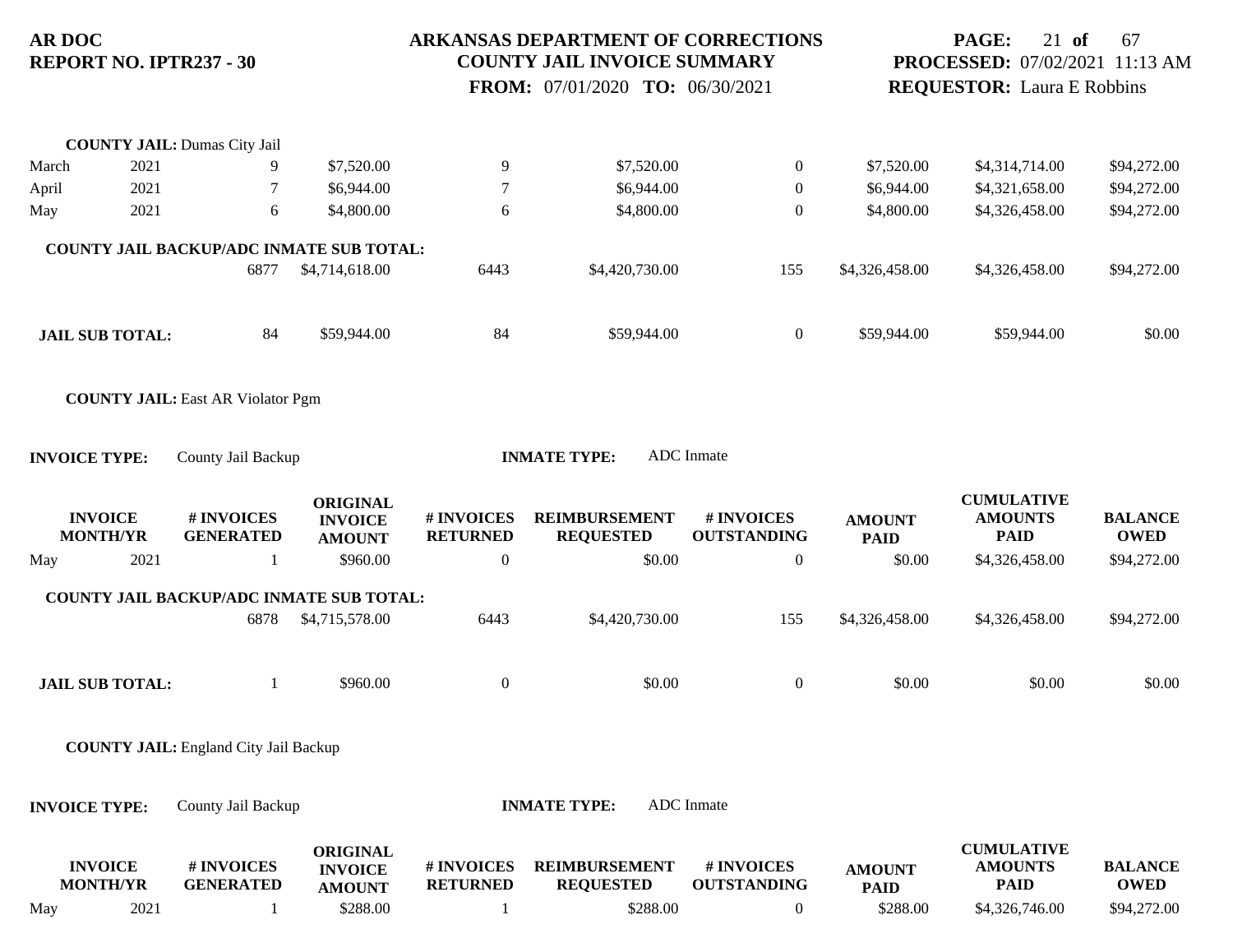### **ARKANSAS DEPARTMENT OF CORRECTIONS COUNTY JAIL INVOICE SUMMARY**

 **FROM:** 07/01/2020 **TO:** 06/30/2021

**PAGE:** 22 **of** 67 **PROCESSED:** 07/02/2021 11:13 AM

**REQUESTOR:** Laura E Robbins

|      | <b>COUNTY JAIL:</b> England City Jail Backup |      |                                                 |      |                |     |                |                |             |
|------|----------------------------------------------|------|-------------------------------------------------|------|----------------|-----|----------------|----------------|-------------|
| June | 2021                                         |      | \$992.00                                        |      | \$0.00         |     | \$0.00         | \$4,326,746.00 | \$94,272.00 |
|      |                                              |      | <b>COUNTY JAIL BACKUP/ADC INMATE SUB TOTAL:</b> |      |                |     |                |                |             |
|      |                                              | 6880 | \$4,716,858.00                                  | 6444 | \$4,421,018.00 | 155 | \$4,326,746.00 | \$4,326,746.00 | \$94,272.00 |
|      |                                              |      |                                                 |      |                |     |                |                |             |
|      | <b>JAIL SUB TOTAL:</b>                       |      | \$1,280.00                                      |      | \$288.00       |     | \$288.00       | \$288.00       | \$0.00      |

**COUNTY JAIL:** Faulkner County Backup List

| <b>INVOICE</b><br><b>MONTH/YR</b> |      | <b># INVOICES</b><br><b>GENERATED</b>           | <b>ORIGINAL</b><br><b>INVOICE</b><br><b>AMOUNT</b> | # INVOICES<br><b>RETURNED</b> | <b>REIMBURSEMENT</b><br><b>REQUESTED</b> | # INVOICES<br><b>OUTSTANDING</b> | <b>AMOUNT</b><br><b>PAID</b> | <b>CUMULATIVE</b><br><b>AMOUNTS</b><br><b>PAID</b> | <b>BALANCE</b><br><b>OWED</b> |
|-----------------------------------|------|-------------------------------------------------|----------------------------------------------------|-------------------------------|------------------------------------------|----------------------------------|------------------------------|----------------------------------------------------|-------------------------------|
| July                              | 2020 | 56                                              | \$18,540.00                                        | 56                            | \$18,540.00                              | $\overline{0}$                   | \$18,540.00                  | \$4,345,286.00                                     | \$94,272.00                   |
| August                            | 2020 | 74                                              | \$50,070.00                                        | 74                            | \$48,810.00                              | $\boldsymbol{0}$                 | \$48,810.00                  | \$4,394,096.00                                     | \$94,272.00                   |
| September                         | 2020 | 103                                             | \$80,490.00                                        | 103                           | \$80,490.00                              | $\boldsymbol{0}$                 | \$80,490.00                  | \$4,474,586.00                                     | \$94,272.00                   |
| October                           | 2020 | 121                                             | \$87,870.00                                        | 121                           | \$87,030.00                              | $\boldsymbol{0}$                 | \$87,030.00                  | \$4,561,616.00                                     | \$94,272.00                   |
| November                          | 2020 | 125                                             | \$91,830.00                                        | 125                           | \$91,710.00                              | $\boldsymbol{0}$                 | \$91,710.00                  | \$4,653,326.00                                     | \$94,272.00                   |
| December                          | 2020 | 143                                             | \$85,530.00                                        | 143                           | \$85,290.00                              | $\boldsymbol{0}$                 | \$85,290.00                  | \$4,738,616.00                                     | \$94,272.00                   |
| January                           | 2021 | 127                                             | \$102,816.00                                       | 127                           | \$101,408.00                             | $\overline{0}$                   | \$101,408.00                 | \$4,840,024.00                                     | \$94,272.00                   |
| February                          | 2021 | 138                                             | \$123,040.00                                       | 138                           | \$122,048.00                             | $\boldsymbol{0}$                 | \$122,048.00                 | \$4,962,072.00                                     | \$94,272.00                   |
| March                             | 2021 | 157                                             | \$75,808.00                                        | 157                           | \$74,976.00                              | $\overline{0}$                   | \$74,976.00                  | \$5,037,048.00                                     | \$94,272.00                   |
| April                             | 2021 | 101                                             | \$59,456.00                                        | 101                           | \$58,368.00                              | $\boldsymbol{0}$                 | \$58,368.00                  | \$5,095,416.00                                     | \$94,272.00                   |
| May                               | 2021 | 97                                              | \$55,040.00                                        | 97                            | \$55,072.00                              | $\boldsymbol{0}$                 | \$55,072.00                  | \$5,150,488.00                                     | \$94,272.00                   |
| June                              | 2021 | 85                                              | \$58,496.00                                        | $\overline{0}$                | \$0.00                                   | $\boldsymbol{0}$                 | \$0.00                       | \$5,150,488.00                                     | \$94,272.00                   |
|                                   |      | <b>COUNTY JAIL BACKUP/ADC INMATE SUB TOTAL:</b> |                                                    |                               |                                          |                                  |                              |                                                    |                               |
|                                   |      | 8207                                            | \$5,605,844.00                                     | 7686                          | \$5,244,760.00                           | 155                              | \$5,150,488.00               | \$5,150,488.00                                     | \$94,272.00                   |
| <b>JAIL SUB TOTAL:</b>            |      | 1327                                            | \$888,986.00                                       | 1242                          | \$823,742.00                             | $\overline{0}$                   | \$823,742.00                 | \$823,742.00                                       | \$0.00                        |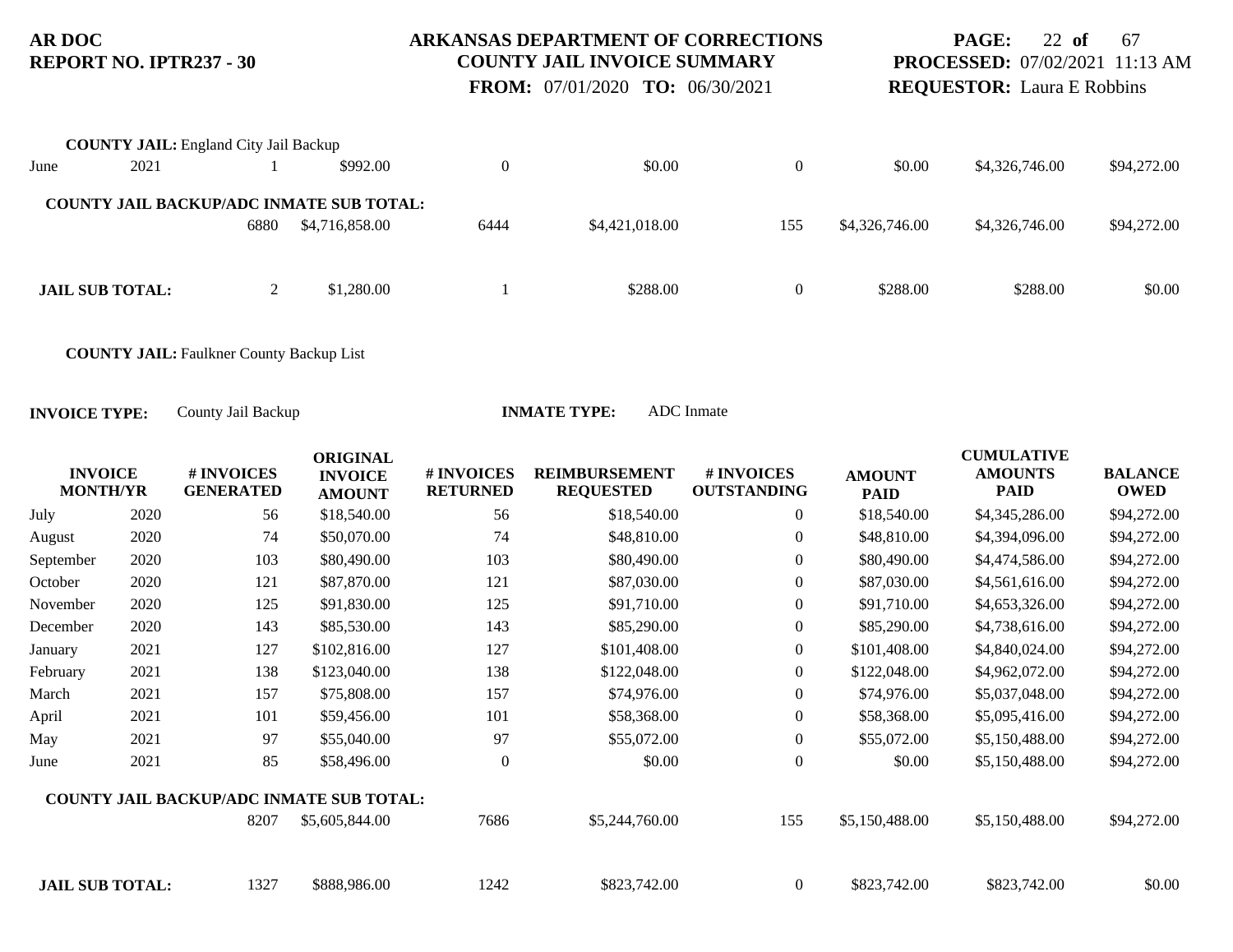### **ARKANSAS DEPARTMENT OF CORRECTIONS COUNTY JAIL INVOICE SUMMARY**

 **FROM:** 07/01/2020 **TO:** 06/30/2021

# **PAGE:** 23 **of** 67 **PROCESSED:** 07/02/2021 11:13 AM **REQUESTOR:** Laura E Robbins

#### **COUNTY JAIL:** Franklin County Backup List

| <b>INVOICE TYPE:</b>              |      | County Jail Backup                            | ADC Inmate<br><b>INMATE TYPE:</b>                  |                               |                                          |                                  |                              |                                                    |                               |  |  |  |
|-----------------------------------|------|-----------------------------------------------|----------------------------------------------------|-------------------------------|------------------------------------------|----------------------------------|------------------------------|----------------------------------------------------|-------------------------------|--|--|--|
| <b>INVOICE</b><br><b>MONTH/YR</b> |      | # INVOICES<br><b>GENERATED</b>                | <b>ORIGINAL</b><br><b>INVOICE</b><br><b>AMOUNT</b> | # INVOICES<br><b>RETURNED</b> | <b>REIMBURSEMENT</b><br><b>REQUESTED</b> | # INVOICES<br><b>OUTSTANDING</b> | <b>AMOUNT</b><br><b>PAID</b> | <b>CUMULATIVE</b><br><b>AMOUNTS</b><br><b>PAID</b> | <b>BALANCE</b><br><b>OWED</b> |  |  |  |
| July                              | 2020 | $\overline{2}$                                | \$1,140.00                                         | $\overline{c}$                | \$1,140.00                               | $\boldsymbol{0}$                 | \$1,140.00                   | \$5,151,628.00                                     | \$94,272.00                   |  |  |  |
| August                            | 2020 | $\tau$                                        | \$3,000.00                                         | 7                             | \$3,200.00                               | $\boldsymbol{0}$                 | \$3,200.00                   | \$5,154,828.00                                     | \$94,272.00                   |  |  |  |
| September                         | 2020 | 23                                            | \$12,840.00                                        | 23                            | \$13,696.00                              | $\boldsymbol{0}$                 | \$13,696.00                  | \$5,168,524.00                                     | \$94,272.00                   |  |  |  |
| October                           | 2020 | 45                                            | \$29,130.00                                        | 45                            | \$31,072.00                              | $\theta$                         | \$31,072.00                  | \$5,199,596.00                                     | \$94,272.00                   |  |  |  |
| November                          | 2020 | 51                                            | \$43,800.00                                        | 51                            | \$46,720.00                              | $\boldsymbol{0}$                 | \$46,720.00                  | \$5,246,316.00                                     | \$94,272.00                   |  |  |  |
| December                          | 2020 | 51                                            | \$25,560.00                                        | 51                            | \$27,264.00                              | $\boldsymbol{0}$                 | \$27,264.00                  | \$5,273,580.00                                     | \$94,272.00                   |  |  |  |
| January                           | 2021 | 35                                            | \$26,912.00                                        | $\boldsymbol{0}$              | \$0.00                                   | $\boldsymbol{0}$                 | \$0.00                       | \$5,273,580.00                                     | \$94,272.00                   |  |  |  |
| February                          | 2021 | 24                                            | \$21,312.00                                        | 24                            | \$21,312.00                              | $\boldsymbol{0}$                 | \$21,312.00                  | \$5,294,892.00                                     | \$94,272.00                   |  |  |  |
| March                             | 2021 | 30                                            | \$24,800.00                                        | $\boldsymbol{0}$              | \$0.00                                   | $\boldsymbol{0}$                 | \$0.00                       | \$5,294,892.00                                     | \$94,272.00                   |  |  |  |
| April                             | 2021 | 40                                            | \$29,280.00                                        | 40                            | \$29,280.00                              | $\boldsymbol{0}$                 | \$29,280.00                  | \$5,324,172.00                                     | \$94,272.00                   |  |  |  |
| May                               | 2021 | 30                                            | \$14,048.00                                        | 30                            | \$14,048.00                              | $\boldsymbol{0}$                 | \$14,048.00                  | \$5,338,220.00                                     | \$94,272.00                   |  |  |  |
| June                              | 2021 | 23                                            | \$12,768.00                                        | 23                            | \$12,768.00                              | $\boldsymbol{0}$                 | \$12,768.00                  | \$5,350,988.00                                     | \$94,272.00                   |  |  |  |
|                                   |      | COUNTY JAIL BACKUP/ADC INMATE SUB TOTAL:      |                                                    |                               |                                          |                                  |                              |                                                    |                               |  |  |  |
|                                   |      | 8568                                          | \$5,850,434.00                                     | 7982                          | \$5,445,260.00                           | 155                              | \$5,350,988.00               | \$5,350,988.00                                     | \$94,272.00                   |  |  |  |
| <b>JAIL SUB TOTAL:</b>            |      | 361                                           | \$244,590.00                                       | 296                           | \$200,500.00                             | $\overline{0}$                   | \$200,500.00                 | \$200,500.00                                       | \$0.00                        |  |  |  |
|                                   |      | <b>COUNTY JAIL: Fulton County Backup List</b> |                                                    |                               |                                          |                                  |                              |                                                    |                               |  |  |  |
| <b>INVOICE TYPE:</b>              |      | County Jail Backup                            |                                                    |                               | <b>INMATE TYPE:</b>                      | <b>ADC</b> Inmate                |                              |                                                    |                               |  |  |  |
| <b>INVOICE</b><br><b>MONTH/YR</b> |      | # INVOICES<br><b>GENERATED</b>                | <b>ORIGINAL</b><br><b>INVOICE</b><br><b>AMOUNT</b> | # INVOICES<br><b>RETURNED</b> | <b>REIMBURSEMENT</b><br><b>REQUESTED</b> | # INVOICES<br><b>OUTSTANDING</b> | <b>AMOUNT</b><br><b>PAID</b> | <b>CUMULATIVE</b><br><b>AMOUNTS</b><br><b>PAID</b> | <b>BALANCE</b><br><b>OWED</b> |  |  |  |

July 2020 1 \$90.00 1 \$90.00 0 \$90.00 \$5,351,078.00 \$94,272.00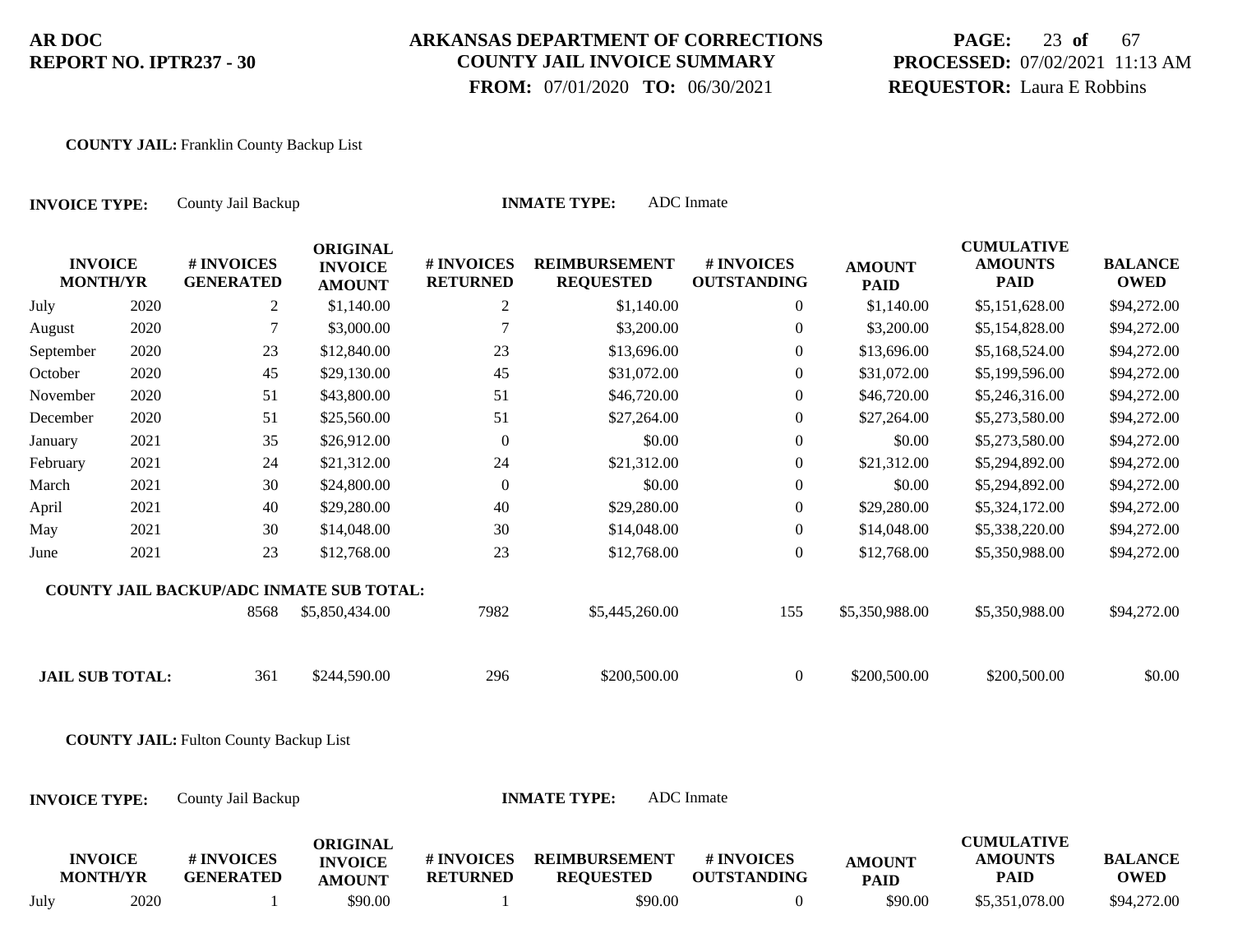### **ARKANSAS DEPARTMENT OF CORRECTIONS COUNTY JAIL INVOICE SUMMARY**

 **FROM:** 07/01/2020 **TO:** 06/30/2021

# **PAGE:** 24 **of** 67 **PROCESSED:** 07/02/2021 11:13 AM **REQUESTOR:** Laura E Robbins

|                        | <b>COUNTY JAIL: Fulton County Backup List</b> |                |                                                 |                  |                |                  |                |                |             |
|------------------------|-----------------------------------------------|----------------|-------------------------------------------------|------------------|----------------|------------------|----------------|----------------|-------------|
| August                 | 2020                                          |                | \$690.00                                        |                  | \$690.00       | $\theta$         | \$690.00       | \$5,351,768.00 | \$94,272.00 |
| September              | 2020                                          | 3              | \$1,770.00                                      | 3                | \$1,770.00     | $\boldsymbol{0}$ | \$1,770.00     | \$5,353,538.00 | \$94,272.00 |
| October                | 2020                                          | $\overline{4}$ | \$3,330.00                                      | 4                | \$3,330.00     | $\theta$         | \$3,330.00     | \$5,356,868.00 | \$94,272.00 |
| November               | 2020                                          | 3              | \$1,770.00                                      | 3                | \$1,770.00     | $\theta$         | \$1,770.00     | \$5,358,638.00 | \$94,272.00 |
| December               | 2020                                          |                | \$900.00                                        |                  | \$900.00       | $\theta$         | \$900.00       | \$5,359,538.00 | \$94,272.00 |
| January                | 2021                                          | 3              | \$832.00                                        | 3                | \$832.00       | $\theta$         | \$832.00       | \$5,360,370.00 | \$94,272.00 |
| February               | 2021                                          | 4              | \$3,168.00                                      | 4                | \$3,168.00     | $\mathbf{0}$     | \$3,168.00     | \$5,363,538.00 | \$94,272.00 |
| March                  | 2021                                          | 5              | \$4,384.00                                      | $\boldsymbol{0}$ | \$0.00         | $\mathbf{0}$     | \$0.00         | \$5,363,538.00 | \$94,272.00 |
| April                  | 2021                                          | 6              | \$2,656.00                                      | 6                | \$2,656.00     | $\mathbf{0}$     | \$2,656.00     | \$5,366,194.00 | \$94,272.00 |
| May                    | 2021                                          | 5              | \$2,656.00                                      | 5                | \$2,656.00     | $\mathbf{0}$     | \$2,656.00     | \$5,368,850.00 | \$94,272.00 |
| June                   | 2021                                          | 6              | \$4,448.00                                      | 6                | \$4,448.00     | $\mathbf{0}$     | \$4,448.00     | \$5,373,298.00 | \$94,272.00 |
|                        |                                               |                | <b>COUNTY JAIL BACKUP/ADC INMATE SUB TOTAL:</b> |                  |                |                  |                |                |             |
|                        |                                               | 8610           | \$5,877,128.00                                  | 8019             | \$5,467,570.00 | 155              | \$5,373,298.00 | \$5,373,298.00 | \$94,272.00 |
|                        |                                               |                |                                                 |                  |                |                  |                |                |             |
| <b>JAIL SUB TOTAL:</b> |                                               | 42             | \$26,694.00                                     | 37               | \$22,310.00    | $\overline{0}$   | \$22,310.00    | \$22,310.00    | \$0.00      |

**COUNTY JAIL:** Garland County Backup List

**INVOICE TYPE:** County Jail Backup **INMATE T** 

| TYPE: | ADC Inmate |
|-------|------------|
|-------|------------|

| <b>INVOICE</b><br><b>MONTH/YR</b> |      | # INVOICES<br><b>GENERATED</b> | <b>ORIGINAL</b><br><b>INVOICE</b><br><b>AMOUNT</b> | # INVOICES<br><b>RETURNED</b> | <b>REIMBURSEMENT</b><br><b>REQUESTED</b> | # INVOICES<br><b>OUTSTANDING</b> | <b>AMOUNT</b><br><b>PAID</b> | <b>CUMULATIVE</b><br><b>AMOUNTS</b><br><b>PAID</b> | <b>BALANCE</b><br>OWED |
|-----------------------------------|------|--------------------------------|----------------------------------------------------|-------------------------------|------------------------------------------|----------------------------------|------------------------------|----------------------------------------------------|------------------------|
| July                              | 2020 | 33                             | \$9,930.00                                         | 33                            | \$9,930.00                               | 0                                | \$9,930.00                   | \$5,383,228.00                                     | \$94,272.00            |
| August                            | 2020 | 43                             | \$29,340.00                                        | 43                            | \$29,340.00                              | 0                                | \$29,340.00                  | \$5,412,568.00                                     | \$94,272.00            |
| September                         | 2020 | 70                             | \$32,370.00                                        | 70                            | \$32,370.00                              | $\overline{0}$                   | \$32,370.00                  | \$5,444,938.00                                     | \$94,272.00            |
| October                           | 2020 | 50                             | \$24,330.00                                        | 50                            | \$24,330.00                              | $\boldsymbol{0}$                 | \$24,330.00                  | \$5,469,268.00                                     | \$94,272.00            |
| November                          | 2020 | 54                             | \$36,420.00                                        | 54                            | \$36,420.00                              | 0                                | \$36,420.00                  | \$5,505,688.00                                     | \$94,272.00            |
| December                          | 2020 | 77                             | \$53,880.00                                        | 77                            | \$57,472.00                              | $\boldsymbol{0}$                 | \$57,472.00                  | \$5,563,160.00                                     | \$94,272.00            |
| January                           | 2021 | 66                             | \$46,016.00                                        | 66                            | \$46,016.00                              | $\boldsymbol{0}$                 | \$46,016.00                  | \$5,609,176.00                                     | \$94,272.00            |
| February                          | 2021 | 68                             | \$51,616.00                                        | 68                            | \$51,616.00                              | 0                                | \$51,616.00                  | \$5,660,792.00                                     | \$94,272,00            |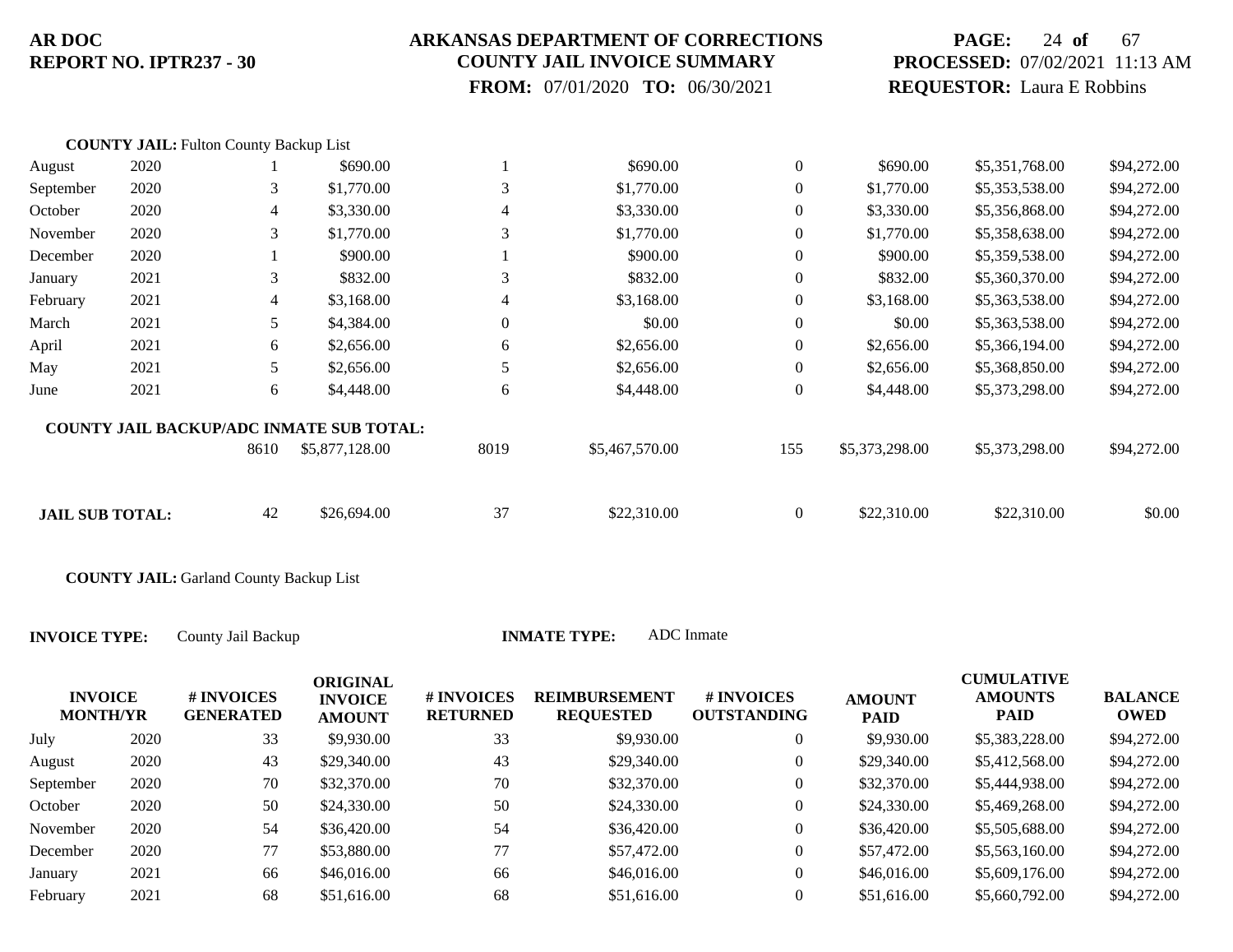#### **ARKANSAS DEPARTMENT OF CORRECTIONS COUNTY JAIL INVOICE SUMMARY**

 **FROM:** 07/01/2020 **TO:** 06/30/2021

## **PAGE:** 25 **of** 67 **PROCESSED:** 07/02/2021 11:13 AM **REQUESTOR:** Laura E Robbins

|       | <b>COUNTY JAIL: Garland County Backup List</b> |      |                                                 |      |                |                  |                |                |             |
|-------|------------------------------------------------|------|-------------------------------------------------|------|----------------|------------------|----------------|----------------|-------------|
| March | 2021                                           | 73   | \$46,528.00                                     | 73   | \$46,528.00    | $\overline{0}$   | \$46,528.00    | \$5,707,320.00 | \$94,272.00 |
| April | 2021                                           | 70   | \$38,208.00                                     | 70   | \$39,328.00    | $\overline{0}$   | \$39,328.00    | \$5,746,648.00 | \$94,272.00 |
| May   | 2021                                           | 91   | \$47,968.00                                     | 91   | \$46,848.00    | $\overline{0}$   | \$46,848.00    | \$5,793,496.00 | \$94,272.00 |
| June  | 2021                                           | 75   | \$42,080.00                                     | 75   | \$40,992.00    | $\boldsymbol{0}$ | \$40,992.00    | \$5,834,488.00 | \$94,272.00 |
|       |                                                |      | <b>COUNTY JAIL BACKUP/ADC INMATE SUB TOTAL:</b> |      |                |                  |                |                |             |
|       |                                                | 9380 | \$6,335,814.00                                  | 8789 | \$5,928,760.00 | 155              | \$5,834,488.00 | \$5,834,488.00 | \$94,272.00 |
|       |                                                |      |                                                 |      |                |                  |                |                |             |
|       | <b>JAIL SUB TOTAL:</b>                         | 770  | \$458,686.00                                    | 770  | \$461,190.00   | $\mathbf{0}$     | \$461,190.00   | \$461,190.00   | \$0.00      |

**COUNTY JAIL:** Grant County Backup List

| <b>INVOICE</b><br><b>MONTH/YR</b> |      | # INVOICES<br><b>GENERATED</b>                  | <b>ORIGINAL</b><br><b>INVOICE</b><br><b>AMOUNT</b> | # INVOICES<br><b>RETURNED</b> | <b>REIMBURSEMENT</b><br><b>REQUESTED</b> | # INVOICES<br><b>OUTSTANDING</b> | <b>AMOUNT</b><br><b>PAID</b> | <b>CUMULATIVE</b><br><b>AMOUNTS</b><br><b>PAID</b> | <b>BALANCE</b><br><b>OWED</b> |
|-----------------------------------|------|-------------------------------------------------|----------------------------------------------------|-------------------------------|------------------------------------------|----------------------------------|------------------------------|----------------------------------------------------|-------------------------------|
| July                              | 2020 | 2                                               | \$300.00                                           | $\overline{2}$                | \$300.00                                 | $\boldsymbol{0}$                 | \$300.00                     | \$5,834,788.00                                     | \$94,272.00                   |
| August                            | 2020 | $\overline{2}$                                  | \$1,380.00                                         | $\overline{2}$                | \$1,350.00                               | $\boldsymbol{0}$                 | \$1,350.00                   | \$5,836,138.00                                     | \$94,272.00                   |
| September                         | 2020 | 4                                               | \$2,880.00                                         | 4                             | \$2,880.00                               | 0                                | \$2,880.00                   | \$5,839,018.00                                     | \$94,272.00                   |
| October                           | 2020 | 11                                              | \$4,380.00                                         | 11                            | \$3,240.00                               | $\boldsymbol{0}$                 | \$3,240.00                   | \$5,842,258.00                                     | \$94,272.00                   |
| November                          | 2020 | 7                                               | \$4,740.00                                         |                               | \$3,690.00                               | $\boldsymbol{0}$                 | \$3,690.00                   | \$5,845,948.00                                     | \$94,272.00                   |
| December                          | 2020 | 10                                              | \$7,080.00                                         | 10                            | \$6,420.00                               | $\boldsymbol{0}$                 | \$6,420.00                   | \$5,852,368.00                                     | \$94,272.00                   |
| January                           | 2021 | 10                                              | \$7,392.00                                         | 10                            | \$5,184.00                               | $\boldsymbol{0}$                 | \$5,184.00                   | \$5,857,552.00                                     | \$94,272.00                   |
| February                          | 2021 | 8                                               | \$6,560.00                                         | 8                             | \$6,560.00                               | $\boldsymbol{0}$                 | \$6,560.00                   | \$5,864,112.00                                     | \$94,272.00                   |
| March                             | 2021 | 8                                               | \$6,016.00                                         | 8                             | \$6,016.00                               | $\boldsymbol{0}$                 | \$6,016.00                   | \$5,870,128.00                                     | \$94,272.00                   |
| April                             | 2021 | 15                                              | \$7,936.00                                         | 15                            | \$7,808.00                               | $\boldsymbol{0}$                 | \$7,808.00                   | \$5,877,936.00                                     | \$94,272.00                   |
| May                               | 2021 | 15                                              | \$6,048.00                                         | 15                            | \$3,808.00                               | $\boldsymbol{0}$                 | \$3,808.00                   | \$5,881,744.00                                     | \$94,272.00                   |
| June                              | 2021 | 6                                               | \$4,160.00                                         | 6                             | \$3,104.00                               | $\boldsymbol{0}$                 | \$3,104.00                   | \$5,884,848.00                                     | \$94,272.00                   |
|                                   |      | <b>COUNTY JAIL BACKUP/ADC INMATE SUB TOTAL:</b> |                                                    |                               |                                          |                                  |                              |                                                    |                               |
|                                   |      | 9478                                            | \$6,394,686.00                                     | 8887                          | \$5,979,120.00                           | 155                              | \$5,884,848.00               | \$5,884,848.00                                     | \$94,272.00                   |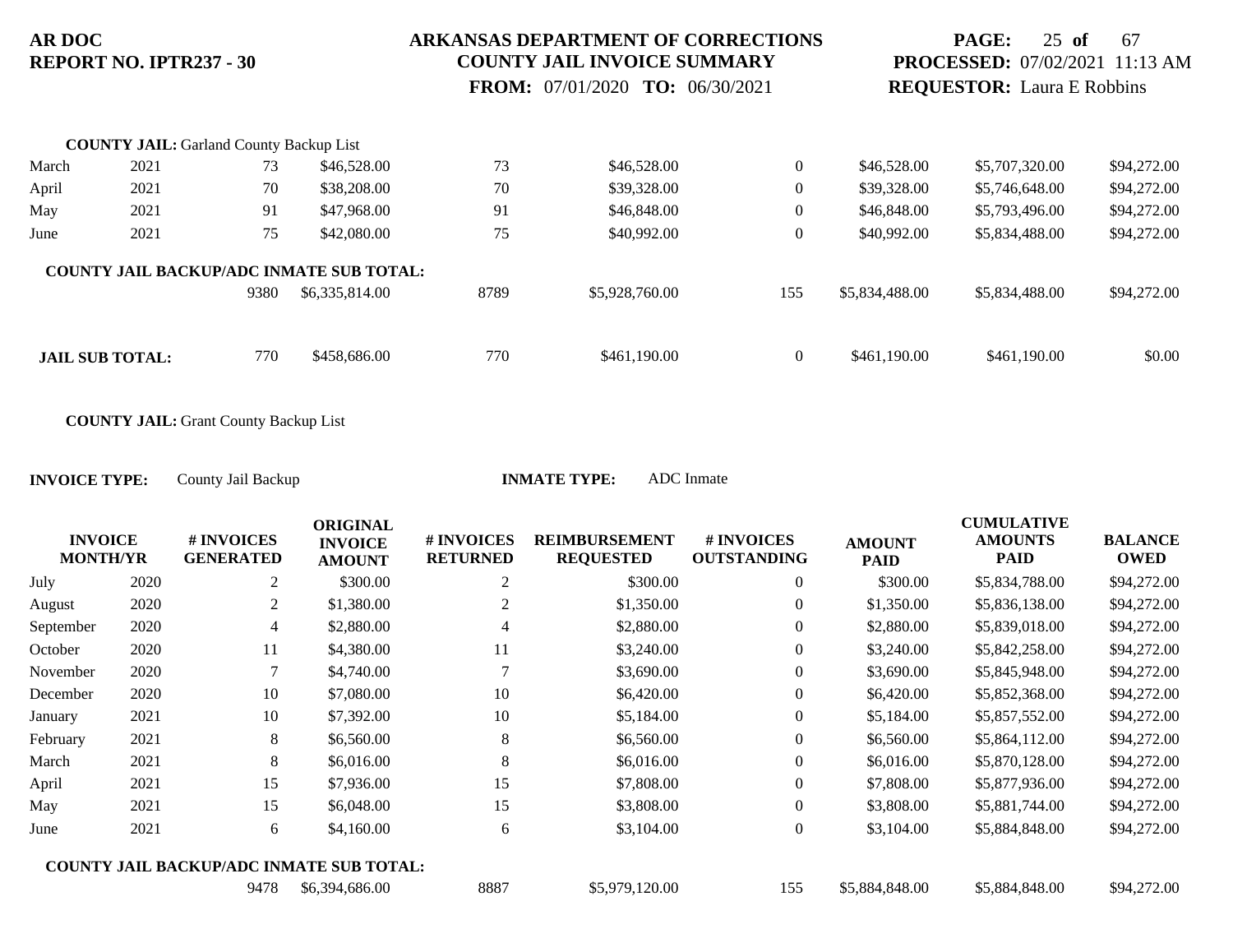#### **ARKANSAS DEPARTMENT OF CORRECTIONS COUNTY JAIL INVOICE SUMMARY**

 **FROM:** 07/01/2020 **TO:** 06/30/2021

# **PAGE:** 26 **of** 67 **PROCESSED:** 07/02/2021 11:13 AM **REQUESTOR:** Laura E Robbins

|                                   | 98                             | \$58,872.00                                        | 98                                                                                            | \$50,360.00                              | $\boldsymbol{0}$                 | \$50,360.00                  | \$50,360.00                                        | \$0.00                        |
|-----------------------------------|--------------------------------|----------------------------------------------------|-----------------------------------------------------------------------------------------------|------------------------------------------|----------------------------------|------------------------------|----------------------------------------------------|-------------------------------|
|                                   |                                |                                                    |                                                                                               |                                          |                                  |                              |                                                    |                               |
| <b>INVOICE TYPE:</b>              | County Jail Backup             |                                                    |                                                                                               |                                          |                                  |                              |                                                    |                               |
| <b>INVOICE</b><br><b>MONTH/YR</b> | # INVOICES<br><b>GENERATED</b> | <b>ORIGINAL</b><br><b>INVOICE</b><br><b>AMOUNT</b> | # INVOICES<br><b>RETURNED</b>                                                                 | <b>REIMBURSEMENT</b><br><b>REQUESTED</b> | # INVOICES<br><b>OUTSTANDING</b> | <b>AMOUNT</b><br><b>PAID</b> | <b>CUMULATIVE</b><br><b>AMOUNTS</b><br><b>PAID</b> | <b>BALANCE</b><br><b>OWED</b> |
| 2020                              | 40                             | \$15,090.00                                        | 40                                                                                            | \$15,090.00                              | $\boldsymbol{0}$                 | \$15,090.00                  | \$5,899,938.00                                     | \$94,272.00                   |
| 2020                              | 36                             | \$20,340.00                                        | 36                                                                                            | \$20,340.00                              | $\overline{0}$                   | \$20,340.00                  | \$5,920,278.00                                     | \$94,272.00                   |
| 2020                              | 46                             | \$34,350.00                                        | 46                                                                                            | \$34,350.00                              | $\boldsymbol{0}$                 | \$34,350.00                  | \$5,954,628.00                                     | \$94,272.00                   |
| 2020                              | 65                             | \$49,230.00                                        | $\boldsymbol{0}$                                                                              | \$0.00                                   | $\boldsymbol{0}$                 | \$0.00                       | \$5,954,628.00                                     | \$94,272.00                   |
| 2020                              | 73                             | \$50,430.00                                        | 73                                                                                            | \$50,430.00                              | $\boldsymbol{0}$                 | \$50,430.00                  | \$6,005,058.00                                     | \$94,272.00                   |
| 2020                              | 79                             | \$63,360.00                                        | 79                                                                                            | \$63,360.00                              | $\boldsymbol{0}$                 | \$63,360.00                  | \$6,068,418.00                                     | \$94,272.00                   |
| 2021                              | 81                             | \$37,792.00                                        | 81                                                                                            | \$37,792.00                              | $\boldsymbol{0}$                 | \$37,792.00                  | \$6,106,210.00                                     | \$94,272.00                   |
| 2021                              | 56                             | \$47,040.00                                        | 48                                                                                            | \$39,904.00                              | $\overline{0}$                   | \$39,904.00                  | \$6,146,114.00                                     | \$94,272.00                   |
| 2021                              | 81                             | \$42,176.00                                        | 81                                                                                            | \$42,176.00                              | $\overline{0}$                   | \$42,176.00                  | \$6,188,290.00                                     | \$94,272.00                   |
| 2021                              | 79                             | \$46,528.00                                        | 79                                                                                            | \$46,464.00                              | $\overline{0}$                   | \$46,464.00                  | \$6,234,754.00                                     | \$94,272.00                   |
| 2021                              | 68                             | \$45,952.00                                        | 68                                                                                            | \$45,952.00                              | $\overline{0}$                   | \$45,952.00                  | \$6,280,706.00                                     | \$94,272.00                   |
| 2021                              | 59                             | \$37,888.00                                        | 59                                                                                            | \$37,888.00                              | $\boldsymbol{0}$                 | \$37,888.00                  | \$6,318,594.00                                     | \$94,272.00                   |
|                                   |                                | <b>JAIL SUB TOTAL:</b>                             | <b>COUNTY JAIL: Grant County Backup List</b><br><b>COUNTY JAIL: Greene County Backup List</b> |                                          | <b>INMATE TYPE:</b>              | <b>ADC</b> Inmate            |                                                    |                               |

10241 \$6,884,862.00 9577 \$6,412,866.00 155 \$6,318,594.00 \$6,318,594.00 \$94,272.00 **COUNTY JAIL BACKUP/ADC INMATE SUB TOTAL:**

**JAIL SUB TOTAL:** 763 \$490,176.00 690 \$433,746.00 0 \$433,746.00 \$433,746.00 \$60.00 \$0.00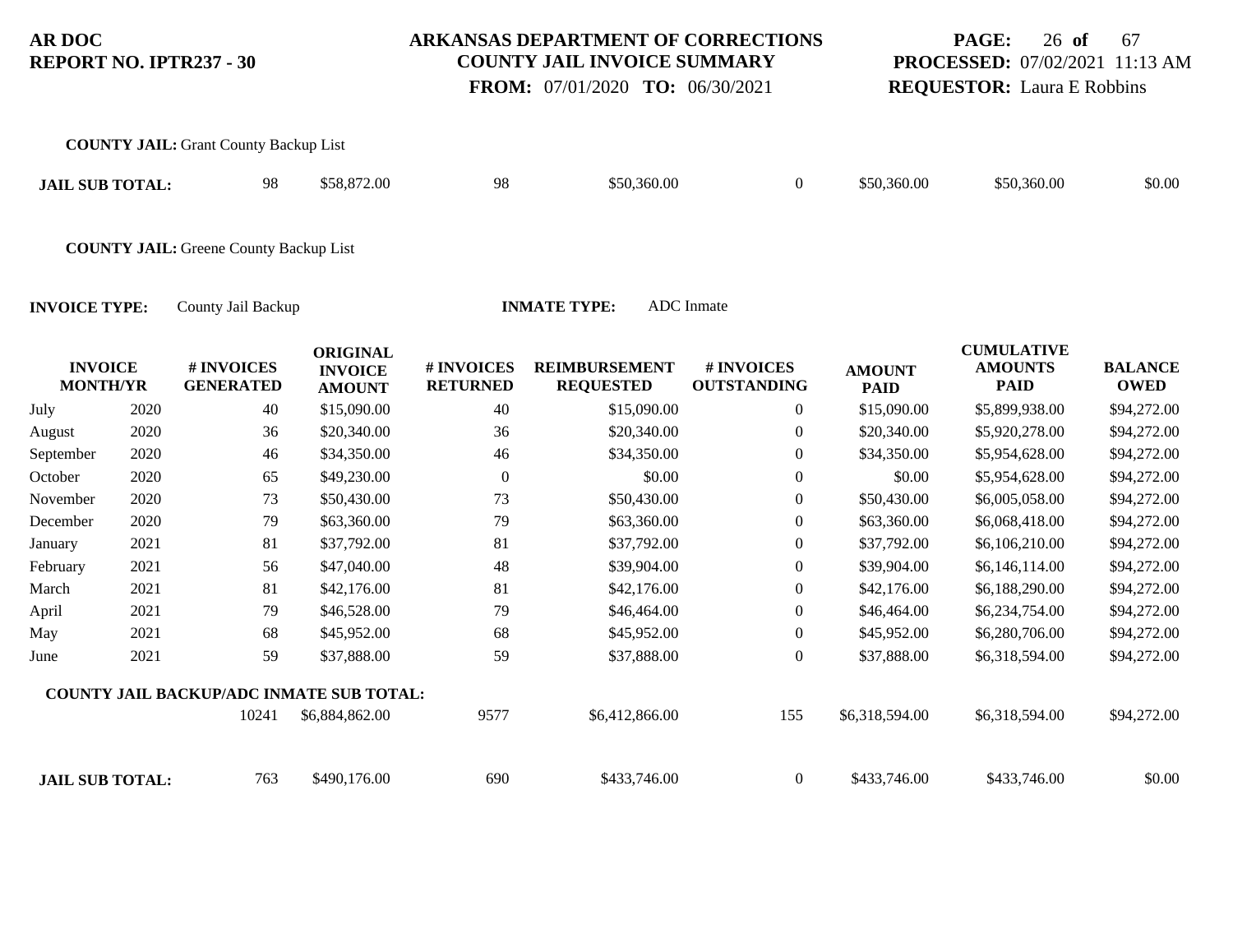### **ARKANSAS DEPARTMENT OF CORRECTIONS COUNTY JAIL INVOICE SUMMARY**

 **FROM:** 07/01/2020 **TO:** 06/30/2021

# **PAGE:** 27 **of** 67 **PROCESSED:** 07/02/2021 11:13 AM **REQUESTOR:** Laura E Robbins

#### **COUNTY JAIL:** Hempstead County Backup List

| <b>INVOICE TYPE:</b>              |      | County Jail Backup                                | ADC Inmate<br><b>INMATE TYPE:</b>                  |                               |                                          |                                  |                              |                                                    |                               |  |  |  |
|-----------------------------------|------|---------------------------------------------------|----------------------------------------------------|-------------------------------|------------------------------------------|----------------------------------|------------------------------|----------------------------------------------------|-------------------------------|--|--|--|
| <b>INVOICE</b><br><b>MONTH/YR</b> |      | # INVOICES<br><b>GENERATED</b>                    | <b>ORIGINAL</b><br><b>INVOICE</b><br><b>AMOUNT</b> | # INVOICES<br><b>RETURNED</b> | <b>REIMBURSEMENT</b><br><b>REQUESTED</b> | # INVOICES<br><b>OUTSTANDING</b> | <b>AMOUNT</b><br><b>PAID</b> | <b>CUMULATIVE</b><br><b>AMOUNTS</b><br><b>PAID</b> | <b>BALANCE</b><br><b>OWED</b> |  |  |  |
| July                              | 2020 | 9                                                 | \$4,860.00                                         | $\boldsymbol{0}$              | \$0.00                                   | $\boldsymbol{0}$                 | \$0.00                       | \$6,318,594.00                                     | \$94,272.00                   |  |  |  |
| August                            | 2020 | 14                                                | \$9,030.00                                         | 14                            | \$9,030.00                               | $\boldsymbol{0}$                 | \$9,030.00                   | \$6,327,624.00                                     | \$94,272.00                   |  |  |  |
| September                         | 2020 | 20                                                | \$14,220.00                                        | 20                            | \$14,220.00                              | $\boldsymbol{0}$                 | \$14,220.00                  | \$6,341,844.00                                     | \$94,272.00                   |  |  |  |
| October                           | 2020 | 29                                                | \$20,250.00                                        | $\boldsymbol{0}$              | \$0.00                                   | $\theta$                         | \$0.00                       | \$6,341,844.00                                     | \$94,272.00                   |  |  |  |
| November                          | 2020 | 25                                                | \$20,070.00                                        | 25                            | \$21,408.00                              | $\mathbf{0}$                     | \$21,408.00                  | \$6,363,252.00                                     | \$94,272.00                   |  |  |  |
| December                          | 2020 | 36                                                | \$16,560.00                                        | 36                            | \$17,664.00                              | $\boldsymbol{0}$                 | \$17,664.00                  | \$6,380,916.00                                     | \$94,272.00                   |  |  |  |
| January                           | 2021 | 22                                                | \$17,440.00                                        | 22                            | \$17,440.00                              | $\boldsymbol{0}$                 | \$17,440.00                  | \$6,398,356.00                                     | \$94,272.00                   |  |  |  |
| February                          | 2021 | 26                                                | \$20,736.00                                        | 26                            | \$20,736.00                              | $\boldsymbol{0}$                 | \$20,736.00                  | \$6,419,092.00                                     | \$94,272.00                   |  |  |  |
| March                             | 2021 | 33                                                | \$27,872.00                                        | 33                            | \$27,872.00                              | $\boldsymbol{0}$                 | \$27,872.00                  | \$6,446,964.00                                     | \$94,272.00                   |  |  |  |
| April                             | 2021 | 45                                                | \$20,992.00                                        | 45                            | \$20,992.00                              | $\boldsymbol{0}$                 | \$20,992.00                  | \$6,467,956.00                                     | \$94,272.00                   |  |  |  |
| May                               | 2021 | 33                                                | \$19,072.00                                        | 33                            | \$19,072.00                              | $\boldsymbol{0}$                 | \$19,072.00                  | \$6,487,028.00                                     | \$94,272.00                   |  |  |  |
| June                              | 2021 | 24                                                | \$16,864.00                                        | $\boldsymbol{0}$              | \$0.00                                   | $\boldsymbol{0}$                 | \$0.00                       | \$6,487,028.00                                     | \$94,272.00                   |  |  |  |
|                                   |      | COUNTY JAIL BACKUP/ADC INMATE SUB TOTAL:          |                                                    |                               |                                          |                                  |                              |                                                    |                               |  |  |  |
|                                   |      | 10557                                             | \$7,092,828.00                                     | 9831                          | \$6,581,300.00                           | 155                              | \$6,487,028.00               | \$6,487,028.00                                     | \$94,272.00                   |  |  |  |
| <b>JAIL SUB TOTAL:</b>            |      | 316                                               | \$207,966.00                                       | 254                           | \$168,434.00                             | $\overline{0}$                   | \$168,434.00                 | \$168,434.00                                       | \$0.00                        |  |  |  |
|                                   |      | <b>COUNTY JAIL:</b> Hot Spring County Backup List |                                                    |                               |                                          |                                  |                              |                                                    |                               |  |  |  |
| <b>INVOICE TYPE:</b>              |      | County Jail Backup                                |                                                    |                               | <b>INMATE TYPE:</b>                      | <b>ADC</b> Inmate                |                              |                                                    |                               |  |  |  |
| <b>INVOICE</b><br><b>MONTH/YR</b> |      | # INVOICES<br><b>GENERATED</b>                    | <b>ORIGINAL</b><br><b>INVOICE</b><br><b>AMOUNT</b> | # INVOICES<br><b>RETURNED</b> | <b>REIMBURSEMENT</b><br><b>REQUESTED</b> | # INVOICES<br><b>OUTSTANDING</b> | <b>AMOUNT</b><br><b>PAID</b> | <b>CUMULATIVE</b><br><b>AMOUNTS</b><br><b>PAID</b> | <b>BALANCE</b><br><b>OWED</b> |  |  |  |

July 2020 12 \$4,230.00 12 \$4,230.00 0 \$4,230.00 \$6,491,258.00 \$94,272.00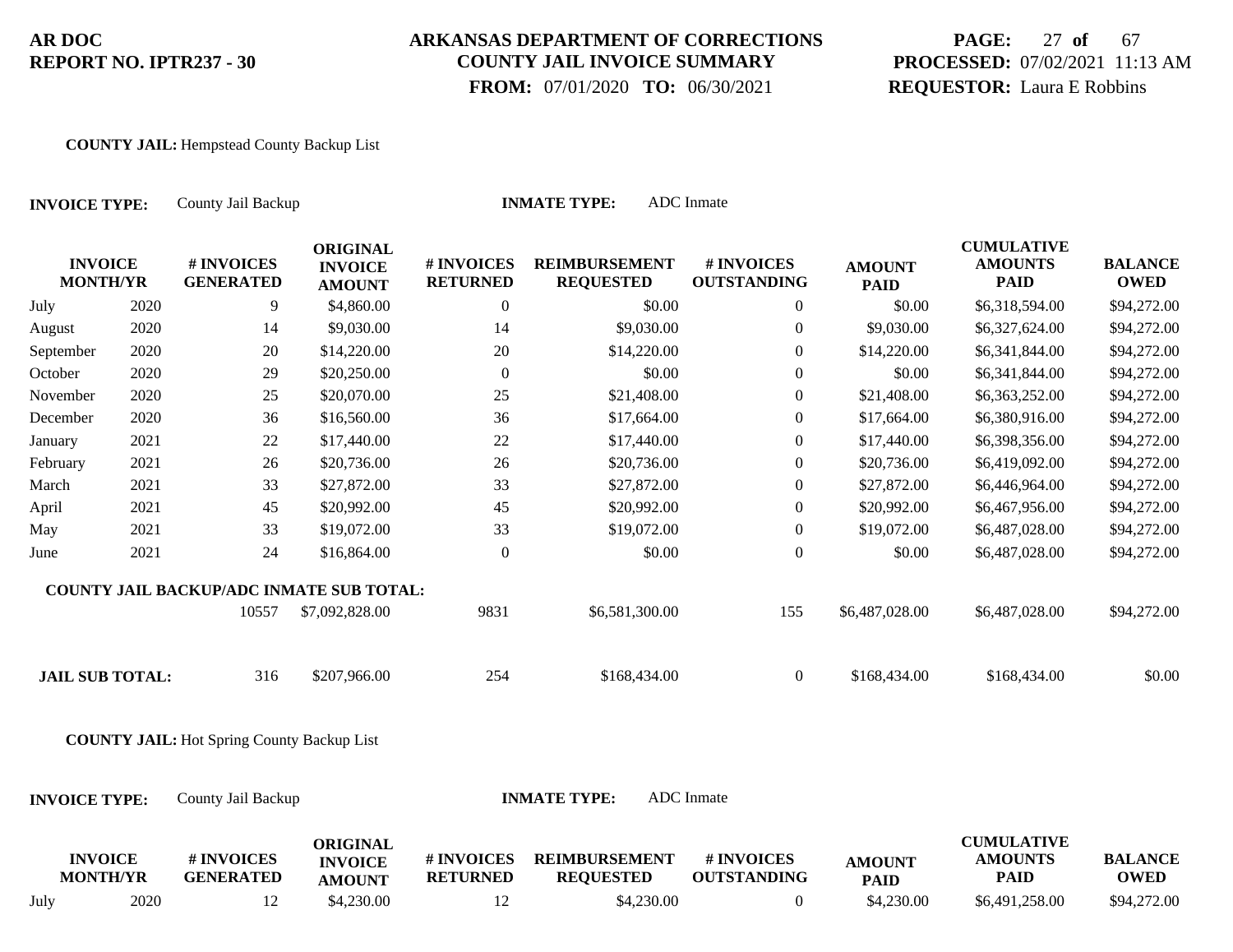### **ARKANSAS DEPARTMENT OF CORRECTIONS COUNTY JAIL INVOICE SUMMARY**

 **FROM:** 07/01/2020 **TO:** 06/30/2021

## **PAGE:** 28 **of** 67 **PROCESSED:** 07/02/2021 11:13 AM **REQUESTOR:** Laura E Robbins

|                        | <b>COUNTY JAIL:</b> Hot Spring County Backup List |       |                                                 |       |                |                  |                |                |             |
|------------------------|---------------------------------------------------|-------|-------------------------------------------------|-------|----------------|------------------|----------------|----------------|-------------|
| August                 | 2020                                              | 8     | \$4,950.00                                      | 8     | \$4,950.00     | $\overline{0}$   | \$4,950.00     | \$6,496,208.00 | \$94,272.00 |
| September              | 2020                                              | 12    | \$8,130.00                                      | 12    | \$8,130.00     | $\overline{0}$   | \$8,130.00     | \$6,504,338.00 | \$94,272.00 |
| October                | 2020                                              | 14    | \$10,860.00                                     | 14    | \$10,860.00    | $\boldsymbol{0}$ | \$10,860.00    | \$6,515,198.00 | \$94,272.00 |
| November               | 2020                                              | 22    | \$12,870.00                                     | 22    | \$12,870.00    | $\boldsymbol{0}$ | \$12,870.00    | \$6,528,068.00 | \$94,272.00 |
| December               | 2020                                              | 15    | \$9,000.00                                      | 15    | \$9,000.00     | $\overline{0}$   | \$9,000.00     | \$6,537,068.00 | \$94,272.00 |
| January                | 2021                                              | 19    | \$9,920.00                                      | 19    | \$9,920.00     | $\overline{0}$   | \$9,920.00     | \$6,546,988.00 | \$94,272.00 |
| February               | 2021                                              | 15    | \$12,800.00                                     | 15    | \$12,800.00    | $\overline{0}$   | \$12,800.00    | \$6,559,788.00 | \$94,272.00 |
| March                  | 2021                                              | 14    | \$11,840.00                                     | 14    | \$11,840.00    | $\boldsymbol{0}$ | \$11,840.00    | \$6,571,628.00 | \$94,272.00 |
| April                  | 2021                                              | 18    | \$6,784.00                                      | 18    | \$6,784.00     | $\overline{0}$   | \$6,784.00     | \$6,578,412.00 | \$94,272.00 |
| May                    | 2021                                              | 9     | \$4,928.00                                      | 9     | \$4,928.00     | $\overline{0}$   | \$4,928.00     | \$6,583,340.00 | \$94,272.00 |
| June                   | 2021                                              | 18    | \$8,992.00                                      | 18    | \$8,992.00     | $\overline{0}$   | \$8,992.00     | \$6,592,332.00 | \$94,272.00 |
|                        |                                                   |       | <b>COUNTY JAIL BACKUP/ADC INMATE SUB TOTAL:</b> |       |                |                  |                |                |             |
|                        |                                                   | 10733 | \$7,198,132.00                                  | 10007 | \$6,686,604.00 | 155              | \$6,592,332.00 | \$6,592,332.00 | \$94,272.00 |
|                        |                                                   |       |                                                 |       |                |                  |                |                |             |
| <b>JAIL SUB TOTAL:</b> |                                                   | 176   | \$105,304.00                                    | 176   | \$105,304.00   | $\boldsymbol{0}$ | \$105,304.00   | \$105,304.00   | \$0.00      |

**COUNTY JAIL:** Howard County Backup List

| <b>INVOICE</b><br><b>MONTH/YR</b> |      | # INVOICES<br><b>GENERATED</b> | <b>ORIGINAL</b><br><b>INVOICE</b><br><b>AMOUNT</b> | # INVOICES<br><b>RETURNED</b> | <b>REIMBURSEMENT</b><br><b>REQUESTED</b> | # INVOICES<br><b>OUTSTANDING</b> | <b>AMOUNT</b><br><b>PAID</b> | <b>CUMULATIVE</b><br><b>AMOUNTS</b><br><b>PAID</b> | <b>BALANCE</b><br><b>OWED</b> |
|-----------------------------------|------|--------------------------------|----------------------------------------------------|-------------------------------|------------------------------------------|----------------------------------|------------------------------|----------------------------------------------------|-------------------------------|
| July                              | 2020 |                                | \$1,650.00                                         |                               | \$1,650.00                               | 0                                | \$1,650.00                   | \$6,593,982.00                                     | \$94,272.00                   |
| August                            | 2020 | 6                              | \$4,710.00                                         | 6                             | \$4,710.00                               | 0                                | \$4,710.00                   | \$6,598,692.00                                     | \$94,272.00                   |
| September                         | 2020 |                                | \$5,970.00                                         |                               | \$5,970.00                               | 0                                | \$5,970.00                   | \$6,604,662.00                                     | \$94,272.00                   |
| October                           | 2020 | 10                             | \$6,720.00                                         | 10                            | \$6,720.00                               | $\boldsymbol{0}$                 | \$6,720.00                   | \$6,611,382.00                                     | \$94,272.00                   |
| November                          | 2020 | 10                             | \$6,120.00                                         | 10                            | \$6,120.00                               | 0                                | \$6,120.00                   | \$6,617,502.00                                     | \$94,272.00                   |
| December                          | 2020 | 13                             | \$10,110.00                                        | 13                            | \$10,110.00                              | 0                                | \$10,110.00                  | \$6,627,612.00                                     | \$94,272.00                   |
| January                           | 2021 | 17                             | \$10,816.00                                        | 17                            | \$10,816.00                              | $\boldsymbol{0}$                 | \$10,816.00                  | \$6,638,428.00                                     | \$94,272.00                   |
| February                          | 2021 | 6                              | \$5,216.00                                         | 6                             | \$5,216.00                               | 0                                | \$5,216.00                   | \$6,643,644.00                                     | \$94,272.00                   |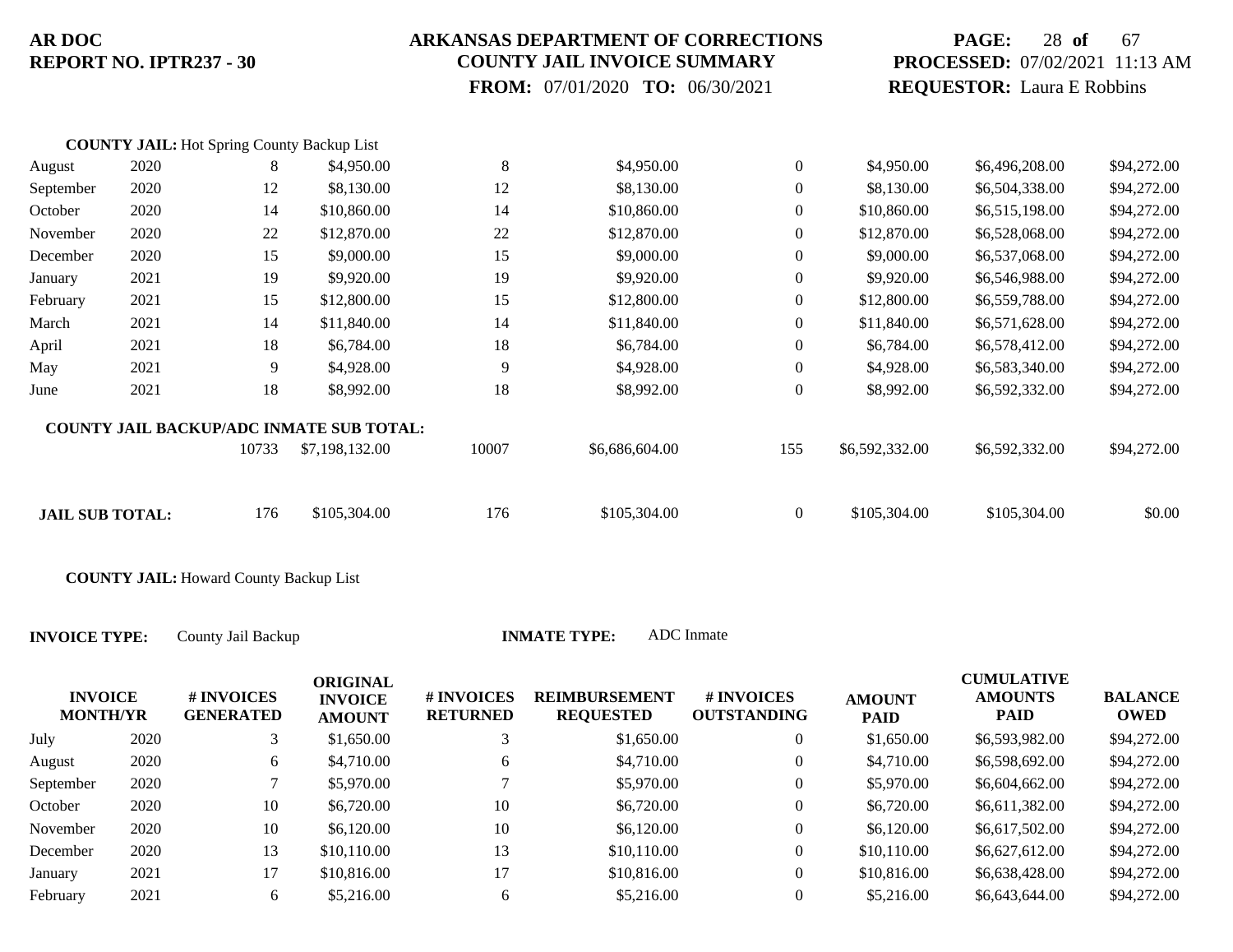#### **ARKANSAS DEPARTMENT OF CORRECTIONS COUNTY JAIL INVOICE SUMMARY**

 **FROM:** 07/01/2020 **TO:** 06/30/2021

## **PAGE:** 29 **of** 67 **PROCESSED:** 07/02/2021 11:13 AM **REQUESTOR:** Laura E Robbins

|       | <b>COUNTY JAIL:</b> Howard County Backup List |       |                                                 |                  |                |                |                |                |             |
|-------|-----------------------------------------------|-------|-------------------------------------------------|------------------|----------------|----------------|----------------|----------------|-------------|
| March | 2021                                          | 6     | \$5,312.00                                      | 6                | \$5,312.00     | $\overline{0}$ | \$5,312.00     | \$6,648,956.00 | \$94,272.00 |
| April | 2021                                          |       | \$6,624.00                                      |                  | \$6,624.00     | $\mathbf{0}$   | \$6,624.00     | \$6,655,580.00 | \$94,272.00 |
| May   | 2021                                          | 13    | \$9,376.00                                      | 13               | \$9,376.00     | $\mathbf{0}$   | \$9,376.00     | \$6,664,956.00 | \$94,272.00 |
| June  | 2021                                          | 18    | \$6,400.00                                      | $\boldsymbol{0}$ | \$0.00         | $\overline{0}$ | \$0.00         | \$6,664,956.00 | \$94,272.00 |
|       |                                               |       | <b>COUNTY JAIL BACKUP/ADC INMATE SUB TOTAL:</b> |                  |                |                |                |                |             |
|       |                                               | 10849 | \$7,277,156.00                                  | 10105            | \$6,759,228.00 | 155            | \$6,664,956.00 | \$6,664,956.00 | \$94,272.00 |
|       |                                               |       |                                                 |                  |                |                |                |                |             |
|       | <b>JAIL SUB TOTAL:</b>                        | 116   | \$79,024.00                                     | 98               | \$72,624.00    | $\overline{0}$ | \$72,624.00    | \$72,624.00    | \$0.00      |

**COUNTY JAIL:** Independence County Backup List

| <b>INVOICE</b><br><b>MONTH/YR</b> |      | # INVOICES<br><b>GENERATED</b>                  | <b>ORIGINAL</b><br><b>INVOICE</b><br><b>AMOUNT</b> | # INVOICES<br><b>RETURNED</b> | <b>REIMBURSEMENT</b><br><b>REQUESTED</b> | # INVOICES<br><b>OUTSTANDING</b> | <b>AMOUNT</b><br><b>PAID</b> | <b>CUMULATIVE</b><br><b>AMOUNTS</b><br><b>PAID</b> | <b>BALANCE</b><br><b>OWED</b> |
|-----------------------------------|------|-------------------------------------------------|----------------------------------------------------|-------------------------------|------------------------------------------|----------------------------------|------------------------------|----------------------------------------------------|-------------------------------|
| July                              | 2020 | 13                                              | \$4,050.00                                         | 13                            | \$4,050.00                               | $\overline{0}$                   | \$4,050.00                   | \$6,669,006.00                                     | \$94,272.00                   |
| August                            | 2020 | 12                                              | \$6,780.00                                         | 12                            | \$6,780.00                               | $\overline{0}$                   | \$6,780.00                   | \$6,675,786.00                                     | \$94,272.00                   |
| September                         | 2020 | 15                                              | \$11,610.00                                        | 15                            | \$11,610.00                              | 0                                | \$11,610.00                  | \$6,687,396.00                                     | \$94,272.00                   |
| October                           | 2020 | 19                                              | \$13,470.00                                        | 19                            | \$13,470.00                              | $\overline{0}$                   | \$13,470.00                  | \$6,700,866.00                                     | \$94,272.00                   |
| November                          | 2020 | 18                                              | \$14,250.00                                        | 18                            | \$14,250.00                              | $\boldsymbol{0}$                 | \$14,250.00                  | \$6,715,116.00                                     | \$94,272.00                   |
| December                          | 2020 | 26                                              | \$15,480.00                                        | 26                            | \$15,480.00                              | $\overline{0}$                   | \$15,480.00                  | \$6,730,596.00                                     | \$94,272.00                   |
| January                           | 2021 | 25                                              | \$16,832.00                                        | 25                            | \$16,832.00                              | $\overline{0}$                   | \$16,832.00                  | \$6,747,428.00                                     | \$94,272.00                   |
| February                          | 2021 | 26                                              | \$22,080.00                                        | 26                            | \$22,080.00                              | $\boldsymbol{0}$                 | \$22,080.00                  | \$6,769,508.00                                     | \$94,272.00                   |
| March                             | 2021 | 25                                              | \$11,968.00                                        | 25                            | \$11,968.00                              | $\boldsymbol{0}$                 | \$11,968.00                  | \$6,781,476.00                                     | \$94,272.00                   |
| April                             | 2021 | 16                                              | \$9,248.00                                         | 16                            | \$9,248.00                               | $\boldsymbol{0}$                 | \$9,248.00                   | \$6,790,724.00                                     | \$94,272.00                   |
| May                               | 2021 | 12                                              | \$5,760.00                                         | 12                            | \$5,760.00                               | $\boldsymbol{0}$                 | \$5,760.00                   | \$6,796,484.00                                     | \$94,272.00                   |
| June                              | 2021 | 12                                              | \$5,024.00                                         | 12                            | \$5,024.00                               | $\boldsymbol{0}$                 | \$5,024.00                   | \$6,801,508.00                                     | \$94,272.00                   |
|                                   |      | <b>COUNTY JAIL BACKUP/ADC INMATE SUB TOTAL:</b> |                                                    |                               |                                          |                                  |                              |                                                    |                               |
|                                   |      | 11068                                           | \$7,413,708.00                                     | 10324                         | \$6,895,780.00                           | 155                              | \$6,801,508.00               | \$6,801,508.00                                     | \$94,272.00                   |
|                                   |      |                                                 |                                                    |                               |                                          |                                  |                              |                                                    |                               |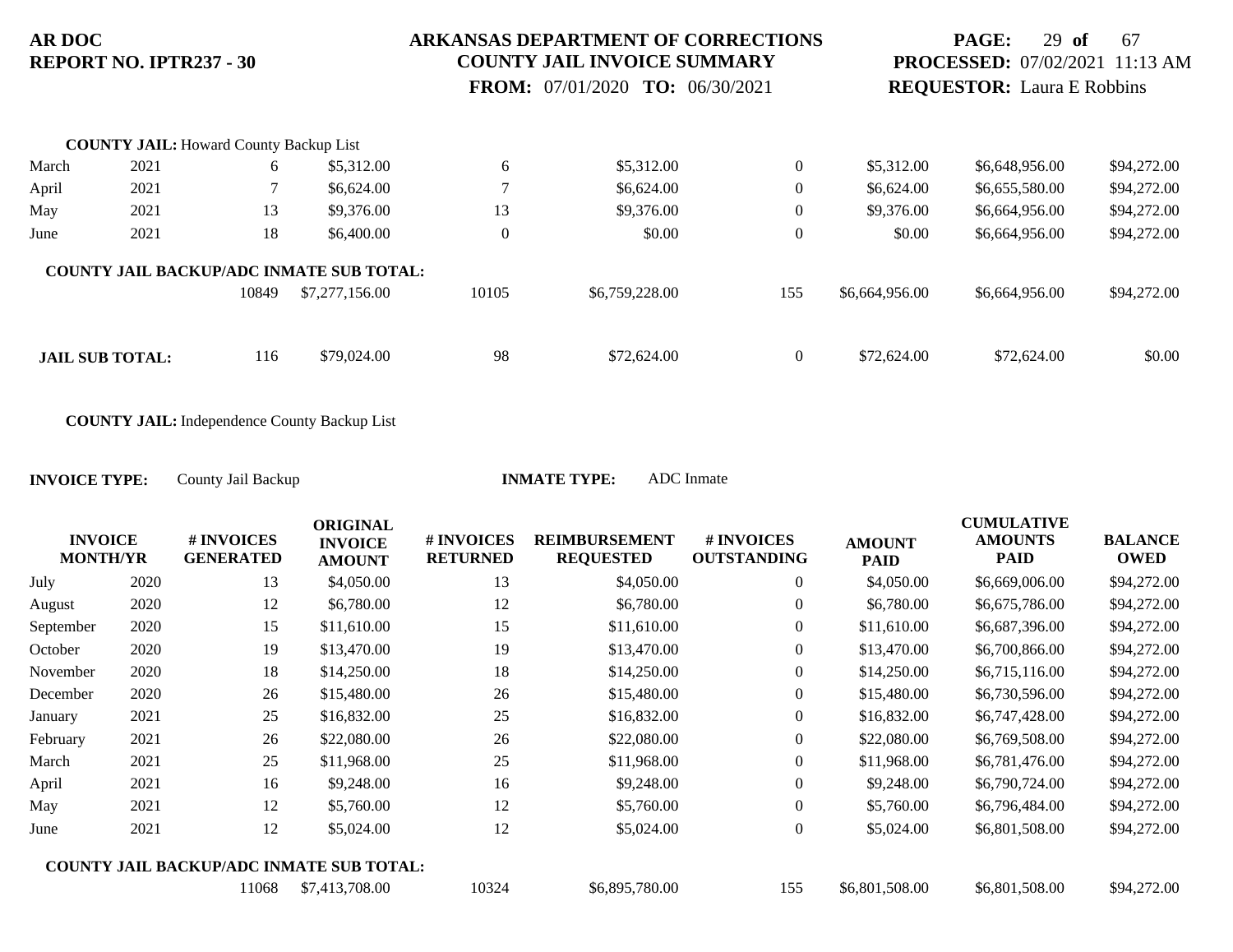### **ARKANSAS DEPARTMENT OF CORRECTIONS COUNTY JAIL INVOICE SUMMARY**

 **FROM:** 07/01/2020 **TO:** 06/30/2021

## **PAGE:** 30 **of** 67 **PROCESSED:** 07/02/2021 11:13 AM **REQUESTOR:** Laura E Robbins

| <b>COUNTY JAIL:</b> Independence County Backup List |     |              |     |              |              |              |        |
|-----------------------------------------------------|-----|--------------|-----|--------------|--------------|--------------|--------|
| <b>JAIL SUB TOTAL:</b>                              | 219 | \$136,552.00 | 219 | \$136,552.00 | \$136,552.00 | \$136,552.00 | \$0.00 |
| <b>COUNTY JAIL:</b> Izard County Backup List        |     |              |     |              |              |              |        |

|           |                                   |                                                 | <b>ORIGINAL</b>                 |                               |                                          |                                  |                              | <b>CUMULATIVE</b>             |                               |
|-----------|-----------------------------------|-------------------------------------------------|---------------------------------|-------------------------------|------------------------------------------|----------------------------------|------------------------------|-------------------------------|-------------------------------|
|           | <b>INVOICE</b><br><b>MONTH/YR</b> | # INVOICES<br><b>GENERATED</b>                  | <b>INVOICE</b><br><b>AMOUNT</b> | # INVOICES<br><b>RETURNED</b> | <b>REIMBURSEMENT</b><br><b>REQUESTED</b> | # INVOICES<br><b>OUTSTANDING</b> | <b>AMOUNT</b><br><b>PAID</b> | <b>AMOUNTS</b><br><b>PAID</b> | <b>BALANCE</b><br><b>OWED</b> |
| July      | 2020                              | 4                                               | \$1,410.00                      | 4                             | \$1,410.00                               | $\overline{0}$                   | \$1,410.00                   | \$6,802,918.00                | \$94,272.00                   |
| August    | 2020                              | 9                                               | \$4,680.00                      | 9                             | \$4,680.00                               | $\boldsymbol{0}$                 | \$4,680.00                   | \$6,807,598.00                | \$94,272.00                   |
| September | 2020                              | 11                                              | \$6,750.00                      | 11                            | \$6,750.00                               | $\overline{0}$                   | \$6,750.00                   | \$6,814,348.00                | \$94,272.00                   |
| October   | 2020                              | 11                                              | \$9,330.00                      | $\Omega$                      | \$0.00                                   | $\overline{0}$                   | \$0.00                       | \$6,814,348.00                | \$94,272.00                   |
| November  | 2020                              | 13                                              | \$10,350.00                     | 13                            | \$10,350.00                              | $\boldsymbol{0}$                 | \$10,350.00                  | \$6,824,698.00                | \$94,272.00                   |
| December  | 2020                              | 14                                              | \$10,890.00                     | $\theta$                      | \$0.00                                   | $\boldsymbol{0}$                 | \$0.00                       | \$6,824,698.00                | \$94,272.00                   |
| January   | 2021                              | 17                                              | \$5,472.00                      | 17                            | \$5,472.00                               | $\overline{0}$                   | \$5,472.00                   | \$6,830,170.00                | \$94,272.00                   |
| February  | 2021                              | 9                                               | \$6,688.00                      | 9                             | \$6,688.00                               | $\overline{0}$                   | \$6,688.00                   | \$6,836,858.00                | \$94,272.00                   |
| March     | 2021                              | 8                                               | \$5,568.00                      | 8                             | \$5,568.00                               | $\boldsymbol{0}$                 | \$5,568.00                   | \$6,842,426.00                | \$94,272.00                   |
| April     | 2021                              | 11                                              | \$6,304.00                      | 11                            | \$6,304.00                               | $\overline{0}$                   | \$6,304.00                   | \$6,848,730.00                | \$94,272.00                   |
| May       | 2021                              | 14                                              | \$8,320.00                      | 14                            | \$8,320.00                               | $\overline{0}$                   | \$8,320.00                   | \$6,857,050.00                | \$94,272.00                   |
| June      | 2021                              | 12                                              | \$4,608.00                      | 12                            | \$4,608.00                               | $\overline{0}$                   | \$4,608.00                   | \$6,861,658.00                | \$94,272.00                   |
|           |                                   | <b>COUNTY JAIL BACKUP/ADC INMATE SUB TOTAL:</b> |                                 |                               |                                          |                                  |                              |                               |                               |
|           |                                   | 11201                                           | \$7,494,078.00                  | 10432                         | \$6,955,930.00                           | 155                              | \$6,861,658.00               | \$6,861,658.00                | \$94,272.00                   |
|           | <b>JAIL SUB TOTAL:</b>            | 133                                             | \$80,370.00                     | 108                           | \$60,150.00                              | $\Omega$                         | \$60,150.00                  | \$60,150.00                   | \$0.00                        |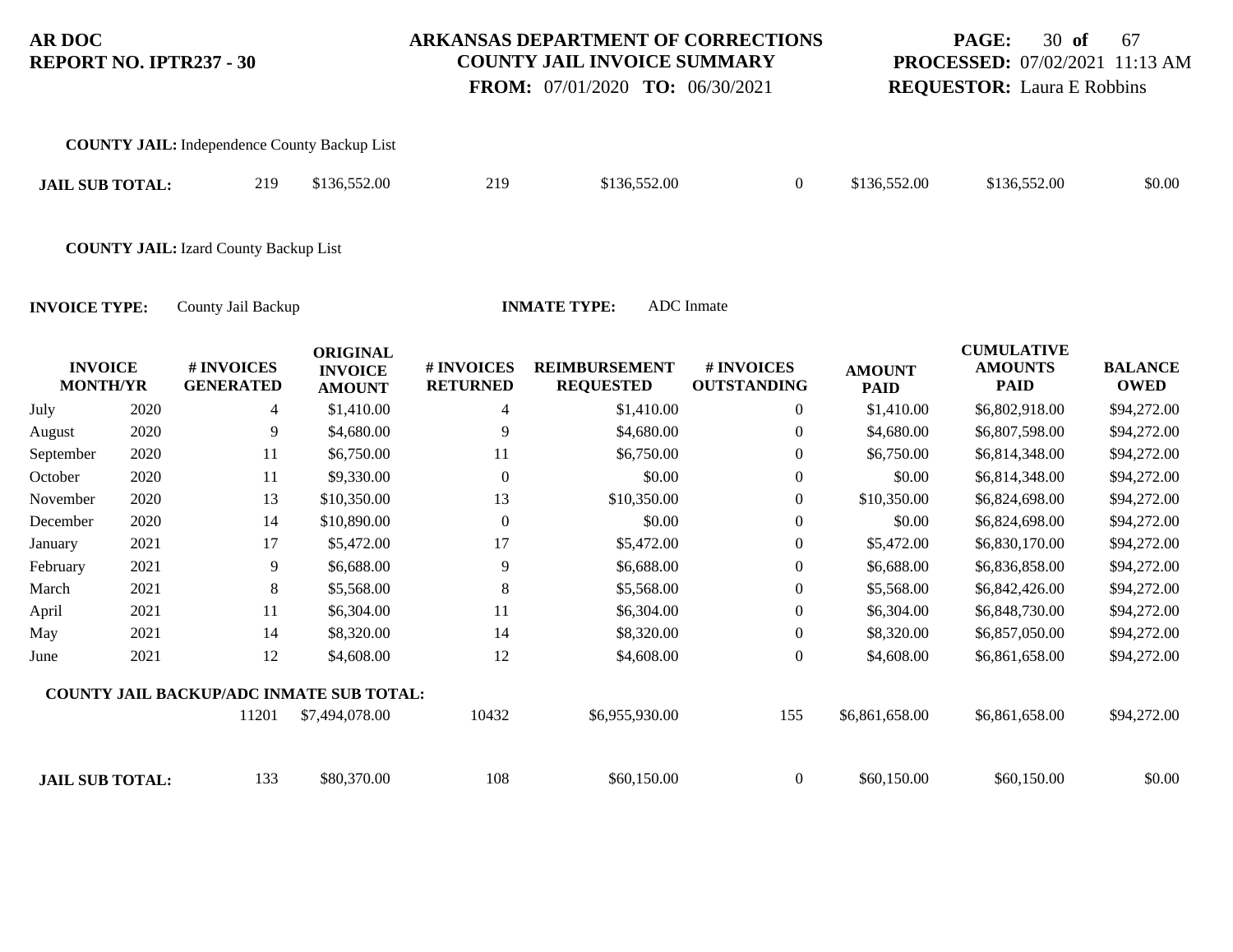## **ARKANSAS DEPARTMENT OF CORRECTIONS COUNTY JAIL INVOICE SUMMARY**

 **FROM:** 07/01/2020 **TO:** 06/30/2021

# **PAGE:** 31 **of** 67 **PROCESSED:** 07/02/2021 11:13 AM **REQUESTOR:** Laura E Robbins

#### **COUNTY JAIL:** Jackson County Backup List

| <b>ADC</b> Inmate<br><b>INMATE TYPE:</b><br>County Jail Backup<br><b>INVOICE TYPE:</b> |      |                                                  |                                                    |                               |                                          |                                  |                              |                                                    |                               |
|----------------------------------------------------------------------------------------|------|--------------------------------------------------|----------------------------------------------------|-------------------------------|------------------------------------------|----------------------------------|------------------------------|----------------------------------------------------|-------------------------------|
| <b>INVOICE</b><br><b>MONTH/YR</b>                                                      |      | # INVOICES<br><b>GENERATED</b>                   | <b>ORIGINAL</b><br><b>INVOICE</b><br><b>AMOUNT</b> | # INVOICES<br><b>RETURNED</b> | <b>REIMBURSEMENT</b><br><b>REQUESTED</b> | # INVOICES<br><b>OUTSTANDING</b> | <b>AMOUNT</b><br><b>PAID</b> | <b>CUMULATIVE</b><br><b>AMOUNTS</b><br><b>PAID</b> | <b>BALANCE</b><br><b>OWED</b> |
| July                                                                                   | 2020 | 18                                               | \$8,430.00                                         | $\boldsymbol{0}$              | \$0.00                                   | $\boldsymbol{0}$                 | \$0.00                       | \$6,861,658.00                                     | \$94,272.00                   |
| August                                                                                 | 2020 | 16                                               | \$9,840.00                                         | 16                            | \$9,840.00                               | $\boldsymbol{0}$                 | \$9,840.00                   | \$6,871,498.00                                     | \$94,272.00                   |
| September                                                                              | 2020 | 32                                               | \$19,860.00                                        | 32                            | \$19,860.00                              | $\boldsymbol{0}$                 | \$19,860.00                  | \$6,891,358.00                                     | \$94,272.00                   |
| October                                                                                | 2020 | 33                                               | \$21,780.00                                        | 33                            | \$21,780.00                              | $\overline{0}$                   | \$21,780.00                  | \$6,913,138.00                                     | \$94,272.00                   |
| November                                                                               | 2020 | 51                                               | \$33,450.00                                        | 51                            | \$33,450.00                              | $\boldsymbol{0}$                 | \$33,450.00                  | \$6,946,588.00                                     | \$94,272.00                   |
| December                                                                               | 2020 | 57                                               | \$40,590.00                                        | 57                            | \$40,590.00                              | $\overline{0}$                   | \$40,590.00                  | \$6,987,178.00                                     | \$94,272.00                   |
| January                                                                                | 2021 | 54                                               | \$29,792.00                                        | 54                            | \$29,792.00                              | $\overline{0}$                   | \$29,792.00                  | \$7,016,970.00                                     | \$94,272.00                   |
| February                                                                               | 2021 | 36                                               | \$29,184.00                                        | 36                            | \$29,184.00                              | $\overline{0}$                   | \$29,184.00                  | \$7,046,154.00                                     | \$94,272.00                   |
| March                                                                                  | 2021 | 37                                               | \$25,760.00                                        | 37                            | \$25,760.00                              | $\overline{0}$                   | \$25,760.00                  | \$7,071,914.00                                     | \$94,272.00                   |
| April                                                                                  | 2021 | 28                                               | \$16,704.00                                        | 28                            | \$16,704.00                              | $\boldsymbol{0}$                 | \$16,704.00                  | \$7,088,618.00                                     | \$94,272.00                   |
| May                                                                                    | 2021 | 33                                               | \$13,184.00                                        | 33                            | \$13,184.00                              | $\overline{0}$                   | \$13,184.00                  | \$7,101,802.00                                     | \$94,272.00                   |
| June                                                                                   | 2021 | 44                                               | \$15,424.00                                        | 44                            | \$15,424.00                              | $\overline{0}$                   | \$15,424.00                  | \$7,117,226.00                                     | \$94,272.00                   |
|                                                                                        |      | <b>COUNTY JAIL BACKUP/ADC INMATE SUB TOTAL:</b>  |                                                    |                               |                                          |                                  |                              |                                                    |                               |
|                                                                                        |      | 11640                                            | \$7,758,076.00                                     | 10853                         | \$7,211,498.00                           | 155                              | \$7,117,226.00               | \$7,117,226.00                                     | \$94,272.00                   |
| <b>JAIL SUB TOTAL:</b>                                                                 |      | 439                                              | \$263,998.00                                       | 421                           | \$255,568.00                             | $\overline{0}$                   | \$255,568.00                 | \$255,568.00                                       | \$0.00                        |
|                                                                                        |      | <b>COUNTY JAIL: Jefferson County Backup List</b> |                                                    |                               |                                          |                                  |                              |                                                    |                               |
| <b>INVOICE TYPE:</b>                                                                   |      | County Jail Backup                               |                                                    |                               | <b>INMATE TYPE:</b>                      | <b>ADC</b> Inmate                |                              |                                                    |                               |
| <b>INVOICE</b><br><b>MONTH/YR</b>                                                      |      | # INVOICES<br><b>GENERATED</b>                   | <b>ORIGINAL</b><br><b>INVOICE</b><br><b>AMOUNT</b> | # INVOICES<br><b>RETURNED</b> | <b>REIMBURSEMENT</b><br><b>REQUESTED</b> | # INVOICES<br><b>OUTSTANDING</b> | <b>AMOUNT</b><br><b>PAID</b> | <b>CUMULATIVE</b><br><b>AMOUNTS</b><br><b>PAID</b> | <b>BALANCE</b><br><b>OWED</b> |

July 2020 25 \$9,330.00 25 \$9,330.00 0 \$9,330.00 \$7,126,556.00 \$94,272.00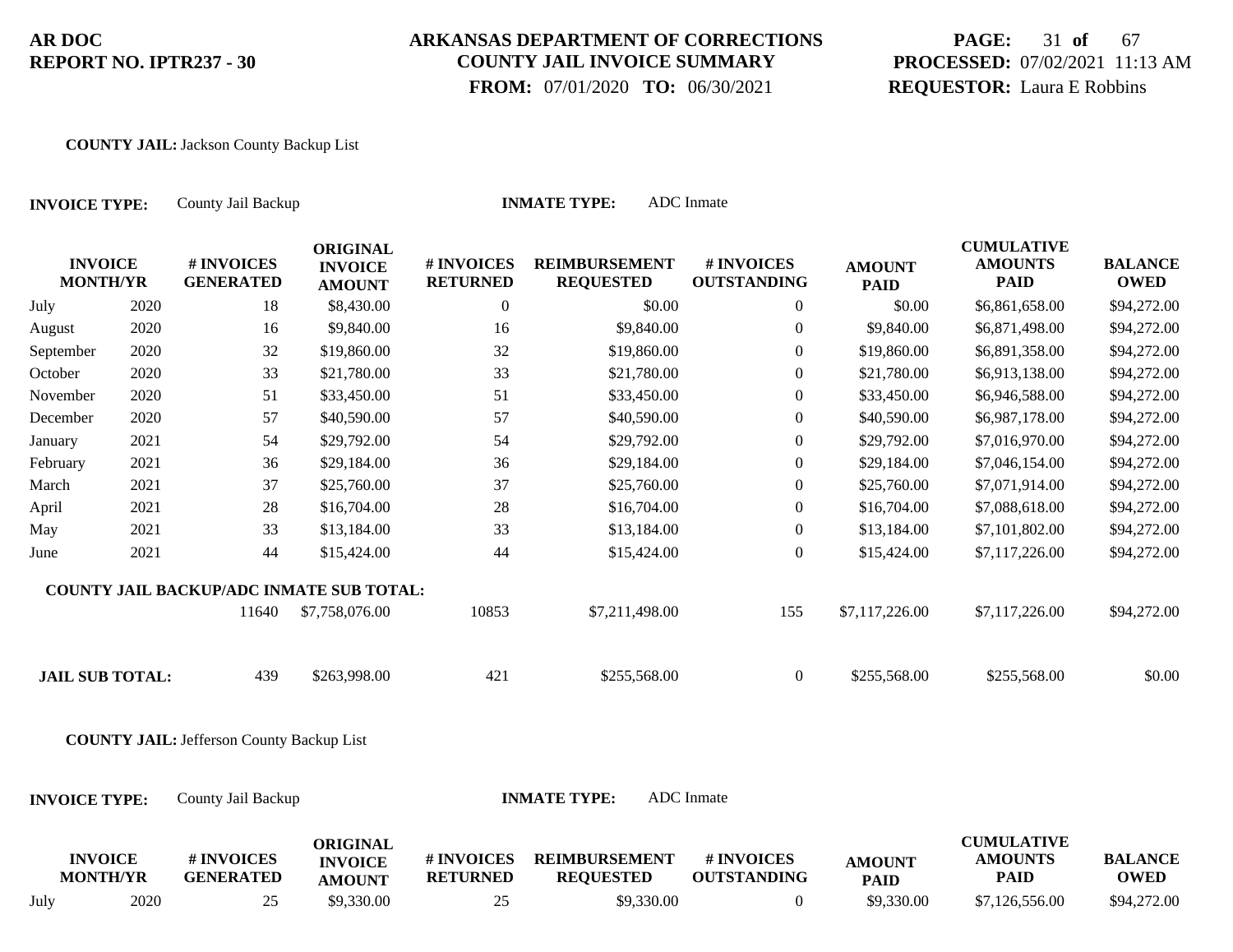### **ARKANSAS DEPARTMENT OF CORRECTIONS COUNTY JAIL INVOICE SUMMARY**

 **FROM:** 07/01/2020 **TO:** 06/30/2021

# **PAGE:** 32 **of** 67 **PROCESSED:** 07/02/2021 11:13 AM **REQUESTOR:** Laura E Robbins

|                        | <b>COUNTY JAIL: Jefferson County Backup List</b> |       |                                                 |       |                |                |                |                |             |
|------------------------|--------------------------------------------------|-------|-------------------------------------------------|-------|----------------|----------------|----------------|----------------|-------------|
| August                 | 2020                                             | 18    | \$12,900.00                                     | 18    | \$12,900.00    | $\overline{0}$ | \$12,900.00    | \$7,139,456.00 | \$94,272.00 |
| September              | 2020                                             | 29    | \$20,700.00                                     | 29    | \$20,700.00    | $\overline{0}$ | \$20,700.00    | \$7,160,156.00 | \$94,272.00 |
| October                | 2020                                             | 34    | \$23,850.00                                     | 34    | \$23,850.00    | $\overline{0}$ | \$23,850.00    | \$7,184,006.00 | \$94,272.00 |
| November               | 2020                                             | 34    | \$22,260.00                                     | 34    | \$22,260.00    | $\overline{0}$ | \$22,260.00    | \$7,206,266.00 | \$94,272.00 |
| December               | 2020                                             | 32    | \$23,970.00                                     | 32    | \$23,190.00    | $\overline{0}$ | \$23,190.00    | \$7,229,456.00 | \$94,272.00 |
| January                | 2021                                             | 40    | \$23,296.00                                     | 40    | \$23,296.00    | $\mathbf{0}$   | \$23,296.00    | \$7,252,752.00 | \$94,272.00 |
| February               | 2021                                             | 22    | \$16,992.00                                     | 22    | \$16,992.00    | $\mathbf{0}$   | \$16,992.00    | \$7,269,744.00 | \$94,272.00 |
| March                  | 2021                                             | 27    | \$16,160.00                                     | 27    | \$16,160.00    | $\overline{0}$ | \$16,160.00    | \$7,285,904.00 | \$94,272.00 |
| April                  | 2021                                             | 21    | \$15,168.00                                     | 21    | \$15,168.00    | $\mathbf{0}$   | \$15,168.00    | \$7,301,072.00 | \$94,272.00 |
| May                    | 2021                                             | 25    | \$14,496.00                                     | 25    | \$14,496.00    | $\overline{0}$ | \$14,496.00    | \$7,315,568.00 | \$94,272.00 |
| June                   | 2021                                             | 27    | \$16,288.00                                     | 27    | \$15,872.00    | $\overline{0}$ | \$15,872.00    | \$7,331,440.00 | \$94,272.00 |
|                        |                                                  |       | <b>COUNTY JAIL BACKUP/ADC INMATE SUB TOTAL:</b> |       |                |                |                |                |             |
|                        |                                                  | 11974 | \$7,973,486.00                                  | 11187 | \$7,425,712.00 | 155            | \$7,331,440.00 | \$7,331,440.00 | \$94,272.00 |
|                        |                                                  |       |                                                 |       |                |                |                |                |             |
| <b>JAIL SUB TOTAL:</b> |                                                  | 334   | \$215,410.00                                    | 334   | \$214,214.00   | $\overline{0}$ | \$214,214.00   | \$214,214.00   | \$0.00      |

**COUNTY JAIL:** Johnson County Backup List

| <b>INVOICE</b><br><b>MONTH/YR</b> |      | # INVOICES<br><b>GENERATED</b> | <b>ORIGINAL</b><br><b>INVOICE</b><br><b>AMOUNT</b> | # INVOICES<br><b>RETURNED</b> | <b>REIMBURSEMENT</b><br><b>REQUESTED</b> | <b># INVOICES</b><br><b>OUTSTANDING</b> | <b>AMOUNT</b><br><b>PAID</b> | <b>CUMULATIVE</b><br><b>AMOUNTS</b><br><b>PAID</b> | <b>BALANCE</b><br>OWED |
|-----------------------------------|------|--------------------------------|----------------------------------------------------|-------------------------------|------------------------------------------|-----------------------------------------|------------------------------|----------------------------------------------------|------------------------|
| July                              | 2020 | 13                             | \$5,970.00                                         | 13                            | \$5,970.00                               | 0                                       | \$5,970.00                   | \$7,337,410.00                                     | \$94,272.00            |
| August                            | 2020 | 12                             | \$7,890.00                                         | 12                            | \$7,890.00                               | 0                                       | \$7,890.00                   | \$7,345,300.00                                     | \$94,272.00            |
| September                         | 2020 | 15                             | \$12,090.00                                        | 15                            | \$12,090.00                              | 0                                       | \$12,090.00                  | \$7,357,390.00                                     | \$94,272.00            |
| October                           | 2020 | 19                             | \$13,590.00                                        | 19                            | \$13,590.00                              | 0                                       | \$13,590.00                  | \$7,370,980.00                                     | \$94,272.00            |
| November                          | 2020 | 24                             | \$16,830.00                                        | 24                            | \$16,830.00                              | $\overline{0}$                          | \$16,830.00                  | \$7,387,810.00                                     | \$94,272.00            |
| December                          | 2020 | 23                             | \$12,750.00                                        | 23                            | \$12,750.00                              | $\boldsymbol{0}$                        | \$12,750.00                  | \$7,400,560.00                                     | \$94,272.00            |
| January                           | 2021 | 25                             | \$16,928.00                                        | 25                            | \$16,928.00                              | $\boldsymbol{0}$                        | \$16,928.00                  | \$7,417,488.00                                     | \$94,272.00            |
| February                          | 2021 | 17                             | \$13,216.00                                        | 17                            | \$13,216.00                              |                                         | \$13,216.00                  | \$7,430,704.00                                     | \$94,272.00            |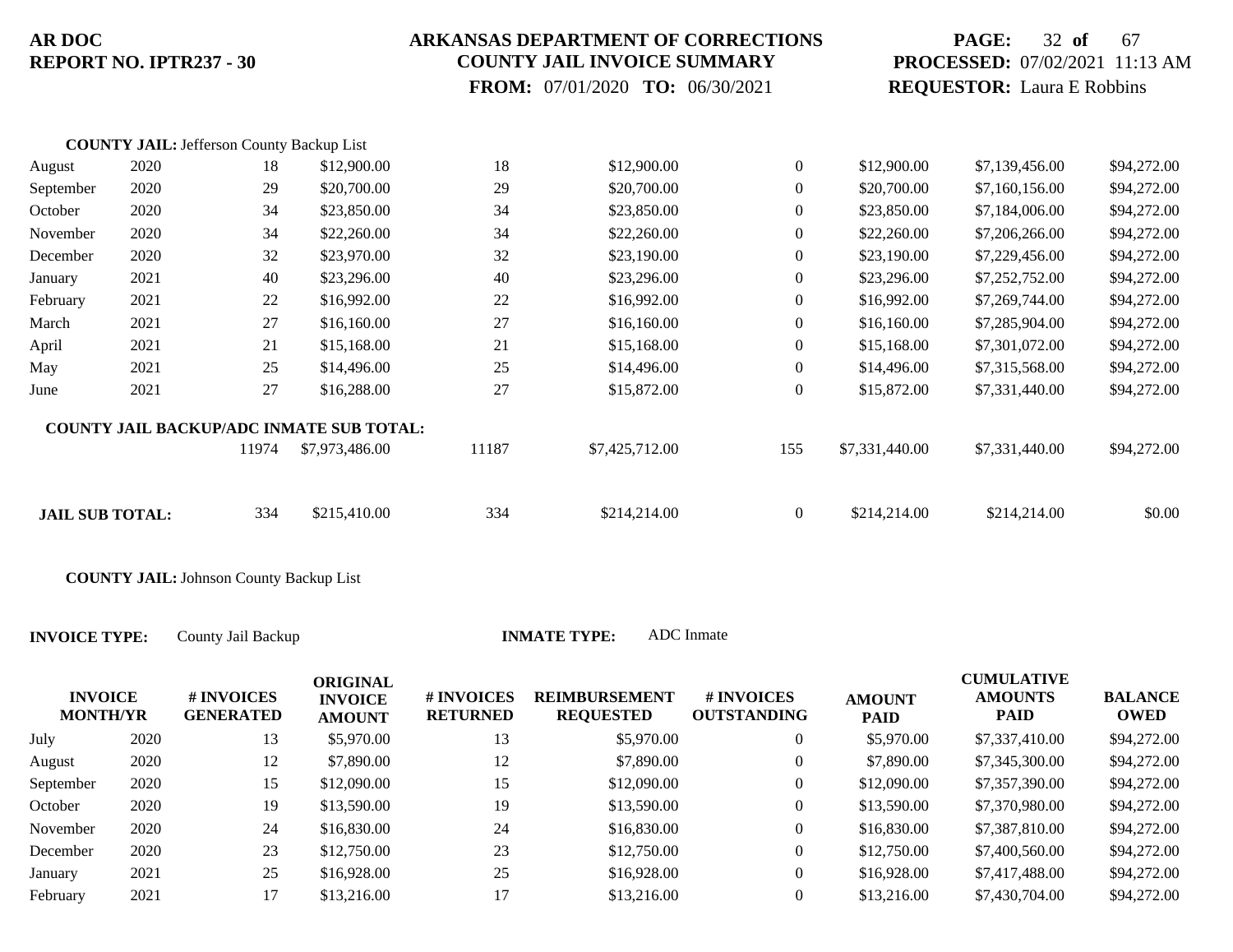### **ARKANSAS DEPARTMENT OF CORRECTIONS COUNTY JAIL INVOICE SUMMARY**

 **FROM:** 07/01/2020 **TO:** 06/30/2021

## **PAGE:** 33 **of** 67 **PROCESSED:** 07/02/2021 11:13 AM **REQUESTOR:** Laura E Robbins

|       | <b>COUNTY JAIL: Johnson County Backup List</b> |       |                                                 |          |                |                  |                |                |             |
|-------|------------------------------------------------|-------|-------------------------------------------------|----------|----------------|------------------|----------------|----------------|-------------|
| March | 2021                                           | 26    | \$13,088.00                                     | 26       | \$13,088.00    | $\overline{0}$   | \$13,088.00    | \$7,443,792.00 | \$94,272.00 |
| April | 2021                                           | 26    | \$17,312.00                                     | 26       | \$17,312.00    | $\boldsymbol{0}$ | \$17,312.00    | \$7,461,104.00 | \$94,272.00 |
| May   | 2021                                           | 27    | \$16,896.00                                     | 27       | \$16,896.00    | $\theta$         | \$16,896.00    | \$7,478,000.00 | \$94,272.00 |
| June  | 2021                                           | 20    | \$10,400.00                                     | $\theta$ | \$0.00         | $\theta$         | \$0.00         | \$7,478,000.00 | \$94,272.00 |
|       |                                                |       | <b>COUNTY JAIL BACKUP/ADC INMATE SUB TOTAL:</b> |          |                |                  |                |                |             |
|       |                                                | 12221 | \$8,130,446.00                                  | 11414    | \$7,572,272.00 | 155              | \$7,478,000.00 | \$7,478,000.00 | \$94,272.00 |
|       |                                                |       |                                                 |          |                |                  |                |                |             |
|       | <b>JAIL SUB TOTAL:</b>                         | 247   | \$156,960.00                                    | 227      | \$146,560.00   | $\theta$         | \$146,560.00   | \$146,560.00   | \$0.00      |

**COUNTY JAIL:** Lafayette County Backup List

| <b>INVOICE</b><br><b>MONTH/YR</b> |      | # INVOICES<br><b>GENERATED</b>                  | <b>ORIGINAL</b><br><b>INVOICE</b><br><b>AMOUNT</b> | # INVOICES<br><b>RETURNED</b> | <b>REIMBURSEMENT</b><br><b>REQUESTED</b> | # INVOICES<br><b>OUTSTANDING</b> | <b>AMOUNT</b><br><b>PAID</b> | <b>CUMULATIVE</b><br><b>AMOUNTS</b><br><b>PAID</b> | <b>BALANCE</b><br><b>OWED</b> |
|-----------------------------------|------|-------------------------------------------------|----------------------------------------------------|-------------------------------|------------------------------------------|----------------------------------|------------------------------|----------------------------------------------------|-------------------------------|
| July                              | 2020 | $\overline{2}$                                  | \$870.00                                           | 2                             | \$870.00                                 | $\overline{0}$                   | \$870.00                     | \$7,478,870.00                                     | \$94,272.00                   |
| August                            | 2020 | 3                                               | \$2,160.00                                         |                               | \$2,160.00                               | $\overline{0}$                   | \$2,160.00                   | \$7,481,030.00                                     | \$94,272.00                   |
| September                         | 2020 | 5                                               | \$3,600.00                                         | 5                             | \$3,600.00                               | $\overline{0}$                   | \$3,600.00                   | \$7,484,630.00                                     | \$94,272.00                   |
| October                           | 2020 | 7                                               | \$4,920.00                                         | 0                             | \$0.00                                   | $\overline{0}$                   | \$0.00                       | \$7,484,630.00                                     | \$94,272.00                   |
| November                          | 2020 | 10                                              | \$7,230.00                                         | 10                            | \$7,230.00                               | 0                                | \$7,230.00                   | \$7,491,860.00                                     | \$94,272.00                   |
| December                          | 2020 | 11                                              | \$9,600.00                                         | 11                            | \$9,600.00                               | $\overline{0}$                   | \$9,600.00                   | \$7,501,460.00                                     | \$94,272.00                   |
| January                           | 2021 | 11                                              | \$10,016.00                                        | 11                            | \$10,016.00                              | $\overline{0}$                   | \$10,016.00                  | \$7,511,476.00                                     | \$94,272.00                   |
| February                          | 2021 | 11                                              | \$10,368.00                                        | 11                            | \$10,368.00                              | 0                                | \$10,368.00                  | \$7,521,844.00                                     | \$94,272.00                   |
| March                             | 2021 | 12                                              | \$9,344.00                                         | 12                            | \$9,344.00                               | 0                                | \$9,344.00                   | \$7,531,188.00                                     | \$94,272.00                   |
| April                             | 2021 | 13                                              | \$4,288.00                                         | 13                            | \$4,288.00                               | $\overline{0}$                   | \$4,288.00                   | \$7,535,476.00                                     | \$94,272.00                   |
| May                               | 2021 | 4                                               | \$3,488.00                                         | 4                             | \$3,488.00                               | $\overline{0}$                   | \$3,488.00                   | \$7,538,964.00                                     | \$94,272.00                   |
| June                              | 2021 | 10                                              | \$4,640.00                                         | 10                            | \$4,640.00                               | $\overline{0}$                   | \$4,640.00                   | \$7,543,604.00                                     | \$94,272.00                   |
|                                   |      | <b>COUNTY JAIL BACKUP/ADC INMATE SUB TOTAL:</b> |                                                    |                               |                                          |                                  |                              |                                                    |                               |
|                                   |      | 12320                                           | \$8,200,970.00                                     | 11506                         | \$7,637,876.00                           | 155                              | \$7,543,604.00               | \$7,543,604.00                                     | \$94,272.00                   |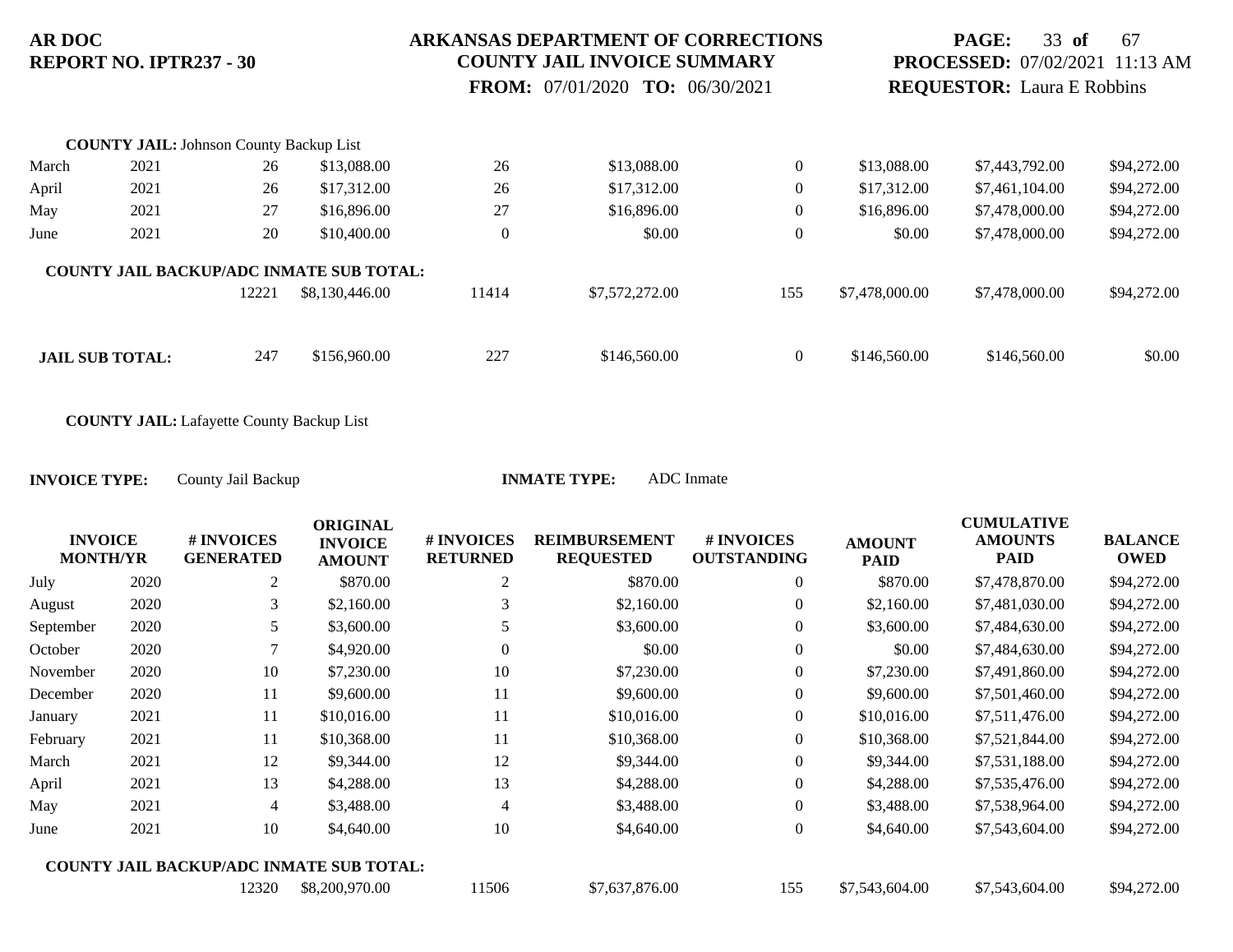### **ARKANSAS DEPARTMENT OF CORRECTIONS COUNTY JAIL INVOICE SUMMARY**

 **FROM:** 07/01/2020 **TO:** 06/30/2021

# **PAGE:** 34 **of** 67 **PROCESSED:** 07/02/2021 11:13 AM **REQUESTOR:** Laura E Robbins

CULTURATIVE<sup>1</sup>

| <b>COUNTY JAIL:</b> Lafayette County Backup List |    |             |    |             |             |             |        |
|--------------------------------------------------|----|-------------|----|-------------|-------------|-------------|--------|
| <b>JAIL SUB TOTAL:</b>                           | 99 | \$70,524.00 | 92 | \$65,604.00 | \$65,604.00 | \$65,604.00 | \$0.00 |
| <b>COUNTY JAIL:</b> Lawrence County Backup List  |    |             |    |             |             |             |        |

| <b>INVOICE</b><br><b>MONTH/YR</b> |      | # INVOICES<br><b>GENERATED</b>                  | <b>ORIGINAL</b><br><b>INVOICE</b><br><b>AMOUNT</b> | # INVOICES<br><b>RETURNED</b> | <b>REIMBURSEMENT</b><br><b>REQUESTED</b> | # INVOICES<br><b>OUTSTANDING</b> | <b>AMOUNT</b><br><b>PAID</b> | <b>CUMULATIVE</b><br><b>AMOUNTS</b><br><b>PAID</b> | <b>BALANCE</b><br><b>OWED</b> |
|-----------------------------------|------|-------------------------------------------------|----------------------------------------------------|-------------------------------|------------------------------------------|----------------------------------|------------------------------|----------------------------------------------------|-------------------------------|
| July                              | 2020 | 6                                               | \$2,970.00                                         | 6                             | \$2,970.00                               | $\overline{0}$                   | \$2,970.00                   | \$7,546,574.00                                     | \$94,272.00                   |
| August                            | 2020 | 9                                               | \$4,860.00                                         | 9                             | \$4,860.00                               | $\boldsymbol{0}$                 | \$4,860.00                   | \$7,551,434.00                                     | \$94,272.00                   |
| September                         | 2020 | 14                                              | \$8,700.00                                         | 14                            | \$8,700.00                               | $\overline{0}$                   | \$8,700.00                   | \$7,560,134.00                                     | \$94,272.00                   |
| October                           | 2020 | 13                                              | \$10,530.00                                        | 13                            | \$10,530.00                              | $\overline{0}$                   | \$10,530.00                  | \$7,570,664.00                                     | \$94,272.00                   |
| November                          | 2020 | 19                                              | \$14,400.00                                        | 19                            | \$14,400.00                              | $\overline{0}$                   | \$14,400.00                  | \$7,585,064.00                                     | \$94,272.00                   |
| December                          | 2020 | 25                                              | \$15,240.00                                        | 25                            | \$15,240.00                              | $\overline{0}$                   | \$15,240.00                  | \$7,600,304.00                                     | \$94,272.00                   |
| January                           | 2021 | 19                                              | \$11,776.00                                        | 19                            | \$11,776.00                              | $\overline{0}$                   | \$11,776.00                  | \$7,612,080.00                                     | \$94,272.00                   |
| February                          | 2021 | 16                                              | \$13,120.00                                        | 16                            | \$13,120.00                              | $\overline{0}$                   | \$13,120.00                  | \$7,625,200.00                                     | \$94,272.00                   |
| March                             | 2021 | 20                                              | \$13,312.00                                        | 20                            | \$13,312.00                              | $\overline{0}$                   | \$13,312.00                  | \$7,638,512.00                                     | \$94,272.00                   |
| April                             | 2021 | 14                                              | \$3,040.00                                         | 14                            | \$3,040.00                               | $\overline{0}$                   | \$3,040.00                   | \$7,641,552.00                                     | \$94,272.00                   |
| May                               | 2021 | 18                                              | \$8,256.00                                         | 18                            | \$8,256.00                               | $\boldsymbol{0}$                 | \$8,256.00                   | \$7,649,808.00                                     | \$94,272.00                   |
| June                              | 2021 | 10                                              | \$7,168.00                                         | 10                            | \$7,168.00                               | $\theta$                         | \$7,168.00                   | \$7,656,976.00                                     | \$94,272.00                   |
|                                   |      | <b>COUNTY JAIL BACKUP/ADC INMATE SUB TOTAL:</b> |                                                    |                               |                                          |                                  |                              |                                                    |                               |
|                                   |      | 12503                                           | \$8,314,342.00                                     | 11689                         | \$7,751,248.00                           | 155                              | \$7,656,976.00               | \$7,656,976.00                                     | \$94,272.00                   |
| <b>JAIL SUB TOTAL:</b>            |      | 183                                             | \$113,372.00                                       | 183                           | \$113,372.00                             | $\overline{0}$                   | \$113,372.00                 | \$113,372.00                                       | \$0.00                        |
|                                   |      |                                                 |                                                    |                               |                                          |                                  |                              |                                                    |                               |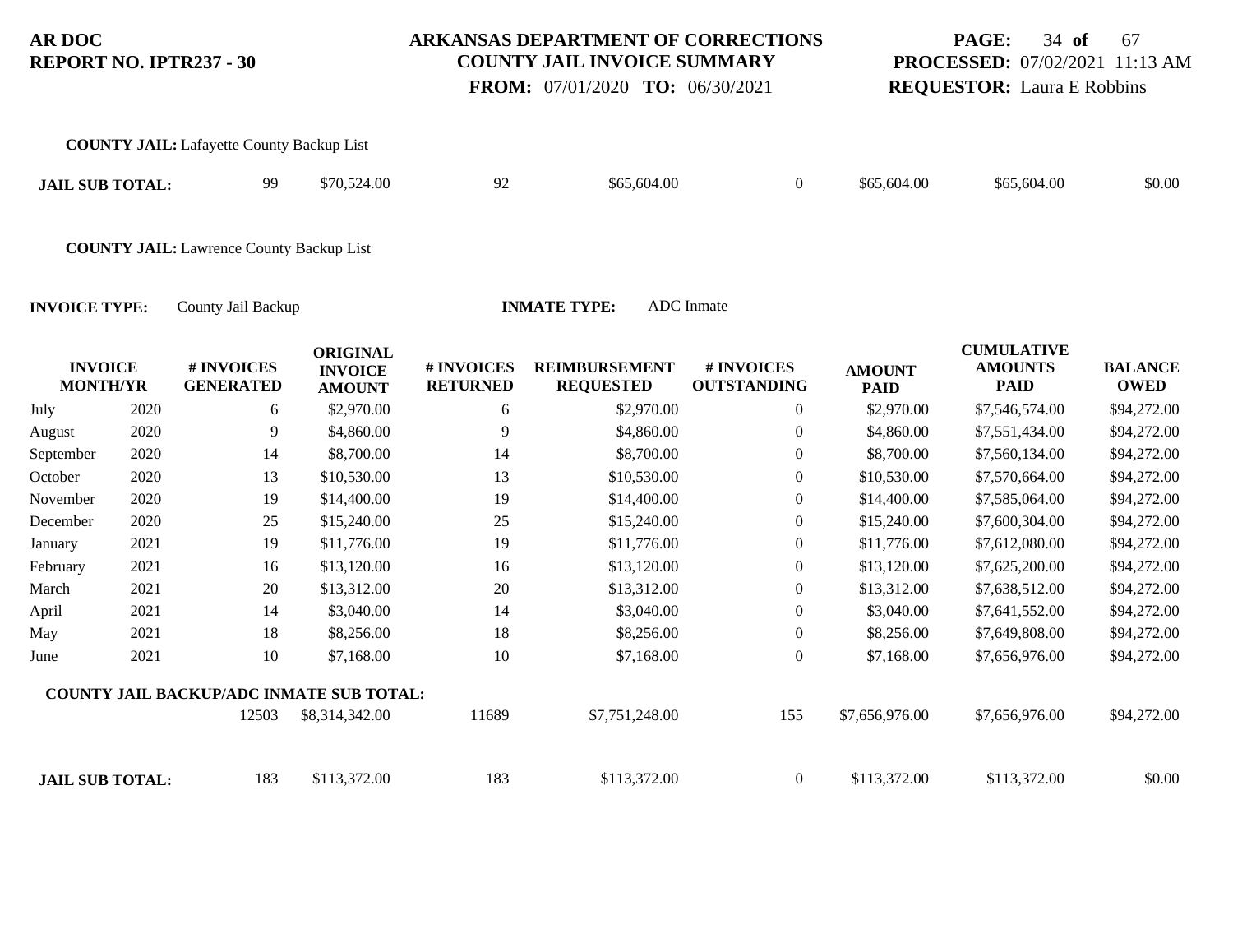### **ARKANSAS DEPARTMENT OF CORRECTIONS COUNTY JAIL INVOICE SUMMARY**

 **FROM:** 07/01/2020 **TO:** 06/30/2021

# **PAGE:** 35 **of** 67 **PROCESSED:** 07/02/2021 11:13 AM **REQUESTOR:** Laura E Robbins

### **COUNTY JAIL:** Lee County Backup List

| <b>INVOICE TYPE:</b>              |      | County Jail Backup                              |                                                    | <b>INMATE TYPE:</b>           |                                          |                                  |                              |                                                    |                               |
|-----------------------------------|------|-------------------------------------------------|----------------------------------------------------|-------------------------------|------------------------------------------|----------------------------------|------------------------------|----------------------------------------------------|-------------------------------|
| <b>INVOICE</b><br><b>MONTH/YR</b> |      | # INVOICES<br><b>GENERATED</b>                  | <b>ORIGINAL</b><br><b>INVOICE</b><br><b>AMOUNT</b> | # INVOICES<br><b>RETURNED</b> | <b>REIMBURSEMENT</b><br><b>REQUESTED</b> | # INVOICES<br><b>OUTSTANDING</b> | <b>AMOUNT</b><br><b>PAID</b> | <b>CUMULATIVE</b><br><b>AMOUNTS</b><br><b>PAID</b> | <b>BALANCE</b><br><b>OWED</b> |
| July                              | 2020 |                                                 | \$540.00                                           | 0                             | \$0.00                                   | $\overline{0}$                   | \$0.00                       | \$7,656,976.00                                     | \$94,272.00                   |
| September                         | 2020 |                                                 | \$840.00                                           |                               | \$0.00                                   | $\overline{0}$                   | \$0.00                       | \$7,656,976.00                                     | \$94,272.00                   |
| October                           | 2020 | 3                                               | \$2,070.00                                         | $\overline{0}$                | \$0.00                                   | $\boldsymbol{0}$                 | \$0.00                       | \$7,656,976.00                                     | \$94,272.00                   |
| November                          | 2020 | $\overline{2}$                                  | \$1,860.00                                         | 2                             | \$1,860.00                               | 0                                | \$1,860.00                   | \$7,658,836.00                                     | \$94,272.00                   |
| December                          | 2020 | 3                                               | \$2,160.00                                         | $\overline{0}$                | \$0.00                                   | $\overline{0}$                   | \$0.00                       | \$7,658,836.00                                     | \$94,272.00                   |
| January                           | 2021 | 3                                               | \$544.00                                           | 0                             | \$0.00                                   | $\boldsymbol{0}$                 | \$0.00                       | \$7,658,836.00                                     | \$94,272.00                   |
| April                             | 2021 | 2                                               | \$2,048.00                                         | $\overline{0}$                | \$0.00                                   | $\overline{0}$                   | \$0.00                       | \$7,658,836.00                                     | \$94,272.00                   |
| May                               | 2021 | 2                                               | \$1,312.00                                         | 2                             | \$1,312.00                               | $\boldsymbol{0}$                 | \$1,312.00                   | \$7,660,148.00                                     | \$94,272.00                   |
| June                              | 2021 | 3                                               | \$1,440.00                                         | 3                             | \$1,440.00                               | $\overline{0}$                   | \$1,440.00                   | \$7,661,588.00                                     | \$94,272.00                   |
|                                   |      | <b>COUNTY JAIL BACKUP/ADC INMATE SUB TOTAL:</b> |                                                    |                               |                                          |                                  |                              |                                                    |                               |
|                                   |      | 12523                                           | \$8,327,156.00                                     | 11696                         | \$7,755,860.00                           | 155                              | \$7,661,588.00               | \$7,661,588.00                                     | \$94,272.00                   |
| <b>JAIL SUB TOTAL:</b>            |      | 20                                              | \$12,814.00                                        | 7                             | \$4,612.00                               | $\overline{0}$                   | \$4,612.00                   | \$4,612.00                                         | \$0.00                        |
|                                   |      | <b>COUNTY JAIL:</b> Lincoln County Backup List  |                                                    |                               |                                          |                                  |                              |                                                    |                               |

| <b>INVOICE</b>  |      | # INVOICES       | ORIGINAL<br><b>INVOICE</b> | <b># INVOICES</b> | <b>REIMBURSEMENT</b> | # INVOICES         | <b>AMOUNT</b> | <b>CUMULATIVE</b><br><b>AMOUNTS</b> | <b>BALANCE</b> |
|-----------------|------|------------------|----------------------------|-------------------|----------------------|--------------------|---------------|-------------------------------------|----------------|
| <b>MONTH/YR</b> |      | <b>GENERATED</b> | <b>AMOUNT</b>              | <b>RETURNED</b>   | <b>REOUESTED</b>     | <b>OUTSTANDING</b> | <b>PAID</b>   | PAID                                | <b>OWED</b>    |
| July            | 2020 |                  | \$480.00                   |                   | \$480.00             |                    | \$480.00      | \$7,662,068.00                      | \$94,272.00    |
| August          | 2020 |                  | \$2,340.00                 |                   | \$2,340.00           |                    | \$2,340.00    | \$7,664,408.00                      | \$94,272.00    |
| September       | 2020 |                  | \$4,410.00                 |                   | \$4,410.00           |                    | \$4,410.00    | \$7,668,818,00                      | \$94,272.00    |
| October         | 2020 |                  | \$3.870.00                 |                   | \$0.00               |                    | \$0.00        | \$7,668,818.00                      | \$94,272.00    |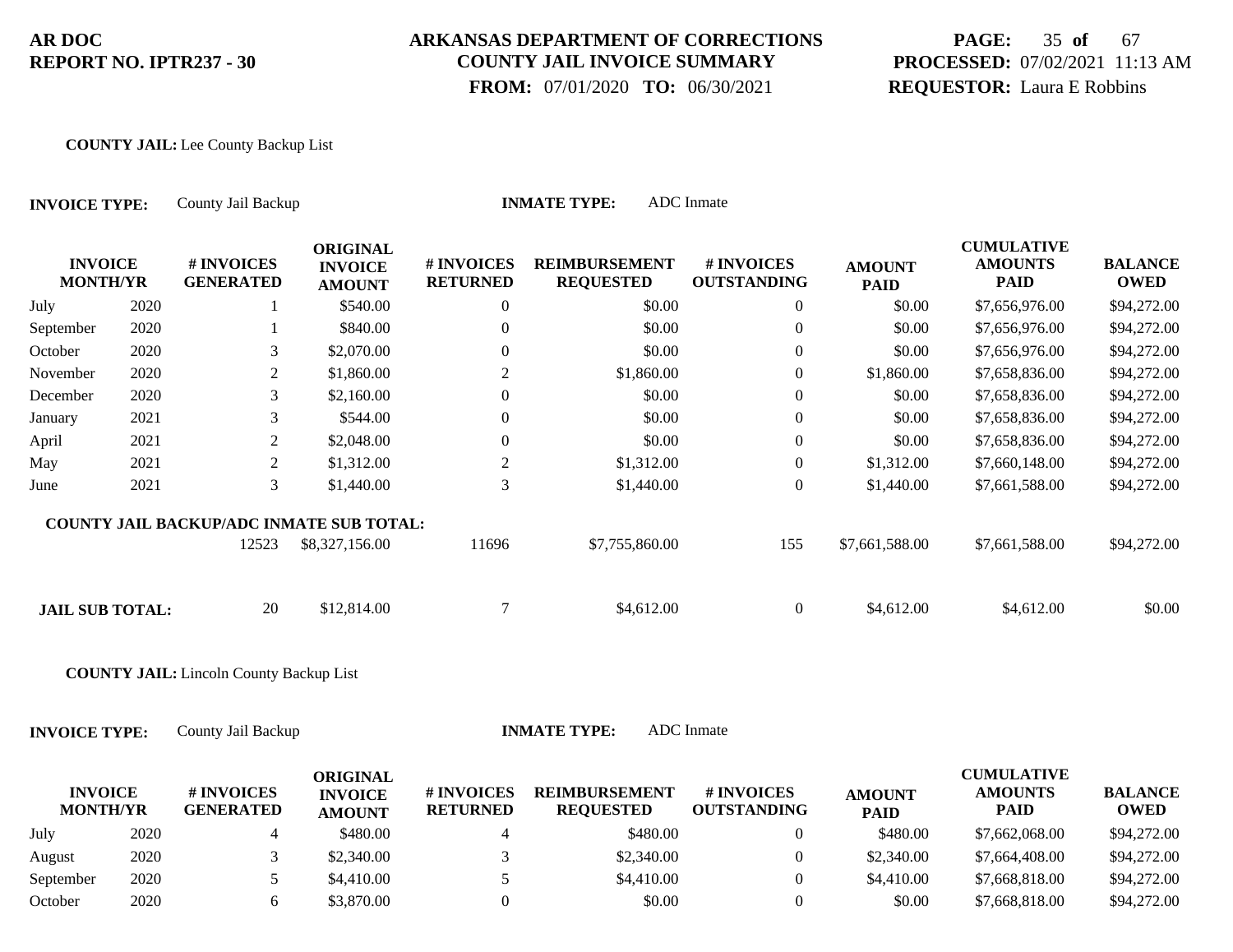### **ARKANSAS DEPARTMENT OF CORRECTIONS COUNTY JAIL INVOICE SUMMARY**

 **FROM:** 07/01/2020 **TO:** 06/30/2021

## **PAGE:** 36 **of** 67 **PROCESSED:** 07/02/2021 11:13 AM **REQUESTOR:** Laura E Robbins

|                        | <b>COUNTY JAIL:</b> Lincoln County Backup List |                |                                                 |                          |                |                  |                |                |             |
|------------------------|------------------------------------------------|----------------|-------------------------------------------------|--------------------------|----------------|------------------|----------------|----------------|-------------|
| November               | 2020                                           | 8              | \$5,610.00                                      | 8                        | \$5,610.00     | $\mathbf{0}$     | \$5,610.00     | \$7,674,428.00 | \$94,272.00 |
| December               | 2020                                           |                | \$6,300.00                                      | $\overline{\phantom{a}}$ | \$6,300.00     | $\boldsymbol{0}$ | \$6,300.00     | \$7,680,728.00 | \$94,272.00 |
| January                | 2021                                           | 9              | \$5,536.00                                      | 9                        | \$5,536.00     | $\mathbf{0}$     | \$5,536.00     | \$7,686,264.00 | \$94,272.00 |
| February               | 2021                                           | 3              | \$2,176.00                                      | $\boldsymbol{0}$         | \$0.00         | $\mathbf{0}$     | \$0.00         | \$7,686,264.00 | \$94,272.00 |
| March                  | 2021                                           | $\overline{4}$ | \$3,328.00                                      | 4                        | \$3,328.00     | $\mathbf{0}$     | \$3,328.00     | \$7,689,592.00 | \$94,272.00 |
| April                  | 2021                                           | 6              | \$4,864.00                                      | 6                        | \$4,864.00     | $\theta$         | \$4,864.00     | \$7,694,456.00 | \$94,272.00 |
| May                    | 2021                                           | 5              | \$4,288.00                                      | 5                        | \$4,288.00     | $\mathbf{0}$     | \$4,288.00     | \$7,698,744.00 | \$94,272.00 |
| June                   | 2021                                           | 5              | \$1,824.00                                      | 5                        | \$1,824.00     | $\mathbf{0}$     | \$1,824.00     | \$7,700,568.00 | \$94,272.00 |
|                        |                                                |                | <b>COUNTY JAIL BACKUP/ADC INMATE SUB TOTAL:</b> |                          |                |                  |                |                |             |
|                        |                                                | 12588          | \$8,372,182.00                                  | 11752                    | \$7,794,840.00 | 155              | \$7,700,568.00 | \$7,700,568.00 | \$94,272.00 |
|                        |                                                |                |                                                 |                          |                |                  |                |                |             |
| <b>JAIL SUB TOTAL:</b> |                                                | 65             | \$45,026.00                                     | 56                       | \$38,980.00    | $\mathbf{0}$     | \$38,980.00    | \$38,980.00    | \$0.00      |

**COUNTY JAIL:** Little River County Backup List

|      | # INVOICES<br><b>GENERATED</b>    | <b>ORIGINAL</b><br><b>INVOICE</b><br><b>AMOUNT</b> | <b># INVOICES</b><br><b>RETURNED</b> | <b>REIMBURSEMENT</b><br><b>REQUESTED</b> | # INVOICES<br><b>OUTSTANDING</b> | <b>AMOUNT</b><br><b>PAID</b> | <b>CUMULATIVE</b><br><b>AMOUNTS</b><br><b>PAID</b> | <b>BALANCE</b><br><b>OWED</b> |
|------|-----------------------------------|----------------------------------------------------|--------------------------------------|------------------------------------------|----------------------------------|------------------------------|----------------------------------------------------|-------------------------------|
| 2020 | 13                                | \$4,230.00                                         | 13                                   | \$4,320.00                               | $\overline{0}$                   | \$4,320.00                   | \$7,704,888.00                                     | \$94,272.00                   |
| 2020 | 13                                | \$7,800.00                                         | 13                                   | \$8,460.00                               | $\theta$                         | \$8,460.00                   | \$7,713,348.00                                     | \$94,272.00                   |
| 2020 | 12                                | \$10,290.00                                        | 12                                   | \$10,290.00                              | $\overline{0}$                   | \$10,290.00                  | \$7,723,638.00                                     | \$94,272.00                   |
| 2020 | 16                                | \$12,840.00                                        | 16                                   | \$12,840.00                              | $\overline{0}$                   | \$12,840.00                  | \$7,736,478.00                                     | \$94,272.00                   |
| 2020 | 18                                | \$10,620.00                                        | 18                                   | \$10,590.00                              | $\overline{0}$                   | \$10,590.00                  | \$7,747,068.00                                     | \$94,272.00                   |
| 2020 | 10                                | \$8,220.00                                         | 10                                   | \$8,220.00                               | $\overline{0}$                   | \$8,220.00                   | \$7,755,288.00                                     | \$94,272.00                   |
| 2021 | 19                                | \$9,472.00                                         | 19                                   | \$9,952.00                               | $\overline{0}$                   | \$9,952.00                   | \$7,765,240.00                                     | \$94,272.00                   |
| 2021 | 8                                 | \$5,600.00                                         | 8                                    | \$5,760.00                               | $\overline{0}$                   | \$5,760.00                   | \$7,771,000.00                                     | \$94,272.00                   |
| 2021 | 6                                 | \$3,840.00                                         | 6                                    | \$3,840.00                               | $\overline{0}$                   | \$3,840.00                   | \$7,774,840.00                                     | \$94,272.00                   |
| 2021 | $\overline{4}$                    | \$3,392.00                                         | 4                                    | \$3,424.00                               | $\Omega$                         | \$3,424.00                   | \$7,778,264.00                                     | \$94,272.00                   |
| 2021 | 10                                | \$4,672.00                                         | 10                                   | \$4,576.00                               | $\overline{0}$                   | \$4,576.00                   | \$7,782,840.00                                     | \$94,272.00                   |
|      | <b>INVOICE</b><br><b>MONTH/YR</b> |                                                    |                                      |                                          |                                  |                              |                                                    |                               |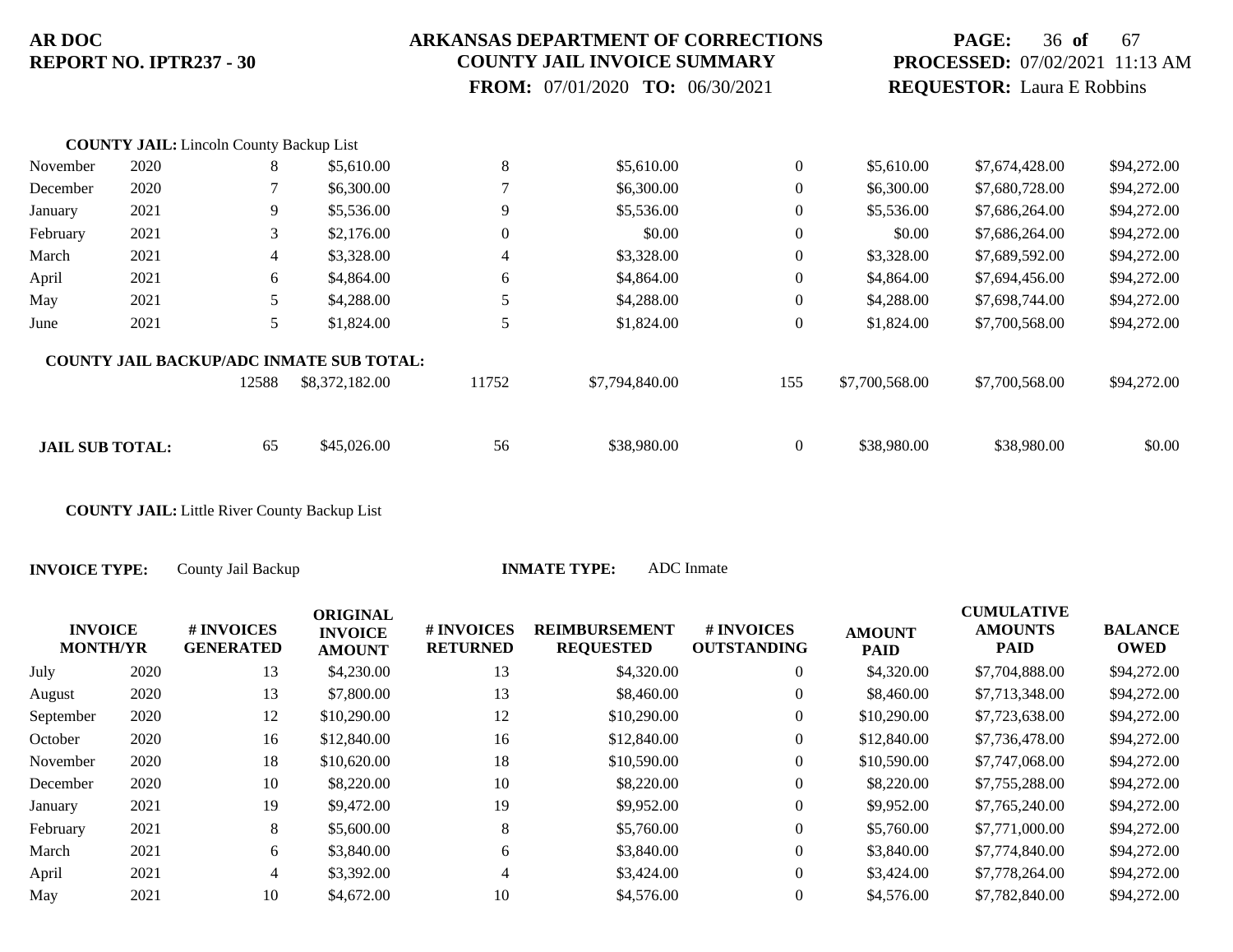### **ARKANSAS DEPARTMENT OF CORRECTIONS COUNTY JAIL INVOICE SUMMARY**

 **FROM:** 07/01/2020 **TO:** 06/30/2021

**PAGE:** 37 **of** 67 **PROCESSED:** 07/02/2021 11:13 AM **REQUESTOR:** Laura E Robbins

|      | <b>COUNTY JAIL:</b> Little River County Backup List |       |                                                 |       |                |                |                |                |             |
|------|-----------------------------------------------------|-------|-------------------------------------------------|-------|----------------|----------------|----------------|----------------|-------------|
| June | 2021                                                |       | \$6,176.00                                      | 11    | \$6,528.00     | $\theta$       | \$6,528.00     | \$7,789,368.00 | \$94,272.00 |
|      |                                                     |       | <b>COUNTY JAIL BACKUP/ADC INMATE SUB TOTAL:</b> |       |                |                |                |                |             |
|      |                                                     | 12728 | \$8,459,334.00                                  | 11892 | \$7,883,640.00 | 155            | \$7,789,368.00 | \$7,789,368.00 | \$94,272.00 |
|      |                                                     |       |                                                 |       |                |                |                |                |             |
|      | <b>JAIL SUB TOTAL:</b>                              | 140   | \$87,152.00                                     | 140   | \$88,800.00    | $\overline{0}$ | \$88,800.00    | \$88,800.00    | \$0.00      |

**COUNTY JAIL:** Logan County Backup List

| <b>INVOICE</b><br><b>MONTH/YR</b> |      | # INVOICES<br><b>GENERATED</b>                  | <b>ORIGINAL</b><br><b>INVOICE</b><br><b>AMOUNT</b> | # INVOICES<br><b>RETURNED</b> | <b>REIMBURSEMENT</b><br><b>REQUESTED</b> | # INVOICES<br><b>OUTSTANDING</b> | <b>AMOUNT</b><br><b>PAID</b> | <b>CUMULATIVE</b><br><b>AMOUNTS</b><br><b>PAID</b> | <b>BALANCE</b><br><b>OWED</b> |
|-----------------------------------|------|-------------------------------------------------|----------------------------------------------------|-------------------------------|------------------------------------------|----------------------------------|------------------------------|----------------------------------------------------|-------------------------------|
| July                              | 2020 | 9                                               | \$3,600.00                                         | 9                             | \$3,600.00                               | $\overline{0}$                   | \$3,600.00                   | \$7,792,968.00                                     | \$94,272.00                   |
| August                            | 2020 | 13                                              | \$7,650.00                                         | 13                            | \$7,650.00                               | $\mathbf{0}$                     | \$7,650.00                   | \$7,800,618.00                                     | \$94,272.00                   |
| September                         | 2020 | 15                                              | \$10,590.00                                        | 15                            | \$10,590.00                              | $\mathbf{0}$                     | \$10,590.00                  | \$7,811,208.00                                     | \$94,272.00                   |
| October                           | 2020 | 19                                              | \$13,620.00                                        | 19                            | \$13,620.00                              | $\boldsymbol{0}$                 | \$13,620.00                  | \$7,824,828.00                                     | \$94,272.00                   |
| November                          | 2020 | 24                                              | \$16,800.00                                        | 24                            | \$16,800.00                              | $\overline{0}$                   | \$16,800.00                  | \$7,841,628.00                                     | \$94,272.00                   |
| December                          | 2020 | 31                                              | \$23,550.00                                        | 31                            | \$23,550.00                              | $\boldsymbol{0}$                 | \$23,550.00                  | \$7,865,178.00                                     | \$94,272.00                   |
| January                           | 2021 | 37                                              | \$17,088.00                                        | 37                            | \$17,088.00                              | $\boldsymbol{0}$                 | \$17,088.00                  | \$7,882,266.00                                     | \$94,272.00                   |
| February                          | 2021 | 20                                              | \$17,024.00                                        | $20\,$                        | \$16,608.00                              | $\boldsymbol{0}$                 | \$16,608.00                  | \$7,898,874.00                                     | \$94,272.00                   |
| March                             | 2021 | 19                                              | \$12,800.00                                        | 19                            | \$12,544.00                              | $\overline{0}$                   | \$12,544.00                  | \$7,911,418.00                                     | \$94,272.00                   |
| April                             | 2021 | 29                                              | \$15,200.00                                        | 29                            | \$14,400.00                              | $\overline{0}$                   | \$14,400.00                  | \$7,925,818.00                                     | \$94,272.00                   |
| May                               | 2021 | 21                                              | \$14,656.00                                        | 21                            | \$14,080.00                              | $\boldsymbol{0}$                 | \$14,080.00                  | \$7,939,898.00                                     | \$94,272.00                   |
| June                              | 2021 | 24                                              | \$9,568.00                                         | 24                            | \$9,568.00                               | $\overline{0}$                   | \$9,568.00                   | \$7,949,466.00                                     | \$94,272.00                   |
|                                   |      | <b>COUNTY JAIL BACKUP/ADC INMATE SUB TOTAL:</b> |                                                    |                               |                                          |                                  |                              |                                                    |                               |
|                                   |      | 12989                                           | \$8,621,480.00                                     | 12153                         | \$8,043,738.00                           | 155                              | \$7,949,466.00               | \$7,949,466.00                                     | \$94,272.00                   |
| <b>JAIL SUB TOTAL:</b>            |      | 261                                             | \$162,146.00                                       | 261                           | \$160,098.00                             | $\overline{0}$                   | \$160,098.00                 | \$160,098.00                                       | \$0.00                        |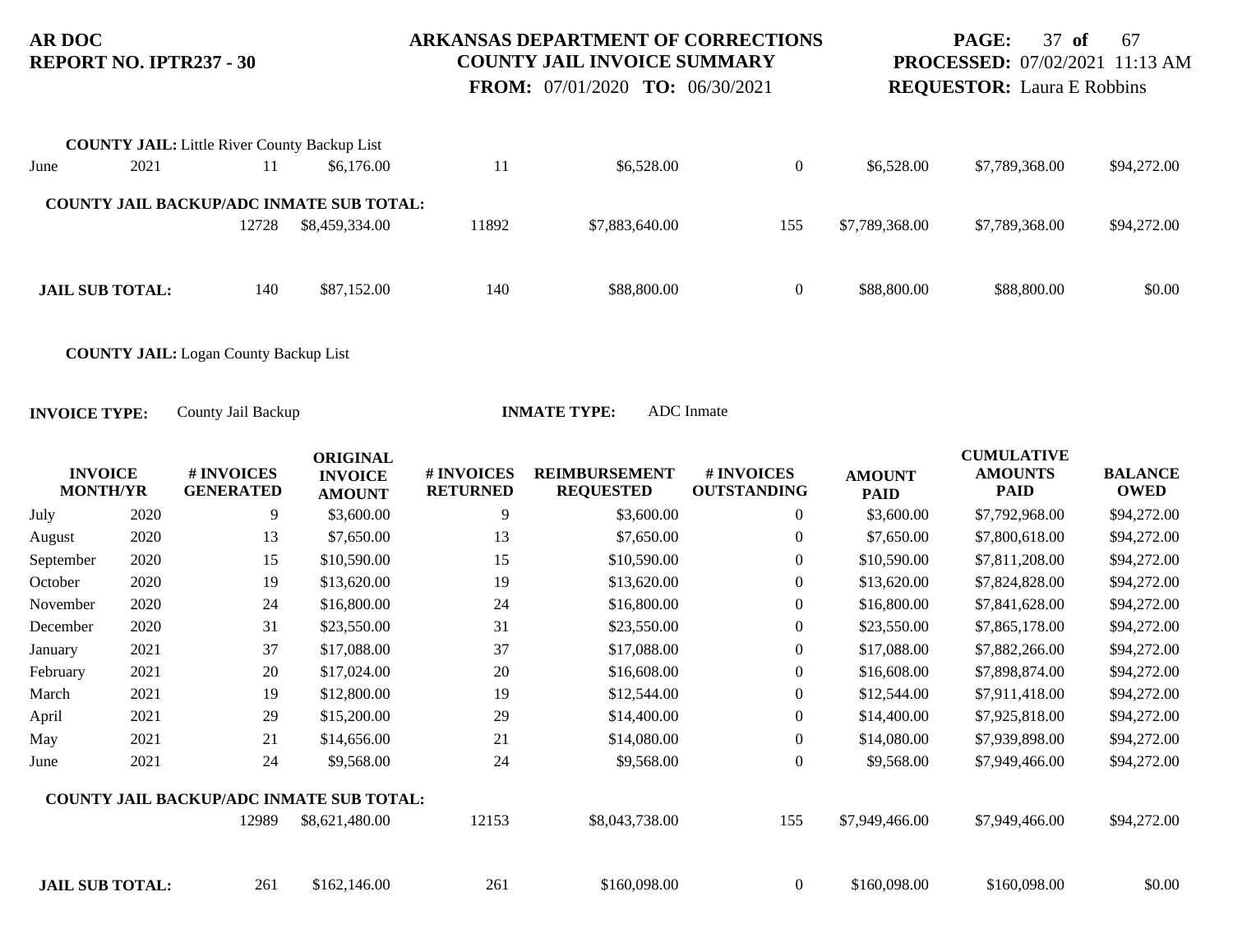# **ARKANSAS DEPARTMENT OF CORRECTIONS COUNTY JAIL INVOICE SUMMARY**

 **FROM:** 07/01/2020 **TO:** 06/30/2021

# **PAGE:** 38 **of** 67 **PROCESSED:** 07/02/2021 11:13 AM **REQUESTOR:** Laura E Robbins

#### **COUNTY JAIL:** Lonoke City Jail

| <b>INVOICE TYPE:</b> |                                   | County Jail Backup                            |                                                    |                               | <b>INMATE TYPE:</b>                      | <b>ADC</b> Inmate                |                              |                                                    |                               |
|----------------------|-----------------------------------|-----------------------------------------------|----------------------------------------------------|-------------------------------|------------------------------------------|----------------------------------|------------------------------|----------------------------------------------------|-------------------------------|
|                      | <b>INVOICE</b><br><b>MONTH/YR</b> | # INVOICES<br><b>GENERATED</b>                | <b>ORIGINAL</b><br><b>INVOICE</b><br><b>AMOUNT</b> | # INVOICES<br><b>RETURNED</b> | <b>REIMBURSEMENT</b><br><b>REQUESTED</b> | # INVOICES<br><b>OUTSTANDING</b> | <b>AMOUNT</b><br><b>PAID</b> | <b>CUMULATIVE</b><br><b>AMOUNTS</b><br><b>PAID</b> | <b>BALANCE</b><br><b>OWED</b> |
| July                 | 2020                              | 14                                            | \$6,900.00                                         | 14                            | \$7,560.00                               | $\boldsymbol{0}$                 | \$7,560.00                   | \$7,957,026.00                                     | \$94,272.00                   |
| August               | 2020                              | 15                                            | \$10,560.00                                        | 15                            | \$10,590.00                              | $\boldsymbol{0}$                 | \$10,590.00                  | \$7,967,616.00                                     | \$94,272.00                   |
| September            | 2020                              | 15                                            | \$7,500.00                                         | 15                            | \$8,550.00                               | $\overline{0}$                   | \$8,550.00                   | \$7,976,166.00                                     | \$94,272.00                   |
| October              | 2020                              | 12                                            | \$8,040.00                                         | 12                            | \$7,950.00                               | $\boldsymbol{0}$                 | \$7,950.00                   | \$7,984,116.00                                     | \$94,272.00                   |
| November             | 2020                              | 13                                            | \$5,850.00                                         | 13                            | \$5,340.00                               | $\boldsymbol{0}$                 | \$5,340.00                   | \$7,989,456.00                                     | \$94,272.00                   |
| December             | 2020                              | $10\,$                                        | \$7,188.00                                         | $10\,$                        | \$6,240.00                               | $\boldsymbol{0}$                 | \$6,240.00                   | \$7,995,696.00                                     | \$94,272.00                   |
| January              | 2021                              | $\overline{9}$                                | \$7,776.00                                         | 9                             | \$6,976.00                               | $\boldsymbol{0}$                 | \$6,976.00                   | \$8,002,672.00                                     | \$94,272.00                   |
| February             | 2021                              | 12                                            | \$9,440.00                                         | 12                            | \$9,664.00                               | $\boldsymbol{0}$                 | \$9,664.00                   | \$8,012,336.00                                     | \$94,272.00                   |
| March                | 2021                              | 10                                            | \$5,376.00                                         | 10                            | \$5,376.00                               | $\boldsymbol{0}$                 | \$5,376.00                   | \$8,017,712.00                                     | \$94,272.00                   |
| April                | 2021                              | 22                                            | \$12,576.00                                        | 22                            | \$12,320.00                              | $\boldsymbol{0}$                 | \$12,320.00                  | \$8,030,032.00                                     | \$94,272.00                   |
| May                  | 2021                              | 16                                            | \$10,304.00                                        | 16                            | \$10,720.00                              | $\boldsymbol{0}$                 | \$10,720.00                  | \$8,040,752.00                                     | \$94,272.00                   |
| June                 | 2021                              | 14                                            | \$11,808.00                                        | 14                            | \$11,808.00                              | $\boldsymbol{0}$                 | \$11,808.00                  | \$8,052,560.00                                     | \$94,272.00                   |
|                      |                                   | COUNTY JAIL BACKUP/ADC INMATE SUB TOTAL:      |                                                    |                               |                                          |                                  |                              |                                                    |                               |
|                      |                                   | 13151                                         | \$8,724,798.00                                     | 12315                         | \$8,146,832.00                           | 155                              | \$8,052,560.00               | \$8,052,560.00                                     | \$94,272.00                   |
|                      | <b>JAIL SUB TOTAL:</b>            | 162                                           | \$103,318.00                                       | 162                           | \$103,094.00                             | $\boldsymbol{0}$                 | \$103,094.00                 | \$103,094.00                                       | \$0.00                        |
|                      |                                   | <b>COUNTY JAIL:</b> Lonoke County Backup List |                                                    |                               |                                          |                                  |                              |                                                    |                               |
| <b>INVOICE TYPE:</b> |                                   | County Jail Backup                            |                                                    |                               | <b>INMATE TYPE:</b>                      | <b>ADC</b> Inmate                |                              |                                                    |                               |
|                      | <b>INVOICE</b><br><b>MONTH/YR</b> | # INVOICES<br><b>GENERATED</b>                | <b>ORIGINAL</b><br><b>INVOICE</b><br><b>AMOUNT</b> | # INVOICES<br><b>RETURNED</b> | <b>REIMBURSEMENT</b><br><b>REQUESTED</b> | # INVOICES<br><b>OUTSTANDING</b> | <b>AMOUNT</b><br><b>PAID</b> | <b>CUMULATIVE</b><br><b>AMOUNTS</b><br><b>PAID</b> | <b>BALANCE</b><br><b>OWED</b> |
| July                 | 2020                              | 22                                            | \$5,730.00                                         | 22                            | \$5,730.00                               | $\overline{0}$                   | \$5,730.00                   | \$8,058,290.00                                     | \$94,272.00                   |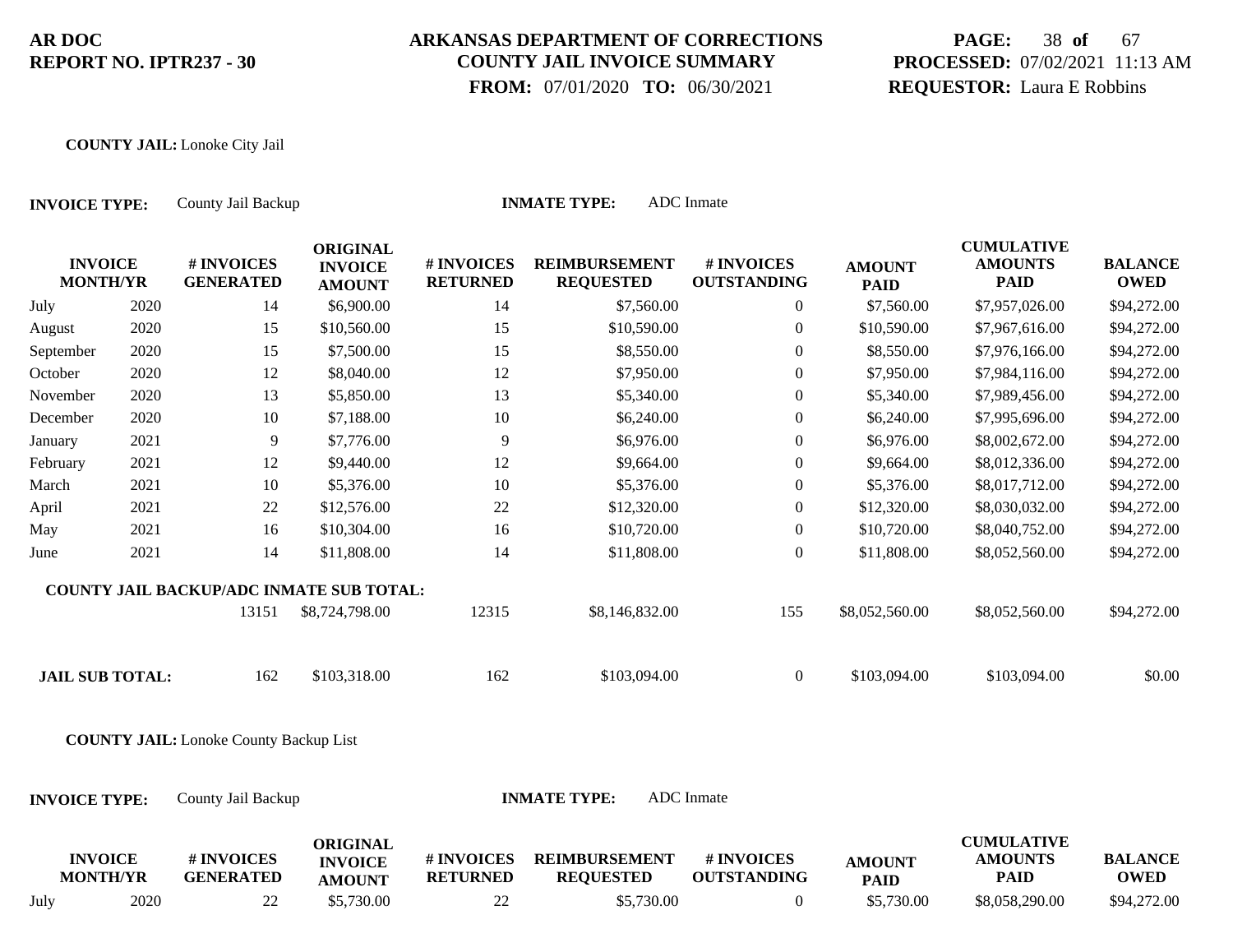### **ARKANSAS DEPARTMENT OF CORRECTIONS COUNTY JAIL INVOICE SUMMARY**

 **FROM:** 07/01/2020 **TO:** 06/30/2021

# **PAGE:** 39 **of** 67 **PROCESSED:** 07/02/2021 11:13 AM **REQUESTOR:** Laura E Robbins

|                        | <b>COUNTY JAIL:</b> Lonoke County Backup List |       |                                                 |       |                |                  |                |                |             |
|------------------------|-----------------------------------------------|-------|-------------------------------------------------|-------|----------------|------------------|----------------|----------------|-------------|
| August                 | 2020                                          | 23    | \$13,920.00                                     | 23    | \$13,920.00    | $\overline{0}$   | \$13,920.00    | \$8,072,210.00 | \$94,272.00 |
| September              | 2020                                          | 36    | \$26,550.00                                     | 36    | \$25,620.00    | $\overline{0}$   | \$25,620.00    | \$8,097,830.00 | \$94,272.00 |
| October                | 2020                                          | 42    | \$31,290.00                                     | 42    | \$31,290.00    | $\overline{0}$   | \$31,290.00    | \$8,129,120.00 | \$94,272.00 |
| November               | 2020                                          | 51    | \$36,870.00                                     | 51    | \$36,870.00    | $\overline{0}$   | \$36,870.00    | \$8,165,990.00 | \$94,272.00 |
| December               | 2020                                          | 58    | \$45,630.00                                     | 58    | \$44,880.00    | $\overline{0}$   | \$44,880.00    | \$8,210,870.00 | \$94,272.00 |
| January                | 2021                                          | 75    | \$49,536.00                                     | 75    | \$49,536.00    | $\overline{0}$   | \$49,536.00    | \$8,260,406.00 | \$94,272.00 |
| February               | 2021                                          | 68    | \$52,672.00                                     | 68    | \$50,912.00    | $\overline{0}$   | \$50,912.00    | \$8,311,318.00 | \$94,272.00 |
| March                  | 2021                                          | 73    | \$45,568.00                                     | 73    | \$44,480.00    | $\overline{0}$   | \$44,480.00    | \$8,355,798.00 | \$94,272.00 |
| April                  | 2021                                          | 62    | \$47,616.00                                     | 62    | \$44,992.00    | $\overline{0}$   | \$44,992.00    | \$8,400,790.00 | \$94,272.00 |
| May                    | 2021                                          | 37    | \$20,992.00                                     | 37    | \$20,992.00    | $\overline{0}$   | \$20,992.00    | \$8,421,782.00 | \$94,272.00 |
| June                   | 2021                                          | 33    | \$19,520.00                                     | 33    | \$19,520.00    | $\boldsymbol{0}$ | \$19,520.00    | \$8,441,302.00 | \$94,272.00 |
|                        |                                               |       | <b>COUNTY JAIL BACKUP/ADC INMATE SUB TOTAL:</b> |       |                |                  |                |                |             |
|                        |                                               | 13731 | \$9,120,692.00                                  | 12895 | \$8,535,574.00 | 155              | \$8,441,302.00 | \$8,441,302.00 | \$94,272.00 |
|                        |                                               |       |                                                 |       |                |                  |                |                |             |
| <b>JAIL SUB TOTAL:</b> |                                               | 580   | \$395,894.00                                    | 580   | \$388,742.00   | $\boldsymbol{0}$ | \$388,742.00   | \$388,742.00   | \$0.00      |

**COUNTY JAIL:** Madison County Backup List

| <b>INVOICE</b><br><b>MONTH/YR</b> |      | # INVOICES<br><b>GENERATED</b> | <b>ORIGINAL</b><br><b>INVOICE</b><br><b>AMOUNT</b> | # INVOICES<br><b>RETURNED</b> | <b>REIMBURSEMENT</b><br><b>REQUESTED</b> | # INVOICES<br><b>OUTSTANDING</b> | <b>AMOUNT</b><br><b>PAID</b> | <b>CUMULATIVE</b><br><b>AMOUNTS</b><br><b>PAID</b> | <b>BALANCE</b><br><b>OWED</b> |
|-----------------------------------|------|--------------------------------|----------------------------------------------------|-------------------------------|------------------------------------------|----------------------------------|------------------------------|----------------------------------------------------|-------------------------------|
| July                              | 2020 |                                | \$540.00                                           |                               | \$540.00                                 | $\overline{0}$                   | \$540.00                     | \$8,441,842.00                                     | \$94,272.00                   |
| August                            | 2020 | 2                              | \$1,860.00                                         |                               | \$1,860.00                               | $\mathbf{0}$                     | \$1,860.00                   | \$8,443,702.00                                     | \$94,272.00                   |
| September                         | 2020 | 3                              | \$2,010.00                                         |                               | \$2,010.00                               | $\mathbf{0}$                     | \$2,010.00                   | \$8,445,712.00                                     | \$94,272.00                   |
| October                           | 2020 | 4                              | \$3,300.00                                         |                               | \$3,300.00                               | $\overline{0}$                   | \$3,300.00                   | \$8,449,012.00                                     | \$94,272.00                   |
| November                          | 2020 | 4                              | \$4,110.00                                         | 4                             | \$4,110.00                               | $\overline{0}$                   | \$4,110.00                   | \$8,453,122.00                                     | \$94,272.00                   |
| December                          | 2020 | 4                              | \$3,270.00                                         | 4                             | \$3,270.00                               | $\mathbf{0}$                     | \$3,270.00                   | \$8,456,392.00                                     | \$94,272.00                   |
| January                           | 2021 | 3                              | \$2,976.00                                         | 3                             | \$2,976.00                               | $\overline{0}$                   | \$2,976.00                   | \$8,459,368.00                                     | \$94,272.00                   |
| February                          | 2021 |                                | \$2,976.00                                         |                               | \$2,976.00                               | $\overline{0}$                   | \$2,976.00                   | \$8,462,344.00                                     | \$94,272.00                   |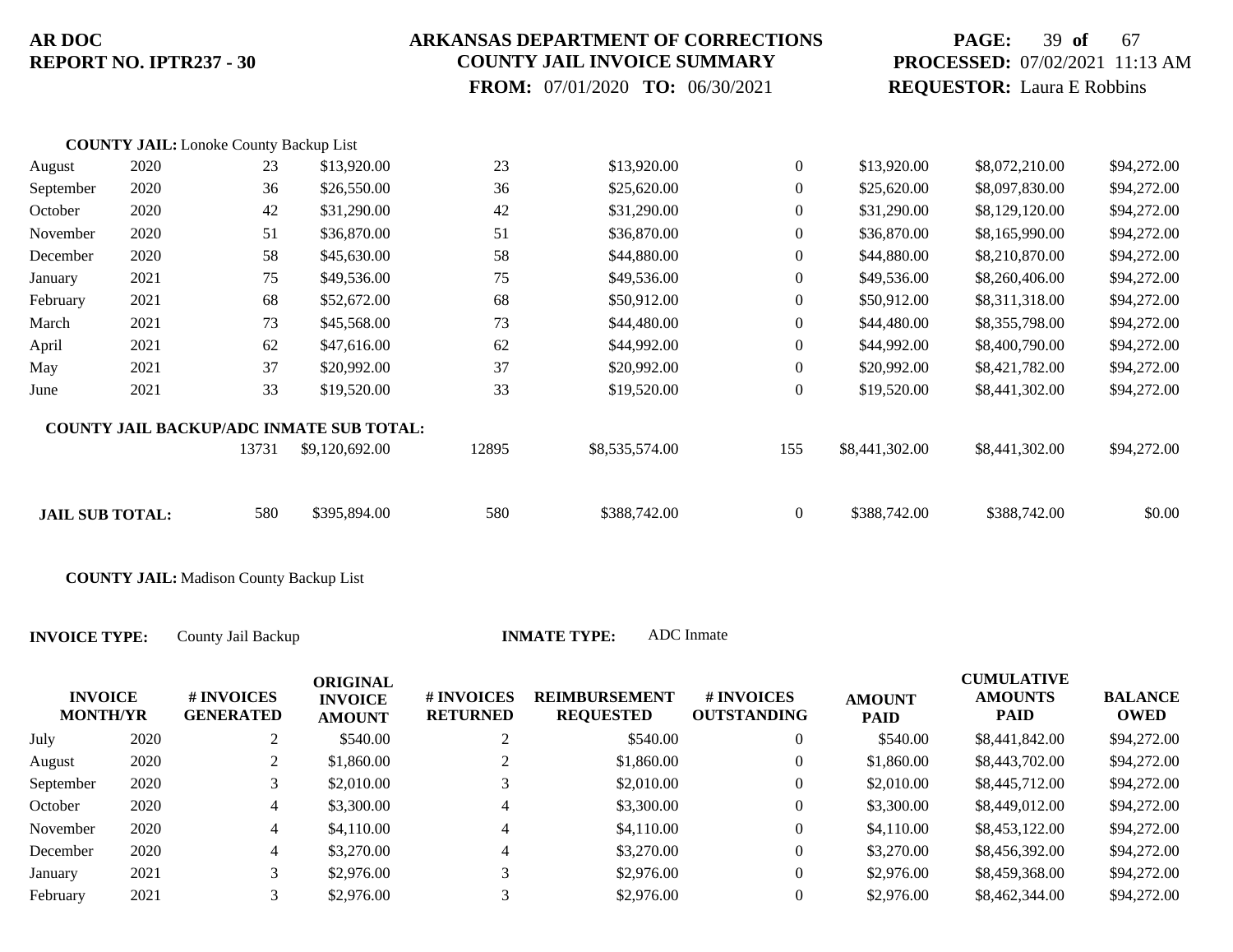### **ARKANSAS DEPARTMENT OF CORRECTIONS COUNTY JAIL INVOICE SUMMARY**

 **FROM:** 07/01/2020 **TO:** 06/30/2021

## **PAGE:** 40 **of** 67 **PROCESSED:** 07/02/2021 11:13 AM **REQUESTOR:** Laura E Robbins

|       | <b>COUNTY JAIL:</b> Madison County Backup List |       |                                                 |                |                |                  |                |                |             |
|-------|------------------------------------------------|-------|-------------------------------------------------|----------------|----------------|------------------|----------------|----------------|-------------|
| March | 2021                                           |       | \$2,688.00                                      | 3              | \$2,688.00     | $\theta$         | \$2,688.00     | \$8,465,032.00 | \$94,272.00 |
| April | 2021                                           |       | \$2,976.00                                      | 3              | \$2,976.00     | $\boldsymbol{0}$ | \$2,976.00     | \$8,468,008.00 | \$94,272.00 |
| May   | 2021                                           |       | \$2,880.00                                      | 3              | \$2,880.00     | $\boldsymbol{0}$ | \$2,880.00     | \$8,470,888.00 | \$94,272.00 |
| June  | 2021                                           | 4     | \$1,664.00                                      | $\overline{4}$ | \$1,664.00     | $\mathbf{0}$     | \$1,664.00     | \$8,472,552.00 | \$94,272.00 |
|       |                                                |       | <b>COUNTY JAIL BACKUP/ADC INMATE SUB TOTAL:</b> |                |                |                  |                |                |             |
|       |                                                | 13769 | \$9,151,942.00                                  | 12933          | \$8,566,824.00 | 155              | \$8,472,552.00 | \$8,472,552.00 | \$94,272.00 |
|       |                                                |       |                                                 |                |                |                  |                |                |             |
|       | <b>JAIL SUB TOTAL:</b>                         | 38    | \$31,250.00                                     | 38             | \$31,250.00    | $\mathbf{0}$     | \$31,250.00    | \$31,250.00    | \$0.00      |

**COUNTY JAIL:** Marion County Backup List

|           |                                   |                                                 | <b>ORIGINAL</b>                 |                               |                                          |                                  |                              | <b>CUMULATIVE</b>             |                               |
|-----------|-----------------------------------|-------------------------------------------------|---------------------------------|-------------------------------|------------------------------------------|----------------------------------|------------------------------|-------------------------------|-------------------------------|
|           | <b>INVOICE</b><br><b>MONTH/YR</b> | # INVOICES<br><b>GENERATED</b>                  | <b>INVOICE</b><br><b>AMOUNT</b> | # INVOICES<br><b>RETURNED</b> | <b>REIMBURSEMENT</b><br><b>REQUESTED</b> | # INVOICES<br><b>OUTSTANDING</b> | <b>AMOUNT</b><br><b>PAID</b> | <b>AMOUNTS</b><br><b>PAID</b> | <b>BALANCE</b><br><b>OWED</b> |
| July      | 2020                              | 3                                               | \$1,950.00                      | 3                             | \$1,950.00                               | 0                                | \$1,950.00                   | \$8,474,502.00                | \$94,272.00                   |
| August    | 2020                              | 2                                               | \$1,080.00                      | $\overline{2}$                | \$1,050.00                               | $\overline{0}$                   | \$1,050.00                   | \$8,475,552.00                | \$94,272.00                   |
| September | 2020                              | 34                                              | \$4,650.00                      | 34                            | \$4,650.00                               | $\overline{0}$                   | \$4,650.00                   | \$8,480,202.00                | \$94,272.00                   |
| October   | 2020                              | 36                                              | \$27,510.00                     | 36                            | \$27,510.00                              | $\overline{0}$                   | \$27,510.00                  | \$8,507,712.00                | \$94,272.00                   |
| November  | 2020                              | 45                                              | \$28,560.00                     | 45                            | \$28,560.00                              | $\overline{0}$                   | \$28,560.00                  | \$8,536,272.00                | \$94,272.00                   |
| December  | 2020                              | 41                                              | \$26,310.00                     | 41                            | \$25,800.00                              | $\overline{0}$                   | \$25,800.00                  | \$8,562,072.00                | \$94,272.00                   |
| January   | 2021                              | 36                                              | \$25,184.00                     | 36                            | \$25,152.00                              | $\boldsymbol{0}$                 | \$25,152.00                  | \$8,587,224.00                | \$94,272.00                   |
| February  | 2021                              | 38                                              | \$26,496.00                     | 38                            | \$26,496.00                              | $\overline{0}$                   | \$26,496.00                  | \$8,613,720.00                | \$94,272.00                   |
| March     | 2021                              | 35                                              | \$25,760.00                     | 35                            | \$25,760.00                              | $\boldsymbol{0}$                 | \$25,760.00                  | \$8,639,480.00                | \$94,272.00                   |
| April     | 2021                              | 49                                              | \$28,384.00                     | 49                            | \$28,384.00                              | $\boldsymbol{0}$                 | \$28,384.00                  | \$8,667,864.00                | \$94,272.00                   |
| May       | 2021                              | 49                                              | \$28,576.00                     | 49                            | \$28,480.00                              | $\boldsymbol{0}$                 | \$28,480.00                  | \$8,696,344.00                | \$94,272.00                   |
| June      | 2021                              | 41                                              | \$27,456.00                     | $\Omega$                      | \$0.00                                   | $\overline{0}$                   | \$0.00                       | \$8,696,344.00                | \$94,272.00                   |
|           |                                   | <b>COUNTY JAIL BACKUP/ADC INMATE SUB TOTAL:</b> |                                 |                               |                                          |                                  |                              |                               |                               |
|           |                                   | 14178                                           | \$9,403,858.00                  | 13301                         | \$8,790,616.00                           | 155                              | \$8,696,344.00               | \$8,696,344.00                | \$94,272.00                   |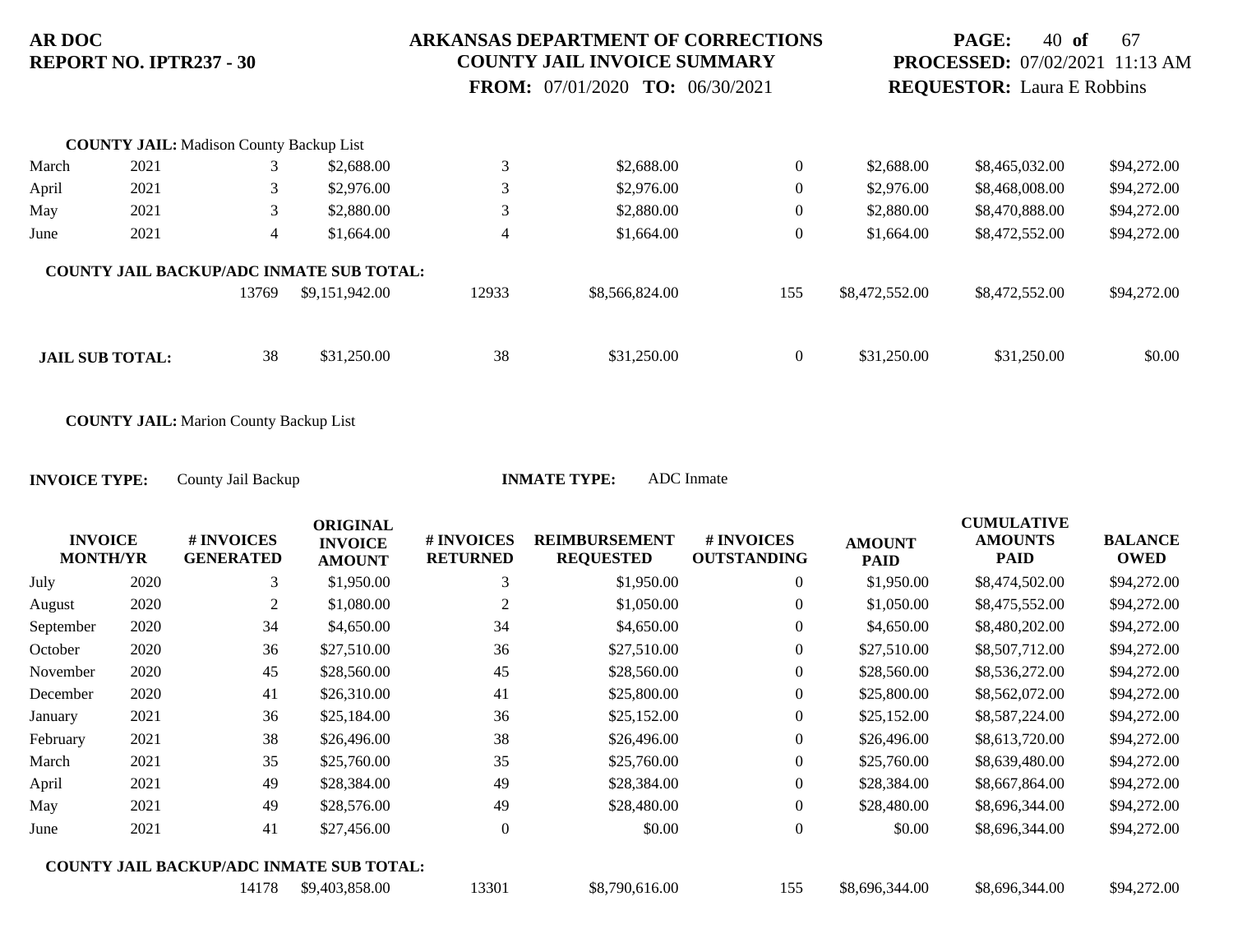### **ARKANSAS DEPARTMENT OF CORRECTIONS COUNTY JAIL INVOICE SUMMARY**

 **FROM:** 07/01/2020 **TO:** 06/30/2021

## **PAGE:** 41 **of** 67 **PROCESSED:** 07/02/2021 11:13 AM **REQUESTOR:** Laura E Robbins

|                      |                                   | <b>COUNTY JAIL:</b> Marion County Backup List   |                                                    |                               |                                          |                                  |                              |                                                    |                               |
|----------------------|-----------------------------------|-------------------------------------------------|----------------------------------------------------|-------------------------------|------------------------------------------|----------------------------------|------------------------------|----------------------------------------------------|-------------------------------|
|                      | <b>JAIL SUB TOTAL:</b>            | 409                                             | \$251,916.00                                       | 368                           | \$223,792.00                             | $\boldsymbol{0}$                 | \$223,792.00                 | \$223,792.00                                       | \$0.00                        |
|                      |                                   | <b>COUNTY JAIL: McGehee City Jail</b>           |                                                    |                               |                                          |                                  |                              |                                                    |                               |
| <b>INVOICE TYPE:</b> |                                   | County Jail Backup                              |                                                    |                               | <b>INMATE TYPE:</b>                      | <b>ADC</b> Inmate                |                              |                                                    |                               |
|                      | <b>INVOICE</b><br><b>MONTH/YR</b> | # INVOICES<br><b>GENERATED</b>                  | <b>ORIGINAL</b><br><b>INVOICE</b><br><b>AMOUNT</b> | # INVOICES<br><b>RETURNED</b> | <b>REIMBURSEMENT</b><br><b>REQUESTED</b> | # INVOICES<br><b>OUTSTANDING</b> | <b>AMOUNT</b><br><b>PAID</b> | <b>CUMULATIVE</b><br><b>AMOUNTS</b><br><b>PAID</b> | <b>BALANCE</b><br><b>OWED</b> |
| October              | 2020                              | 4                                               | \$2,640.00                                         | $\boldsymbol{0}$              | \$0.00                                   | $\boldsymbol{0}$                 | \$0.00                       | \$8,696,344.00                                     | \$94,272.00                   |
| March                | 2021                              |                                                 | \$896.00                                           |                               | \$896.00                                 | $\overline{0}$                   | \$896.00                     | \$8,697,240.00                                     | \$94,272.00                   |
| April                | 2021                              | $\overline{2}$                                  | \$576.00                                           | $\overline{2}$                | \$576.00                                 | $\boldsymbol{0}$                 | \$576.00                     | \$8,697,816.00                                     | \$94,272.00                   |
|                      |                                   | <b>COUNTY JAIL BACKUP/ADC INMATE SUB TOTAL:</b> |                                                    |                               |                                          |                                  |                              |                                                    |                               |
|                      |                                   | 14185                                           | \$9,407,970.00                                     | 13304                         | \$8,792,088.00                           | 155                              | \$8,697,816.00               | \$8,697,816.00                                     | \$94,272.00                   |
|                      | <b>JAIL SUB TOTAL:</b>            | $\overline{7}$                                  | \$4,112.00                                         | 3                             | \$1,472.00                               | $\boldsymbol{0}$                 | \$1,472.00                   | \$1,472.00                                         | \$0.00                        |

**COUNTY JAIL:** Miller County Backup List

| <b>INVOICE</b><br><b>MONTH/YR</b> |      | # INVOICES<br><b>GENERATED</b> | ORIGINAL<br><b>INVOICE</b><br><b>AMOUNT</b> | # INVOICES<br><b>RETURNED</b> | <b>REIMBURSEMENT</b><br><b>REQUESTED</b> | # INVOICES<br><b>OUTSTANDING</b> | <b>AMOUNT</b><br><b>PAID</b> | <b>CUMULATIVE</b><br><b>AMOUNTS</b><br><b>PAID</b> | <b>BALANCE</b><br><b>OWED</b> |
|-----------------------------------|------|--------------------------------|---------------------------------------------|-------------------------------|------------------------------------------|----------------------------------|------------------------------|----------------------------------------------------|-------------------------------|
| July                              | 2020 | 29                             | \$14,940.00                                 | 29                            | \$14,940.00                              |                                  | \$14,940.00                  | \$8,712,756.00                                     | \$94,272.00                   |
|                                   |      |                                |                                             |                               |                                          |                                  |                              |                                                    |                               |
| August                            | 2020 | 26                             | \$18,570.00                                 | 26                            | \$18,570.00                              |                                  | \$18,570.00                  | \$8,731,326.00                                     | \$94,272.00                   |
| September                         | 2020 | 44                             | \$32,190.00                                 | 44                            | \$32,190.00                              |                                  | \$32,190.00                  | \$8,763,516.00                                     | \$94,272.00                   |
| October                           | 2020 | 58                             | \$42,930.00                                 | 58                            | \$42,930.00                              |                                  | \$42,930.00                  | \$8,806,446.00                                     | \$94,272.00                   |
| November                          | 2020 | 76                             | \$63,270.00                                 | 76                            | \$63,270.00                              |                                  | \$63,270.00                  | \$8,869,716.00                                     | \$94,272.00                   |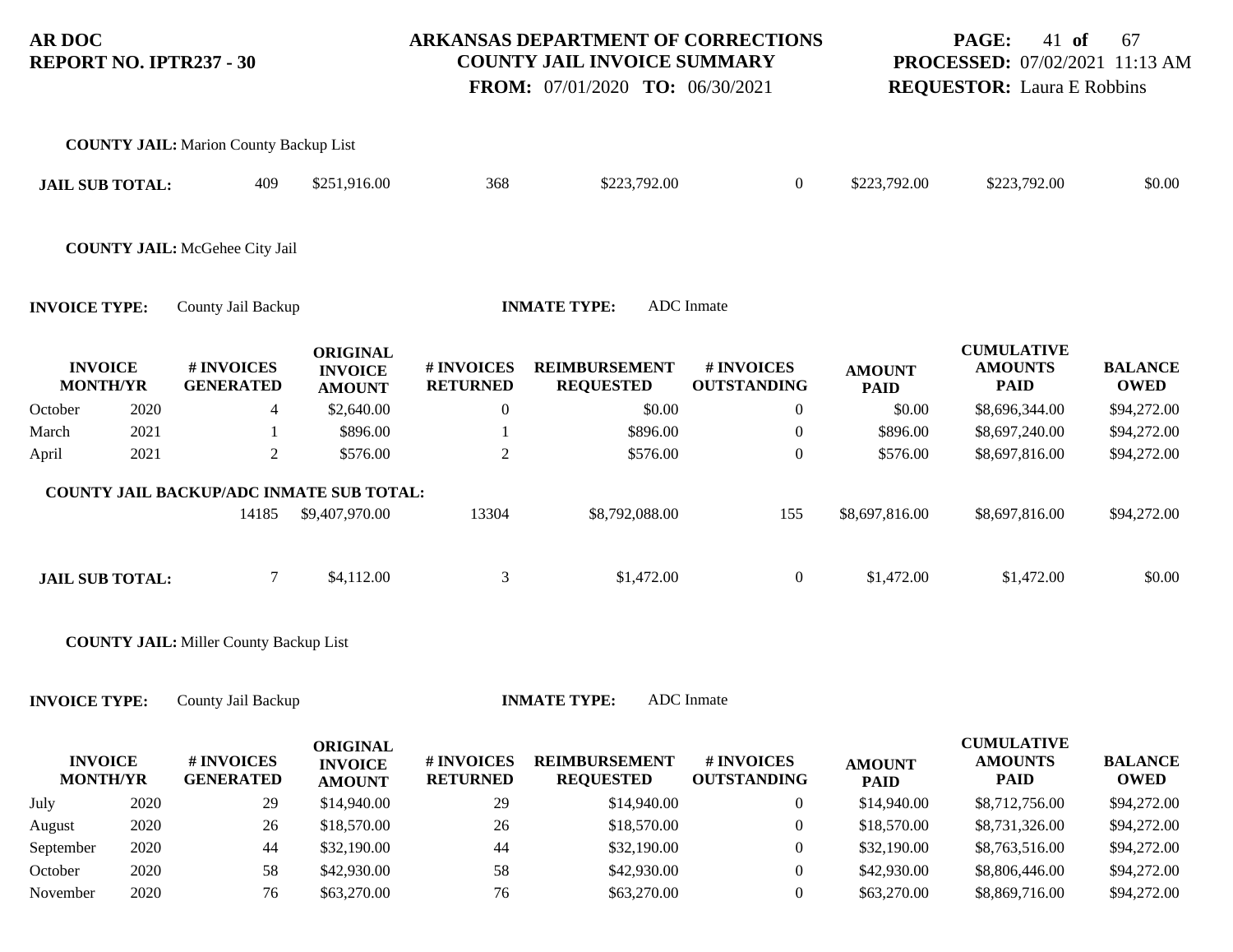#### **ARKANSAS DEPARTMENT OF CORRECTIONS COUNTY JAIL INVOICE SUMMARY**

 **FROM:** 07/01/2020 **TO:** 06/30/2021

## **PAGE:** 42 **of** 67 **PROCESSED:** 07/02/2021 11:13 AM **REQUESTOR:** Laura E Robbins

|                        | <b>COUNTY JAIL:</b> Miller County Backup List |       |                                                 |       |                |                  |                |                |             |
|------------------------|-----------------------------------------------|-------|-------------------------------------------------|-------|----------------|------------------|----------------|----------------|-------------|
| December               | 2020                                          | 69    | \$48,420.00                                     | 69    | \$48,420.00    | $\boldsymbol{0}$ | \$48,420.00    | \$8,918,136.00 | \$94,272.00 |
| January                | 2021                                          | 73    | \$63,552.00                                     | 73    | \$63,552.00    | $\theta$         | \$63,552.00    | \$8,981,688.00 | \$94,272.00 |
| February               | 2021                                          | 73    | \$67,488.00                                     | 73    | \$67,488.00    | $\boldsymbol{0}$ | \$67,488.00    | \$9,049,176.00 | \$94,272.00 |
| March                  | 2021                                          | 76    | \$61,152.00                                     | 76    | \$61,152.00    | $\overline{0}$   | \$61,152.00    | \$9,110,328.00 | \$94,272.00 |
| April                  | 2021                                          | 90    | \$59,776.00                                     | 90    | \$60,608.00    | $\boldsymbol{0}$ | \$60,608.00    | \$9,170,936.00 | \$94,272.00 |
| May                    | 2021                                          | 83    | \$50,720.00                                     | 83    | \$50,720.00    | $\overline{0}$   | \$50,720.00    | \$9,221,656.00 | \$94,272.00 |
| June                   | 2021                                          | 45    | \$34,240.00                                     | 45    | \$34,240.00    | $\overline{0}$   | \$34,240.00    | \$9,255,896.00 | \$94,272.00 |
|                        |                                               |       | <b>COUNTY JAIL BACKUP/ADC INMATE SUB TOTAL:</b> |       |                |                  |                |                |             |
|                        |                                               | 14927 | \$9,965,218.00                                  | 14046 | \$9,350,168.00 | 155              | \$9,255,896.00 | \$9,255,896.00 | \$94,272.00 |
|                        |                                               |       |                                                 |       |                |                  |                |                |             |
| <b>JAIL SUB TOTAL:</b> |                                               | 742   | \$557,248.00                                    | 742   | \$558,080.00   | $\overline{0}$   | \$558,080.00   | \$558,080.00   | \$0.00      |

**COUNTY JAIL:** Mississippi County Backup List

|                                   |      |                                | <b>ORIGINAL</b>                 |                               |                                          |                                        |                              | <b>CUMULATIVE</b>             |                               |
|-----------------------------------|------|--------------------------------|---------------------------------|-------------------------------|------------------------------------------|----------------------------------------|------------------------------|-------------------------------|-------------------------------|
| <b>INVOICE</b><br><b>MONTH/YR</b> |      | # INVOICES<br><b>GENERATED</b> | <b>INVOICE</b><br><b>AMOUNT</b> | # INVOICES<br><b>RETURNED</b> | <b>REIMBURSEMENT</b><br><b>REQUESTED</b> | <b>#INVOICES</b><br><b>OUTSTANDING</b> | <b>AMOUNT</b><br><b>PAID</b> | <b>AMOUNTS</b><br><b>PAID</b> | <b>BALANCE</b><br><b>OWED</b> |
| July                              | 2020 | 4                              | \$2,490.00                      | 4                             | \$2,490.00                               | $\overline{0}$                         | \$2,490.00                   | \$9,258,386.00                | \$94,272.00                   |
| August                            | 2020 | 20                             | \$10,200.00                     | 20                            | \$9,720.00                               | $\overline{0}$                         | \$9,720.00                   | \$9,268,106.00                | \$94,272.00                   |
| September                         | 2020 | 25                             | \$19,560.00                     | 25                            | \$19,500.00                              | $\overline{0}$                         | \$19,500.00                  | \$9,287,606.00                | \$94,272.00                   |
| October                           | 2020 | 33                             | \$25,110.00                     | 33                            | \$25,380.00                              | $\overline{0}$                         | \$25,380.00                  | \$9,312,986.00                | \$94,272.00                   |
| November                          | 2020 | 40                             | \$31,140.00                     | 40                            | \$31,260.00                              | $\overline{0}$                         | \$31,260.00                  | \$9,344,246.00                | \$94,272.00                   |
| December                          | 2020 | 43                             | \$28,710.00                     | 43                            | \$31,136.00                              | $\overline{0}$                         | \$31,136.00                  | \$9,375,382.00                | \$94,272.00                   |
| January                           | 2021 | 32                             | \$24,288.00                     | 32                            | \$22,880.00                              | $\overline{0}$                         | \$22,880.00                  | \$9,398,262.00                | \$94,272.00                   |
| February                          | 2021 | 33                             | \$28,736.00                     | 33                            | \$28,640.00                              | $\overline{0}$                         | \$28,640.00                  | \$9,426,902.00                | \$94,272.00                   |
| March                             | 2021 | 34                             | \$25,984.00                     | 34                            | \$25,984.00                              | $\overline{0}$                         | \$25,984.00                  | \$9,452,886.00                | \$94,272.00                   |
| April                             | 2021 | 29                             | \$17,472.00                     | 29                            | \$18,208.00                              | $\overline{0}$                         | \$18,208.00                  | \$9,471,094.00                | \$94,272.00                   |
| May                               | 2021 | 19                             | \$13,856.00                     | 19                            | \$14,208.00                              | $\overline{0}$                         | \$14,208.00                  | \$9,485,302.00                | \$94,272.00                   |
| June                              | 2021 | 31                             | \$13,152.00                     | 31                            | \$14,848.00                              | 31                                     | \$0.00                       | \$9,485,302.00                | \$109,120.00                  |
|                                   |      |                                |                                 |                               |                                          |                                        |                              |                               |                               |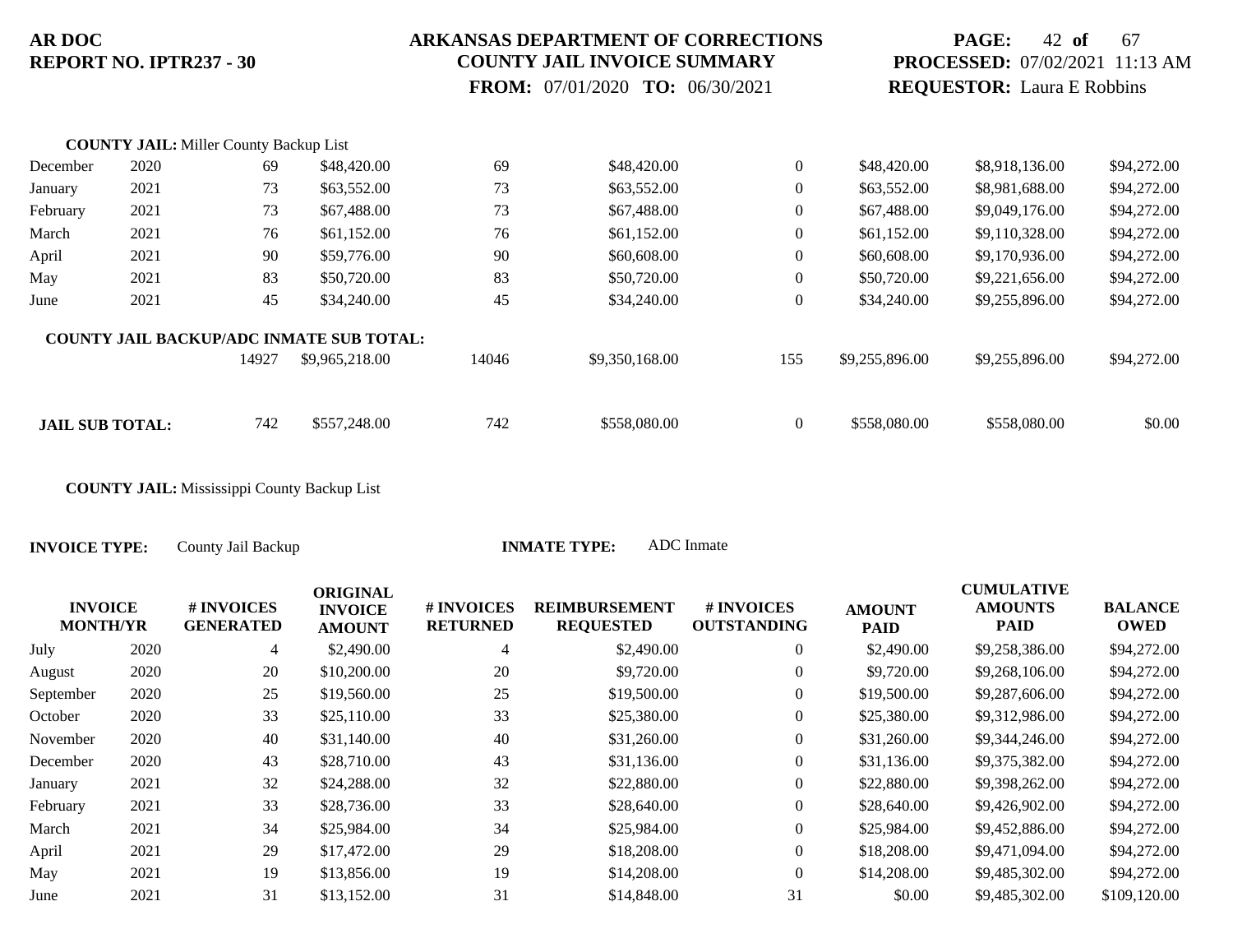### **ARKANSAS DEPARTMENT OF CORRECTIONS COUNTY JAIL INVOICE SUMMARY**

 **FROM:** 07/01/2020 **TO:** 06/30/2021

## **PAGE:** 43 **of** 67 **PROCESSED:** 07/02/2021 11:13 AM **REQUESTOR:** Laura E Robbins

**COUNTY JAIL:** Mississippi County Backup List

| <b>COUNTY JAIL BACKUP/ADC INMATE SUB TOTAL:</b> |     |                       |       |                |     |                |                |              |
|-------------------------------------------------|-----|-----------------------|-------|----------------|-----|----------------|----------------|--------------|
|                                                 |     | 15270 \$10,205,916.00 | 14389 | \$9,594,422.00 | 186 | \$9,485,302.00 | \$9,485,302.00 | \$109,120.00 |
|                                                 |     |                       |       |                |     |                |                |              |
| <b>JAIL SUB TOTAL:</b>                          | 343 | \$240,698.00          | 343   | \$244,254.00   | 31  | \$229,406.00   | \$229,406.00   | \$14,848.00  |

**COUNTY JAIL:** Monroe County Backup List

| <b>INVOICE</b><br><b>MONTH/YR</b> |      | # INVOICES<br><b>GENERATED</b> | <b>ORIGINAL</b><br><b>INVOICE</b><br><b>AMOUNT</b> | # INVOICES<br><b>RETURNED</b> | <b>REIMBURSEMENT</b><br><b>REQUESTED</b> | # INVOICES<br><b>OUTSTANDING</b> | <b>AMOUNT</b><br><b>PAID</b> | <b>CUMULATIVE</b><br><b>AMOUNTS</b><br><b>PAID</b> | <b>BALANCE</b><br><b>OWED</b> |
|-----------------------------------|------|--------------------------------|----------------------------------------------------|-------------------------------|------------------------------------------|----------------------------------|------------------------------|----------------------------------------------------|-------------------------------|
| July                              | 2020 | $\overline{2}$                 | \$1,380.00                                         | $\overline{2}$                | \$1,380.00                               | $\overline{0}$                   | \$1,380.00                   | \$9,486,682.00                                     | \$109,120.00                  |
| August                            | 2020 | 2                              | \$1,860.00                                         | $\overline{2}$                | \$1,860.00                               | $\overline{0}$                   | \$1,860.00                   | \$9,488,542.00                                     | \$109,120.00                  |
| September                         | 2020 | 3                              | \$1,890.00                                         | 3                             | \$1,890.00                               | $\overline{0}$                   | \$1,890.00                   | \$9,490,432.00                                     | \$109,120.00                  |
| October                           | 2020 | 5                              | \$2,310.00                                         | 5                             | \$2,310.00                               | $\boldsymbol{0}$                 | \$2,310.00                   | \$9,492,742.00                                     | \$109,120.00                  |
| November                          | 2020 | 4                              | \$3,720.00                                         | $\overline{4}$                | \$3,720.00                               | $\overline{0}$                   | \$3,720.00                   | \$9,496,462.00                                     | \$109,120.00                  |
| December                          | 2020 | $\overline{4}$                 | \$3,240.00                                         | $\overline{4}$                | \$3,240.00                               | $\overline{0}$                   | \$3,240.00                   | \$9,499,702.00                                     | \$109,120.00                  |
| January                           | 2021 | 4                              | \$3,456.00                                         | $\overline{4}$                | \$3,456.00                               | $\boldsymbol{0}$                 | \$3,456.00                   | \$9,503,158.00                                     | \$109,120.00                  |
| February                          | 2021 | 5                              | \$4,192.00                                         | 5                             | \$3,932.00                               | $\boldsymbol{0}$                 | \$3,932.00                   | \$9,507,090.00                                     | \$109,120.00                  |
| March                             | 2021 | 2                              | \$1,024.00                                         | $\overline{2}$                | \$928.00                                 | $\overline{0}$                   | \$928.00                     | \$9,508,018.00                                     | \$109,120.00                  |
| April                             | 2021 | 3                              | \$2,336.00                                         | 3                             | \$1,056.00                               | $\overline{0}$                   | \$1,056.00                   | \$9,509,074.00                                     | \$109,120.00                  |
| May                               | 2021 | 6                              | \$1,120.00                                         | 6                             | \$1,120.00                               | $\overline{0}$                   | \$1,120.00                   | \$9,510,194.00                                     | \$109,120.00                  |
| June                              | 2021 | 2                              | \$1,280.00                                         | $\overline{2}$                | \$1,280.00                               | $\theta$                         | \$1,280.00                   | \$9,511,474.00                                     | \$109,120.00                  |
|                                   |      |                                | <b>COUNTY JAIL BACKUP/ADC INMATE SUB TOTAL:</b>    |                               |                                          |                                  |                              |                                                    |                               |
|                                   |      | 15312                          | \$10,233,724.00                                    | 14431                         | \$9,620,594.00                           | 186                              | \$9,511,474.00               | \$9,511,474.00                                     | \$109,120.00                  |
| <b>JAIL SUB TOTAL:</b>            |      | 42                             | \$27,808.00                                        | 42                            | \$26,172.00                              | $\overline{0}$                   | \$26,172.00                  | \$26,172.00                                        | \$0.00                        |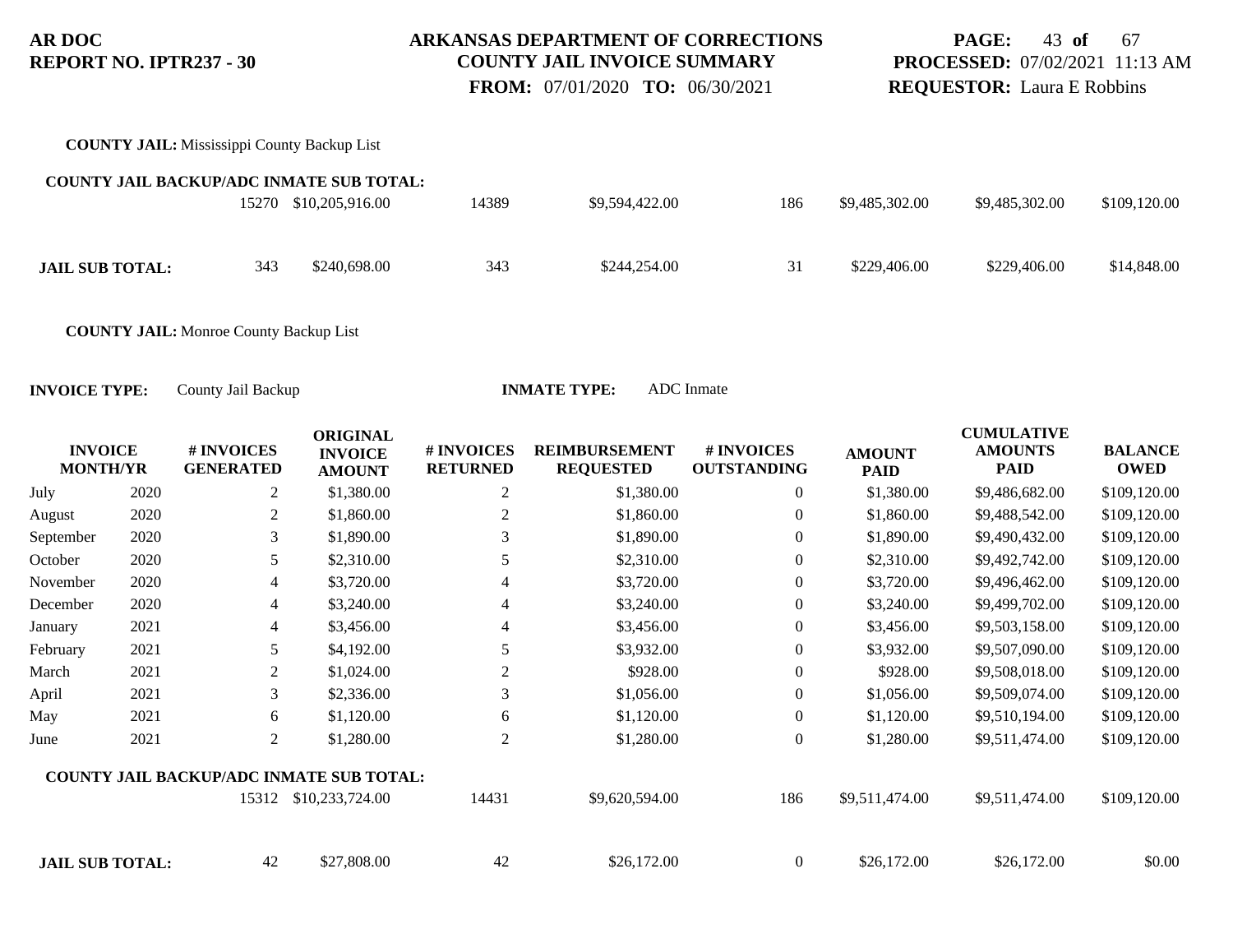## **ARKANSAS DEPARTMENT OF CORRECTIONS COUNTY JAIL INVOICE SUMMARY**

 **FROM:** 07/01/2020 **TO:** 06/30/2021

# **PAGE:** 44 **of** 67 **PROCESSED:** 07/02/2021 11:13 AM **REQUESTOR:** Laura E Robbins

#### **COUNTY JAIL:** Montgomery County Backup List

| <b>INVOICE TYPE:</b>              |      | County Jail Backup                              |                                                    |                               | <b>INMATE TYPE:</b>                      | <b>ADC</b> Inmate                |                              |                                                    |                               |
|-----------------------------------|------|-------------------------------------------------|----------------------------------------------------|-------------------------------|------------------------------------------|----------------------------------|------------------------------|----------------------------------------------------|-------------------------------|
| <b>INVOICE</b><br><b>MONTH/YR</b> |      | # INVOICES<br><b>GENERATED</b>                  | <b>ORIGINAL</b><br><b>INVOICE</b><br><b>AMOUNT</b> | # INVOICES<br><b>RETURNED</b> | <b>REIMBURSEMENT</b><br><b>REQUESTED</b> | # INVOICES<br><b>OUTSTANDING</b> | <b>AMOUNT</b><br><b>PAID</b> | <b>CUMULATIVE</b><br><b>AMOUNTS</b><br><b>PAID</b> | <b>BALANCE</b><br><b>OWED</b> |
| July                              | 2020 | 2                                               | \$390.00                                           | $\overline{0}$                | \$0.00                                   | $\boldsymbol{0}$                 | \$0.00                       | \$9,511,474.00                                     | \$109,120.00                  |
| August                            | 2020 | $\sqrt{2}$                                      | \$1,680.00                                         | $\boldsymbol{0}$              | \$0.00                                   | $\boldsymbol{0}$                 | \$0.00                       | \$9,511,474.00                                     | \$109,120.00                  |
| September                         | 2020 | 5                                               | \$3,510.00                                         | $\boldsymbol{0}$              | \$0.00                                   | $\boldsymbol{0}$                 | \$0.00                       | \$9,511,474.00                                     | \$109,120.00                  |
| October                           | 2020 | 7                                               | \$4,680.00                                         | $\overline{0}$                | \$0.00                                   | $\boldsymbol{0}$                 | \$0.00                       | \$9,511,474.00                                     | \$109,120.00                  |
| November                          | 2020 | 9                                               | \$5,970.00                                         | $\boldsymbol{0}$              | \$0.00                                   | $\boldsymbol{0}$                 | \$0.00                       | \$9,511,474.00                                     | \$109,120.00                  |
| December                          | 2020 | 7                                               | \$6,300.00                                         | $\overline{0}$                | \$0.00                                   | $\boldsymbol{0}$                 | \$0.00                       | \$9,511,474.00                                     | \$109,120.00                  |
| January                           | 2021 | $\,8\,$                                         | \$4,384.00                                         | $\boldsymbol{0}$              | \$0.00                                   | $\boldsymbol{0}$                 | \$0.00                       | \$9,511,474.00                                     | \$109,120.00                  |
| February                          | 2021 | $\sqrt{2}$                                      | \$1,984.00                                         | $\boldsymbol{0}$              | \$0.00                                   | $\boldsymbol{0}$                 | \$0.00                       | \$9,511,474.00                                     | \$109,120.00                  |
| March                             | 2021 | 3                                               | \$2,560.00                                         | $\overline{0}$                | \$0.00                                   | $\boldsymbol{0}$                 | \$0.00                       | \$9,511,474.00                                     | \$109,120.00                  |
| April                             | 2021 | $\overline{4}$                                  | \$3,072.00                                         | $\boldsymbol{0}$              | \$0.00                                   | $\boldsymbol{0}$                 | \$0.00                       | \$9,511,474.00                                     | \$109,120.00                  |
| May                               | 2021 | 6                                               | \$4,416.00                                         | $\overline{0}$                | \$0.00                                   | $\boldsymbol{0}$                 | \$0.00                       | \$9,511,474.00                                     | \$109,120.00                  |
| June                              | 2021 | 9                                               | \$5,312.00                                         | $\Omega$                      | \$0.00                                   | $\boldsymbol{0}$                 | \$0.00                       | \$9,511,474.00                                     | \$109,120.00                  |
|                                   |      | <b>COUNTY JAIL BACKUP/ADC INMATE SUB TOTAL:</b> |                                                    |                               |                                          |                                  |                              |                                                    |                               |
|                                   |      |                                                 | 15376 \$10,277,982.00                              | 14431                         | \$9,620,594.00                           | 186                              | \$9,511,474.00               | \$9,511,474.00                                     | \$109,120.00                  |
| <b>JAIL SUB TOTAL:</b>            |      | 64                                              | \$44,258.00                                        | $\boldsymbol{0}$              | \$0.00                                   | $\boldsymbol{0}$                 | \$0.00                       | \$0.00                                             | \$0.00                        |
|                                   |      | <b>COUNTY JAIL:</b> Nevada County Backup List   |                                                    |                               |                                          |                                  |                              |                                                    |                               |
| <b>INVOICE TYPE:</b>              |      | County Jail Backup                              |                                                    |                               | <b>INMATE TYPE:</b>                      | <b>ADC</b> Inmate                |                              |                                                    |                               |
| <b>INVOICE</b><br><b>MONTH/YR</b> |      | # INVOICES<br><b>GENERATED</b>                  | <b>ORIGINAL</b><br><b>INVOICE</b><br><b>AMOUNT</b> | # INVOICES<br><b>RETURNED</b> | <b>REIMBURSEMENT</b><br><b>REQUESTED</b> | # INVOICES<br><b>OUTSTANDING</b> | <b>AMOUNT</b><br><b>PAID</b> | <b>CUMULATIVE</b><br><b>AMOUNTS</b><br><b>PAID</b> | <b>BALANCE</b><br><b>OWED</b> |

July 2020 17 \$10,320.00 17 \$10,320.00 0 \$10,320.00 \$9,521,794.00 \$109,120.00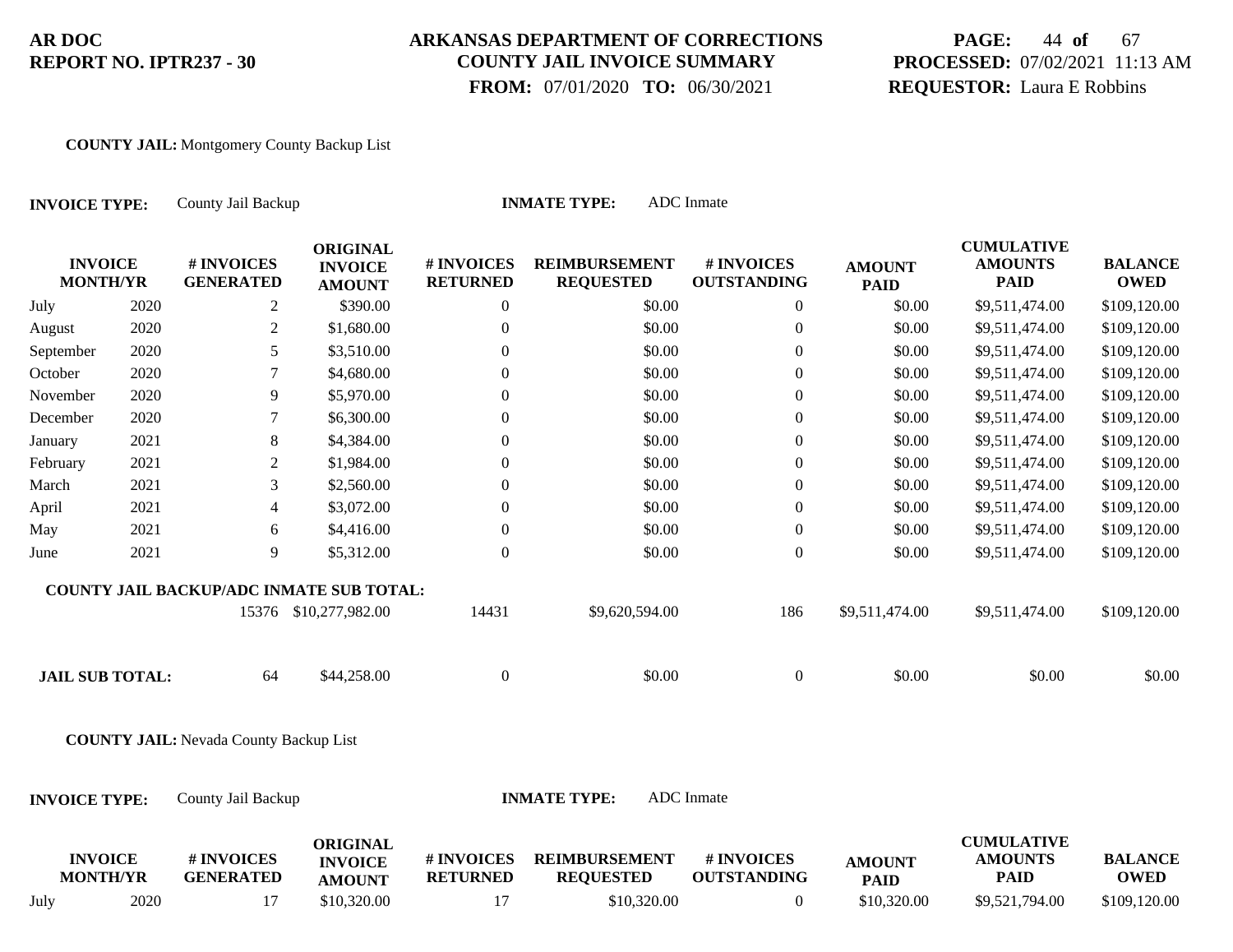### **ARKANSAS DEPARTMENT OF CORRECTIONS COUNTY JAIL INVOICE SUMMARY**

 **FROM:** 07/01/2020 **TO:** 06/30/2021

# **PAGE:** 45 **of** 67 **PROCESSED:** 07/02/2021 11:13 AM **REQUESTOR:** Laura E Robbins

|                        | <b>COUNTY JAIL: Nevada County Backup List</b> |       |                                                 |       |                |                  |                |                |              |
|------------------------|-----------------------------------------------|-------|-------------------------------------------------|-------|----------------|------------------|----------------|----------------|--------------|
| August                 | 2020                                          | 18    | \$12,840.00                                     | 18    | \$12,840.00    | $\overline{0}$   | \$12,840.00    | \$9,534,634.00 | \$109,120.00 |
| September              | 2020                                          | 44    | \$24,210.00                                     | 44    | \$24,210.00    | $\overline{0}$   | \$24,210.00    | \$9,558,844.00 | \$109,120.00 |
| October                | 2020                                          | 48    | \$35,640.00                                     | 48    | \$36,090.00    | $\theta$         | \$36,090.00    | \$9,594,934.00 | \$109,120.00 |
| November               | 2020                                          | 36    | \$30,270.00                                     | 36    | \$30,270.00    | $\overline{0}$   | \$30,270.00    | \$9,625,204.00 | \$109,120.00 |
| December               | 2020                                          | 32    | \$15,750.00                                     | 32    | \$15,750.00    | $\theta$         | \$15,750.00    | \$9,640,954.00 | \$109,120.00 |
| January                | 2021                                          | 17    | \$9,600.00                                      | 17    | \$12,012.00    | $\boldsymbol{0}$ | \$12,012.00    | \$9,652,966.00 | \$109,120.00 |
| February               | 2021                                          | 28    | \$16,704.00                                     | 28    | \$16,704.00    | $\theta$         | \$16,704.00    | \$9,669,670.00 | \$109,120.00 |
| March                  | 2021                                          | 32    | \$24,736.00                                     | 32    | \$24,736.00    | $\theta$         | \$24,736.00    | \$9,694,406.00 | \$109,120.00 |
| April                  | 2021                                          | 43    | \$13,408.00                                     | 43    | \$13,888.00    | $\theta$         | \$13,888.00    | \$9,708,294.00 | \$109,120.00 |
| May                    | 2021                                          | 22    | \$13,248.00                                     | 22    | \$13,248.00    | $\overline{0}$   | \$13,248.00    | \$9,721,542.00 | \$109,120.00 |
| June                   | 2021                                          | 25    | \$15,680.00                                     | 25    | \$15,680.00    | $\overline{0}$   | \$15,680.00    | \$9,737,222.00 | \$109,120.00 |
|                        |                                               |       | <b>COUNTY JAIL BACKUP/ADC INMATE SUB TOTAL:</b> |       |                |                  |                |                |              |
|                        |                                               | 15738 | \$10,500,388.00                                 | 14793 | \$9,846,342.00 | 186              | \$9,737,222.00 | \$9,737,222.00 | \$109,120.00 |
| <b>JAIL SUB TOTAL:</b> |                                               | 362   | \$222,406.00                                    | 362   | \$225,748.00   | $\overline{0}$   | \$225,748.00   | \$225,748.00   | \$0.00       |

**COUNTY JAIL:** Newton County Backup List

**INVOICE TYPE:** County Jail Backup **INMATE** 

| <b>INVOICE</b><br><b>MONTH/YR</b> |      | <b># INVOICES</b><br><b>GENERATED</b> | <b>ORIGINAL</b><br><b>INVOICE</b><br><b>AMOUNT</b> | # INVOICES<br><b>RETURNED</b> | <b>REIMBURSEMENT</b><br><b>REQUESTED</b> | # INVOICES<br><b>OUTSTANDING</b> | <b>AMOUNT</b><br><b>PAID</b> | <b>CUMULATIVE</b><br><b>AMOUNTS</b><br><b>PAID</b> | <b>BALANCE</b><br>OWED |
|-----------------------------------|------|---------------------------------------|----------------------------------------------------|-------------------------------|------------------------------------------|----------------------------------|------------------------------|----------------------------------------------------|------------------------|
| July                              | 2020 | 5                                     | \$3,030.00                                         |                               | \$3,030.00                               | $\mathbf{0}$                     | \$3,030.00                   | \$9,740,252.00                                     | \$109,120.00           |
| August                            | 2020 | 5                                     | \$4,080.00                                         |                               | \$4,080.00                               | $\overline{0}$                   | \$4,080.00                   | \$9,744,332.00                                     | \$109,120.00           |
| September                         | 2020 | ر                                     | \$3,780.00                                         |                               | \$3,780.00                               | $\overline{0}$                   | \$3,780.00                   | \$9,748,112.00                                     | \$109,120.00           |
| October                           | 2020 | 6                                     | \$3,000.00                                         | 6                             | \$3,000.00                               | $\overline{0}$                   | \$3,000.00                   | \$9,751,112.00                                     | \$109,120.00           |
| November                          | 2020 | $\overline{4}$                        | \$3,720.00                                         |                               | \$3,720.00                               | $\overline{0}$                   | \$3,720.00                   | \$9,754,832.00                                     | \$109,120.00           |
| December                          | 2020 | 6                                     | \$4,350.00                                         | 6                             | \$5,760.00                               | $\overline{0}$                   | \$5,760.00                   | \$9,760,592.00                                     | \$109,120.00           |
| January                           | 2021 | 8                                     | \$6,880.00                                         | 8                             | \$6,880.00                               | $\overline{0}$                   | \$6,880.00                   | \$9,767,472.00                                     | \$109,120.00           |
| February                          | 2021 | 12                                    | \$9,472.00                                         | 0                             | \$0.00                                   | $\mathbf{0}$                     | \$0.00                       | \$9,767,472.00                                     | \$109,120.00           |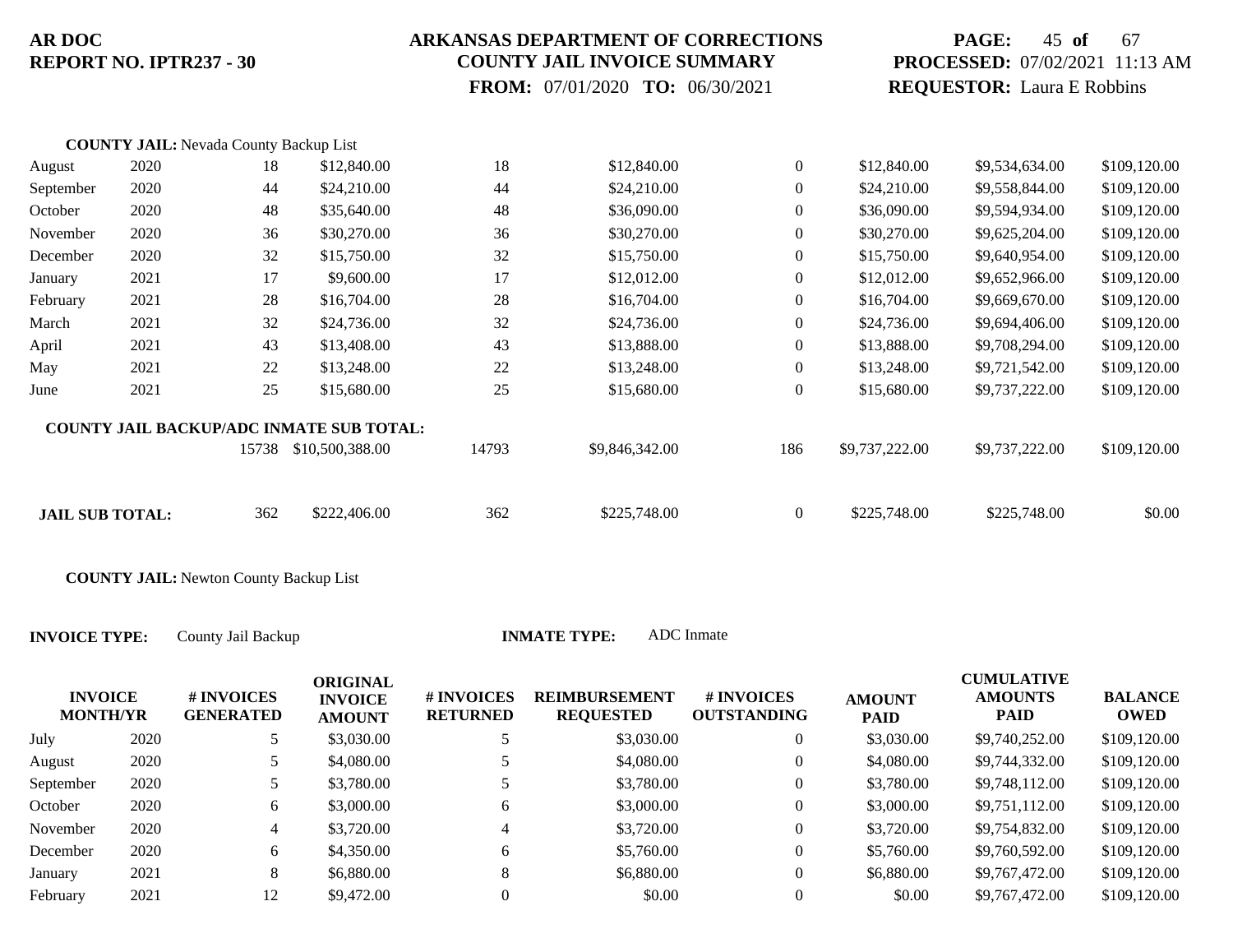### **ARKANSAS DEPARTMENT OF CORRECTIONS COUNTY JAIL INVOICE SUMMARY**

 **FROM:** 07/01/2020 **TO:** 06/30/2021

## **PAGE:** 46 **of** 67 **PROCESSED:** 07/02/2021 11:13 AM **REQUESTOR:** Laura E Robbins

|       | <b>COUNTY JAIL:</b> Newton County Backup List |       |                                                 |                  |                |                |                |                |              |
|-------|-----------------------------------------------|-------|-------------------------------------------------|------------------|----------------|----------------|----------------|----------------|--------------|
| March | 2021                                          | 11    | \$7,808.00                                      | 11               | \$7,808.00     | $\theta$       | \$7,808.00     | \$9,775,280.00 | \$109,120.00 |
| April | 2021                                          | 12    | \$9,280.00                                      | 12               | \$9,280.00     | $\theta$       | \$9,280.00     | \$9,784,560.00 | \$109,120.00 |
| May   | 2021                                          | 11    | \$8,512.00                                      | $\boldsymbol{0}$ | \$0.00         | $\theta$       | \$0.00         | \$9,784,560.00 | \$109,120.00 |
| June  | 2021                                          | 13    | \$8,224.00                                      | $\overline{0}$   | \$0.00         | $\overline{0}$ | \$0.00         | \$9,784,560.00 | \$109,120.00 |
|       |                                               |       | <b>COUNTY JAIL BACKUP/ADC INMATE SUB TOTAL:</b> |                  |                |                |                |                |              |
|       |                                               | 15836 | \$10,572,524.00                                 | 14855            | \$9,893,680.00 | 186            | \$9,784,560.00 | \$9,784,560.00 | \$109,120.00 |
|       |                                               |       |                                                 |                  |                |                |                |                |              |
|       | <b>JAIL SUB TOTAL:</b>                        | 98    | \$72,136.00                                     | 62               | \$47,338.00    | $\mathbf{0}$   | \$47,338.00    | \$47,338.00    | \$0.00       |

**COUNTY JAIL:** Osceola City Jail

| ATE TYPE: | ADC Inmate |
|-----------|------------|
|           |            |

| <b>INVOICE</b><br><b>MONTH/YR</b> |      | # INVOICES<br><b>GENERATED</b> | <b>ORIGINAL</b><br><b>INVOICE</b><br><b>AMOUNT</b> | # INVOICES<br><b>RETURNED</b> | <b>REIMBURSEMENT</b><br><b>REQUESTED</b> | # INVOICES<br><b>OUTSTANDING</b> | <b>AMOUNT</b><br><b>PAID</b> | <b>CUMULATIVE</b><br><b>AMOUNTS</b><br><b>PAID</b> | <b>BALANCE</b><br><b>OWED</b> |
|-----------------------------------|------|--------------------------------|----------------------------------------------------|-------------------------------|------------------------------------------|----------------------------------|------------------------------|----------------------------------------------------|-------------------------------|
| July                              | 2020 | 9                              | \$6,870.00                                         | 9                             | \$6,870.00                               | $\overline{0}$                   | \$6,870.00                   | \$9,791,430.00                                     | \$109,120.00                  |
| August                            | 2020 | 10                             | \$6,510.00                                         | 10                            | \$6,510.00                               | $\boldsymbol{0}$                 | \$6,510.00                   | \$9,797,940.00                                     | \$109,120.00                  |
| September                         | 2020 | 9                              | \$6,270.00                                         | 9                             | \$6,270.00                               | $\overline{0}$                   | \$6,270.00                   | \$9,804,210.00                                     | \$109,120.00                  |
| October                           | 2020 | 9                              | \$6,210.00                                         | 9                             | \$6,210.00                               | $\overline{0}$                   | \$6,210.00                   | \$9,810,420.00                                     | \$109,120.00                  |
| November                          | 2020 | 10                             | \$7,080.00                                         | 10                            | \$7,080.00                               | $\overline{0}$                   | \$7,080.00                   | \$9,817,500.00                                     | \$109,120.00                  |
| December                          | 2020 | 13                             | \$9,600.00                                         | 13                            | \$9,600.00                               | $\boldsymbol{0}$                 | \$9,600.00                   | \$9,827,100.00                                     | \$109,120.00                  |
| January                           | 2021 | 15                             | \$11,168.00                                        | 15                            | \$11,168.00                              | $\overline{0}$                   | \$11,168.00                  | \$9,838,268.00                                     | \$109,120.00                  |
| February                          | 2021 | 11                             | \$9,408.00                                         | 11                            | \$9,408.00                               | $\overline{0}$                   | \$9,408.00                   | \$9,847,676.00                                     | \$109,120.00                  |
| March                             | 2021 | 11                             | \$8,704.00                                         | 11                            | \$8,704.00                               | $\overline{0}$                   | \$8,704.00                   | \$9,856,380.00                                     | \$109,120.00                  |
| April                             | 2021 | 9                              | \$8,160.00                                         | $\theta$                      | \$0.00                                   | $\overline{0}$                   | \$0.00                       | \$9,856,380.00                                     | \$109,120.00                  |
| May                               | 2021 | 11                             | \$8,768.00                                         | 11                            | \$8,768.00                               | $\overline{0}$                   | \$8,768.00                   | \$9,865,148.00                                     | \$109,120.00                  |
| June                              | 2021 | 13                             | \$9,920.00                                         | 13                            | \$9,920.00                               | $\overline{0}$                   | \$9,920.00                   | \$9,875,068.00                                     | \$109,120.00                  |
|                                   |      |                                | <b>COUNTY JAIL BACKUP/ADC INMATE SUB TOTAL:</b>    |                               |                                          |                                  |                              |                                                    |                               |
|                                   |      | 15966                          | \$10,671,192.00                                    | 14976                         | \$9,984,188.00                           | 186                              | \$9,875,068.00               | \$9,875,068.00                                     | \$109,120.00                  |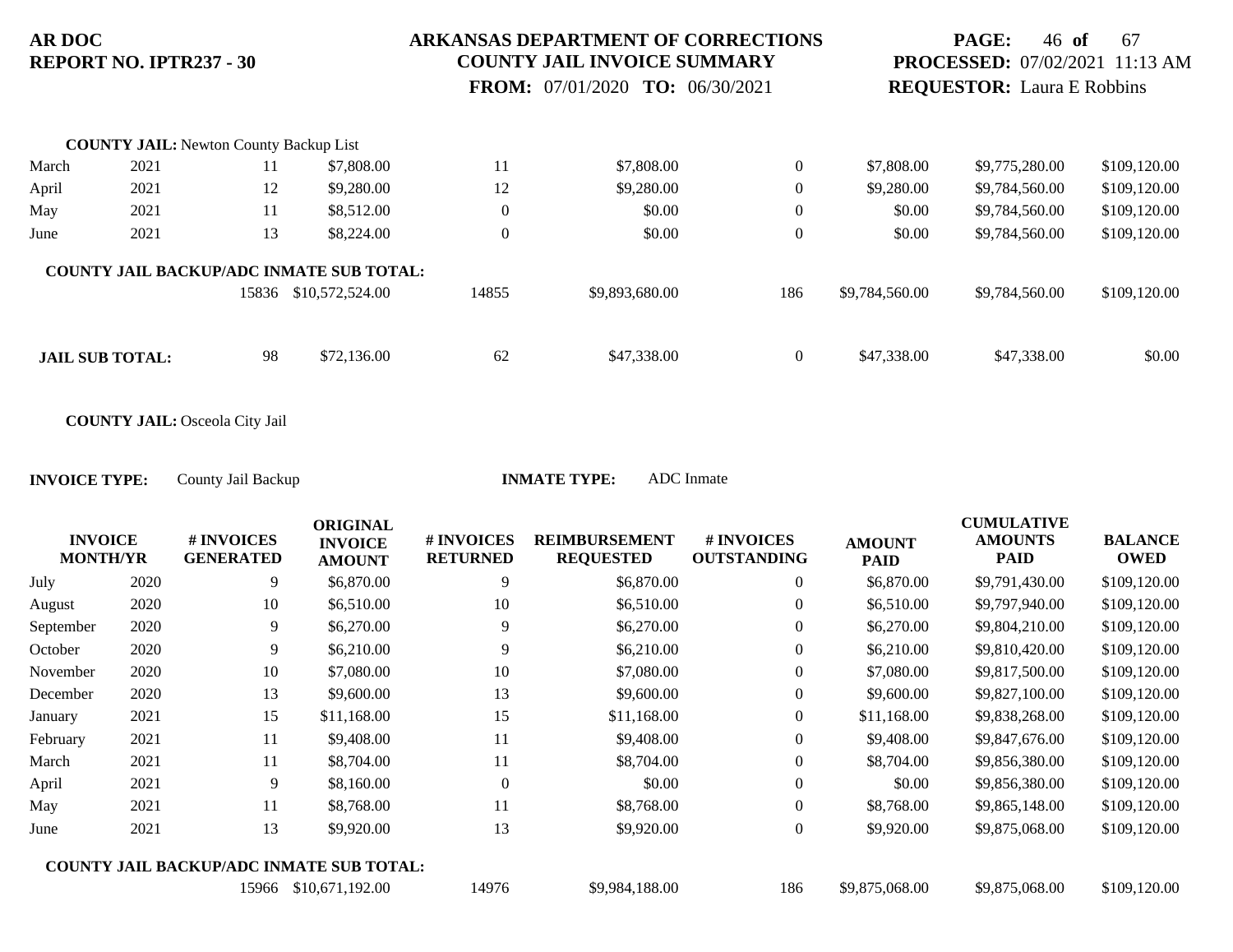### **ARKANSAS DEPARTMENT OF CORRECTIONS COUNTY JAIL INVOICE SUMMARY**

 **FROM:** 07/01/2020 **TO:** 06/30/2021

### **PAGE:** 47 **of** 67 **PROCESSED:** 07/02/2021 11:13 AM **REQUESTOR:** Laura E Robbins

|                                   |      | <b>COUNTY JAIL: Osceola City Jail</b>           |                                                    |                               |                                          |                                  |                              |                                                    |                               |
|-----------------------------------|------|-------------------------------------------------|----------------------------------------------------|-------------------------------|------------------------------------------|----------------------------------|------------------------------|----------------------------------------------------|-------------------------------|
| <b>JAIL SUB TOTAL:</b>            |      | 130                                             | \$98,668.00                                        | 121                           | \$90,508.00                              | $\boldsymbol{0}$                 | \$90,508.00                  | \$90,508.00                                        | \$0.00                        |
|                                   |      | <b>COUNTY JAIL:</b> Ouachita County Backup List |                                                    |                               |                                          |                                  |                              |                                                    |                               |
| <b>INVOICE TYPE:</b>              |      | County Jail Backup                              |                                                    |                               | <b>INMATE TYPE:</b>                      | <b>ADC</b> Inmate                |                              |                                                    |                               |
| <b>INVOICE</b><br><b>MONTH/YR</b> |      | # INVOICES<br><b>GENERATED</b>                  | <b>ORIGINAL</b><br><b>INVOICE</b><br><b>AMOUNT</b> | # INVOICES<br><b>RETURNED</b> | <b>REIMBURSEMENT</b><br><b>REQUESTED</b> | # INVOICES<br><b>OUTSTANDING</b> | <b>AMOUNT</b><br><b>PAID</b> | <b>CUMULATIVE</b><br><b>AMOUNTS</b><br><b>PAID</b> | <b>BALANCE</b><br><b>OWED</b> |
| July                              | 2020 | 15                                              | \$8,370.00                                         | 15                            | \$8,370.00                               | $\boldsymbol{0}$                 | \$8,370.00                   | \$9,883,438.00                                     | \$109,120.00                  |
| August                            | 2020 | 15                                              | \$10,800.00                                        | 15                            | \$10,800.00                              | $\boldsymbol{0}$                 | \$10,800.00                  | \$9,894,238.00                                     | \$109,120.00                  |
| September                         | 2020 | 17                                              | \$13,380.00                                        | 17                            | \$13,380.00                              | $\boldsymbol{0}$                 | \$13,380.00                  | \$9,907,618.00                                     | \$109,120.00                  |
| October                           | 2020 | 39                                              | \$21,960.00                                        | 39                            | \$23,232.00                              | $\mathbf{0}$                     | \$23,232.00                  | \$9,930,850.00                                     | \$109,120.00                  |
| November                          | 2020 | 46                                              | \$36,120.00                                        | 46                            | \$39,808.00                              | $\boldsymbol{0}$                 | \$39,808.00                  | \$9,970,658.00                                     | \$109,120.00                  |
| December                          | 2020 | 57                                              | \$32,400.00                                        | 57                            | \$34,848.00                              | $\theta$                         | \$34,848.00                  | \$10,005,506.00                                    | \$109,120.00                  |
| January                           | 2021 | 51                                              | \$40,672.00                                        | 51                            | \$40,672.00                              | $\theta$                         | \$40,672.00                  | \$10,046,178.00                                    | \$109,120.00                  |
| February                          | 2021 | 44                                              | \$35,616.00                                        | 44                            | \$35,616.00                              | $\boldsymbol{0}$                 | \$35,616.00                  | \$10,081,794.00                                    | \$109,120.00                  |
| March                             | 2021 | 49                                              | \$27,840.00                                        | 49                            | \$27,840.00                              | $\theta$                         | \$27,840.00                  | \$10,109,634.00                                    | \$109,120.00                  |
| April                             | 2021 | 103                                             | \$59,008.00                                        | 103                           | \$59,008.00                              | $\theta$                         | \$59,008.00                  | \$10,168,642.00                                    | \$109,120.00                  |
| May                               | 2021 | 107                                             | \$66,144.00                                        | 107                           | \$66,144.00                              | $\mathbf{0}$                     | \$66,144.00                  | \$10,234,786.00                                    | \$109,120.00                  |
| June                              | 2021 | 61                                              | \$47,200.00                                        | 61                            | \$47,200.00                              | $\boldsymbol{0}$                 | \$47,200.00                  | \$10,281,986.00                                    | \$109,120.00                  |
|                                   |      | <b>COUNTY JAIL BACKUP/ADC INMATE SUB TOTAL:</b> |                                                    |                               |                                          |                                  |                              |                                                    |                               |
|                                   |      | 16570                                           | \$11,070,702.00                                    | 15580                         | \$10,391,106.00                          | 186                              | \$10,281,986.00              | \$10,281,986.00                                    | \$109,120.00                  |

**JAIL SUB TOTAL:** 604 \$399,510.00 604 \$406,918.00 0 \$406,918.00 \$406,918.00 \$60.00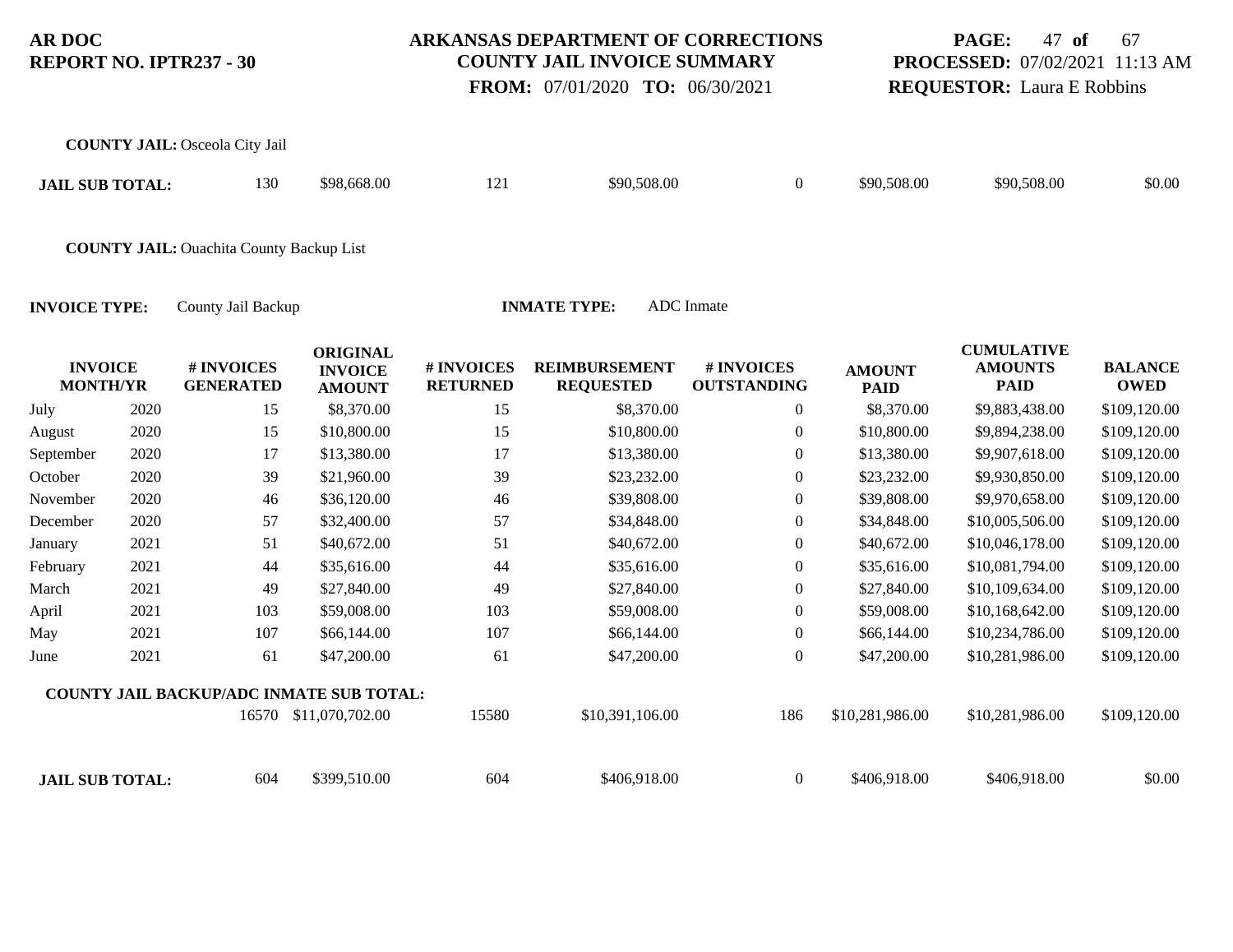## **ARKANSAS DEPARTMENT OF CORRECTIONS COUNTY JAIL INVOICE SUMMARY**

 **FROM:** 07/01/2020 **TO:** 06/30/2021

# **PAGE:** 48 **of** 67 **PROCESSED:** 07/02/2021 11:13 AM **REQUESTOR:** Laura E Robbins

#### **COUNTY JAIL:** Perry County Backup List

| <b>ADC</b> Inmate<br><b>INMATE TYPE:</b><br>County Jail Backup<br><b>INVOICE TYPE:</b> |      |                                                 |                                                    |                               |                                          |                                  |                              |                                                    |                               |
|----------------------------------------------------------------------------------------|------|-------------------------------------------------|----------------------------------------------------|-------------------------------|------------------------------------------|----------------------------------|------------------------------|----------------------------------------------------|-------------------------------|
| <b>INVOICE</b><br><b>MONTH/YR</b>                                                      |      | # INVOICES<br><b>GENERATED</b>                  | <b>ORIGINAL</b><br><b>INVOICE</b><br><b>AMOUNT</b> | # INVOICES<br><b>RETURNED</b> | <b>REIMBURSEMENT</b><br><b>REQUESTED</b> | # INVOICES<br><b>OUTSTANDING</b> | <b>AMOUNT</b><br><b>PAID</b> | <b>CUMULATIVE</b><br><b>AMOUNTS</b><br><b>PAID</b> | <b>BALANCE</b><br><b>OWED</b> |
| July                                                                                   | 2020 | $\overline{2}$                                  | \$1,470.00                                         | $\overline{c}$                | \$1,470.00                               | $\overline{0}$                   | \$1,470.00                   | \$10,283,456.00                                    | \$109,120.00                  |
| August                                                                                 | 2020 | 3                                               | \$2,280.00                                         | 3                             | \$2,280.00                               | $\boldsymbol{0}$                 | \$2,280.00                   | \$10,285,736.00                                    | \$109,120.00                  |
| September                                                                              | 2020 | $\overline{4}$                                  | \$3,150.00                                         | 4                             | \$3,150.00                               | $\boldsymbol{0}$                 | \$3,150.00                   | \$10,288,886.00                                    | \$109,120.00                  |
| October                                                                                | 2020 | 13                                              | \$5,100.00                                         | 13                            | \$5,100.00                               | $\mathbf{0}$                     | \$5,100.00                   | \$10,293,986.00                                    | \$109,120.00                  |
| November                                                                               | 2020 | 17                                              | \$11,700.00                                        | 17                            | \$11,850.00                              | $\mathbf{0}$                     | \$11,850.00                  | \$10,305,836.00                                    | \$109,120.00                  |
| December                                                                               | 2020 | 15                                              | \$13,080.00                                        | $\boldsymbol{0}$              | \$0.00                                   | $\boldsymbol{0}$                 | \$0.00                       | \$10,305,836.00                                    | \$109,120.00                  |
| January                                                                                | 2021 | 17                                              | \$12,192.00                                        | 17                            | \$12,192.00                              | $\boldsymbol{0}$                 | \$12,192.00                  | \$10,318,028.00                                    | \$109,120.00                  |
| February                                                                               | 2021 | 18                                              | \$12,800.00                                        | 18                            | \$12,800.00                              | $\boldsymbol{0}$                 | \$12,800.00                  | \$10,330,828.00                                    | \$109,120.00                  |
| March                                                                                  | 2021 | 17                                              | \$12,576.00                                        | $\overline{0}$                | \$0.00                                   | $\overline{0}$                   | \$0.00                       | \$10,330,828.00                                    | \$109,120.00                  |
| April                                                                                  | 2021 | 16                                              | \$8,288.00                                         | 16                            | \$8,288.00                               | $\boldsymbol{0}$                 | \$8,288.00                   | \$10,339,116.00                                    | \$109,120.00                  |
| May                                                                                    | 2021 | 12                                              | \$7,424.00                                         | 12                            | \$7,424.00                               | $\boldsymbol{0}$                 | \$7,424.00                   | \$10,346,540.00                                    | \$109,120.00                  |
| June                                                                                   | 2021 | 18                                              | \$9,920.00                                         | 18                            | \$9,920.00                               | $\overline{0}$                   | \$9,920.00                   | \$10,356,460.00                                    | \$109,120.00                  |
|                                                                                        |      | <b>COUNTY JAIL BACKUP/ADC INMATE SUB TOTAL:</b> |                                                    |                               |                                          |                                  |                              |                                                    |                               |
|                                                                                        |      |                                                 | 16722 \$11,170,682.00                              | 15700                         | \$10,465,580.00                          | 186                              | \$10,356,460.00              | \$10,356,460.00                                    | \$109,120.00                  |
| <b>JAIL SUB TOTAL:</b>                                                                 |      | 152                                             | \$99,980.00                                        | 120                           | \$74,474.00                              | $\overline{0}$                   | \$74,474.00                  | \$74,474.00                                        | \$0.00                        |
|                                                                                        |      | <b>COUNTY JAIL: Phillips County Backup List</b> |                                                    |                               |                                          |                                  |                              |                                                    |                               |
| <b>INVOICE TYPE:</b>                                                                   |      | County Jail Backup                              |                                                    |                               | <b>INMATE TYPE:</b>                      | <b>ADC</b> Inmate                |                              |                                                    |                               |
| <b>INVOICE</b><br><b>MONTH/YR</b>                                                      |      | # INVOICES<br><b>GENERATED</b>                  | <b>ORIGINAL</b><br><b>INVOICE</b><br><b>AMOUNT</b> | # INVOICES<br><b>RETURNED</b> | <b>REIMBURSEMENT</b><br><b>REQUESTED</b> | # INVOICES<br><b>OUTSTANDING</b> | <b>AMOUNT</b><br><b>PAID</b> | <b>CUMULATIVE</b><br><b>AMOUNTS</b><br><b>PAID</b> | <b>BALANCE</b><br><b>OWED</b> |

July 2020 5 \$2,100.00 5 \$1,470.00 0 \$1,470.00 \$10,357,930.00 \$109,120.00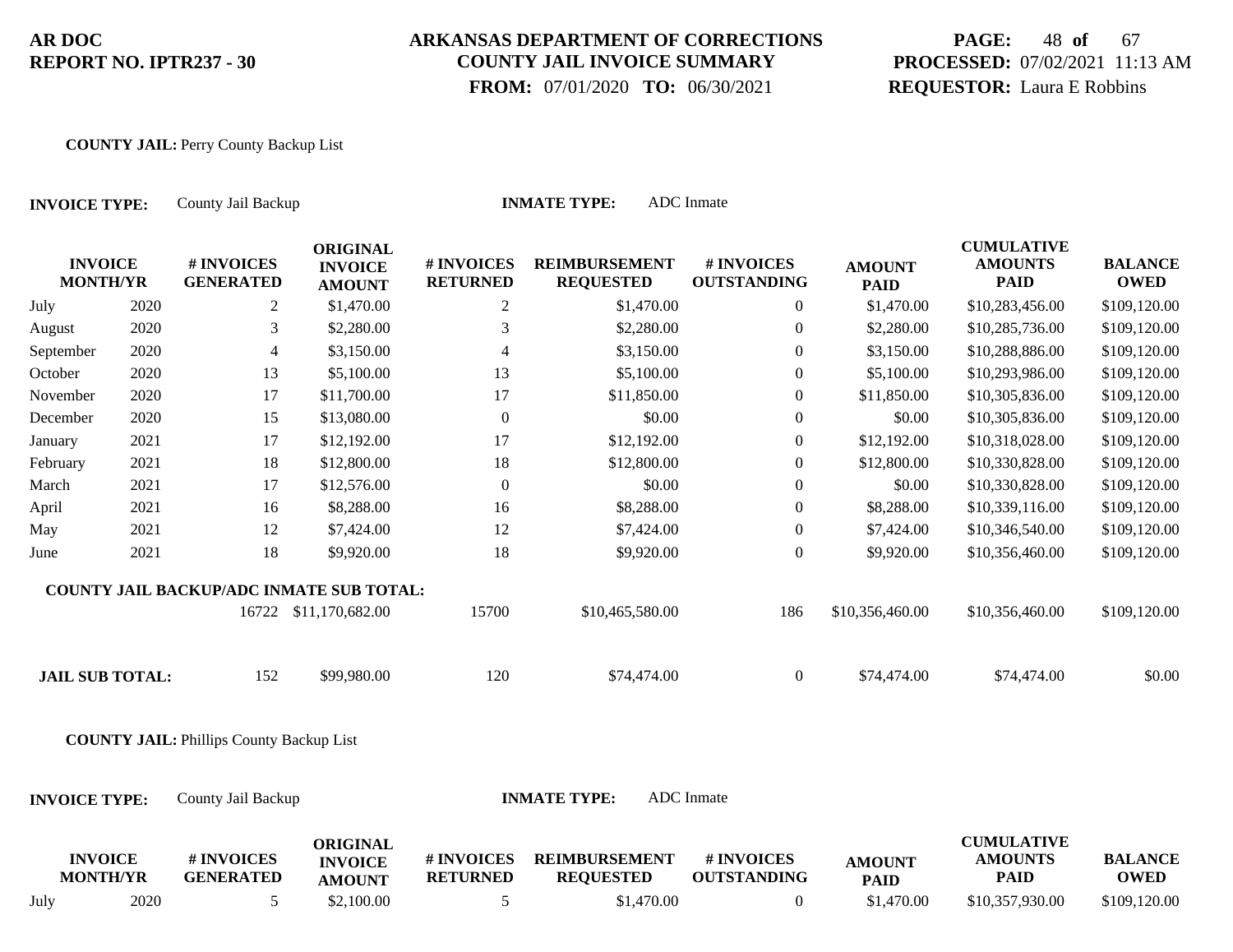### **ARKANSAS DEPARTMENT OF CORRECTIONS COUNTY JAIL INVOICE SUMMARY**

 **FROM:** 07/01/2020 **TO:** 06/30/2021

## **PAGE:** 49 **of** 67 **PROCESSED:** 07/02/2021 11:13 AM **REQUESTOR:** Laura E Robbins

|                        | <b>COUNTY JAIL: Phillips County Backup List</b> |       |                                                 |                  |                 |              |                 |                 |              |
|------------------------|-------------------------------------------------|-------|-------------------------------------------------|------------------|-----------------|--------------|-----------------|-----------------|--------------|
| August                 | 2020                                            |       | \$5,610.00                                      | $\overline{7}$   | \$5,610.00      | $\theta$     | \$5,610.00      | \$10,363,540.00 | \$109,120.00 |
| September              | 2020                                            | 9     | \$6,750.00                                      | 9                | \$6,750.00      | $\theta$     | \$6,750.00      | \$10,370,290.00 | \$109,120.00 |
| October                | 2020                                            | 13    | \$8,040.00                                      | 13               | \$8,040.00      | $\theta$     | \$8,040.00      | \$10,378,330.00 | \$109,120.00 |
| November               | 2020                                            | 14    | \$12,480.00                                     | 14               | \$12,480.00     | $\theta$     | \$12,480.00     | \$10,390,810.00 | \$109,120.00 |
| December               | 2020                                            | 14    | \$11,010.00                                     | 14               | \$11,010.00     | $\theta$     | \$11,010.00     | \$10,401,820.00 | \$109,120.00 |
| January                | 2021                                            | 18    | \$7,712.00                                      | 18               | \$7,712.00      | $\theta$     | \$7,712.00      | \$10,409,532.00 | \$109,120.00 |
| February               | 2021                                            | 10    | \$7,200.00                                      | 10               | \$7,200.00      | $\theta$     | \$7,200.00      | \$10,416,732.00 | \$109,120.00 |
| March                  | 2021                                            | 13    | \$10,976.00                                     | 13               | \$10,976.00     | $\theta$     | \$10,976.00     | \$10,427,708.00 | \$109,120.00 |
| April                  | 2021                                            | 21    | \$10,112.00                                     | 21               | \$11,136.00     | $\theta$     | \$11,136.00     | \$10,438,844.00 | \$109,120.00 |
| May                    | 2021                                            | 13    | \$10,880.00                                     | $\boldsymbol{0}$ | \$0.00          | $\mathbf{0}$ | \$0.00          | \$10,438,844.00 | \$109,120.00 |
| June                   | 2021                                            | 13    | \$8,928.00                                      | 13               | \$9,920.00      | $\theta$     | \$9,920.00      | \$10,448,764.00 | \$109,120.00 |
|                        |                                                 |       | <b>COUNTY JAIL BACKUP/ADC INMATE SUB TOTAL:</b> |                  |                 |              |                 |                 |              |
|                        |                                                 | 16872 | \$11,272,480.00                                 | 15837            | \$10,557,884.00 | 186          | \$10,448,764.00 | \$10,448,764.00 | \$109,120.00 |
| <b>JAIL SUB TOTAL:</b> |                                                 | 150   | \$101,798.00                                    | 137              | \$92,304.00     | $\theta$     | \$92,304.00     | \$92,304.00     | \$0.00       |
|                        |                                                 |       |                                                 |                  |                 |              |                 |                 |              |

**COUNTY JAIL:** Pike County Backup List

|           | <b>INVOICE</b><br><b>MONTH/YR</b> | <b># INVOICES</b><br><b>GENERATED</b> | <b>ORIGINAL</b><br><b>INVOICE</b><br><b>AMOUNT</b> | # INVOICES<br><b>RETURNED</b> | <b>REIMBURSEMENT</b><br><b>REQUESTED</b> | # INVOICES<br><b>OUTSTANDING</b> | <b>AMOUNT</b><br><b>PAID</b> | <b>CUMULATIVE</b><br><b>AMOUNTS</b><br><b>PAID</b> | <b>BALANCE</b><br>OWED |
|-----------|-----------------------------------|---------------------------------------|----------------------------------------------------|-------------------------------|------------------------------------------|----------------------------------|------------------------------|----------------------------------------------------|------------------------|
| August    | 2020                              |                                       | \$150.00                                           |                               | \$150.00                                 | $\overline{0}$                   | \$150.00                     | \$10,448,914.00                                    | \$109,120.00           |
| September | 2020                              | 16                                    | \$9,060.00                                         | 16                            | \$9,060.00                               | $\overline{0}$                   | \$9,060.00                   | \$10,457,974.00                                    | \$109,120.00           |
| October   | 2020                              | 18                                    | \$14,520.00                                        | 18                            | \$14,520.00                              | $\overline{0}$                   | \$14,520.00                  | \$10,472,494.00                                    | \$109,120.00           |
| November  | 2020                              | 20                                    | \$13,950.00                                        | 20                            | \$13,950.00                              | $\mathbf{0}$                     | \$13,950.00                  | \$10,486,444.00                                    | \$109,120.00           |
| December  | 2020                              | 14                                    | \$11,610.00                                        | 14                            | \$11,610.00                              | $\mathbf{0}$                     | \$11,610.00                  | \$10,498,054.00                                    | \$109,120.00           |
| January   | 2021                              | 16                                    | \$7,360.00                                         | 16                            | \$7,360.00                               | $\overline{0}$                   | \$7,360.00                   | \$10,505,414.00                                    | \$109,120.00           |
| February  | 2021                              | 10                                    | \$8,864.00                                         | 10                            | \$8,864.00                               | $\overline{0}$                   | \$8,864.00                   | \$10,514,278.00                                    | \$109,120.00           |
| March     | 2021                              | 12                                    | \$9,952.00                                         | 12                            | \$9,952.00                               | $\theta$                         | \$9,952.00                   | \$10,524,230.00                                    | \$109,120.00           |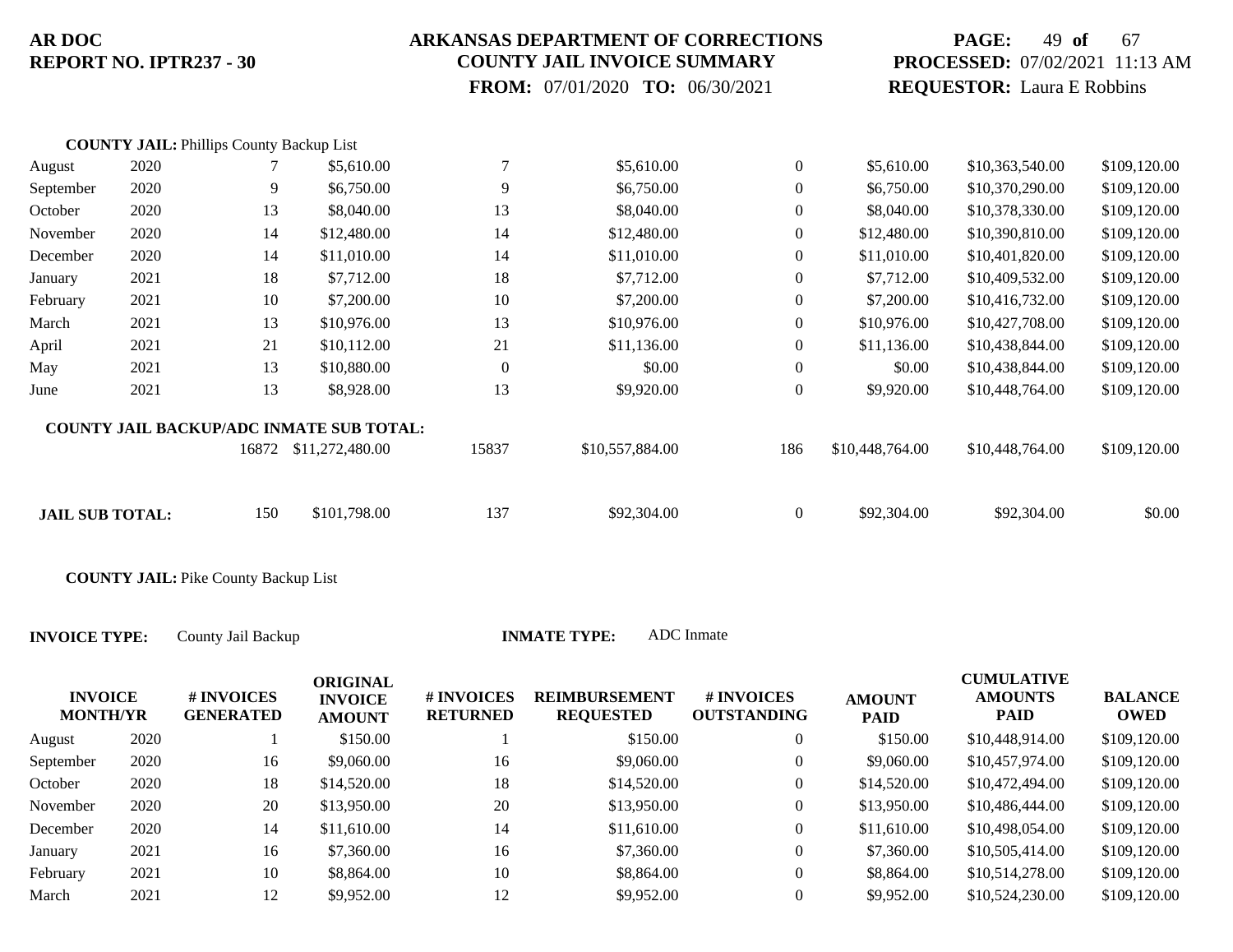### **ARKANSAS DEPARTMENT OF CORRECTIONS COUNTY JAIL INVOICE SUMMARY**

 **FROM:** 07/01/2020 **TO:** 06/30/2021

## **PAGE:** 50 **of** 67 **PROCESSED:** 07/02/2021 11:13 AM **REQUESTOR:** Laura E Robbins

|       | <b>COUNTY JAIL: Pike County Backup List</b> |       |                                                                    |       |                 |                  |                 |                 |              |
|-------|---------------------------------------------|-------|--------------------------------------------------------------------|-------|-----------------|------------------|-----------------|-----------------|--------------|
| April | 2021                                        | 14    | \$11,616.00                                                        | 14    | \$11,616.00     | $\overline{0}$   | \$11,616.00     | \$10,535,846.00 | \$109,120.00 |
| May   | 2021                                        | 9     | \$6,240.00                                                         | 9     | \$6,240.00      | $\boldsymbol{0}$ | \$6,240.00      | \$10,542,086.00 | \$109,120.00 |
| June  | 2021                                        | 27    | \$12,128.00                                                        | 27    | \$12,128.00     | 27               | \$0.00          | \$10,542,086.00 | \$121,248.00 |
|       |                                             | 17029 | <b>COUNTY JAIL BACKUP/ADC INMATE SUB TOTAL:</b><br>\$11,377,930.00 | 15994 | \$10,663,334.00 | 213              | \$10,542,086.00 | \$10,542,086.00 | \$121,248.00 |
|       | <b>JAIL SUB TOTAL:</b>                      | 157   | \$105,450.00                                                       | 157   | \$105,450.00    | 27               | \$93,322.00     | \$93,322.00     | \$12,128.00  |

**COUNTY JAIL:** Poinsett County Backup List

| <b>INVOICE</b><br><b>MONTH/YR</b> |      | # INVOICES<br><b>GENERATED</b> | <b>ORIGINAL</b><br><b>INVOICE</b><br><b>AMOUNT</b> | # INVOICES<br><b>RETURNED</b> | <b>REIMBURSEMENT</b><br><b>REQUESTED</b> | # INVOICES<br><b>OUTSTANDING</b> | <b>AMOUNT</b><br><b>PAID</b> | <b>CUMULATIVE</b><br><b>AMOUNTS</b><br><b>PAID</b> | <b>BALANCE</b><br><b>OWED</b> |
|-----------------------------------|------|--------------------------------|----------------------------------------------------|-------------------------------|------------------------------------------|----------------------------------|------------------------------|----------------------------------------------------|-------------------------------|
| July                              | 2020 | 11                             | \$7,770.00                                         | 11                            | \$7,770.00                               | $\overline{0}$                   | \$7,770.00                   | \$10,549,856.00                                    | \$121,248.00                  |
| August                            | 2020 | 16                             | \$10,770.00                                        | 16                            | \$10,770.00                              | $\overline{0}$                   | \$10,770.00                  | \$10,560,626.00                                    | \$121,248.00                  |
| September                         | 2020 | 22                             | \$14,670.00                                        | 22                            | \$14,670.00                              | $\overline{0}$                   | \$14,670.00                  | \$10,575,296.00                                    | \$121,248.00                  |
| October                           | 2020 | 24                             | \$16,740.00                                        | 24                            | \$16,740.00                              | $\overline{0}$                   | \$16,740.00                  | \$10,592,036.00                                    | \$121,248.00                  |
| November                          | 2020 | 32                             | \$22,140.00                                        | 32                            | \$22,140.00                              | $\overline{0}$                   | \$22,140.00                  | \$10,614,176.00                                    | \$121,248.00                  |
| December                          | 2020 | 33                             | \$23,370.00                                        | 33                            | \$24,928.00                              | $\mathbf{0}$                     | \$24,928.00                  | \$10,639,104.00                                    | \$121,248.00                  |
| January                           | 2021 | 35                             | \$22,688.00                                        | 35                            | \$22,688.00                              | $\overline{0}$                   | \$22,688.00                  | \$10,661,792.00                                    | \$121,248.00                  |
| February                          | 2021 | 23                             | \$16,160.00                                        | 23                            | \$16,160.00                              | $\overline{0}$                   | \$16,160.00                  | \$10,677,952.00                                    | \$121,248.00                  |
| March                             | 2021 | 23                             | \$17,888.00                                        | 23                            | \$17,888.00                              | $\overline{0}$                   | \$17,888.00                  | \$10,695,840.00                                    | \$121,248.00                  |
| April                             | 2021 | 28                             | \$14,240.00                                        | 28                            | \$14,240.00                              | $\overline{0}$                   | \$14,240.00                  | \$10,710,080.00                                    | \$121,248.00                  |
| May                               | 2021 | 20                             | \$12,864.00                                        | 20                            | \$12,864.00                              | $\mathbf{0}$                     | \$12,864.00                  | \$10,722,944.00                                    | \$121,248.00                  |
| June                              | 2021 | 30                             | \$17,312.00                                        | 30                            | \$17,312.00                              | 30                               | \$0.00                       | \$10,722,944.00                                    | \$138,560.00                  |
|                                   |      |                                | <b>COUNTY JAIL BACKUP/ADC INMATE SUB TOTAL:</b>    |                               |                                          |                                  |                              |                                                    |                               |
|                                   |      |                                | 17326 \$11,574,542.00                              | 16291                         | \$10,861,504.00                          | 243                              | \$10,722,944.00              | \$10,722,944.00                                    | \$138,560.00                  |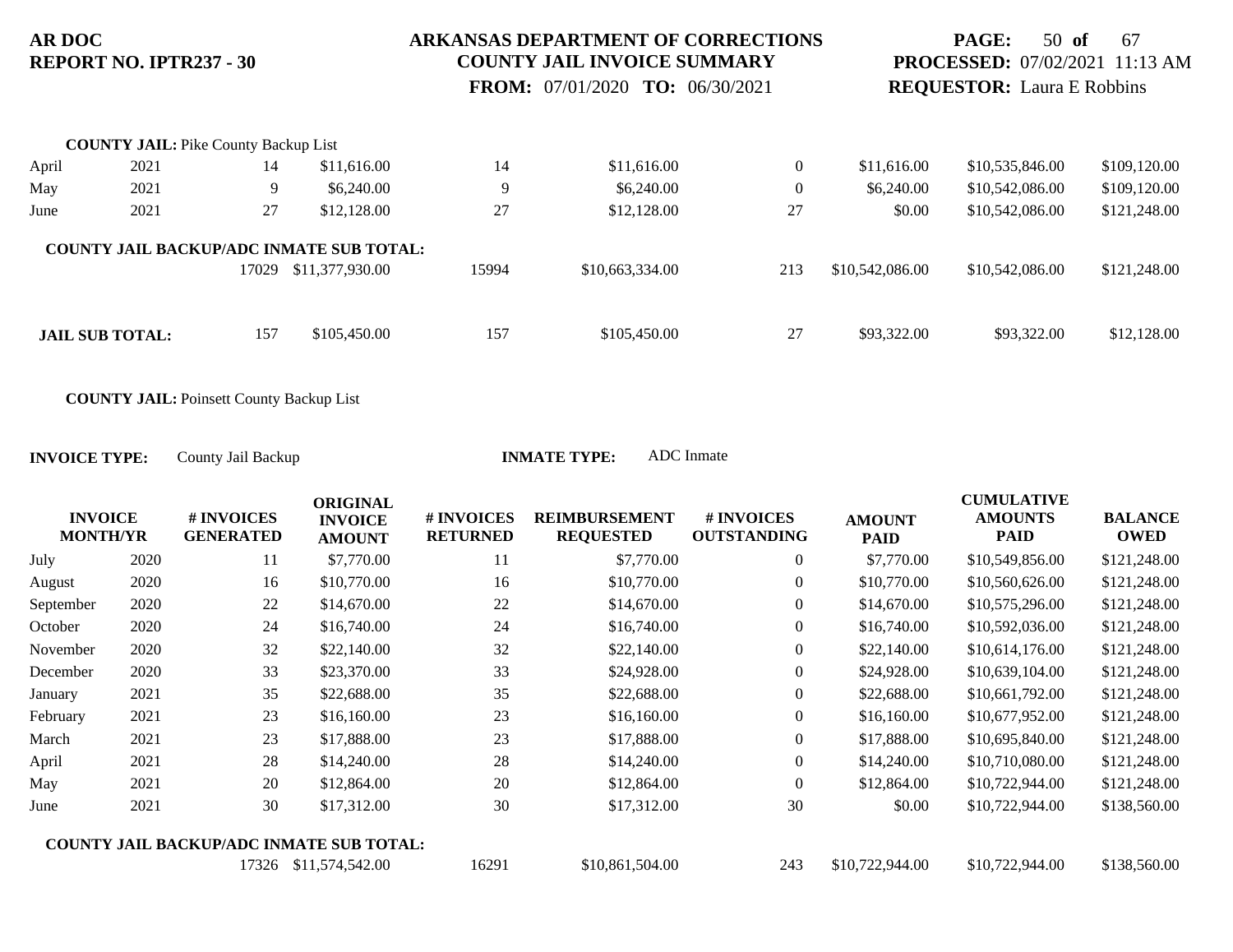#### **ARKANSAS DEPARTMENT OF CORRECTIONS COUNTY JAIL INVOICE SUMMARY**

 **FROM:** 07/01/2020 **TO:** 06/30/2021

## **PAGE:** 51 **of** 67 **PROCESSED:** 07/02/2021 11:13 AM **REQUESTOR:** Laura E Robbins

| <b>COUNTY JAIL: Poinsett County Backup List</b> |     |              |     |              |    |              |              |             |
|-------------------------------------------------|-----|--------------|-----|--------------|----|--------------|--------------|-------------|
| <b>JAIL SUB TOTAL:</b>                          | 297 | \$196,612.00 | 297 | \$198,170.00 | 30 | \$180,858.00 | \$180,858,00 | \$17,312.00 |
|                                                 |     |              |     |              |    |              |              |             |

**COUNTY JAIL:** Polk County Backup List

|           | <b>INVOICE</b><br><b>MONTH/YR</b> | # INVOICES<br><b>GENERATED</b> | <b>ORIGINAL</b><br><b>INVOICE</b><br><b>AMOUNT</b> | # INVOICES<br><b>RETURNED</b> | <b>REIMBURSEMENT</b><br><b>REQUESTED</b> | # INVOICES<br><b>OUTSTANDING</b> | <b>AMOUNT</b><br><b>PAID</b> | <b>CUMULATIVE</b><br><b>AMOUNTS</b><br><b>PAID</b> | <b>BALANCE</b><br><b>OWED</b> |
|-----------|-----------------------------------|--------------------------------|----------------------------------------------------|-------------------------------|------------------------------------------|----------------------------------|------------------------------|----------------------------------------------------|-------------------------------|
| July      | 2020                              | 10                             | \$3,930.00                                         | 10                            | \$3,210.00                               | $\overline{0}$                   | \$3,210.00                   | \$10,726,154.00                                    | \$138,560.00                  |
| August    | 2020                              | 4                              | \$2,520.00                                         | 4                             | \$2,100.00                               | $\overline{0}$                   | \$2,100.00                   | \$10,728,254.00                                    | \$138,560.00                  |
| September | 2020                              | 6                              | \$2,880.00                                         | 6                             | \$2,880.00                               | $\overline{0}$                   | \$2,880.00                   | \$10,731,134.00                                    | \$138,560.00                  |
| October   | 2020                              | 9                              | \$3,810.00                                         | 9                             | \$3,810.00                               | $\boldsymbol{0}$                 | \$3,810.00                   | \$10,734,944.00                                    | \$138,560.00                  |
| November  | 2020                              | 7                              | \$3,780.00                                         |                               | \$3,690.00                               | $\boldsymbol{0}$                 | \$3,690.00                   | \$10,738,634.00                                    | \$138,560.00                  |
| December  | 2020                              |                                | \$5,190.00                                         | $\overline{0}$                | \$0.00                                   | $\overline{0}$                   | \$0.00                       | \$10,738,634.00                                    | \$138,560.00                  |
| January   | 2021                              | 5                              | \$3,744.00                                         | 5                             | \$3,264.00                               | $\overline{0}$                   | \$3,264.00                   | \$10,741,898.00                                    | \$138,560.00                  |
| February  | 2021                              | 6                              | \$5,600.00                                         | 6                             | \$5,600.00                               | $\overline{0}$                   | \$5,600.00                   | \$10,747,498.00                                    | \$138,560.00                  |
| March     | 2021                              | 8                              | \$1,792.00                                         | 8                             | \$1,792.00                               | $\overline{0}$                   | \$1,792.00                   | \$10,749,290.00                                    | \$138,560.00                  |
| April     | 2021                              | 14                             | \$10,784.00                                        | 14                            | \$5,024.00                               | $\overline{0}$                   | \$5,024.00                   | \$10,754,314.00                                    | \$138,560.00                  |
| May       | 2021                              | 10                             | \$7,072.00                                         | 10                            | \$6,368.00                               | $\overline{0}$                   | \$6,368.00                   | \$10,760,682.00                                    | \$138,560.00                  |
| June      | 2021                              | 10                             | \$2,720.00                                         | 10                            | \$2,720.00                               | $\overline{0}$                   | \$2,720.00                   | \$10,763,402.00                                    | \$138,560.00                  |
|           |                                   |                                | <b>COUNTY JAIL BACKUP/ADC INMATE SUB TOTAL:</b>    |                               |                                          |                                  |                              |                                                    |                               |
|           |                                   | 17422                          | \$11,628,364.00                                    | 16380                         | \$10,901,962.00                          | 243                              | \$10,763,402.00              | \$10,763,402.00                                    | \$138,560.00                  |
|           | <b>JAIL SUB TOTAL:</b>            | 96                             | \$53,822.00                                        | 89                            | \$40,458.00                              | $\overline{0}$                   | \$40,458.00                  | \$40,458.00                                        | \$0.00                        |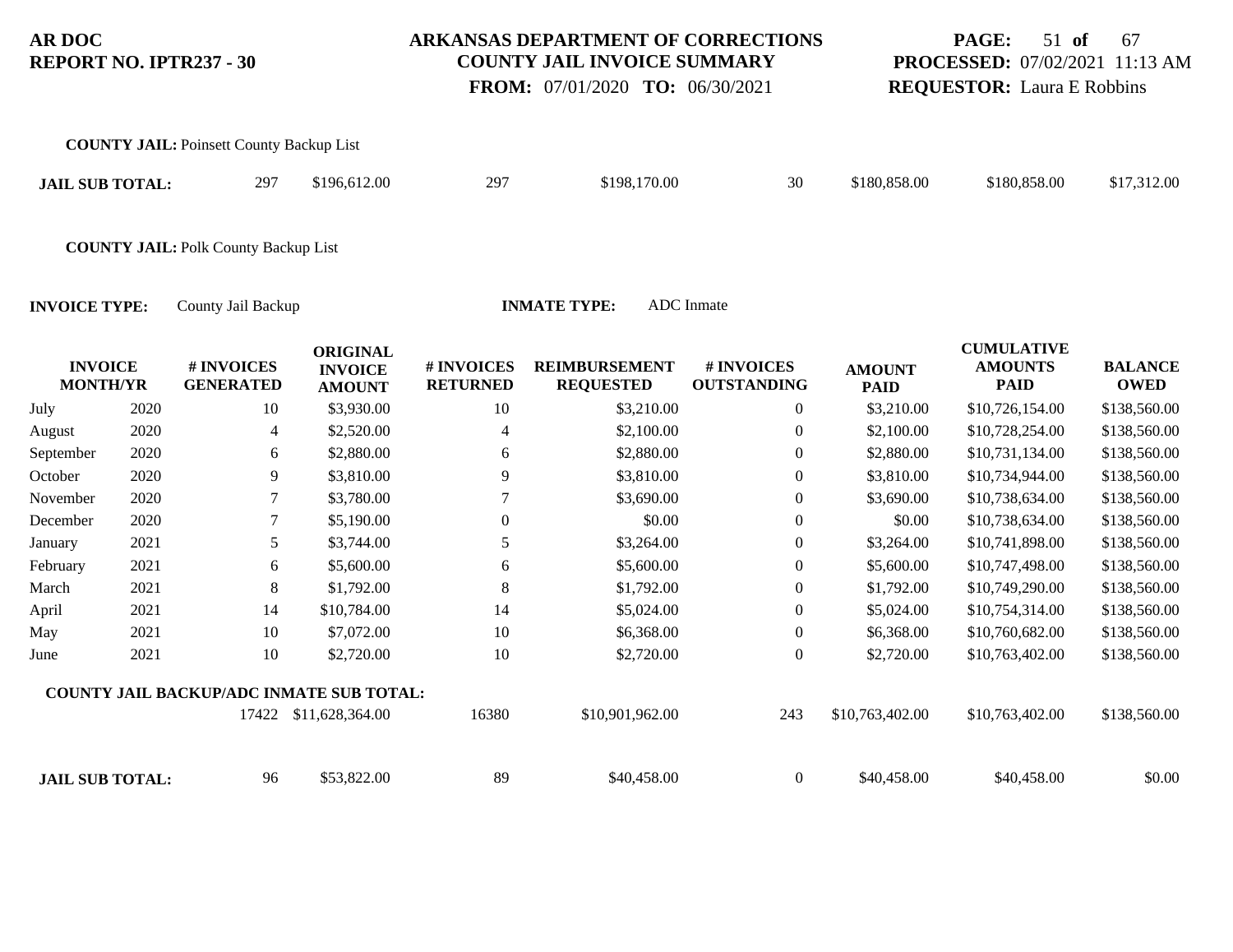## **ARKANSAS DEPARTMENT OF CORRECTIONS COUNTY JAIL INVOICE SUMMARY**

 **FROM:** 07/01/2020 **TO:** 06/30/2021

# **PAGE:** 52 **of** 67 **PROCESSED:** 07/02/2021 11:13 AM **REQUESTOR:** Laura E Robbins

#### **COUNTY JAIL:** Pope County Backup List

| <b>INVOICE TYPE:</b>              |      | County Jail Backup                              | <b>ADC</b> Inmate<br><b>INMATE TYPE:</b>           |                               |                                          |                                  |                              |                                                    |                               |  |  |  |
|-----------------------------------|------|-------------------------------------------------|----------------------------------------------------|-------------------------------|------------------------------------------|----------------------------------|------------------------------|----------------------------------------------------|-------------------------------|--|--|--|
| <b>INVOICE</b><br><b>MONTH/YR</b> |      | # INVOICES<br><b>GENERATED</b>                  | <b>ORIGINAL</b><br><b>INVOICE</b><br><b>AMOUNT</b> | # INVOICES<br><b>RETURNED</b> | <b>REIMBURSEMENT</b><br><b>REQUESTED</b> | # INVOICES<br><b>OUTSTANDING</b> | <b>AMOUNT</b><br><b>PAID</b> | <b>CUMULATIVE</b><br><b>AMOUNTS</b><br><b>PAID</b> | <b>BALANCE</b><br><b>OWED</b> |  |  |  |
| July                              | 2020 | 27                                              | \$12,030.00                                        | 27                            | \$12,030.00                              | $\overline{0}$                   | \$12,030.00                  | \$10,775,432.00                                    | \$138,560.00                  |  |  |  |
| August                            | 2020 | 27                                              | \$18,600.00                                        | 27                            | \$18,600.00                              | $\overline{0}$                   | \$18,600.00                  | \$10,794,032.00                                    | \$138,560.00                  |  |  |  |
| September                         | 2020 | 46                                              | \$33,030.00                                        | 46                            | \$32,940.00                              | $\mathbf{0}$                     | \$32,940.00                  | \$10,826,972.00                                    | \$138,560.00                  |  |  |  |
| October                           | 2020 | 59                                              | \$39,930.00                                        | 59                            | \$39,930.00                              | $\boldsymbol{0}$                 | \$39,930.00                  | \$10,866,902.00                                    | \$138,560.00                  |  |  |  |
| November                          | 2020 | 62                                              | \$46,710.00                                        | 62                            | \$45,900.00                              | $\boldsymbol{0}$                 | \$45,900.00                  | \$10,912,802.00                                    | \$138,560.00                  |  |  |  |
| December                          | 2020 | 66                                              | \$30,150.00                                        | 66                            | \$30,150.00                              | $\boldsymbol{0}$                 | \$30,150.00                  | \$10,942,952.00                                    | \$138,560.00                  |  |  |  |
| January                           | 2021 | 46                                              | \$26,336.00                                        | 46                            | \$26,336.00                              | $\boldsymbol{0}$                 | \$26,336.00                  | \$10,969,288.00                                    | \$138,560.00                  |  |  |  |
| February                          | 2021 | 42                                              | \$29,312.00                                        | $42\,$                        | \$29,312.00                              | $\boldsymbol{0}$                 | \$29,312.00                  | \$10,998,600.00                                    | \$138,560.00                  |  |  |  |
| March                             | 2021 | 55                                              | \$34,816.00                                        | $\boldsymbol{0}$              | \$0.00                                   | $\boldsymbol{0}$                 | \$0.00                       | \$10,998,600.00                                    | \$138,560.00                  |  |  |  |
| April                             | 2021 | 43                                              | \$34,112.00                                        | 43                            | \$34,112.00                              | $\boldsymbol{0}$                 | \$34,112.00                  | \$11,032,712.00                                    | \$138,560.00                  |  |  |  |
| May                               | 2021 | 53                                              | \$30,496.00                                        | 53                            | \$30,496.00                              | $\overline{0}$                   | \$30,496.00                  | \$11,063,208.00                                    | \$138,560.00                  |  |  |  |
| June                              | 2021 | 47                                              | \$30,816.00                                        | 47                            | \$30,816.00                              | $\overline{0}$                   | \$30,816.00                  | \$11,094,024.00                                    | \$138,560.00                  |  |  |  |
|                                   |      | <b>COUNTY JAIL BACKUP/ADC INMATE SUB TOTAL:</b> |                                                    |                               |                                          |                                  |                              |                                                    |                               |  |  |  |
|                                   |      |                                                 | 17995 \$11,994,702.00                              | 16898                         | \$11,232,584.00                          | 243                              | \$11,094,024.00              | \$11,094,024.00                                    | \$138,560.00                  |  |  |  |
| <b>JAIL SUB TOTAL:</b>            |      | 573                                             | \$366,338.00                                       | 518                           | \$330,622.00                             | $\overline{0}$                   | \$330,622.00                 | \$330,622.00                                       | \$0.00                        |  |  |  |
|                                   |      | <b>COUNTY JAIL: Prairie County Backup List</b>  |                                                    |                               |                                          |                                  |                              |                                                    |                               |  |  |  |
| <b>INVOICE TYPE:</b>              |      | County Jail Backup                              |                                                    |                               | <b>INMATE TYPE:</b>                      | <b>ADC</b> Inmate                |                              |                                                    |                               |  |  |  |
| <b>INVOICE</b><br><b>MONTH/YR</b> |      | # INVOICES<br><b>GENERATED</b>                  | <b>ORIGINAL</b><br><b>INVOICE</b><br><b>AMOUNT</b> | # INVOICES<br><b>RETURNED</b> | <b>REIMBURSEMENT</b><br><b>REQUESTED</b> | # INVOICES<br><b>OUTSTANDING</b> | <b>AMOUNT</b><br><b>PAID</b> | <b>CUMULATIVE</b><br><b>AMOUNTS</b><br><b>PAID</b> | <b>BALANCE</b><br><b>OWED</b> |  |  |  |
| September                         | 2020 |                                                 | \$630.00                                           |                               | \$630.00                                 | $\overline{0}$                   | \$630.00                     | \$11,094,654.00                                    | \$138,560.00                  |  |  |  |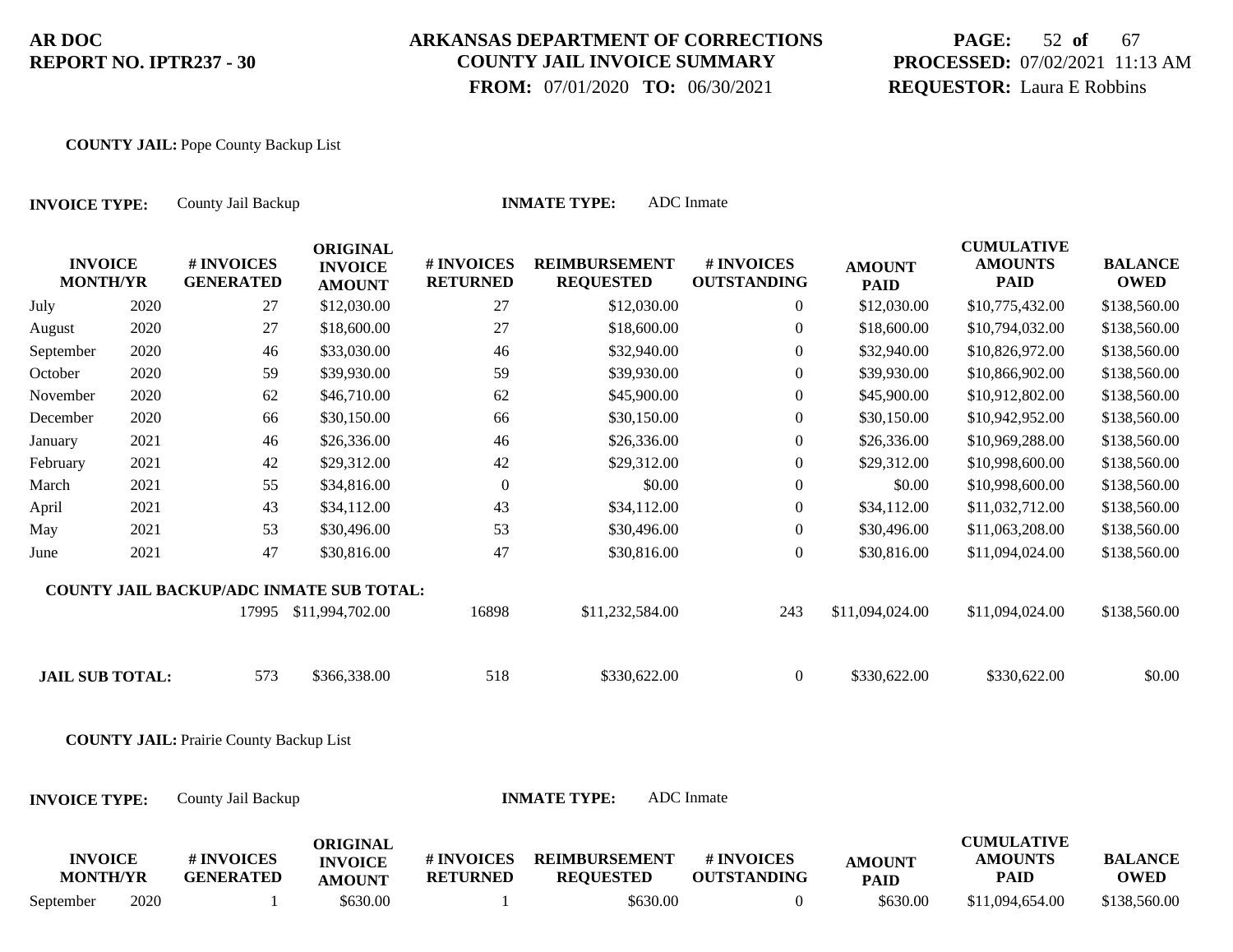#### **ARKANSAS DEPARTMENT OF CORRECTIONS COUNTY JAIL INVOICE SUMMARY**

 **FROM:** 07/01/2020 **TO:** 06/30/2021

## **PAGE:** 53 **of** 67 **PROCESSED:** 07/02/2021 11:13 AM **REQUESTOR:** Laura E Robbins

|                        | <b>COUNTY JAIL: Prairie County Backup List</b> |       |                                                 |                  |                 |                  |                 |                 |              |
|------------------------|------------------------------------------------|-------|-------------------------------------------------|------------------|-----------------|------------------|-----------------|-----------------|--------------|
| October                | 2020                                           | 2     | \$1,170.00                                      | $\overline{c}$   | \$1,170.00      | $\overline{0}$   | \$1,170.00      | \$11,095,824.00 | \$138,560.00 |
| November               | 2020                                           | 2     | \$1,860.00                                      | $\overline{c}$   | \$1,860.00      | $\boldsymbol{0}$ | \$1,860.00      | \$11,097,684.00 | \$138,560.00 |
| December               | 2020                                           | 3     | \$2,220.00                                      | $\boldsymbol{0}$ | \$0.00          | $\theta$         | \$0.00          | \$11,097,684.00 | \$138,560.00 |
| January                | 2021                                           | 4     | \$3,552.00                                      | 4                | \$3,552.00      | $\overline{0}$   | \$3,552.00      | \$11,101,236.00 | \$138,560.00 |
| February               | 2021                                           | 4     | \$3,968.00                                      | 4                | \$3,968.00      | $\theta$         | \$3,968.00      | \$11,105,204.00 | \$138,560.00 |
| March                  | 2021                                           | 4     | \$2,816.00                                      | 4                | \$2,816.00      | $\overline{0}$   | \$2,816.00      | \$11,108,020.00 | \$138,560.00 |
| April                  | 2021                                           | 4     | \$1,824.00                                      | 4                | \$1,824.00      | $\overline{0}$   | \$1,824.00      | \$11,109,844.00 | \$138,560.00 |
| May                    | 2021                                           | 2     | \$1,728.00                                      | $\mathbf{0}$     | \$0.00          | $\theta$         | \$0.00          | \$11,109,844.00 | \$138,560.00 |
|                        |                                                |       | <b>COUNTY JAIL BACKUP/ADC INMATE SUB TOTAL:</b> |                  |                 |                  |                 |                 |              |
|                        |                                                | 18021 | \$12,014,470.00                                 | 16919            | \$11,248,404.00 | 243              | \$11,109,844.00 | \$11,109,844.00 | \$138,560.00 |
|                        |                                                |       |                                                 |                  |                 |                  |                 |                 |              |
| <b>JAIL SUB TOTAL:</b> |                                                | 26    | \$19,768.00                                     | 21               | \$15,820.00     | $\overline{0}$   | \$15,820.00     | \$15,820.00     | \$0.00       |
|                        |                                                |       |                                                 |                  |                 |                  |                 |                 |              |

**COUNTY JAIL:** Pulaski County Backup List

| <b>INVOICE</b><br><b>MONTH/YR</b> |      | # INVOICES<br><b>GENERATED</b> | <b>ORIGINAL</b><br><b>INVOICE</b><br><b>AMOUNT</b> | # INVOICES<br><b>RETURNED</b> | <b>REIMBURSEMENT</b><br><b>REQUESTED</b> | # INVOICES<br><b>OUTSTANDING</b> | <b>AMOUNT</b><br><b>PAID</b> | <b>CUMULATIVE</b><br><b>AMOUNTS</b><br>PAID | <b>BALANCE</b><br><b>OWED</b> |
|-----------------------------------|------|--------------------------------|----------------------------------------------------|-------------------------------|------------------------------------------|----------------------------------|------------------------------|---------------------------------------------|-------------------------------|
| July                              | 2020 | 265                            | \$179,730.00                                       | 265                           | \$179,550.00                             | $\overline{0}$                   | \$179,550.00                 | \$11,289,394.00                             | \$138,560.00                  |
| August                            | 2020 | 282                            | \$208,680.00                                       | 282                           | \$208,440.00                             | $\overline{0}$                   | \$208,440.00                 | \$11,497,834.00                             | \$138,560.00                  |
| September                         | 2020 | 311                            | \$207,690.00                                       | 311                           | \$206,640.00                             | $\theta$                         | \$206,640.00                 | \$11,704,474.00                             | \$138,560.00                  |
| October                           | 2020 | 286                            | \$171,840.00                                       | 286                           | \$171,270.00                             | $\theta$                         | \$171,270.00                 | \$11,875,744.00                             | \$138,560.00                  |
| November                          | 2020 | 209                            | \$128,160.00                                       | 209                           | \$127,470.00                             | $\overline{0}$                   | \$127,470.00                 | \$12,003,214.00                             | \$138,560.00                  |
| December                          | 2020 | 186                            | \$137,010.00                                       | 186                           | \$136,740.00                             | $\overline{0}$                   | \$136,740.00                 | \$12,139,954.00                             | \$138,560.00                  |
| January                           | 2021 | 216                            | \$173,120.00                                       | 216                           | \$172,288.00                             | $\theta$                         | \$172,288.00                 | \$12,312,242.00                             | \$138,560.00                  |
| February                          | 2021 | 238                            | \$189,632.00                                       | 238                           | \$188,576.00                             | $\overline{0}$                   | \$188,576.00                 | \$12,500,818.00                             | \$138,560.00                  |
| March                             | 2021 | 238                            | \$152,416.00                                       | 238                           | \$150,304.00                             | $\overline{0}$                   | \$150,304.00                 | \$12,651,122.00                             | \$138,560.00                  |
| April                             | 2021 | 218                            | \$152,064.00                                       | 218                           | \$151,168.00                             | $\overline{0}$                   | \$151,168.00                 | \$12,802,290.00                             | \$138,560.00                  |
| May                               | 2021 | 229                            | \$133,536.00                                       | 229                           | \$132,608.00                             | $\theta$                         | \$132,608.00                 | \$12,934,898.00                             | \$138,560.00                  |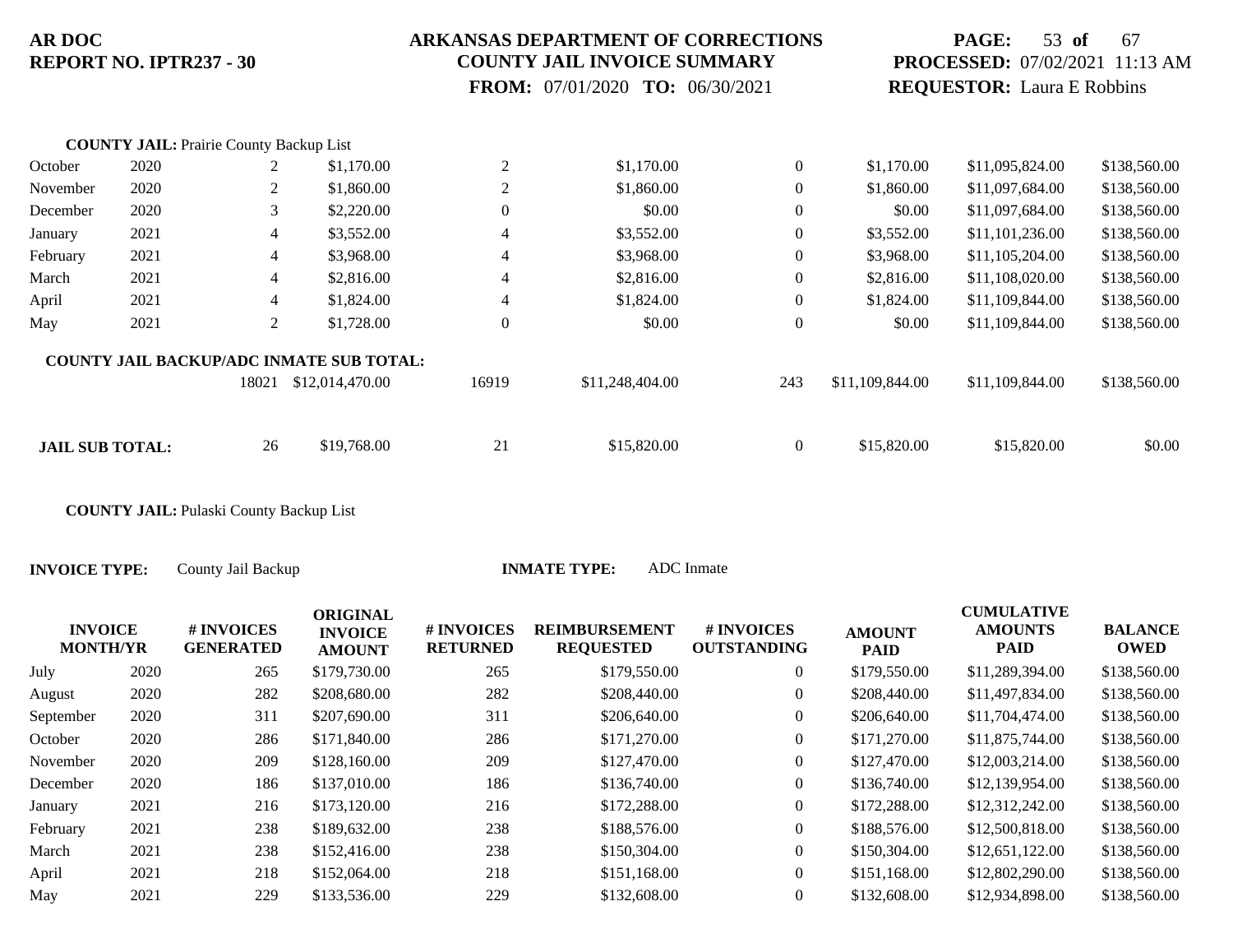### **ARKANSAS DEPARTMENT OF CORRECTIONS COUNTY JAIL INVOICE SUMMARY**

 **FROM:** 07/01/2020 **TO:** 06/30/2021

**PAGE:** 54 **of** 67 **PROCESSED:** 07/02/2021 11:13 AM **REQUESTOR:** Laura E Robbins

|      | <b>COUNTY JAIL:</b> Pulaski County Backup List |      |                                                 |       |                 |          |                 |                 |              |
|------|------------------------------------------------|------|-------------------------------------------------|-------|-----------------|----------|-----------------|-----------------|--------------|
| June | 2021                                           | 183  | \$116,896.00                                    | 183   | \$114,304.00    | 0        | \$114,304.00    | \$13,049,202.00 | \$138,560.00 |
|      |                                                |      |                                                 |       |                 |          |                 |                 |              |
|      |                                                |      | <b>COUNTY JAIL BACKUP/ADC INMATE SUB TOTAL:</b> |       |                 |          |                 |                 |              |
|      |                                                |      | 20882 \$13,965,244.00                           | 19780 | \$13,187,762.00 | 243      | \$13,049,202.00 | \$13,049,202.00 | \$138,560.00 |
|      |                                                |      |                                                 |       |                 |          |                 |                 |              |
|      |                                                |      |                                                 |       |                 |          |                 |                 |              |
|      | <b>JAIL SUB TOTAL:</b>                         | 2861 | \$1,950,774.00                                  | 2861  | \$1,939,358.00  | $\left($ | \$1,939,358.00  | \$1,939,358.00  | \$0.00       |

**COUNTY JAIL:** Randolph County Backup List

| <b>INVOICE</b><br><b>MONTH/YR</b> |      | # INVOICES<br><b>GENERATED</b> | <b>ORIGINAL</b><br><b>INVOICE</b><br><b>AMOUNT</b> | # INVOICES<br><b>RETURNED</b> | <b>REIMBURSEMENT</b><br><b>REQUESTED</b> | # INVOICES<br><b>OUTSTANDING</b> | <b>AMOUNT</b><br><b>PAID</b> | <b>CUMULATIVE</b><br><b>AMOUNTS</b><br><b>PAID</b> | <b>BALANCE</b><br><b>OWED</b> |
|-----------------------------------|------|--------------------------------|----------------------------------------------------|-------------------------------|------------------------------------------|----------------------------------|------------------------------|----------------------------------------------------|-------------------------------|
| July                              | 2020 | 7                              | \$5,130.00                                         |                               | \$5,130.00                               | $\overline{0}$                   | \$5,130.00                   | \$13,054,332.00                                    | \$138,560.00                  |
| August                            | 2020 | 9                              | \$5,550.00                                         | 9                             | \$5,550.00                               | $\overline{0}$                   | \$5,550.00                   | \$13,059,882.00                                    | \$138,560.00                  |
| September                         | 2020 | 16                             | \$11,250.00                                        | 16                            | \$11,250.00                              | $\boldsymbol{0}$                 | \$11,250.00                  | \$13,071,132.00                                    | \$138,560.00                  |
| October                           | 2020 | 17                             | \$12,780.00                                        | 17                            | \$12,780.00                              | $\boldsymbol{0}$                 | \$12,780.00                  | \$13,083,912.00                                    | \$138,560.00                  |
| November                          | 2020 | 21                             | \$15,600.00                                        | 21                            | \$15,600.00                              | $\boldsymbol{0}$                 | \$15,600.00                  | \$13,099,512.00                                    | \$138,560.00                  |
| December                          | 2020 | 23                             | \$13,830.00                                        | 23                            | \$14,752.00                              | $\overline{0}$                   | \$14,752.00                  | \$13,114,264.00                                    | \$138,560.00                  |
| January                           | 2021 | 13                             | \$10,208.00                                        | 13                            | \$10,208.00                              | $\boldsymbol{0}$                 | \$10,208.00                  | \$13,124,472.00                                    | \$138,560.00                  |
| February                          | 2021 | 24                             | \$15,424.00                                        | 24                            | \$15,424.00                              | $\boldsymbol{0}$                 | \$15,424.00                  | \$13,139,896.00                                    | \$138,560.00                  |
| March                             | 2021 | 28                             | \$17,536.00                                        | 28                            | \$17,536.00                              | $\boldsymbol{0}$                 | \$17,536.00                  | \$13,157,432.00                                    | \$138,560.00                  |
| April                             | 2021 | 13                             | \$12,256.00                                        | 13                            | \$12,256.00                              | $\overline{0}$                   | \$12,256.00                  | \$13,169,688.00                                    | \$138,560.00                  |
| May                               | 2021 | 21                             | \$14,336.00                                        | 21                            | \$14,336.00                              | $\overline{0}$                   | \$14,336.00                  | \$13,184,024.00                                    | \$138,560.00                  |
| June                              | 2021 | 14                             | \$8,672.00                                         | $\overline{0}$                | \$0.00                                   | $\mathbf{0}$                     | \$0.00                       | \$13,184,024.00                                    | \$138,560.00                  |
|                                   |      |                                | <b>COUNTY JAIL BACKUP/ADC INMATE SUB TOTAL:</b>    |                               |                                          |                                  |                              |                                                    |                               |
|                                   |      | 21088                          | \$14,107,816.00                                    | 19972                         | \$13,322,584.00                          | 243                              | \$13,184,024.00              | \$13,184,024.00                                    | \$138,560.00                  |
| <b>JAIL SUB TOTAL:</b>            |      | 206                            | \$142,572.00                                       | 192                           | \$134,822.00                             | $\Omega$                         | \$134,822.00                 | \$134,822.00                                       | \$0.00                        |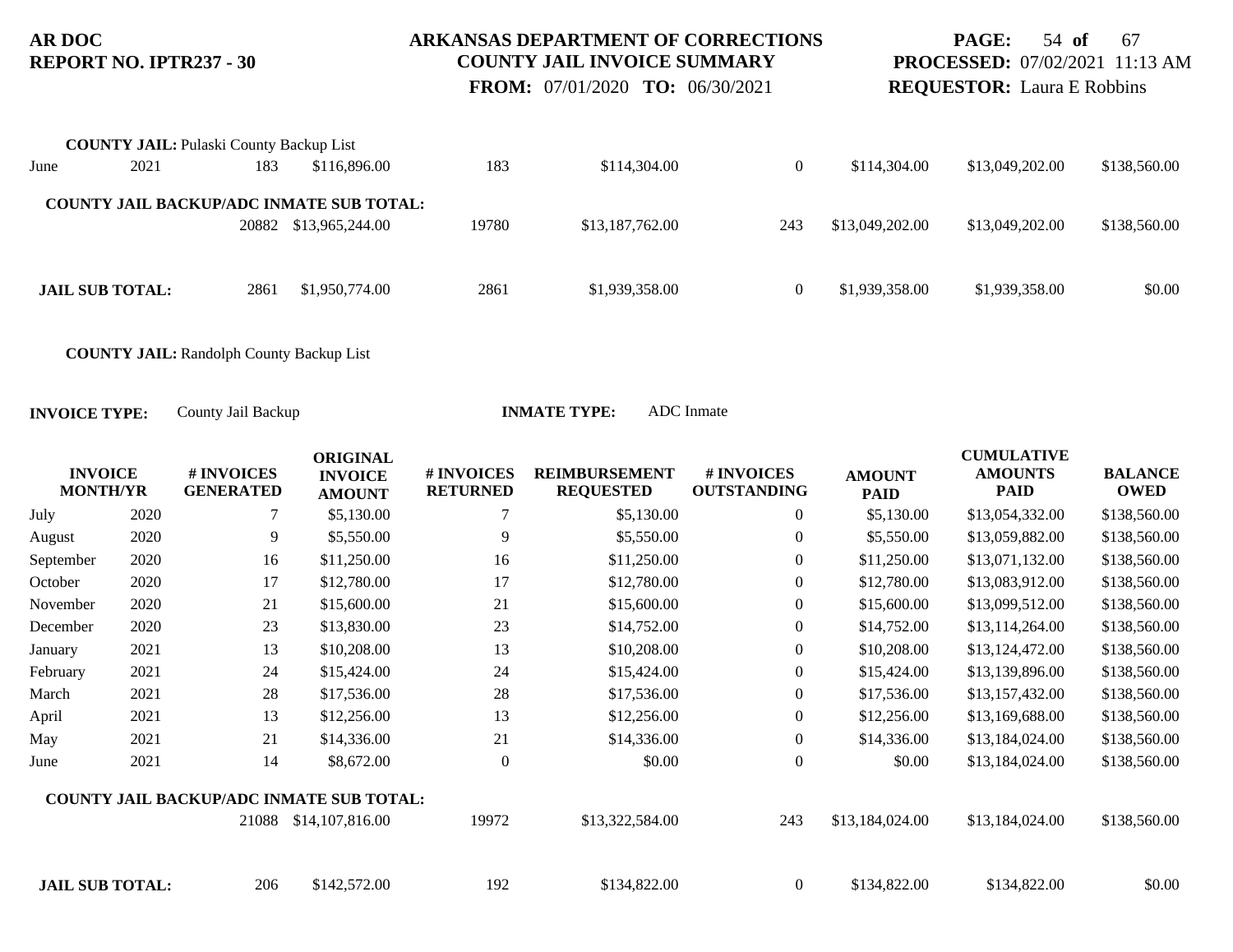### **ARKANSAS DEPARTMENT OF CORRECTIONS COUNTY JAIL INVOICE SUMMARY**

 **FROM:** 07/01/2020 **TO:** 06/30/2021

# **PAGE:** 55 **of** 67 **PROCESSED:** 07/02/2021 11:13 AM **REQUESTOR:** Laura E Robbins

#### **COUNTY JAIL:** Saline County Backup List

| <b>INVOICE TYPE:</b>              |      | <b>ADC</b> Inmate<br><b>INMATE TYPE:</b><br>County Jail Backup |                                                    |                               |                                          |                                  |                              |                                                    |                               |  |  |
|-----------------------------------|------|----------------------------------------------------------------|----------------------------------------------------|-------------------------------|------------------------------------------|----------------------------------|------------------------------|----------------------------------------------------|-------------------------------|--|--|
| <b>INVOICE</b><br><b>MONTH/YR</b> |      | # INVOICES<br><b>GENERATED</b>                                 | <b>ORIGINAL</b><br><b>INVOICE</b><br><b>AMOUNT</b> | # INVOICES<br><b>RETURNED</b> | <b>REIMBURSEMENT</b><br><b>REQUESTED</b> | # INVOICES<br><b>OUTSTANDING</b> | <b>AMOUNT</b><br><b>PAID</b> | <b>CUMULATIVE</b><br><b>AMOUNTS</b><br><b>PAID</b> | <b>BALANCE</b><br><b>OWED</b> |  |  |
| July                              | 2020 | 35                                                             | \$15,570.00                                        | 35                            | \$15,570.00                              | $\boldsymbol{0}$                 | \$15,570.00                  | \$13,199,594.00                                    | \$138,560.00                  |  |  |
| August                            | 2020 | 24                                                             | \$17,340.00                                        | 24                            | \$17,340.00                              | $\boldsymbol{0}$                 | \$17,340.00                  | \$13,216,934.00                                    | \$138,560.00                  |  |  |
| September                         | 2020 | 34                                                             | \$20,010.00                                        | 34                            | \$20,010.00                              | $\mathbf{0}$                     | \$20,010.00                  | \$13,236,944.00                                    | \$138,560.00                  |  |  |
| October                           | 2020 | 43                                                             | \$25,200.00                                        | 43                            | \$25,200.00                              | $\boldsymbol{0}$                 | \$25,200.00                  | \$13,262,144.00                                    | \$138,560.00                  |  |  |
| November                          | 2020 | 49                                                             | \$32,670.00                                        | 49                            | \$32,370.00                              | $\boldsymbol{0}$                 | \$32,370.00                  | \$13,294,514.00                                    | \$138,560.00                  |  |  |
| December                          | 2020 | 62                                                             | \$35,820.00                                        | 62                            | \$35,820.00                              | $\boldsymbol{0}$                 | \$35,820.00                  | \$13,330,334.00                                    | \$138,560.00                  |  |  |
| January                           | 2021 | 55                                                             | \$40,768.00                                        | 55                            | \$40,768.00                              | $\boldsymbol{0}$                 | \$40,768.00                  | \$13,371,102.00                                    | \$138,560.00                  |  |  |
| February                          | 2021 | 36                                                             | \$28,960.00                                        | 36                            | \$28,960.00                              | $\boldsymbol{0}$                 | \$28,960.00                  | \$13,400,062.00                                    | \$138,560.00                  |  |  |
| March                             | 2021 | 46                                                             | \$25,024.00                                        | 46                            | \$25,024.00                              | $\overline{0}$                   | \$25,024.00                  | \$13,425,086.00                                    | \$138,560.00                  |  |  |
| April                             | 2021 | 45                                                             | \$25,216.00                                        | 45                            | \$25,216.00                              | $\boldsymbol{0}$                 | \$25,216.00                  | \$13,450,302.00                                    | \$138,560.00                  |  |  |
| May                               | 2021 | 52                                                             | \$26,464.00                                        | 52                            | \$26,080.00                              | $\boldsymbol{0}$                 | \$26,080.00                  | \$13,476,382.00                                    | \$138,560.00                  |  |  |
| June                              | 2021 | 68                                                             | \$33,440.00                                        | 68                            | \$33,440.00                              | $\boldsymbol{0}$                 | \$33,440.00                  | \$13,509,822.00                                    | \$138,560.00                  |  |  |
|                                   |      | COUNTY JAIL BACKUP/ADC INMATE SUB TOTAL:                       |                                                    |                               |                                          |                                  |                              |                                                    |                               |  |  |
|                                   |      |                                                                | 21637 \$14,434,298.00                              | 20521                         | \$13,648,382.00                          | 243                              | \$13,509,822.00              | \$13,509,822.00                                    | \$138,560.00                  |  |  |
| <b>JAIL SUB TOTAL:</b>            |      | 549                                                            | \$326,482.00                                       | 549                           | \$325,798.00                             | $\boldsymbol{0}$                 | \$325,798.00                 | \$325,798.00                                       | \$0.00                        |  |  |
|                                   |      | <b>COUNTY JAIL:</b> Scott County Backup List                   |                                                    |                               |                                          |                                  |                              |                                                    |                               |  |  |
| <b>INVOICE TYPE:</b>              |      | County Jail Backup                                             |                                                    |                               | <b>INMATE TYPE:</b>                      | <b>ADC</b> Inmate                |                              |                                                    |                               |  |  |
| <b>INVOICE</b><br><b>MONTH/YR</b> |      | # INVOICES<br><b>GENERATED</b>                                 | <b>ORIGINAL</b><br><b>INVOICE</b><br><b>AMOUNT</b> | # INVOICES<br><b>RETURNED</b> | <b>REIMBURSEMENT</b><br><b>REQUESTED</b> | # INVOICES<br><b>OUTSTANDING</b> | <b>AMOUNT</b><br><b>PAID</b> | <b>CUMULATIVE</b><br><b>AMOUNTS</b><br><b>PAID</b> | <b>BALANCE</b><br><b>OWED</b> |  |  |
| July                              | 2020 |                                                                | \$690.00                                           |                               | \$690.00                                 | $\overline{0}$                   | \$690.00                     | \$13,510,512.00                                    | \$138,560.00                  |  |  |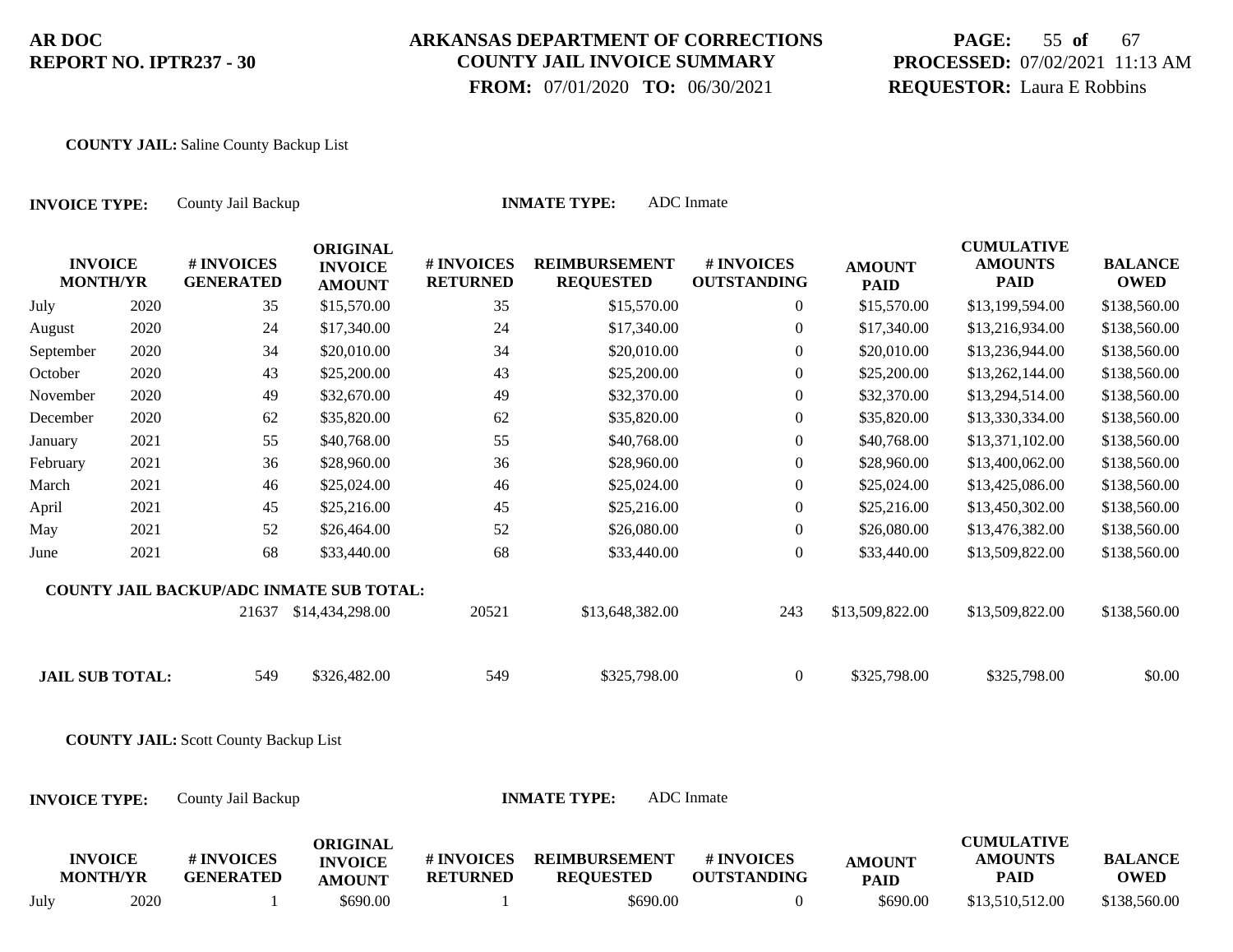### **ARKANSAS DEPARTMENT OF CORRECTIONS COUNTY JAIL INVOICE SUMMARY**

 **FROM:** 07/01/2020 **TO:** 06/30/2021

# **PAGE:** 56 **of** 67 **PROCESSED:** 07/02/2021 11:13 AM **REQUESTOR:** Laura E Robbins

|                        | <b>COUNTY JAIL:</b> Scott County Backup List |       |                                                 |                  |                 |                  |                 |                 |              |
|------------------------|----------------------------------------------|-------|-------------------------------------------------|------------------|-----------------|------------------|-----------------|-----------------|--------------|
| August                 | 2020                                         |       | \$1,260.00                                      | $\boldsymbol{0}$ | \$0.00          | $\boldsymbol{0}$ | \$0.00          | \$13,510,512.00 | \$138,560.00 |
| September              | 2020                                         | 4     | \$2,490.00                                      | $\boldsymbol{0}$ | \$0.00          | $\theta$         | \$0.00          | \$13,510,512.00 | \$138,560.00 |
| October                | 2020                                         | 5     | \$3,210.00                                      | 5                | \$3,210.00      | $\mathbf{0}$     | \$3,210.00      | \$13,513,722.00 | \$138,560.00 |
| November               | 2020                                         | 9     | \$7,320.00                                      | 9                | \$7,320.00      | $\theta$         | \$7,320.00      | \$13,521,042.00 | \$138,560.00 |
| December               | 2020                                         | 11    | \$6,600.00                                      | 11               | \$6,600.00      | $\Omega$         | \$6,600.00      | \$13,527,642.00 | \$138,560.00 |
| January                | 2021                                         | 7     | \$5,760.00                                      | $\overline{7}$   | \$5,760.00      | $\mathbf{0}$     | \$5,760.00      | \$13,533,402.00 | \$138,560.00 |
| February               | 2021                                         | 5.    | \$3,488.00                                      | 5                | \$3,488.00      | $\theta$         | \$3,488.00      | \$13,536,890.00 | \$138,560.00 |
| March                  | 2021                                         | 5     | \$3,776.00                                      | 5                | \$3,776.00      | $\theta$         | \$3,776.00      | \$13,540,666.00 | \$138,560.00 |
| April                  | 2021                                         | 6     | \$3,136.00                                      | 6                | \$3,136.00      | $\mathbf{0}$     | \$3,136.00      | \$13,543,802.00 | \$138,560.00 |
| May                    | 2021                                         | 8     | \$5,248.00                                      | 8                | \$5,248.00      | $\theta$         | \$5,248.00      | \$13,549,050.00 | \$138,560.00 |
| June                   | 2021                                         | 11    | \$7,680.00                                      | 11               | \$7,680.00      | $\theta$         | \$7,680.00      | \$13,556,730.00 | \$138,560.00 |
|                        |                                              |       | <b>COUNTY JAIL BACKUP/ADC INMATE SUB TOTAL:</b> |                  |                 |                  |                 |                 |              |
|                        |                                              | 21711 | \$14,484,956.00                                 | 20589            | \$13,695,290.00 | 243              | \$13,556,730.00 | \$13,556,730.00 | \$138,560.00 |
| <b>JAIL SUB TOTAL:</b> |                                              | 74    | \$50,658.00                                     | 68               | \$46,908.00     | $\Omega$         | \$46,908.00     | \$46,908.00     | \$0.00       |
|                        |                                              |       |                                                 |                  |                 |                  |                 |                 |              |

**COUNTY JAIL:** Searcy County Backup List

| <b>INVOICE</b><br><b>MONTH/YR</b> |      | <b># INVOICES</b><br><b>GENERATED</b> | <b>ORIGINAL</b><br><b>INVOICE</b><br><b>AMOUNT</b> | # INVOICES<br><b>RETURNED</b> | <b>REIMBURSEMENT</b><br><b>REQUESTED</b> | # INVOICES<br><b>OUTSTANDING</b> | <b>AMOUNT</b><br><b>PAID</b> | <b>CUMULATIVE</b><br><b>AMOUNTS</b><br><b>PAID</b> | <b>BALANCE</b><br><b>OWED</b> |
|-----------------------------------|------|---------------------------------------|----------------------------------------------------|-------------------------------|------------------------------------------|----------------------------------|------------------------------|----------------------------------------------------|-------------------------------|
| July                              | 2020 | $\gamma$<br>∠                         | \$1,260.00                                         | ◠                             | \$1,260.00                               | 0                                | \$1,260.00                   | \$13,557,990.00                                    | \$138,560.00                  |
| August                            | 2020 |                                       | \$1,800.00                                         |                               | \$1,800.00                               | 0                                | \$1,800.00                   | \$13,559,790.00                                    | \$138,560.00                  |
| September                         | 2020 | 8                                     | \$3,180.00                                         |                               | \$0.00                                   | 0                                | \$0.00                       | \$13,559,790.00                                    | \$138,560.00                  |
| October                           | 2020 | 12                                    | \$8,280.00                                         | $\Omega$                      | \$0.00                                   | $\overline{0}$                   | \$0.00                       | \$13,559,790.00                                    | \$138,560.00                  |
| November                          | 2020 | 13                                    | \$7,500.00                                         | $\Omega$                      | \$0.00                                   | 0                                | \$0.00                       | \$13,559,790.00                                    | \$138,560.00                  |
| December                          | 2020 | 9                                     | \$5,550.00                                         | $\Omega$                      | \$0.00                                   | $\overline{0}$                   | \$0.00                       | \$13,559,790.00                                    | \$138,560.00                  |
| January                           | 2021 | J                                     | \$3,872.00                                         |                               | \$3,872.00                               | $\overline{0}$                   | \$3,872.00                   | \$13,563,662.00                                    | \$138,560.00                  |
| February                          | 2021 |                                       | \$4,000.00                                         |                               | \$0.00                                   |                                  | \$0.00                       | \$13,563,662.00                                    | \$138,560.00                  |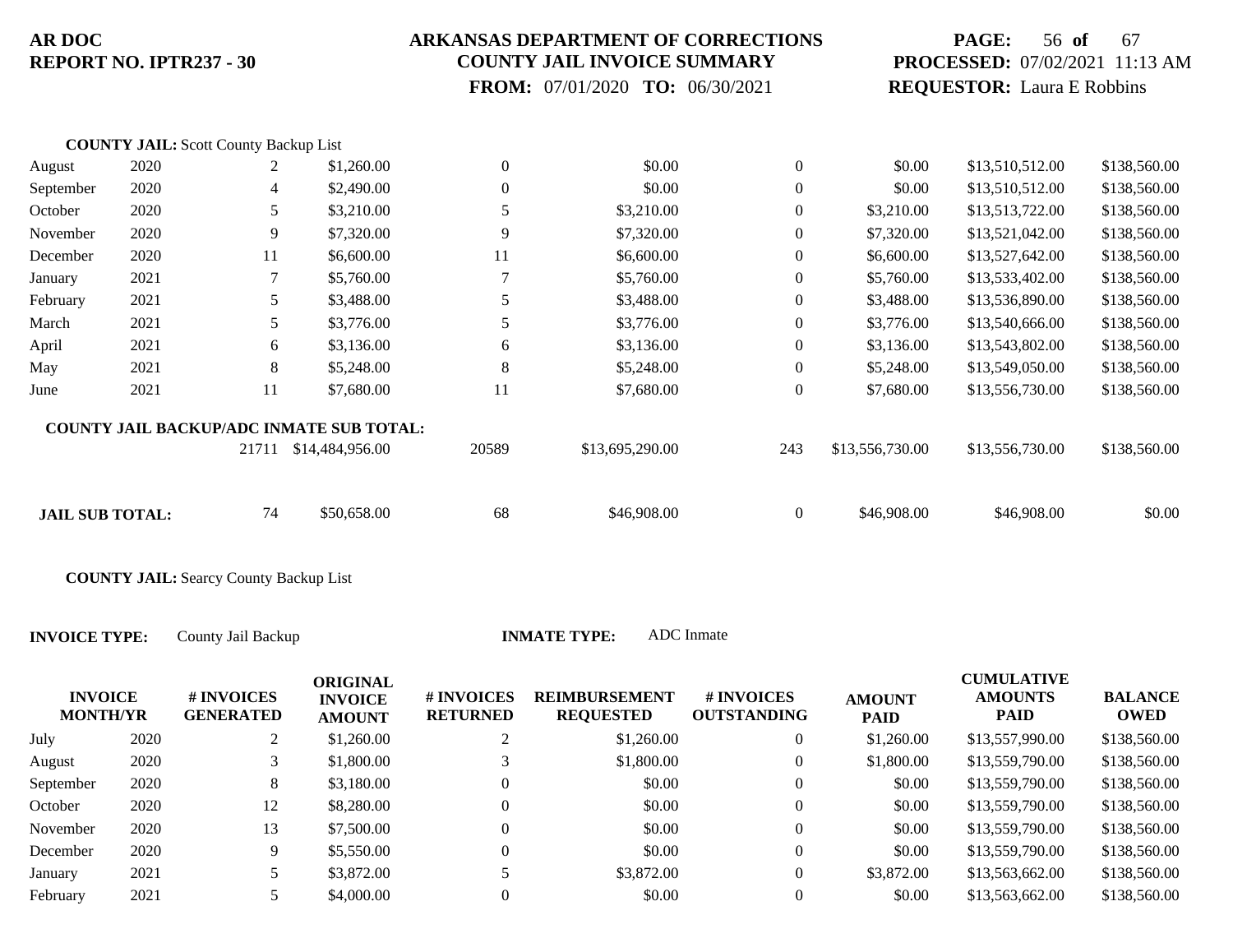### **ARKANSAS DEPARTMENT OF CORRECTIONS COUNTY JAIL INVOICE SUMMARY**

 **FROM:** 07/01/2020 **TO:** 06/30/2021

## **PAGE:** 57 **of** 67 **PROCESSED:** 07/02/2021 11:13 AM **REQUESTOR:** Laura E Robbins

|                                                 | <b>COUNTY JAIL:</b> Searcy County Backup List |       |                 |                  |                 |                |                 |                 |              |
|-------------------------------------------------|-----------------------------------------------|-------|-----------------|------------------|-----------------|----------------|-----------------|-----------------|--------------|
| March                                           | 2021                                          |       | \$2,688.00      | $\boldsymbol{0}$ | \$0.00          | $\theta$       | \$0.00          | \$13,563,662.00 | \$138,560.00 |
| April                                           | 2021                                          |       | \$2,976.00      | $\theta$         | \$0.00          | $\overline{0}$ | \$0.00          | \$13,563,662.00 | \$138,560.00 |
| May                                             | 2021                                          |       | \$2,560.00      | $\boldsymbol{0}$ | \$0.00          | $\theta$       | \$0.00          | \$13,563,662.00 | \$138,560.00 |
| June                                            | 2021                                          |       | \$4,512.00      | $\theta$         | \$0.00          | $\overline{0}$ | \$0.00          | \$13,563,662.00 | \$138,560.00 |
| <b>COUNTY JAIL BACKUP/ADC INMATE SUB TOTAL:</b> |                                               |       |                 |                  |                 |                |                 |                 |              |
|                                                 |                                               | 21786 | \$14,533,134.00 | 20599            | \$13,702,222.00 | 243            | \$13,563,662.00 | \$13,563,662.00 | \$138,560.00 |
|                                                 |                                               |       |                 |                  |                 |                |                 |                 |              |
|                                                 | <b>JAIL SUB TOTAL:</b>                        | 75    | \$48,178.00     | 10               | \$6,932.00      | $\theta$       | \$6,932.00      | \$6,932.00      | \$0.00       |

**COUNTY JAIL:** Sebastian County Backup List

| IL IIFL: | ADU INHIQUE |
|----------|-------------|
|          |             |

|                                   |      |                                | <b>ORIGINAL</b>                                 |                               |                                          |                                  |                              | <b>CUMULATIVE</b>             |                               |
|-----------------------------------|------|--------------------------------|-------------------------------------------------|-------------------------------|------------------------------------------|----------------------------------|------------------------------|-------------------------------|-------------------------------|
| <b>INVOICE</b><br><b>MONTH/YR</b> |      | # INVOICES<br><b>GENERATED</b> | <b>INVOICE</b><br><b>AMOUNT</b>                 | # INVOICES<br><b>RETURNED</b> | <b>REIMBURSEMENT</b><br><b>REQUESTED</b> | # INVOICES<br><b>OUTSTANDING</b> | <b>AMOUNT</b><br><b>PAID</b> | <b>AMOUNTS</b><br><b>PAID</b> | <b>BALANCE</b><br><b>OWED</b> |
| July                              | 2020 | 95                             | \$36,630.00                                     | 95                            | \$38,610.00                              | $\overline{0}$                   | \$38,610.00                  | \$13,602,272.00               | \$138,560.00                  |
| August                            | 2020 | 97                             | \$63,330.00                                     | 97                            | \$63,210.00                              | $\overline{0}$                   | \$63,210.00                  | \$13,665,482.00               | \$138,560.00                  |
| September                         | 2020 | 133                            | \$90,990.00                                     | 133                           | \$92,580.00                              | $\overline{0}$                   | \$92,580.00                  | \$13,758,062.00               | \$138,560.00                  |
| October                           | 2020 | 157                            | \$87,870.00                                     | 157                           | \$90,240.00                              | $\Omega$                         | \$90,240.00                  | \$13,848,302.00               | \$138,560.00                  |
| November                          | 2020 | 153                            | \$109,770.00                                    | 153                           | \$111,120.00                             | $\boldsymbol{0}$                 | \$111,120.00                 | \$13,959,422.00               | \$138,560.00                  |
| December                          | 2020 | 161                            | \$83,618.00                                     | 161                           | \$84,270.00                              | $\overline{0}$                   | \$84,270.00                  | \$14,043,692.00               | \$138,560.00                  |
| January                           | 2021 | 159                            | \$100,672.00                                    | 159                           | \$103,904.00                             | $\overline{0}$                   | \$103,904.00                 | \$14,147,596.00               | \$138,560.00                  |
| February                          | 2021 | 170                            | \$146,816.00                                    | 170                           | \$148,608.00                             | $\overline{0}$                   | \$148,608.00                 | \$14,296,204.00               | \$138,560.00                  |
| March                             | 2021 | 207                            | \$164,224.00                                    | $\Omega$                      | \$0.00                                   | $\mathbf{0}$                     | \$0.00                       | \$14,296,204.00               | \$138,560.00                  |
| April                             | 2021 | 234                            | \$136,096.00                                    | 234                           | \$141,792.00                             | $\overline{0}$                   | \$141,792.00                 | \$14,437,996.00               | \$138,560.00                  |
| May                               | 2021 | 169                            | \$106,848.00                                    | 169                           | \$109,536.00                             | $\overline{0}$                   | \$109,536.00                 | \$14,547,532.00               | \$138,560.00                  |
| June                              | 2021 | 152                            | \$98,592.00                                     | 152                           | \$103,616.00                             | $\mathbf{0}$                     | \$103,616.00                 | \$14,651,148.00               | \$138,560.00                  |
|                                   |      |                                | <b>COUNTY JAIL BACKUP/ADC INMATE SUB TOTAL:</b> |                               |                                          |                                  |                              |                               |                               |
|                                   |      | 23673                          | \$15,758,590.00                                 | 22279                         | \$14,789,708.00                          | 243                              | \$14,651,148.00              | \$14,651,148.00               | \$138,560.00                  |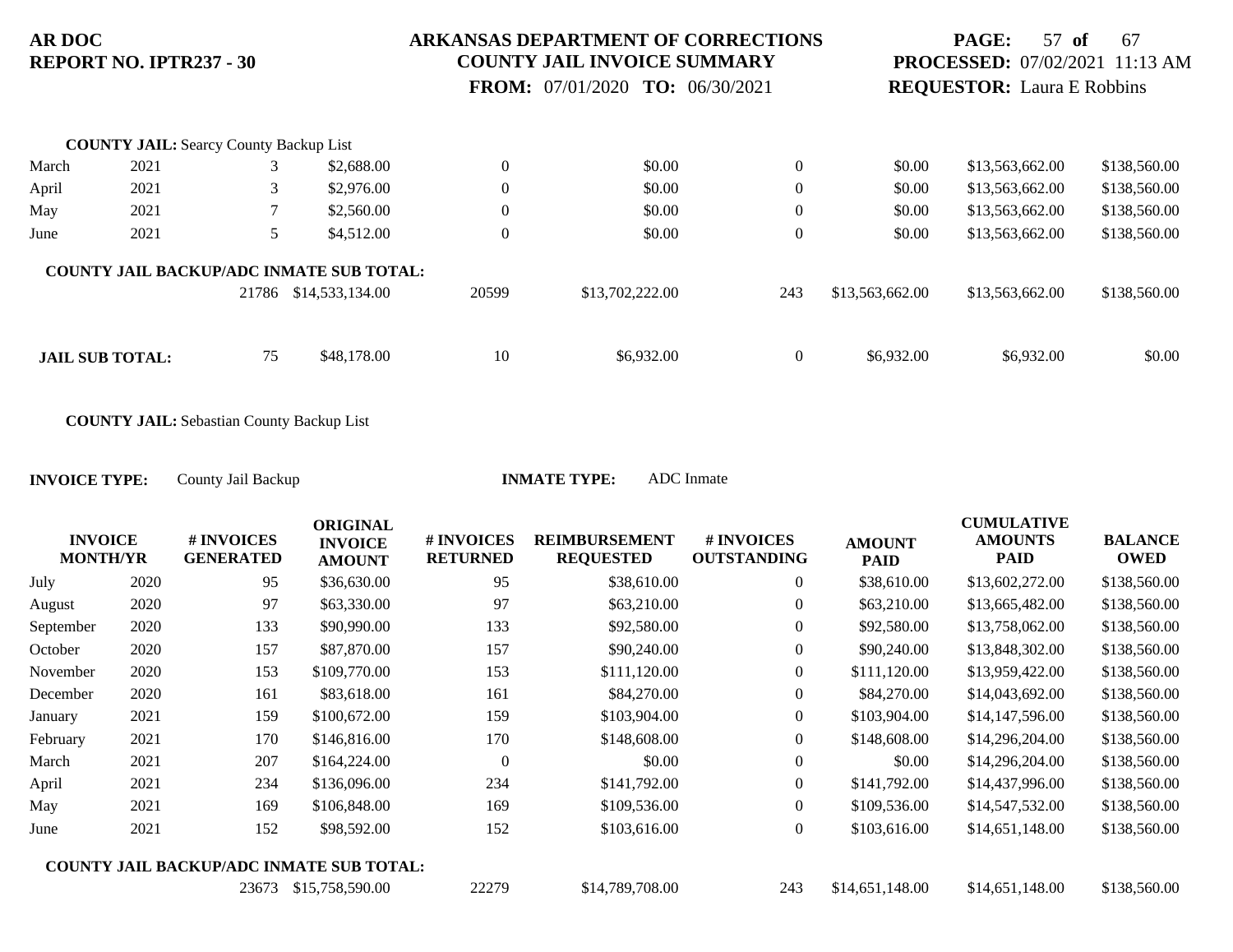**COUNTY JAIL:** Sebastian County Backup List

### **ARKANSAS DEPARTMENT OF CORRECTIONS COUNTY JAIL INVOICE SUMMARY**

 **FROM:** 07/01/2020 **TO:** 06/30/2021

## **PAGE:** 58 **of** 67 **PROCESSED:** 07/02/2021 11:13 AM **REQUESTOR:** Laura E Robbins

| <b>JAIL SUB TOTAL:</b>            |      | 1887                                          | \$1,225,456.00                                     | 1680                          | \$1,087,486.00                           | $\boldsymbol{0}$                 | \$1,087,486.00               | \$1,087,486.00                                     | \$0.00                        |
|-----------------------------------|------|-----------------------------------------------|----------------------------------------------------|-------------------------------|------------------------------------------|----------------------------------|------------------------------|----------------------------------------------------|-------------------------------|
|                                   |      | <b>COUNTY JAIL: Sevier County Backup List</b> |                                                    |                               |                                          |                                  |                              |                                                    |                               |
| <b>INVOICE TYPE:</b>              |      | County Jail Backup                            |                                                    |                               | <b>INMATE TYPE:</b>                      | <b>ADC</b> Inmate                |                              |                                                    |                               |
| <b>INVOICE</b><br><b>MONTH/YR</b> |      | # INVOICES<br><b>GENERATED</b>                | <b>ORIGINAL</b><br><b>INVOICE</b><br><b>AMOUNT</b> | # INVOICES<br><b>RETURNED</b> | <b>REIMBURSEMENT</b><br><b>REQUESTED</b> | # INVOICES<br><b>OUTSTANDING</b> | <b>AMOUNT</b><br><b>PAID</b> | <b>CUMULATIVE</b><br><b>AMOUNTS</b><br><b>PAID</b> | <b>BALANCE</b><br><b>OWED</b> |
| July                              | 2020 | 4                                             | \$2,250.00                                         | 4                             | \$2,250.00                               | $\boldsymbol{0}$                 | \$2,250.00                   | \$14,653,398.00                                    | \$138,560.00                  |
| August                            | 2020 | 6                                             | \$3,630.00                                         | 6                             | \$3,630.00                               | $\overline{0}$                   | \$3,630.00                   | \$14,657,028.00                                    | \$138,560.00                  |
| September                         | 2020 | 11                                            | \$7,710.00                                         | 11                            | \$7,710.00                               | $\boldsymbol{0}$                 | \$7,710.00                   | \$14,664,738.00                                    | \$138,560.00                  |
| October                           | 2020 | 17                                            | \$11,460.00                                        | 17                            | \$11,460.00                              | 0                                | \$11,460.00                  | \$14,676,198.00                                    | \$138,560.00                  |
| November                          | 2020 | 23                                            | \$14,880.00                                        | $\mathbf{0}$                  | \$0.00                                   | $\boldsymbol{0}$                 | \$0.00                       | \$14,676,198.00                                    | \$138,560.00                  |
| December                          | 2020 | 23                                            | \$17,820.00                                        | 23                            | \$19,008.00                              | 0                                | \$19,008.00                  | \$14,695,206.00                                    | \$138,560.00                  |
| January                           | 2021 | 36                                            | \$27,968.00                                        | 36                            | \$27,968.00                              | $\boldsymbol{0}$                 | \$27,968.00                  | \$14,723,174.00                                    | \$138,560.00                  |
| February                          | 2021 | 33                                            | \$29,344.00                                        | 33                            | \$29,344.00                              | $\boldsymbol{0}$                 | \$29,344.00                  | \$14,752,518.00                                    | \$138,560.00                  |
| March                             | 2021 | 33                                            | \$25,600.00                                        | 33                            | \$25,600.00                              | $\boldsymbol{0}$                 | \$25,600.00                  | \$14,778,118.00                                    | \$138,560.00                  |
| April                             | 2021 | 33                                            | \$25,312.00                                        | 33                            | \$25,312.00                              | $\boldsymbol{0}$                 | \$25,312.00                  | \$14,803,430.00                                    | \$138,560.00                  |
| May                               | 2021 | 27                                            | \$12,416.00                                        | $27\,$                        | \$12,416.00                              | $\boldsymbol{0}$                 | \$12,416.00                  | \$14,815,846.00                                    | \$138,560.00                  |
| June                              | 2021 | 18                                            | \$8,352.00                                         | 18                            | \$8,352.00                               | $\boldsymbol{0}$                 | \$8,352.00                   | \$14,824,198.00                                    | \$138,560.00                  |
|                                   |      | COUNTY JAIL BACKUP/ADC INMATE SUB TOTAL:      |                                                    |                               |                                          |                                  |                              |                                                    |                               |
|                                   |      | 23937                                         | \$15,945,332.00                                    | 22520                         | \$14,962,758.00                          | 243                              | \$14,824,198.00              | \$14,824,198.00                                    | \$138,560.00                  |

**JAIL SUB TOTAL:** 264 \$186,742.00 241 \$173,050.00 0 \$173,050.00 \$173,050.00 \$0.00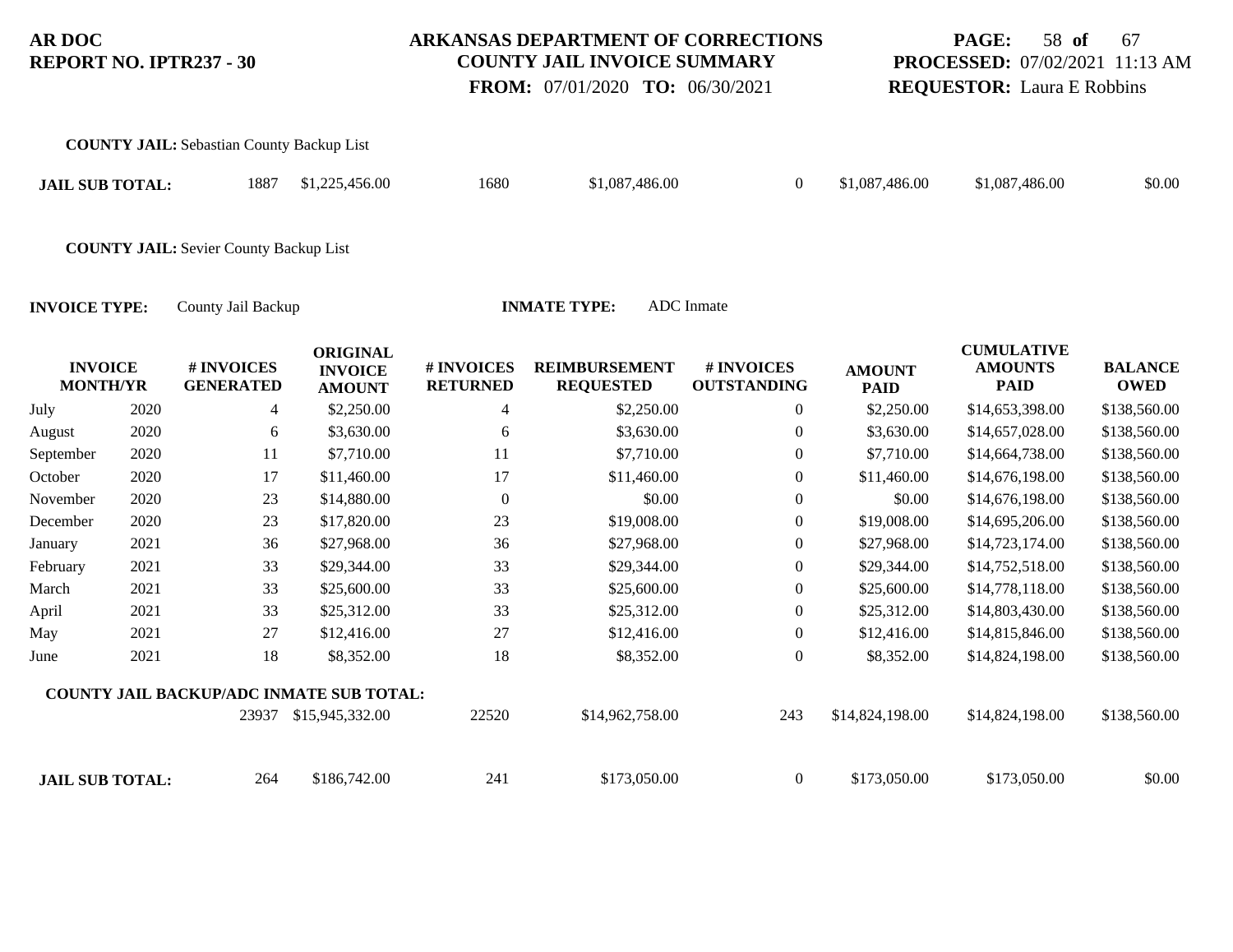## **ARKANSAS DEPARTMENT OF CORRECTIONS COUNTY JAIL INVOICE SUMMARY**

 **FROM:** 07/01/2020 **TO:** 06/30/2021

# **PAGE:** 59 **of** 67 **PROCESSED:** 07/02/2021 11:13 AM **REQUESTOR:** Laura E Robbins

#### **COUNTY JAIL:** Sharp County Backup List

| <b>INVOICE TYPE:</b>              |      |                                                           | <b>ADC</b> Inmate<br><b>INMATE TYPE:</b><br>County Jail Backup |                               |                                          |                                  |                              |                                                    |                               |  |  |  |
|-----------------------------------|------|-----------------------------------------------------------|----------------------------------------------------------------|-------------------------------|------------------------------------------|----------------------------------|------------------------------|----------------------------------------------------|-------------------------------|--|--|--|
| <b>INVOICE</b><br><b>MONTH/YR</b> |      | # INVOICES<br><b>GENERATED</b>                            | <b>ORIGINAL</b><br><b>INVOICE</b><br><b>AMOUNT</b>             | # INVOICES<br><b>RETURNED</b> | <b>REIMBURSEMENT</b><br><b>REQUESTED</b> | # INVOICES<br><b>OUTSTANDING</b> | <b>AMOUNT</b><br><b>PAID</b> | <b>CUMULATIVE</b><br><b>AMOUNTS</b><br><b>PAID</b> | <b>BALANCE</b><br><b>OWED</b> |  |  |  |
| July                              | 2020 | 7                                                         | \$2,730.00                                                     | 7                             | \$2,730.00                               | $\mathbf{0}$                     | \$2,730.00                   | \$14,826,928.00                                    | \$138,560.00                  |  |  |  |
| August                            | 2020 | $\,8\,$                                                   | \$6,840.00                                                     | $8\,$                         | \$6,840.00                               | $\boldsymbol{0}$                 | \$6,840.00                   | \$14,833,768.00                                    | \$138,560.00                  |  |  |  |
| September                         | 2020 | 10                                                        | \$8,700.00                                                     | 10                            | \$8,700.00                               | $\boldsymbol{0}$                 | \$8,700.00                   | \$14,842,468.00                                    | \$138,560.00                  |  |  |  |
| October                           | 2020 | 12                                                        | \$4,860.00                                                     | 12                            | \$4,860.00                               | $\boldsymbol{0}$                 | \$4,860.00                   | \$14,847,328.00                                    | \$138,560.00                  |  |  |  |
| November                          | 2020 | 9                                                         | \$7,260.00                                                     | 9                             | \$7,260.00                               | $\boldsymbol{0}$                 | \$7,260.00                   | \$14,854,588.00                                    | \$138,560.00                  |  |  |  |
| December                          | 2020 | 8                                                         | \$6,780.00                                                     | 8                             | \$6,750.00                               | $\boldsymbol{0}$                 | \$6,750.00                   | \$14,861,338.00                                    | \$138,560.00                  |  |  |  |
| January                           | 2021 | 11                                                        | \$5,664.00                                                     | $\boldsymbol{0}$              | \$0.00                                   | $\boldsymbol{0}$                 | \$0.00                       | \$14,861,338.00                                    | \$138,560.00                  |  |  |  |
| February                          | 2021 | 6                                                         | \$4,288.00                                                     | 6                             | \$4,288.00                               | $\boldsymbol{0}$                 | \$4,288.00                   | \$14,865,626.00                                    | \$138,560.00                  |  |  |  |
| March                             | 2021 | 11                                                        | \$6,976.00                                                     | 11                            | \$6,976.00                               | $\boldsymbol{0}$                 | \$6,976.00                   | \$14,872,602.00                                    | \$138,560.00                  |  |  |  |
| April                             | 2021 | 16                                                        | \$10,944.00                                                    | 16                            | \$10,944.00                              | $\boldsymbol{0}$                 | \$10,944.00                  | \$14,883,546.00                                    | \$138,560.00                  |  |  |  |
| May                               | 2021 | 20                                                        | \$14,752.00                                                    | 20                            | \$14,528.00                              | $\boldsymbol{0}$                 | \$14,528.00                  | \$14,898,074.00                                    | \$138,560.00                  |  |  |  |
| June                              | 2021 | 18                                                        | \$10,688.00                                                    | 18                            | \$10,624.00                              | $\mathbf{0}$                     | \$10,624.00                  | \$14,908,698.00                                    | \$138,560.00                  |  |  |  |
|                                   |      | <b>COUNTY JAIL BACKUP/ADC INMATE SUB TOTAL:</b>           |                                                                |                               |                                          |                                  |                              |                                                    |                               |  |  |  |
|                                   |      |                                                           | 24073 \$16,035,814.00                                          | 22645                         | \$15,047,258.00                          | 243                              | \$14,908,698.00              | \$14,908,698.00                                    | \$138,560.00                  |  |  |  |
| <b>JAIL SUB TOTAL:</b>            |      | 136                                                       | \$90,482.00                                                    | 125                           | \$84,500.00                              | $\boldsymbol{0}$                 | \$84,500.00                  | \$84,500.00                                        | \$0.00                        |  |  |  |
|                                   |      | <b>COUNTY JAIL:</b> Sheridan City Detention Center Backup |                                                                |                               |                                          |                                  |                              |                                                    |                               |  |  |  |
| <b>INVOICE TYPE:</b>              |      | County Jail Backup                                        |                                                                |                               | <b>INMATE TYPE:</b>                      | <b>ADC</b> Inmate                |                              |                                                    |                               |  |  |  |
| <b>INVOICE</b><br><b>MONTH/YR</b> |      | # INVOICES<br><b>GENERATED</b>                            | <b>ORIGINAL</b><br><b>INVOICE</b><br><b>AMOUNT</b>             | # INVOICES<br><b>RETURNED</b> | <b>REIMBURSEMENT</b><br><b>REQUESTED</b> | # INVOICES<br><b>OUTSTANDING</b> | <b>AMOUNT</b><br><b>PAID</b> | <b>CUMULATIVE</b><br><b>AMOUNTS</b><br><b>PAID</b> | <b>BALANCE</b><br><b>OWED</b> |  |  |  |
| July                              | 2020 | $\,8\,$                                                   | \$2,040.00                                                     | 8                             | \$2,040.00                               | $\overline{0}$                   | \$2,040.00                   | \$14,910,738.00                                    | \$138,560.00                  |  |  |  |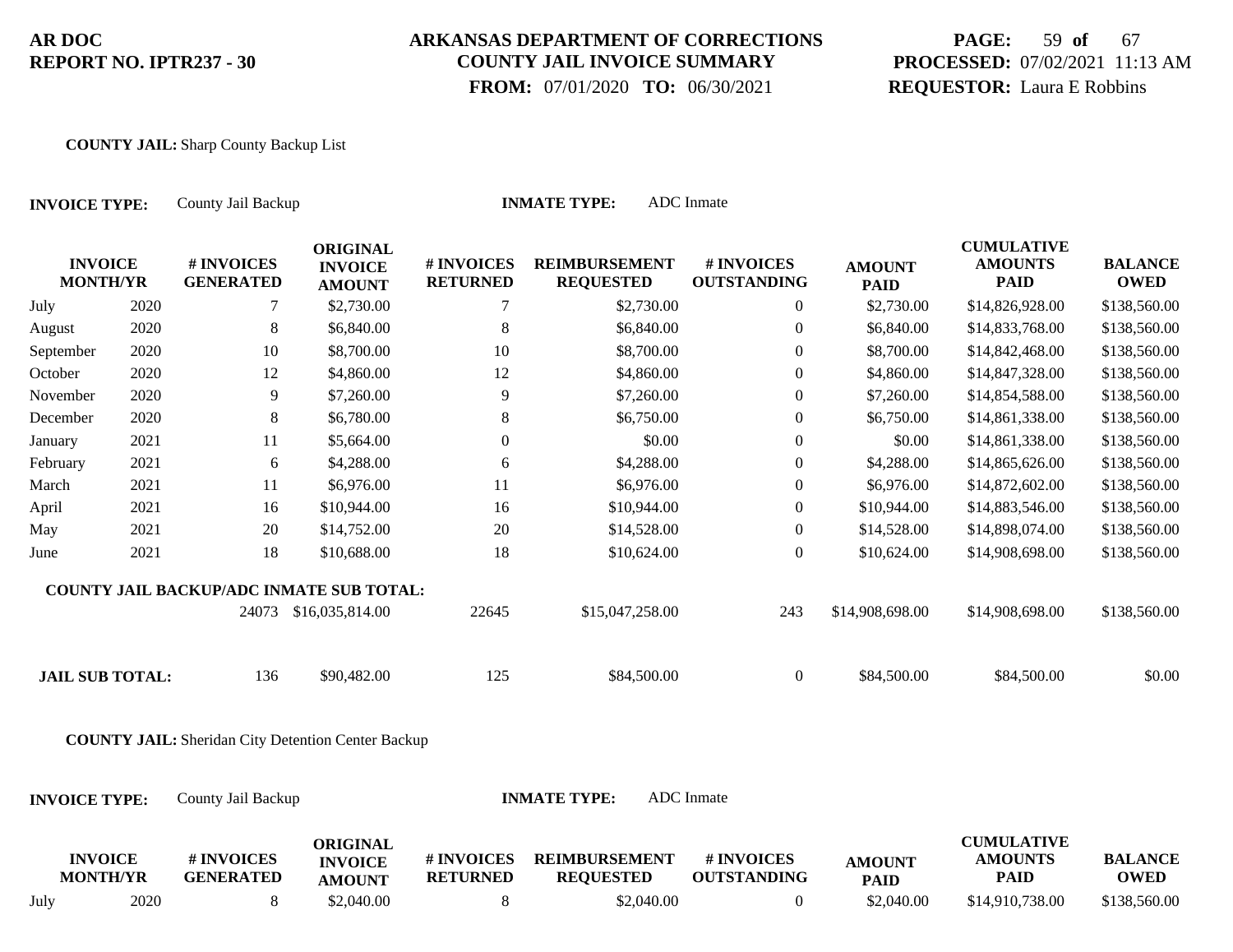### **ARKANSAS DEPARTMENT OF CORRECTIONS COUNTY JAIL INVOICE SUMMARY**

 **FROM:** 07/01/2020 **TO:** 06/30/2021

## **PAGE:** 60 **of** 67 **PROCESSED:** 07/02/2021 11:13 AM **REQUESTOR:** Laura E Robbins

|                        |      |       | <b>COUNTY JAIL:</b> Sheridan City Detention Center Backup |                  |                 |                  |                 |                 |              |
|------------------------|------|-------|-----------------------------------------------------------|------------------|-----------------|------------------|-----------------|-----------------|--------------|
| August                 | 2020 | 6     | \$3,720.00                                                | 6                | \$3,720.00      | $\boldsymbol{0}$ | \$3,720.00      | \$14,914,458.00 | \$138,560.00 |
| September              | 2020 | 6     | \$3,330.00                                                | 6                | \$3,330.00      | $\boldsymbol{0}$ | \$3,330.00      | \$14,917,788.00 | \$138,560.00 |
| October                | 2020 |       | \$3,540.00                                                | $\boldsymbol{0}$ | \$0.00          | $\mathbf{0}$     | \$0.00          | \$14,917,788.00 | \$138,560.00 |
| November               | 2020 | 6     | \$3,360.00                                                | 6                | \$3,360.00      | $\mathbf{0}$     | \$3,360.00      | \$14,921,148.00 | \$138,560.00 |
| December               | 2020 | 2     | \$930.00                                                  | $\overline{2}$   | \$930.00        | $\mathbf{0}$     | \$930.00        | \$14,922,078.00 | \$138,560.00 |
| January                | 2021 |       | \$736.00                                                  |                  | \$736.00        | $\mathbf{0}$     | \$736.00        | \$14,922,814.00 | \$138,560.00 |
| February               | 2021 | 3     | \$2,304.00                                                | 3                | \$2,304.00      | $\mathbf{0}$     | \$2,304.00      | \$14,925,118.00 | \$138,560.00 |
| March                  | 2021 | 4     | \$3,104.00                                                | $\overline{4}$   | \$3,104.00      | $\mathbf{0}$     | \$3,104.00      | \$14,928,222.00 | \$138,560.00 |
| April                  | 2021 | 5     | \$1,376.00                                                | 5                | \$1,376.00      | $\mathbf{0}$     | \$1,376.00      | \$14,929,598.00 | \$138,560.00 |
| May                    | 2021 | 2     | \$1,408.00                                                | 2                | \$1,408.00      | $\mathbf{0}$     | \$1,408.00      | \$14,931,006.00 | \$138,560.00 |
| June                   | 2021 | 4     | \$2,560.00                                                | $\boldsymbol{0}$ | \$0.00          | $\theta$         | \$0.00          | \$14,931,006.00 | \$138,560.00 |
|                        |      |       | <b>COUNTY JAIL BACKUP/ADC INMATE SUB TOTAL:</b>           |                  |                 |                  |                 |                 |              |
|                        |      | 24127 | \$16,064,222.00                                           | 22688            | \$15,069,566.00 | 243              | \$14,931,006.00 | \$14,931,006.00 | \$138,560.00 |
| <b>JAIL SUB TOTAL:</b> |      | 54    | \$28,408.00                                               | 43               | \$22,308.00     | $\overline{0}$   | \$22,308.00     | \$22,308.00     | \$0.00       |
|                        |      |       |                                                           |                  |                 |                  |                 |                 |              |

**COUNTY JAIL:** St Francis County Backup List

| <b>INVOICE</b><br><b>MONTH/YR</b> |      | # INVOICES<br><b>GENERATED</b> | <b>ORIGINAL</b><br><b>INVOICE</b><br><b>AMOUNT</b> | # INVOICES<br><b>RETURNED</b> | <b>REIMBURSEMENT</b><br><b>REQUESTED</b> | # INVOICES<br><b>OUTSTANDING</b> | <b>AMOUNT</b><br><b>PAID</b> | <b>CUMULATIVE</b><br><b>AMOUNTS</b><br><b>PAID</b> | <b>BALANCE</b><br><b>OWED</b> |
|-----------------------------------|------|--------------------------------|----------------------------------------------------|-------------------------------|------------------------------------------|----------------------------------|------------------------------|----------------------------------------------------|-------------------------------|
| July                              | 2020 |                                | \$480.00                                           |                               | \$480.00                                 | $\boldsymbol{0}$                 | \$480.00                     | \$14,931,486.00                                    | \$138,560.00                  |
| August                            | 2020 | ∠                              | \$210.00                                           |                               | \$210.00                                 | $\boldsymbol{0}$                 | \$210.00                     | \$14,931,696.00                                    | \$138,560.00                  |
| September                         | 2020 |                                | \$930.00                                           |                               | \$930.00                                 | $\overline{0}$                   | \$930.00                     | \$14,932,626.00                                    | \$138,560.00                  |
| October                           | 2020 |                                | \$900.00                                           |                               | \$900.00                                 | $\boldsymbol{0}$                 | \$900.00                     | \$14,933,526.00                                    | \$138,560.00                  |
| November                          | 2020 | 4                              | \$2,610.00                                         | 4                             | \$2,610.00                               | $\boldsymbol{0}$                 | \$2,610.00                   | \$14,936,136.00                                    | \$138,560.00                  |
| December                          | 2020 | 4                              | \$1,440.00                                         | 4                             | \$1,440.00                               | $\boldsymbol{0}$                 | \$1,440.00                   | \$14,937,576.00                                    | \$138,560.00                  |
| January                           | 2021 |                                | \$992.00                                           |                               | \$992.00                                 | $\boldsymbol{0}$                 | \$992.00                     | \$14,938,568.00                                    | \$138,560.00                  |
| February                          | 2021 |                                | \$992.00                                           |                               | \$0.00                                   | $\overline{0}$                   | \$0.00                       | \$14,938,568.00                                    | \$138,560.00                  |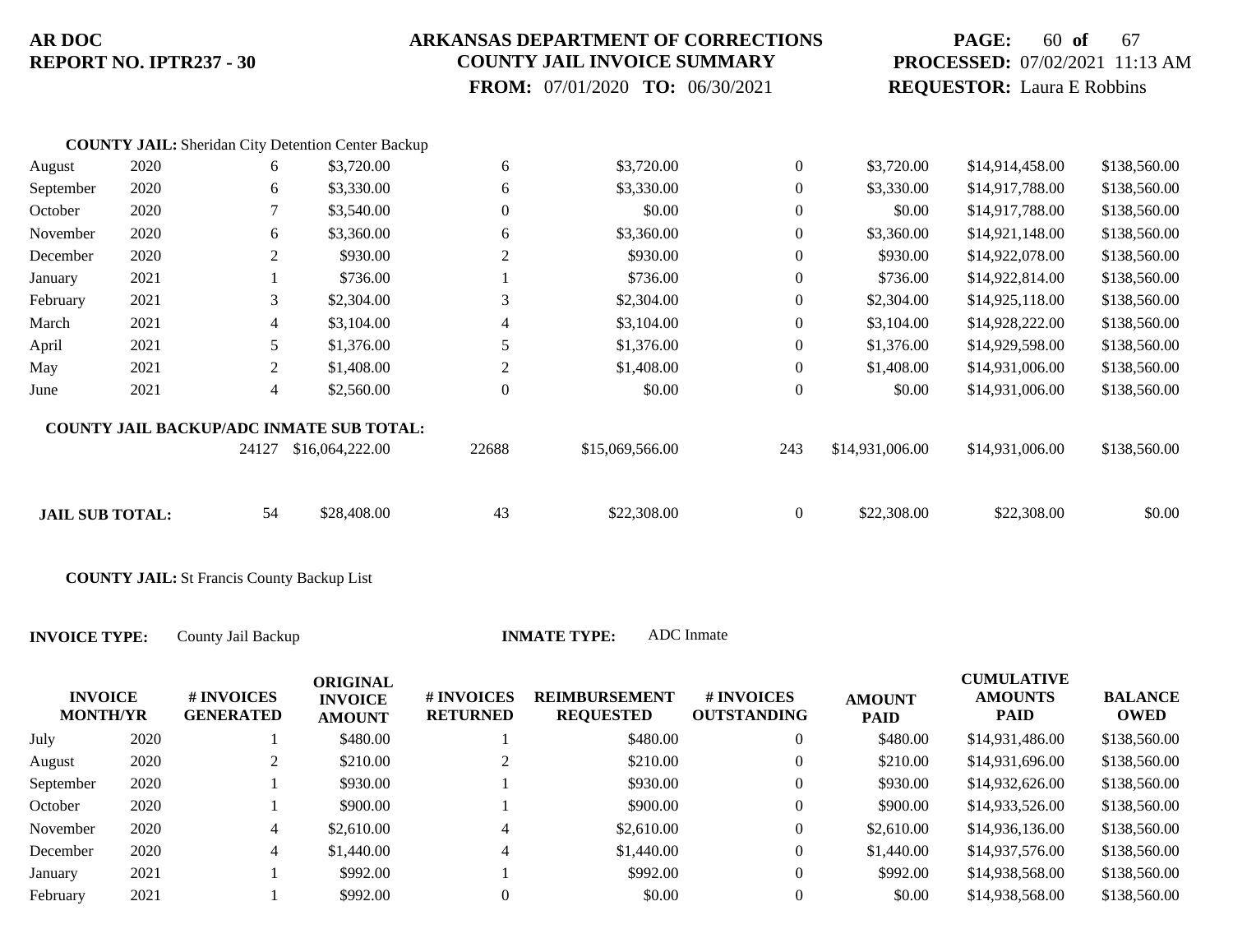### **ARKANSAS DEPARTMENT OF CORRECTIONS COUNTY JAIL INVOICE SUMMARY**

 **FROM:** 07/01/2020 **TO:** 06/30/2021

## **PAGE:** 61 **of** 67 **PROCESSED:** 07/02/2021 11:13 AM **REQUESTOR:** Laura E Robbins

|       | <b>COUNTY JAIL:</b> St Francis County Backup List |       |                                                 |                  |                 |                |                 |                 |              |
|-------|---------------------------------------------------|-------|-------------------------------------------------|------------------|-----------------|----------------|-----------------|-----------------|--------------|
| March | 2021                                              | ∠     | \$1,024.00                                      | $\bigcap$<br>∠   | \$1,024.00      | $\mathbf{0}$   | \$1,024.00      | \$14,939,592.00 | \$138,560.00 |
| April | 2021                                              |       | \$2,752.00                                      | $\overline{0}$   | \$0.00          | $\theta$       | \$0.00          | \$14,939,592.00 | \$138,560.00 |
| May   | 2021                                              |       | \$3,584.00                                      | $\boldsymbol{0}$ | \$0.00          | $\overline{0}$ | \$0.00          | \$14,939,592.00 | \$138,560.00 |
| June  | 2021                                              | 4     | \$3,168,00                                      | $\boldsymbol{0}$ | \$0.00          | $\overline{0}$ | \$0.00          | \$14,939,592.00 | \$138,560.00 |
|       |                                                   |       | <b>COUNTY JAIL BACKUP/ADC INMATE SUB TOTAL:</b> |                  |                 |                |                 |                 |              |
|       |                                                   | 24158 | \$16,083,304.00                                 | 22704            | \$15,078,152.00 | 243            | \$14,939,592.00 | \$14,939,592.00 | \$138,560.00 |
|       |                                                   |       |                                                 |                  |                 |                |                 |                 |              |
|       | <b>JAIL SUB TOTAL:</b>                            | 31    | \$19,082.00                                     | 16               | \$8,586.00      | $\mathbf{0}$   | \$8,586.00      | \$8,586.00      | \$0.00       |

**COUNTY JAIL:** Stone County Backup List

| ALL I YPE: | ADU inihate |
|------------|-------------|
|            |             |

|                                                 |      |                                | <b>ORIGINAL</b>                 |                               |                                          |                                  |                              | <b>CUMULATIVE</b>             |                               |
|-------------------------------------------------|------|--------------------------------|---------------------------------|-------------------------------|------------------------------------------|----------------------------------|------------------------------|-------------------------------|-------------------------------|
| <b>INVOICE</b><br><b>MONTH/YR</b>               |      | # INVOICES<br><b>GENERATED</b> | <b>INVOICE</b><br><b>AMOUNT</b> | # INVOICES<br><b>RETURNED</b> | <b>REIMBURSEMENT</b><br><b>REQUESTED</b> | # INVOICES<br><b>OUTSTANDING</b> | <b>AMOUNT</b><br><b>PAID</b> | <b>AMOUNTS</b><br><b>PAID</b> | <b>BALANCE</b><br><b>OWED</b> |
| July                                            | 2020 | 6                              | \$3,240.00                      | 6                             | \$2,730.00                               | $\boldsymbol{0}$                 | \$2,730.00                   | \$14,942,322.00               | \$138,560.00                  |
| August                                          | 2020 | 9                              | \$6,960.00                      | 9                             | \$6,960.00                               | $\overline{0}$                   | \$6,960.00                   | \$14,949,282.00               | \$138,560.00                  |
| September                                       | 2020 | 18                             | \$10,230.00                     | $\Omega$                      | \$0.00                                   | $\mathbf{0}$                     | \$0.00                       | \$14,949,282.00               | \$138,560.00                  |
| October                                         | 2020 | 23                             | \$13,890.00                     | 23                            | \$13,890.00                              | $\mathbf{0}$                     | \$13,890.00                  | \$14,963,172.00               | \$138,560.00                  |
| November                                        | 2020 | 17                             | \$11,310.00                     | $\Omega$                      | \$0.00                                   | $\mathbf{0}$                     | \$0.00                       | \$14,963,172.00               | \$138,560.00                  |
| December                                        | 2020 | 13                             | \$4,860.00                      | 13                            | \$5,184.00                               | $\boldsymbol{0}$                 | \$5,184.00                   | \$14,968,356.00               | \$138,560.00                  |
| January                                         | 2021 | 12                             | \$8,288.00                      | 12                            | \$8,288.00                               | $\mathbf{0}$                     | \$8,288.00                   | \$14,976,644.00               | \$138,560.00                  |
| February                                        | 2021 | 6                              | \$4,768.00                      | 6                             | \$4,768.00                               | $\overline{0}$                   | \$4,768.00                   | \$14,981,412.00               | \$138,560.00                  |
| March                                           | 2021 | 10                             | \$7,584.00                      | 10                            | \$7,584.00                               | $\boldsymbol{0}$                 | \$7,584.00                   | \$14,988,996.00               | \$138,560.00                  |
| April                                           | 2021 | 13                             | \$9,280.00                      | 13                            | \$9,280.00                               | $\mathbf{0}$                     | \$9,280.00                   | \$14,998,276.00               | \$138,560.00                  |
| May                                             | 2021 | 16                             | \$13,920.00                     | 16                            | \$13,856.00                              | $\overline{0}$                   | \$13,856.00                  | \$15,012,132.00               | \$138,560.00                  |
| June                                            | 2021 | 19                             | \$7,264.00                      | 19                            | \$7,264.00                               | $\boldsymbol{0}$                 | \$7,264.00                   | \$15,019,396.00               | \$138,560.00                  |
| <b>COUNTY JAIL BACKUP/ADC INMATE SUB TOTAL:</b> |      |                                |                                 |                               |                                          |                                  |                              |                               |                               |
|                                                 |      | 24320                          | \$16,184,898.00                 | 22831                         | \$15,157,956.00                          | 243                              | \$15,019,396.00              | \$15,019,396.00               | \$138,560.00                  |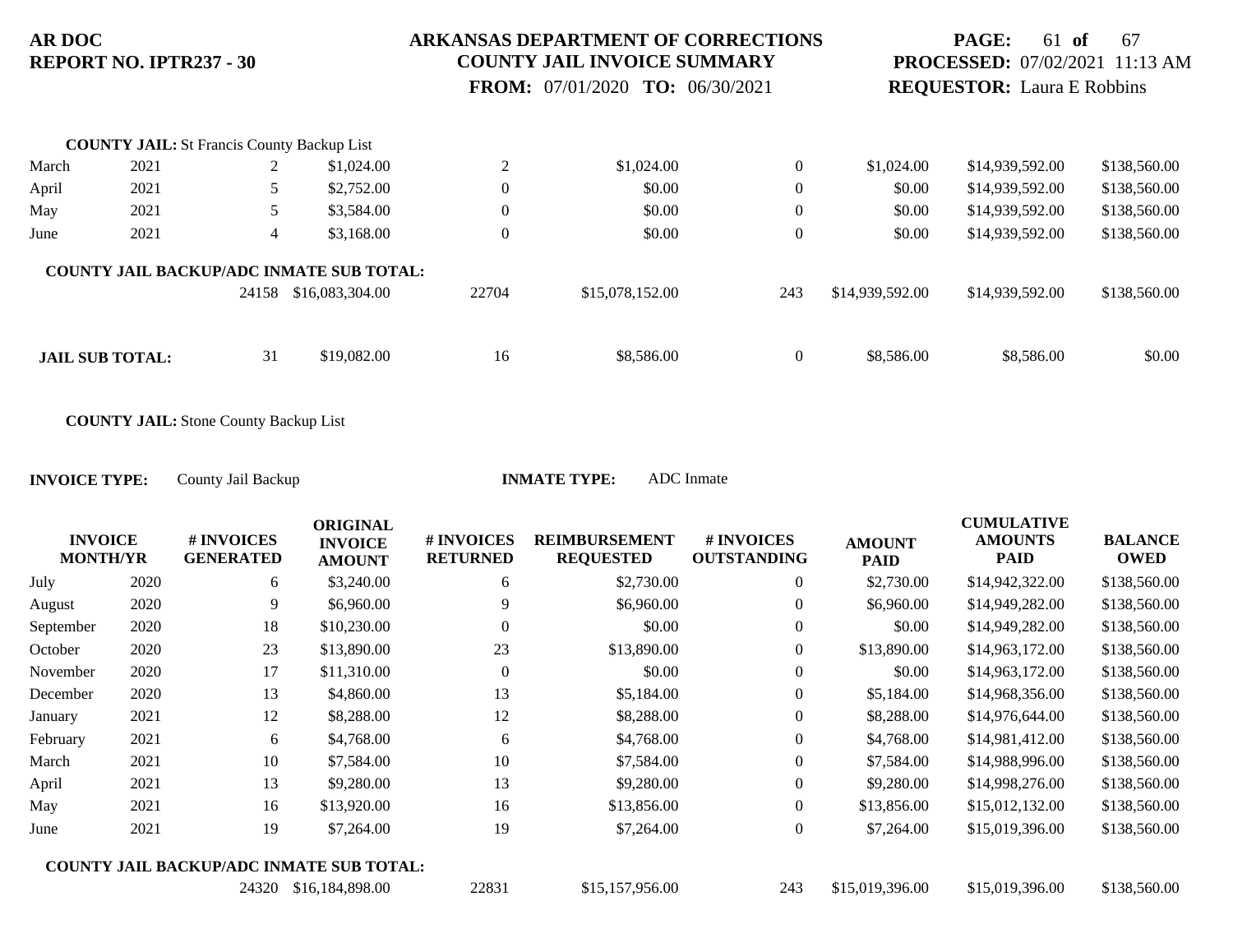**COUNTY JAIL:** Stone County Backup List

### **ARKANSAS DEPARTMENT OF CORRECTIONS COUNTY JAIL INVOICE SUMMARY**

 **FROM:** 07/01/2020 **TO:** 06/30/2021

# **PAGE:** 62 **of** 67 **PROCESSED:** 07/02/2021 11:13 AM **REQUESTOR:** Laura E Robbins

| <b>JAIL SUB TOTAL:</b>            |      | 162                                             | \$101,594.00                                       | 127                           | \$79,804.00                              | $\boldsymbol{0}$                 | \$79,804.00                  | \$79,804.00                                        | \$0.00                        |
|-----------------------------------|------|-------------------------------------------------|----------------------------------------------------|-------------------------------|------------------------------------------|----------------------------------|------------------------------|----------------------------------------------------|-------------------------------|
|                                   |      | <b>COUNTY JAIL: Union County Backup List</b>    |                                                    |                               |                                          |                                  |                              |                                                    |                               |
| <b>INVOICE TYPE:</b>              |      | County Jail Backup                              |                                                    |                               | <b>INMATE TYPE:</b>                      | <b>ADC</b> Inmate                |                              |                                                    |                               |
| <b>INVOICE</b><br><b>MONTH/YR</b> |      | # INVOICES<br><b>GENERATED</b>                  | <b>ORIGINAL</b><br><b>INVOICE</b><br><b>AMOUNT</b> | # INVOICES<br><b>RETURNED</b> | <b>REIMBURSEMENT</b><br><b>REQUESTED</b> | # INVOICES<br><b>OUTSTANDING</b> | <b>AMOUNT</b><br><b>PAID</b> | <b>CUMULATIVE</b><br><b>AMOUNTS</b><br><b>PAID</b> | <b>BALANCE</b><br><b>OWED</b> |
| July                              | 2020 | 17                                              | \$9,750.00                                         | 17                            | \$9,750.00                               | $\theta$                         | \$9,750.00                   | \$15,029,146.00                                    | \$138,560.00                  |
| August                            | 2020 | 14                                              | \$10,890.00                                        | 14                            | \$10,890.00                              | $\mathbf{0}$                     | \$10,890.00                  | \$15,040,036.00                                    | \$138,560.00                  |
| September                         | 2020 | 20                                              | \$14,640.00                                        | 20                            | \$14,640.00                              | $\mathbf{0}$                     | \$14,640.00                  | \$15,054,676.00                                    | \$138,560.00                  |
| October                           | 2020 | 23                                              | \$19,500.00                                        | 23                            | \$18,840.00                              | $\Omega$                         | \$18,840.00                  | \$15,073,516.00                                    | \$138,560.00                  |
| November                          | 2020 | 29                                              | \$22,800.00                                        | 29                            | \$23,360.00                              | $\mathbf{0}$                     | \$23,360.00                  | \$15,096,876.00                                    | \$138,560.00                  |
| December                          | 2020 | 30                                              | \$21,750.00                                        | 30                            | \$21,750.00                              | $\mathbf{0}$                     | \$21,750.00                  | \$15,118,626.00                                    | \$138,560.00                  |
| January                           | 2021 | 26                                              | \$22,720.00                                        | 26                            | \$22,720.00                              | $\mathbf{0}$                     | \$22,720.00                  | \$15,141,346.00                                    | \$138,560.00                  |
| February                          | 2021 | 34                                              | \$30,976.00                                        | 34                            | \$30,976.00                              | $\mathbf{0}$                     | \$30,976.00                  | \$15,172,322.00                                    | \$138,560.00                  |
| March                             | 2021 | 39                                              | \$21,056.00                                        | 39                            | \$21,056.00                              | $\mathbf{0}$                     | \$21,056.00                  | \$15,193,378.00                                    | \$138,560.00                  |
| April                             | 2021 | 33                                              | \$22,848.00                                        | 33                            | \$21,824.00                              | $\boldsymbol{0}$                 | \$21,824.00                  | \$15,215,202.00                                    | \$138,560.00                  |
| May                               | 2021 | 25                                              | \$15,808.00                                        | 25                            | \$15,808.00                              | $\mathbf{0}$                     | \$15,808.00                  | \$15,231,010.00                                    | \$138,560.00                  |
| June                              | 2021 | 30                                              | \$15,392.00                                        | 30                            | \$15,392.00                              | $\boldsymbol{0}$                 | \$15,392.00                  | \$15,246,402.00                                    | \$138,560.00                  |
|                                   |      | <b>COUNTY JAIL BACKUP/ADC INMATE SUB TOTAL:</b> |                                                    |                               |                                          |                                  |                              |                                                    |                               |
|                                   |      |                                                 | 24640 \$16,413,028.00                              | 23151                         | \$15,384,962.00                          | 243                              | \$15,246,402.00              | \$15,246,402.00                                    | \$138,560.00                  |
| <b>JAIL SUB TOTAL:</b>            |      | 320                                             | \$228,130.00                                       | 320                           | \$227,006.00                             | $\mathbf{0}$                     | \$227,006.00                 | \$227,006.00                                       | \$0.00                        |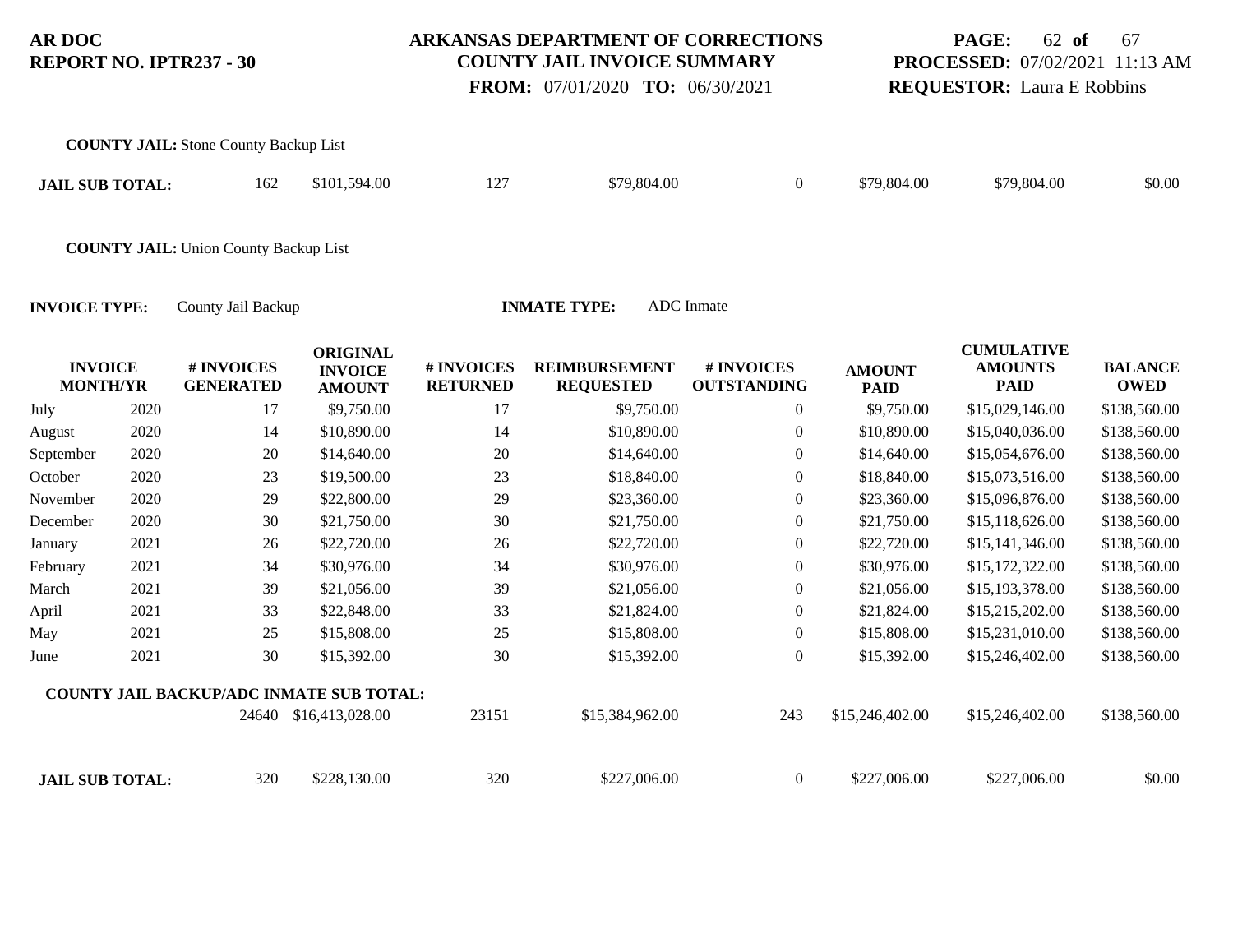### **ARKANSAS DEPARTMENT OF CORRECTIONS COUNTY JAIL INVOICE SUMMARY**

 **FROM:** 07/01/2020 **TO:** 06/30/2021

# **PAGE:** 63 **of** 67 **PROCESSED:** 07/02/2021 11:13 AM **REQUESTOR:** Laura E Robbins

#### **COUNTY JAIL:** Van Buren County Backup List

| <b>INVOICE TYPE:</b>              |      | County Jail Backup                       |                                                    | <b>INMATE TYPE:</b>           |                                          |                                  |                              |                                                    |                               |
|-----------------------------------|------|------------------------------------------|----------------------------------------------------|-------------------------------|------------------------------------------|----------------------------------|------------------------------|----------------------------------------------------|-------------------------------|
| <b>INVOICE</b><br><b>MONTH/YR</b> |      | # INVOICES<br><b>GENERATED</b>           | <b>ORIGINAL</b><br><b>INVOICE</b><br><b>AMOUNT</b> | # INVOICES<br><b>RETURNED</b> | <b>REIMBURSEMENT</b><br><b>REQUESTED</b> | # INVOICES<br><b>OUTSTANDING</b> | <b>AMOUNT</b><br><b>PAID</b> | <b>CUMULATIVE</b><br><b>AMOUNTS</b><br><b>PAID</b> | <b>BALANCE</b><br><b>OWED</b> |
| July                              | 2020 | 4                                        | \$1,710.00                                         | 4                             | \$1,710.00                               | $\overline{0}$                   | \$1,710.00                   | \$15,248,112.00                                    | \$138,560.00                  |
| October                           | 2020 | 3                                        | \$690.00                                           | 3                             | \$690.00                                 | $\boldsymbol{0}$                 | \$690.00                     | \$15,248,802.00                                    | \$138,560.00                  |
| November                          | 2020 | 5                                        | \$1,860.00                                         | 5                             | \$1,860.00                               | $\boldsymbol{0}$                 | \$1,860.00                   | \$15,250,662.00                                    | \$138,560.00                  |
| December                          | 2020 | 3                                        | \$2,370.00                                         | $\boldsymbol{0}$              | \$0.00                                   | $\boldsymbol{0}$                 | \$0.00                       | \$15,250,662.00                                    | \$138,560.00                  |
| January                           | 2021 | 4                                        | \$2,720.00                                         | 4                             | \$2,720.00                               | $\theta$                         | \$2,720.00                   | \$15,253,382.00                                    | \$138,560.00                  |
| February                          | 2021 | $\overline{2}$                           | \$1,632.00                                         | $\overline{2}$                | \$1,632.00                               | $\boldsymbol{0}$                 | \$1,632.00                   | \$15,255,014.00                                    | \$138,560.00                  |
| March                             | 2021 | 5                                        | \$3,616.00                                         | 5                             | \$3,616.00                               | $\theta$                         | \$3,616.00                   | \$15,258,630.00                                    | \$138,560.00                  |
| April                             | 2021 | 8                                        | \$3,520.00                                         | $8\,$                         | \$3,520.00                               | $\boldsymbol{0}$                 | \$3,520.00                   | \$15,262,150.00                                    | \$138,560.00                  |
| May                               | 2021 | 6                                        | \$5,440.00                                         | 6                             | \$5,440.00                               | $\boldsymbol{0}$                 | \$5,440.00                   | \$15,267,590.00                                    | \$138,560.00                  |
| June                              | 2021 | 5                                        | \$1,792.00                                         | 5                             | \$1,792.00                               | $\theta$                         | \$1,792.00                   | \$15,269,382.00                                    | \$138,560.00                  |
|                                   |      | COUNTY JAIL BACKUP/ADC INMATE SUB TOTAL: |                                                    |                               |                                          |                                  |                              |                                                    |                               |
|                                   |      |                                          | 24685 \$16,438,378.00                              | 23193                         | \$15,407,942.00                          | 243                              | \$15,269,382.00              | \$15,269,382.00                                    | \$138,560.00                  |
| <b>JAIL SUB TOTAL:</b>            |      | 45                                       | \$25,350.00                                        | 42                            | \$22,980.00                              | $\boldsymbol{0}$                 | \$22,980.00                  | \$22,980.00                                        | \$0.00                        |
|                                   |      | <b>COUNTY JAIL:</b> Washington City Jail |                                                    |                               |                                          |                                  |                              |                                                    |                               |
| <b>INVOICE TYPE:</b>              |      | County Jail Backup                       |                                                    |                               | <b>INMATE TYPE:</b>                      | <b>ADC</b> Inmate                |                              |                                                    |                               |
| <b>INVOICE</b><br><b>MONTH/YR</b> |      | # INVOICES<br><b>GENERATED</b>           | <b>ORIGINAL</b><br><b>INVOICE</b><br><b>AMOUNT</b> | # INVOICES<br><b>RETURNED</b> | <b>REIMBURSEMENT</b><br><b>REQUESTED</b> | # INVOICES<br><b>OUTSTANDING</b> | <b>AMOUNT</b><br><b>PAID</b> | <b>CUMULATIVE</b><br><b>AMOUNTS</b><br><b>PAID</b> | <b>BALANCE</b><br><b>OWED</b> |
| May                               | 2021 | -1                                       | \$960.00                                           | $\overline{0}$                | \$0.00                                   | $\overline{0}$                   | \$0.00                       | \$15,269,382.00                                    | \$138,560.00                  |

**COUNTY JAIL BACKUP/ADC INMATE SUB TOTAL:**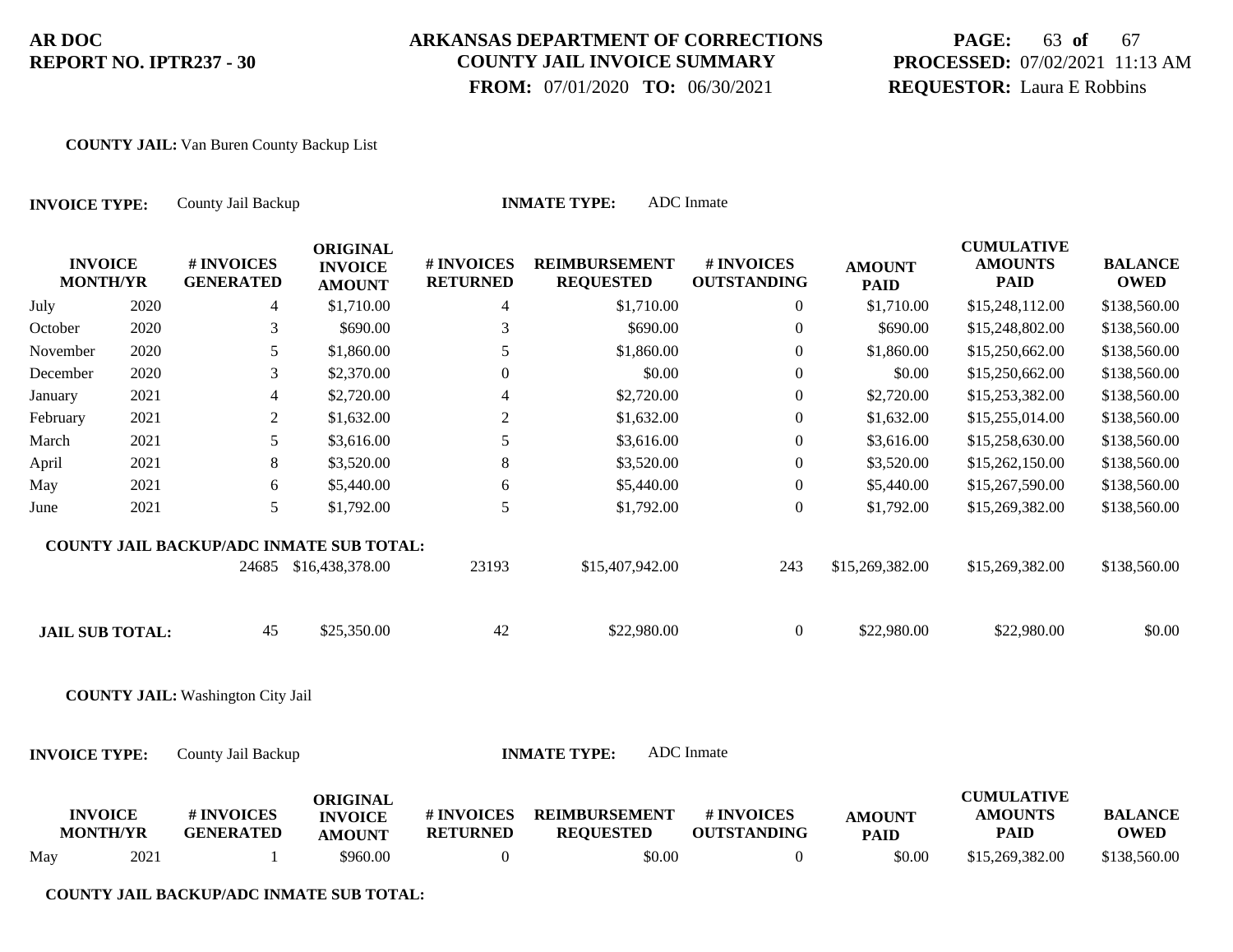### **ARKANSAS DEPARTMENT OF CORRECTIONS COUNTY JAIL INVOICE SUMMARY**

**PAGE:** 64 **of** 67 **PROCESSED:** 07/02/2021 11:13 AM **REQUESTOR:** Laura E Robbins

**CULLATIVE** A FINEST

 **FROM:** 07/01/2020 **TO:** 06/30/2021

| <b>COUNTY JAIL:</b> Washington City Jail | 24686 \$16,439,338.00 | 23193 | \$15,407,942.00 | 243      | \$15,269,382.00 | \$15,269,382.00 | \$138,560.00 |
|------------------------------------------|-----------------------|-------|-----------------|----------|-----------------|-----------------|--------------|
| <b>JAIL SUB TOTAL:</b>                   | \$960.00              |       | \$0.00          | $\left($ | \$0.00          | \$0.00          | \$0.00       |

**COUNTY JAIL:** Washington County Backup List

| <b>INVOICE</b><br><b>MONTH/YR</b> |      | # INVOICES<br><b>GENERATED</b> | <b>ORIGINAL</b><br><b>INVOICE</b><br><b>AMOUNT</b> | # INVOICES<br><b>RETURNED</b> | <b>REIMBURSEMENT</b><br><b>REQUESTED</b> | # INVOICES<br><b>OUTSTANDING</b> | <b>AMOUNT</b><br><b>PAID</b> | <b>CUMULATIVE</b><br><b>AMOUNTS</b><br><b>PAID</b> | <b>BALANCE</b><br><b>OWED</b> |
|-----------------------------------|------|--------------------------------|----------------------------------------------------|-------------------------------|------------------------------------------|----------------------------------|------------------------------|----------------------------------------------------|-------------------------------|
| July                              | 2020 | 89                             | \$49,440.00                                        | 89                            | \$48,180.00                              | $\boldsymbol{0}$                 | \$48,180.00                  | \$15,317,562.00                                    | \$138,560.00                  |
| August                            | 2020 | 115                            | \$81,570.00                                        | 115                           | \$80,850.00                              | $\boldsymbol{0}$                 | \$80,850.00                  | \$15,398,412.00                                    | \$138,560.00                  |
| September                         | 2020 | 135                            | \$58,830.00                                        | 135                           | \$58,320.00                              | $\boldsymbol{0}$                 | \$58,320.00                  | \$15,456,732.00                                    | \$138,560.00                  |
| October                           | 2020 | 105                            | \$75,300.00                                        | 105                           | \$74,910.00                              | $\overline{0}$                   | \$74,910.00                  | \$15,531,642.00                                    | \$138,560.00                  |
| November                          | 2020 | 144                            | \$106,860.00                                       | 144                           | \$106,800.00                             | $\overline{0}$                   | \$106,800.00                 | \$15,638,442.00                                    | \$138,560.00                  |
| December                          | 2020 | 160                            | \$109,800.00                                       | 160                           | \$109,500.00                             | $\boldsymbol{0}$                 | \$109,500.00                 | \$15,747,942.00                                    | \$138,560.00                  |
| January                           | 2021 | 155                            | \$124,384.00                                       | 155                           | \$124,512.00                             | $\boldsymbol{0}$                 | \$124,512.00                 | \$15,872,454.00                                    | \$138,560.00                  |
| February                          | 2021 | 168                            | \$133,696.00                                       | 168                           | \$133,120.00                             | $\overline{0}$                   | \$133,120.00                 | \$16,005,574.00                                    | \$138,560.00                  |
| March                             | 2021 | 160                            | \$117,696.00                                       | 160                           | \$116,832.00                             | $\overline{0}$                   | \$116,832.00                 | \$16,122,406.00                                    | \$138,560.00                  |
| April                             | 2021 | 160                            | \$112,736.00                                       | 160                           | \$110,560.00                             | $\overline{0}$                   | \$110,560.00                 | \$16,232,966.00                                    | \$138,560.00                  |
| May                               | 2021 | 153                            | \$100,256.00                                       | 153                           | \$99,392.00                              | $\overline{0}$                   | \$99,392.00                  | \$16,332,358.00                                    | \$138,560.00                  |
| June                              | 2021 | 138                            | \$86,208.00                                        | 138                           | \$86,176.00                              | $\boldsymbol{0}$                 | \$86,176.00                  | \$16,418,534.00                                    | \$138,560.00                  |
|                                   |      |                                | <b>COUNTY JAIL BACKUP/ADC INMATE SUB TOTAL:</b>    |                               |                                          |                                  |                              |                                                    |                               |
|                                   |      |                                | 26368 \$17,596,114.00                              | 24875                         | \$16,557,094.00                          | 243                              | \$16,418,534.00              | \$16,418,534.00                                    | \$138,560.00                  |
| <b>JAIL SUB TOTAL:</b>            |      | 1682                           | \$1,156,776.00                                     | 1682                          | \$1,149,152.00                           | $\boldsymbol{0}$                 | \$1,149,152.00               | \$1,149,152.00                                     | \$0.00                        |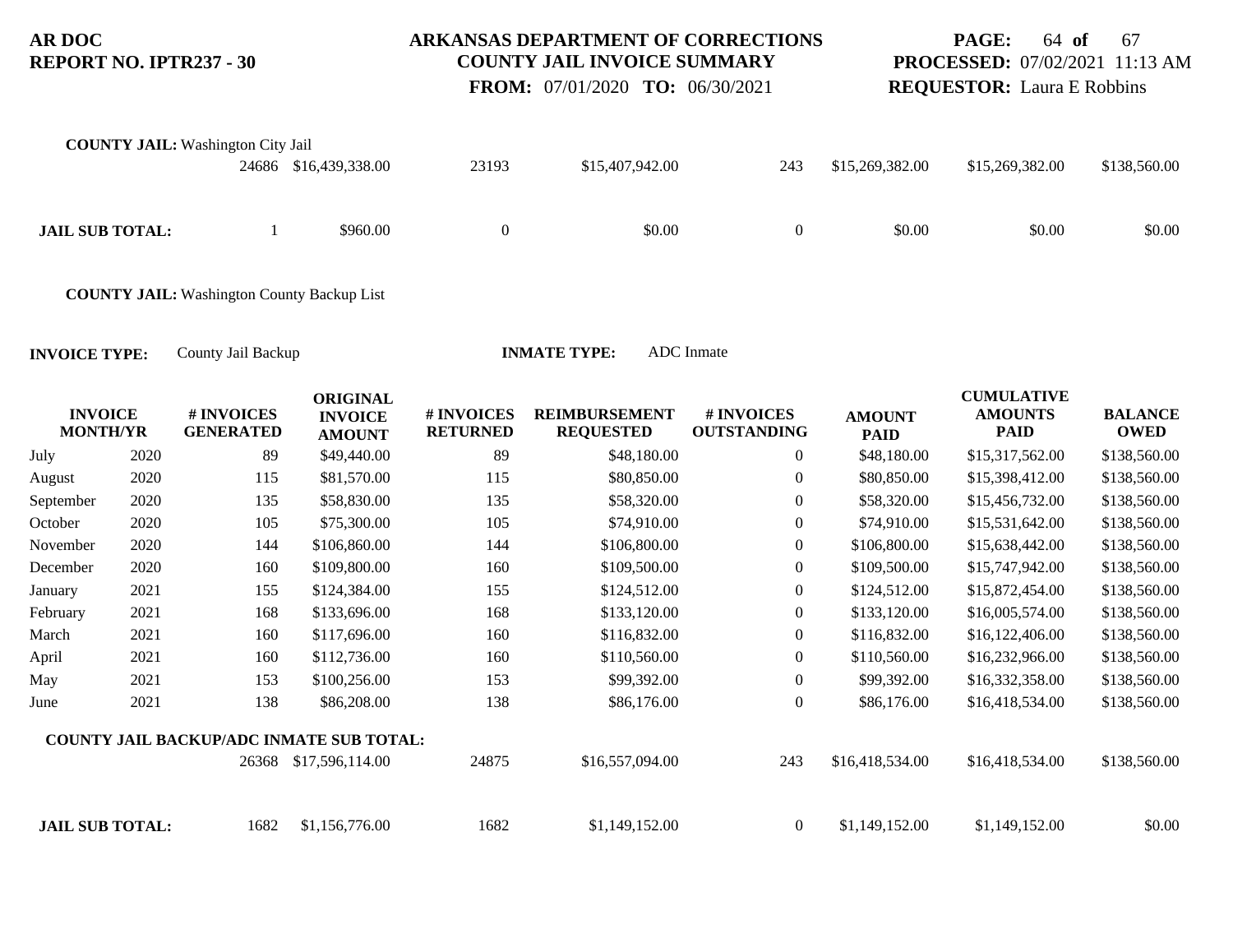# **ARKANSAS DEPARTMENT OF CORRECTIONS COUNTY JAIL INVOICE SUMMARY**

 **FROM:** 07/01/2020 **TO:** 06/30/2021

# **PAGE:** 65 **of** 67 **PROCESSED:** 07/02/2021 11:13 AM **REQUESTOR:** Laura E Robbins

#### **COUNTY JAIL:** White County Backup List

| <b>INVOICE TYPE:</b>              |      | County Jail Backup                              |                                                    | <b>INMATE TYPE:</b>           |                                          |                                  |                              |                                                    |                               |
|-----------------------------------|------|-------------------------------------------------|----------------------------------------------------|-------------------------------|------------------------------------------|----------------------------------|------------------------------|----------------------------------------------------|-------------------------------|
| <b>INVOICE</b><br><b>MONTH/YR</b> |      | # INVOICES<br><b>GENERATED</b>                  | <b>ORIGINAL</b><br><b>INVOICE</b><br><b>AMOUNT</b> | # INVOICES<br><b>RETURNED</b> | <b>REIMBURSEMENT</b><br><b>REQUESTED</b> | # INVOICES<br><b>OUTSTANDING</b> | <b>AMOUNT</b><br><b>PAID</b> | <b>CUMULATIVE</b><br><b>AMOUNTS</b><br><b>PAID</b> | <b>BALANCE</b><br><b>OWED</b> |
| July                              | 2020 | 25                                              | \$10,650.00                                        | 25                            | \$10,650.00                              | $\overline{0}$                   | \$10,650.00                  | \$16,429,184.00                                    | \$138,560.00                  |
| August                            | 2020 | 29                                              | \$18,930.00                                        | 29                            | \$18,930.00                              | $\boldsymbol{0}$                 | \$18,930.00                  | \$16,448,114.00                                    | \$138,560.00                  |
| September                         | 2020 | 44                                              | \$33,210.00                                        | 44                            | \$33,000.00                              | $\mathbf{0}$                     | \$33,000.00                  | \$16,481,114.00                                    | \$138,560.00                  |
| October                           | 2020 | 82                                              | \$49,320.00                                        | 82                            | \$49,320.00                              | $\boldsymbol{0}$                 | \$49,320.00                  | \$16,530,434.00                                    | \$138,560.00                  |
| November                          | 2020 | 92                                              | \$74,670.00                                        | 92                            | \$74,700.00                              | $\boldsymbol{0}$                 | \$74,700.00                  | \$16,605,134.00                                    | \$138,560.00                  |
| December                          | 2020 | 115                                             | \$71,640.00                                        | 115                           | \$76,320.00                              | $\overline{0}$                   | \$76,320.00                  | \$16,681,454.00                                    | \$138,560.00                  |
| January                           | 2021 | 76                                              | \$64,320.00                                        | 76                            | \$64,192.00                              | $\boldsymbol{0}$                 | \$64,192.00                  | \$16,745,646.00                                    | \$138,560.00                  |
| February                          | 2021 | 73                                              | \$64,512.00                                        | 73                            | \$64,512.00                              | $\boldsymbol{0}$                 | \$64,512.00                  | \$16,810,158.00                                    | \$138,560.00                  |
| March                             | 2021 | 80                                              | \$62,048.00                                        | 79                            | \$61,472.00                              | $\boldsymbol{0}$                 | \$61,088.00                  | \$16,871,246.00                                    | \$138,560.00                  |
| April                             | 2021 | 88                                              | \$59,648.00                                        | 88                            | \$59,648.00                              | $\boldsymbol{0}$                 | \$59,648.00                  | \$16,930,894.00                                    | \$138,560.00                  |
| May                               | 2021 | 44                                              | \$33,440.00                                        | 44                            | \$33,440.00                              | $\theta$                         | \$33,440.00                  | \$16,964,334.00                                    | \$138,560.00                  |
| June                              | 2021 | 59                                              | \$35,008.00                                        | 59                            | \$35,008.00                              | 59                               | \$0.00                       | \$16,964,334.00                                    | \$173,568.00                  |
|                                   |      | <b>COUNTY JAIL BACKUP/ADC INMATE SUB TOTAL:</b> |                                                    |                               |                                          |                                  |                              |                                                    |                               |
|                                   |      |                                                 | 27175 \$18,173,510.00                              | 25681                         | \$17,138,286.00                          | 302                              | \$16,964,334.00              | \$16,964,334.00                                    | \$173,568.00                  |
| <b>JAIL SUB TOTAL:</b>            |      | 807                                             | \$577,396.00                                       | 806                           | \$581,192.00                             | 59                               | \$545,800.00                 | \$545,800.00                                       | \$35,008.00                   |
|                                   |      | <b>COUNTY JAIL: Woodruff County Backup List</b> |                                                    |                               |                                          |                                  |                              |                                                    |                               |
| <b>INVOICE TYPE:</b>              |      | County Jail Backup                              |                                                    |                               | <b>INMATE TYPE:</b>                      | ADC Inmate                       |                              |                                                    |                               |
| <b>INVOICE</b><br><b>MONTH/YR</b> |      | # INVOICES<br><b>GENERATED</b>                  | <b>ORIGINAL</b><br><b>INVOICE</b><br><b>AMOUNT</b> | # INVOICES<br><b>RETURNED</b> | <b>REIMBURSEMENT</b><br><b>REQUESTED</b> | # INVOICES<br><b>OUTSTANDING</b> | <b>AMOUNT</b><br><b>PAID</b> | <b>CUMULATIVE</b><br><b>AMOUNTS</b><br><b>PAID</b> | <b>BALANCE</b><br><b>OWED</b> |
| July                              | 2020 | 3                                               | \$1,020.00                                         | 3                             | \$1,020.00                               | $\overline{0}$                   | \$1,020.00                   | \$16,965,354.00                                    | \$173,568.00                  |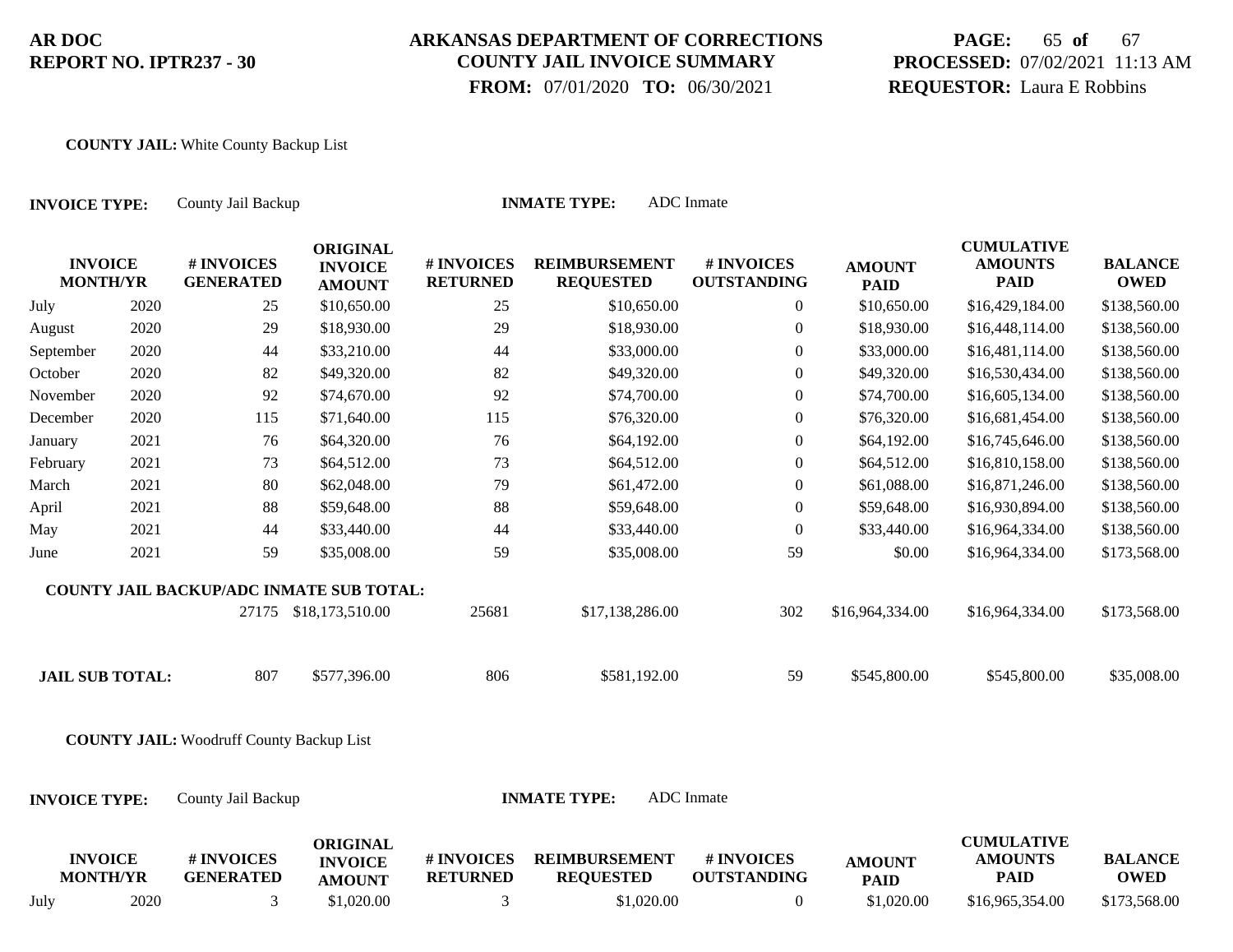### **ARKANSAS DEPARTMENT OF CORRECTIONS COUNTY JAIL INVOICE SUMMARY**

 **FROM:** 07/01/2020 **TO:** 06/30/2021

# **PAGE:** 66 **of** 67 **PROCESSED:** 07/02/2021 11:13 AM **REQUESTOR:** Laura E Robbins

|                        | <b>COUNTY JAIL:</b> Woodruff County Backup List |       |                                                 |                |                 |                |                 |                 |              |
|------------------------|-------------------------------------------------|-------|-------------------------------------------------|----------------|-----------------|----------------|-----------------|-----------------|--------------|
| August                 | 2020                                            | 2     | \$1,860.00                                      | $\overline{2}$ | \$1,860.00      | $\overline{0}$ | \$1,860.00      | \$16,967,214.00 | \$173,568.00 |
| September              | 2020                                            | 8     | \$4,590.00                                      | 8              | \$4,590.00      | $\overline{0}$ | \$4,590.00      | \$16,971,804.00 | \$173,568.00 |
| October                | 2020                                            | 13    | \$9,570.00                                      | 13             | \$9,570.00      | $\overline{0}$ | \$9,570.00      | \$16,981,374.00 | \$173,568.00 |
| November               | 2020                                            | 14    | \$10,230.00                                     | 14             | \$10,230.00     | $\overline{0}$ | \$10,230.00     | \$16,991,604.00 | \$173,568.00 |
| December               | 2020                                            | 15    | \$11,490.00                                     | 15             | \$11,490.00     | $\mathbf{0}$   | \$11,490.00     | \$17,003,094.00 | \$173,568.00 |
| January                | 2021                                            | 20    | \$12,896.00                                     | 20             | \$12,896.00     | $\Omega$       | \$12,896.00     | \$17,015,990.00 | \$173,568.00 |
| February               | 2021                                            | 18    | \$15,392.00                                     | 18             | \$15,392.00     | $\Omega$       | \$15,392.00     | \$17,031,382.00 | \$173,568.00 |
| March                  | 2021                                            | 18    | \$12,896.00                                     | 18             | \$12,896.00     | $\overline{0}$ | \$12,896.00     | \$17,044,278.00 | \$173,568.00 |
| April                  | 2021                                            | 21    | \$14,144.00                                     | 21             | \$14,144.00     | $\mathbf{0}$   | \$14,144.00     | \$17,058,422.00 | \$173,568.00 |
| May                    | 2021                                            | 20    | \$14,208.00                                     | 20             | \$14,208.00     | $\overline{0}$ | \$14,208.00     | \$17,072,630.00 | \$173,568.00 |
| June                   | 2021                                            | 12    | \$8,640.00                                      | 12             | \$8,640.00      | $\theta$       | \$8,640.00      | \$17,081,270.00 | \$173,568.00 |
|                        |                                                 |       | <b>COUNTY JAIL BACKUP/ADC INMATE SUB TOTAL:</b> |                |                 |                |                 |                 |              |
|                        |                                                 | 27339 | \$18,290,446.00                                 | 25845          | \$17,255,222.00 | 302            | \$17,081,270.00 | \$17,081,270.00 | \$173,568.00 |
| <b>JAIL SUB TOTAL:</b> |                                                 | 164   | \$116,936.00                                    | 164            | \$116,936.00    | $\overline{0}$ | \$116,936.00    | \$116,936.00    | \$0.00       |
|                        |                                                 |       |                                                 |                |                 |                |                 |                 |              |

**COUNTY JAIL:** Yell County Backup List

| <b>INVOICE</b><br><b>MONTH/YR</b> |           |      | # INVOICES<br><b>GENERATED</b> | <b>ORIGINAL</b><br><b>INVOICE</b><br><b>AMOUNT</b> | # INVOICES<br><b>RETURNED</b> | <b>REIMBURSEMENT</b><br><b>REQUESTED</b> | # INVOICES<br><b>OUTSTANDING</b> | <b>AMOUNT</b><br><b>PAID</b> | <b>CUMULATIVE</b><br><b>AMOUNTS</b><br><b>PAID</b> | <b>BALANCE</b><br>OWED |
|-----------------------------------|-----------|------|--------------------------------|----------------------------------------------------|-------------------------------|------------------------------------------|----------------------------------|------------------------------|----------------------------------------------------|------------------------|
|                                   | July      | 2020 |                                | \$2,580.00                                         |                               | \$2,580.00                               | 0                                | \$2,580.00                   | \$17,083,850.00                                    | \$173,568.00           |
|                                   | August    | 2020 | $\tilde{\phantom{a}}$<br>J     | \$1,410.00                                         |                               | \$1,410.00                               | $\mathbf{0}$                     | \$1,410.00                   | \$17,085,260.00                                    | \$173,568.00           |
|                                   | September | 2020 | 5                              | \$4,080.00                                         |                               | \$4,080.00                               | 0                                | \$4,080.00                   | \$17,089,340.00                                    | \$173,568.00           |
|                                   | October   | 2020 | 8                              | \$5,370.00                                         | 8                             | \$5,370.00                               | $\overline{0}$                   | \$5,370.00                   | \$17,094,710.00                                    | \$173,568.00           |
|                                   | November  | 2020 | 13                             | \$6,960.00                                         | 13                            | \$6,960.00                               | 0                                | \$6,960.00                   | \$17,101,670.00                                    | \$173,568.00           |
|                                   | December  | 2020 | 9                              | \$6,750.00                                         | 9                             | \$7,200.00                               | $\theta$                         | \$7,200.00                   | \$17,108,870.00                                    | \$173,568.00           |
|                                   | January   | 2021 | 10                             | \$8,576.00                                         | 10                            | \$8,576.00                               | $\overline{0}$                   | \$8,576.00                   | \$17,117,446.00                                    | \$173,568.00           |
|                                   | February  | 2021 | 8                              | \$7,744.00                                         | 8                             | \$7,552.00                               | 0                                | \$7,552.00                   | \$17,124,998.00                                    | \$173,568.00           |